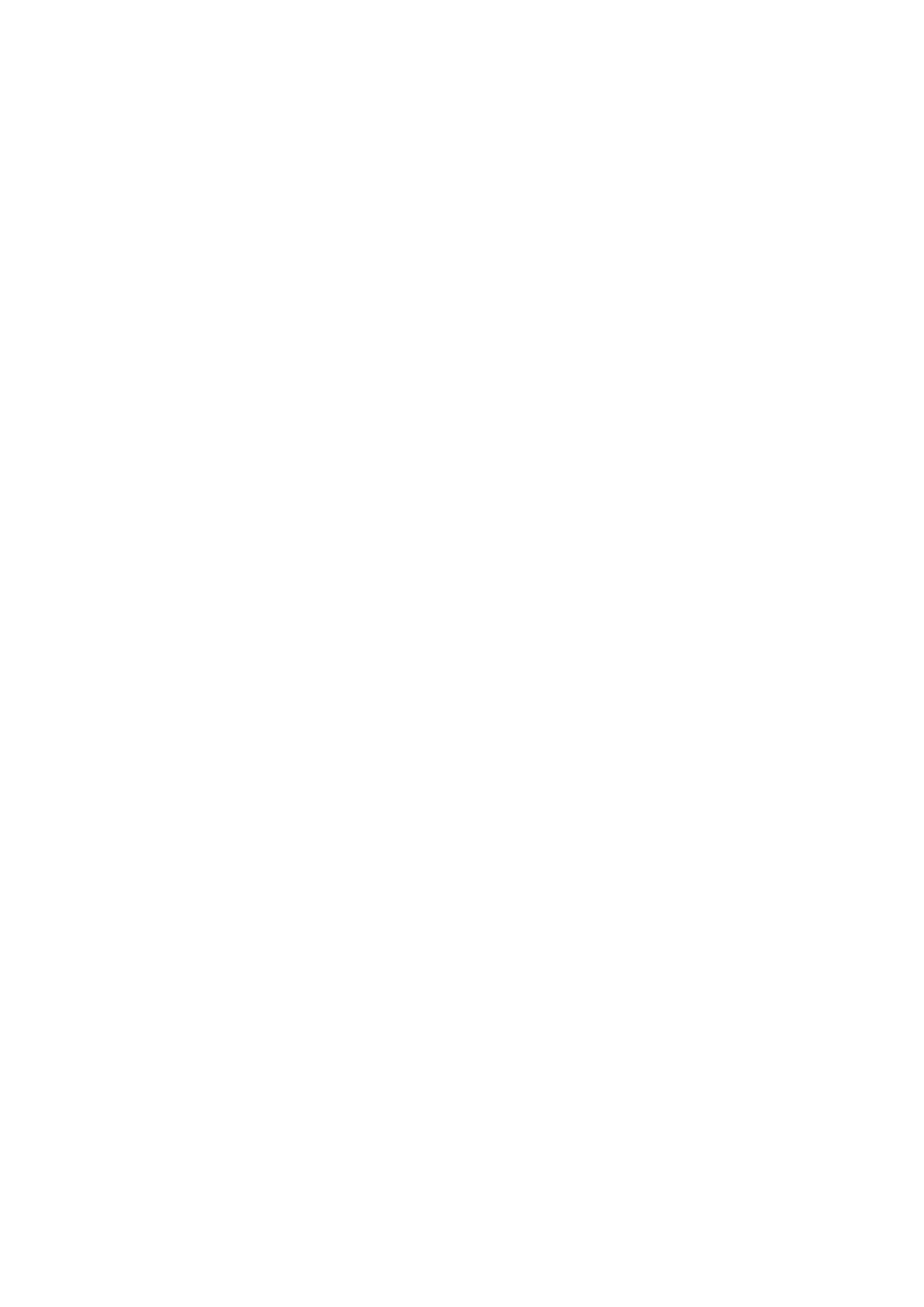# FINANCIAL STATEMENTS OF RWE AG

The financial statements and review of operations of RWE AG for the 2016 fiscal year are submitted electronically to Bundesanzeiger Verlag GmbH, Cologne, Germany, the operator of the Bundesanzeiger (Federal Gazette), and published in the Bundesanzeiger. The review of operations of RWE AG has been combined with the review of operations of the RWE Group and is published in our annual report on pages 17 to 89.

| <b>Balance Sheet</b>                      | 2  |
|-------------------------------------------|----|
| Income Statement                          | 3  |
| <b>Notes</b>                              | 3  |
| Dividend Proposal                         | 17 |
| <b>Responsibility Statement</b>           | 18 |
| List of Shareholdings (Part of the Notes) | 19 |
| Boards (Part of the Notes)                | 46 |
| Independent Auditor's Report              | 51 |
| <b>Financial Calendar</b>                 | 57 |
| Imprint                                   | 58 |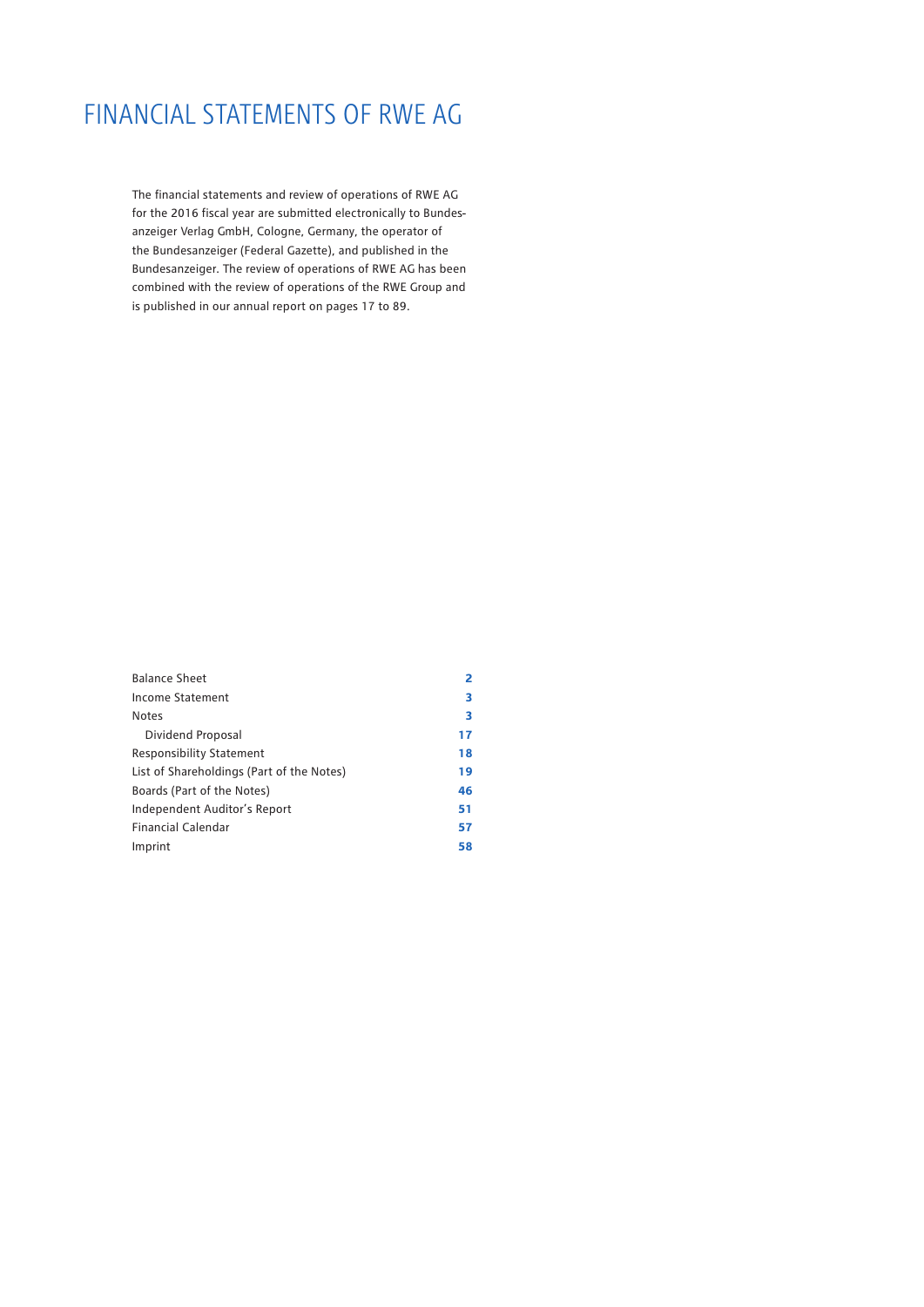# Balance Sheet at 31 December 2016

| Assets                                        | (Note) | 31 Dec 2016 | 31 Dec 2015 |
|-----------------------------------------------|--------|-------------|-------------|
| $\epsilon$ million                            |        |             |             |
| Non-current assets                            | (1)    |             |             |
| Financial assets                              |        | 32,115      | 36,482      |
| <b>Current assets</b>                         |        |             |             |
| Accounts receivable and other assets          | (2)    |             |             |
| Accounts receivable from affiliated companies |        | 8,218       | 4,397       |
| Other assets                                  |        | 408         | 385         |
| Marketable securities                         | (3)    | 2,003       | 210         |
| Cash and cash equivalents                     | (4)    | 2,884       | 1,612       |
|                                               |        | 13,513      | 6,604       |
| <b>Prepaid expenses</b>                       | (5)    | 345         | 326         |
| Deferred tax assets                           | (6)    |             | 451         |
|                                               |        | 45,973      | 43,863      |

| <b>Equity and liabilities</b><br>$\epsilon$ million | (Note) | 31 Dec 2016 | 31 Dec 2015 |
|-----------------------------------------------------|--------|-------------|-------------|
| <b>Equity</b>                                       | (7)    |             |             |
| Subscribed capital                                  |        |             |             |
| Common shares                                       |        | 1,474       | 1,474       |
| Preferred shares                                    |        | 100         | 100         |
|                                                     |        | 1,574       | 1,574       |
| Capital reserve                                     |        | 2,385       | 2,385       |
| Retained earnings                                   |        |             |             |
| Other retained earnings                             |        | 733         | 1,739       |
| Distributable profit                                |        | 5           | 5           |
|                                                     |        | 4,697       | 5,703       |
| <b>Provisions</b>                                   | (8)    |             |             |
| Provisions for pensions and similar obligations     |        | 330         | 1,014       |
| Provisions for taxes                                |        | 1,497       | 1,409       |
| Other provisions                                    |        | 592         | 579         |
|                                                     |        | 2,419       | 3,002       |
| <b>Liabilities</b>                                  | (9)    |             |             |
| <b>Bonds</b>                                        |        | 4,249       | 4,876       |
| <b>Bank debt</b>                                    |        | 1,638       | 1,499       |
| Trade accounts payable                              |        | 11          | 8           |
| Accounts payable to affiliated companies            |        | 32,136      | 28,386      |
| <b>Other liabilities</b>                            |        | 774         | 381         |
|                                                     |        | 38,808      | 35,150      |
| <b>Deferred income</b>                              | (10)   | 49          | 8           |
|                                                     |        | 45,973      | 43,863      |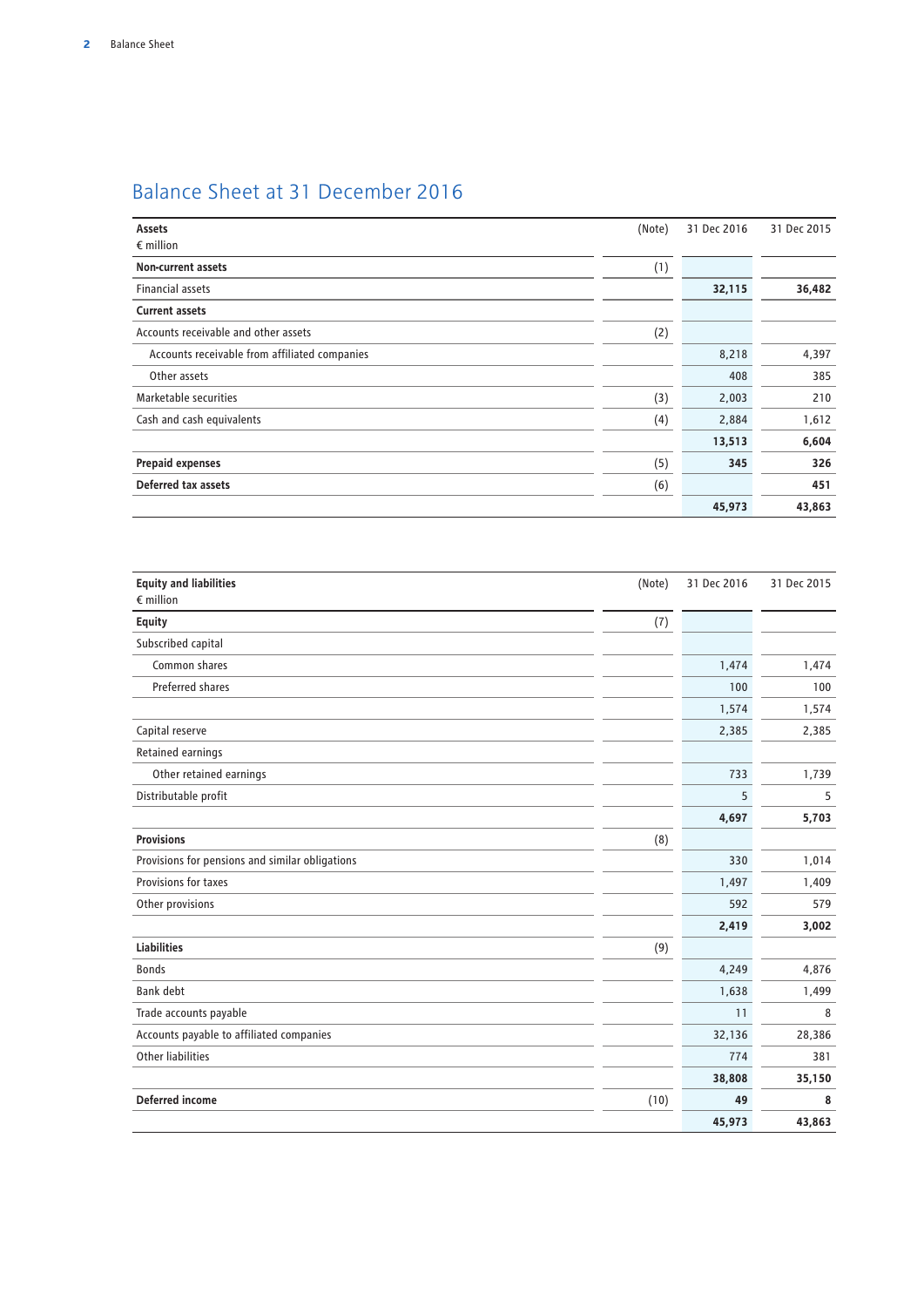| $\epsilon$ million                         | (Notes) | 2016         | 2015         |
|--------------------------------------------|---------|--------------|--------------|
| Net income from financial assets           | (14)    | $-1,240$     | $-74$        |
| Net interest                               | (15)    | $-368$       | $-1,038$     |
| Other operating income                     | (16)    | 1,614        | 237          |
| Staff costs                                | (17)    | $-47$        | $-67$        |
| Other operating expenses                   | (18)    | $-391$       | $-602$       |
| Taxes on income                            | (19)    | $-569$       | $-1,706$     |
| Income after taxes                         |         | $-1,001$     | $-3,250$     |
| Net loss                                   |         | $-1,001$     | $-3,250$     |
| Profit carryforward from the previous year |         | $\mathbf{0}$ | $\mathbf{0}$ |
| Transfer from other retained earnings      |         | 1,006        | 3,255        |
| Distributable profit                       |         | 5            | 5            |

### Income Statement for the period from 1 January to 31 December 2016

0 = Small amount.

# Notes at 31 December 2016

# Basis of presentation

RWE Aktiengesellschaft (RWE AG), headquartered in Essen, Germany, is entered in Commercial Register B of the District Court of Essen under HRB 14525. The financial statements have been prepared in accordance with the German Commercial Code (HGB) and the German Stock Corporation Act (AktG), with first-time application of the Accounting Directive Implementation Act (BilRUG). Individual balance sheet and income statement items have been combined in order to improve clarity. These items are stated and explained separately in the notes to the financial statements. The income statement has been prepared using the nature of expense method. The financial statements have been prepared in euros (€) and amounts are stated in millions of euros (€ million).

As part of the restructuring of the RWE Group, the divisions Renewables, Grid&Infrastructure and Retail were bundled in the newly created innogy Group, the parent company of which, innogy SE, is also headquartered in Essen. Various corporate restructuring processes were necessary to achieve this. Following the successful IPO of innogy SE in October 2016, RWE AG now holds 76.8 % of the shares of innogy SE, indirectly via its 100 % subsidiary RWE Downstream Beteiligungs GmbH, registered in Essen, Germany.

### Accounting policies

Investments in affiliated companies and investments are stated at cost or at lower fair values.

Long-term securities are valued at cost or lower market value.

Loans and employer loans are accounted for at nominal value or at lower fair value.

Cash and cash equivalents, accounts receivable and other assets are disclosed at nominal value after deducting required value adjustments. All identifiable individual risks are taken into account. Non-interest-bearing accounts receivable for other assets are discounted to their present value. Current securities are valued at cost or lower market value.

Expenses incurred prior to the balance-sheet date are reported under prepaid expenses if they represent expenses for a certain period thereafter.

Within the framework of the corporate and trade tax group, all deferred taxes of the group are attributable to RWE AG as the parent company and hence as the entity liable to pay tax, insofar as continued existence of the group is expected. As part of the restructuring of the RWE Group, an independent tax group was formed under innogy SE. The tax group of RWE AG was reduced accordingly. As a rule, the capitalisation option pursuant to Sec. 274, Para. 1, Sentence 2 of HGB is exercised in such a manner that, after netting deferred tax assets and deferred tax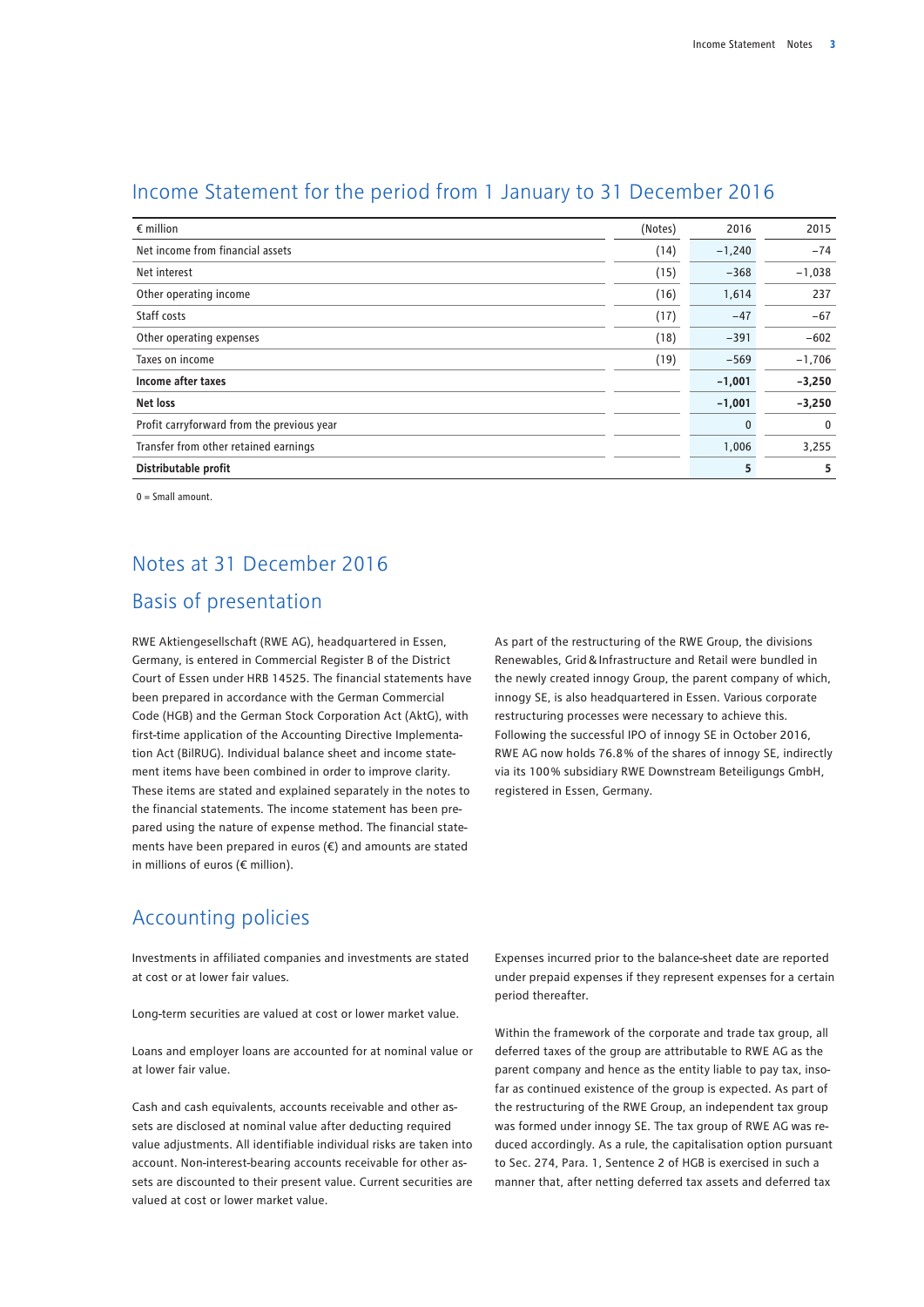liabilities, a net asset position is reported as deferred tax assets. The measurement of deferred taxes is based on a group-specific tax rate of 31.925 %.

Provisions are recognised at the settlement amount dictated by prudent business judgement.

Provisions for pensions and similar obligations are based on actuarial computations using Klaus Heubeck's 2005G reference tables – which take into account generation-dependent life expectancies – applying the projected unit credit method. As part of the Mortgage Credit Directive Implementation Act, starting from 2016 the legislator decided to apply to pension provisions an average interest rate for the preceding 10 years published by the German Bundesbank, taking an assumed remaining maturity of 15 years as a basis. In December 2016, this interest rate amounted to 4.01 % (previous year: 3.89 %). The new regulation entered into force on 17 March 2016, the day after promulgation in the Federal Gazette. Up until 31 December 2015, a 7-year annual average interest rate published by the Deutsche Bundesbank had been used.

The extension of the reference period for determining the average market interest rate from seven years to ten years results in a difference of €313 million, which is subject to prohibition of distribution.

In respect of other calculation assumptions, annual wage increases of 2.35 % (previous year: 2.35 %), pension increases (depending on the pension scheme) of 1.0 %, 1.60 % and 1.75 % (previous year: 1.0 %, 1.60 % and 1.75 %) and company-specific fluctuation assumptions were taken as a basis. Insofar as there are assets used to fund the obligation pursuant to Sec. 246, Para. 2 of HGB, the provision derives from the balance of the actuarial present value of the obligations and the fair value of the assets used to fund the obligation; the fair value essentially corresponds to the market value of the assets used to fund the obligation. After netting, the impact of changes in the discount rate, changes in the fair value of the assets used to fund the obligation and ongoing returns on the assets used to fund the obligation are reported in net interest.

Measurement of provisions for service anniversary obligations and for pre-retirement part-time employment occurs on the basis of actuarial principles, using an interest rate of 3.24 % (previous year: 3.89 %) and 1.81 % (previous year: 2.16 %), respectively.

All identifiable risks, uncertain liabilities and anticipated losses from pending business transactions are taken into account in the assessment of other provisions.

Liabilities are valued at settlement amounts.

Revenues for the fiscal year which comprise income after the balance-sheet date are reported as deferred income.

Contingent liabilities are valued according to the extent of liability existing as of the balance-sheet date.

Insofar as possible, valuation units pursuant to Sec. 254 of HGB are formed.

Foreign currency transactions are recognised at the exchange rate prevailing at the time of first entry or – when hedged – at the forward rate. Receivables and liabilities which are not hedged are measured as at the balance-sheet date, taking into account the imparity principle for maturities over one year.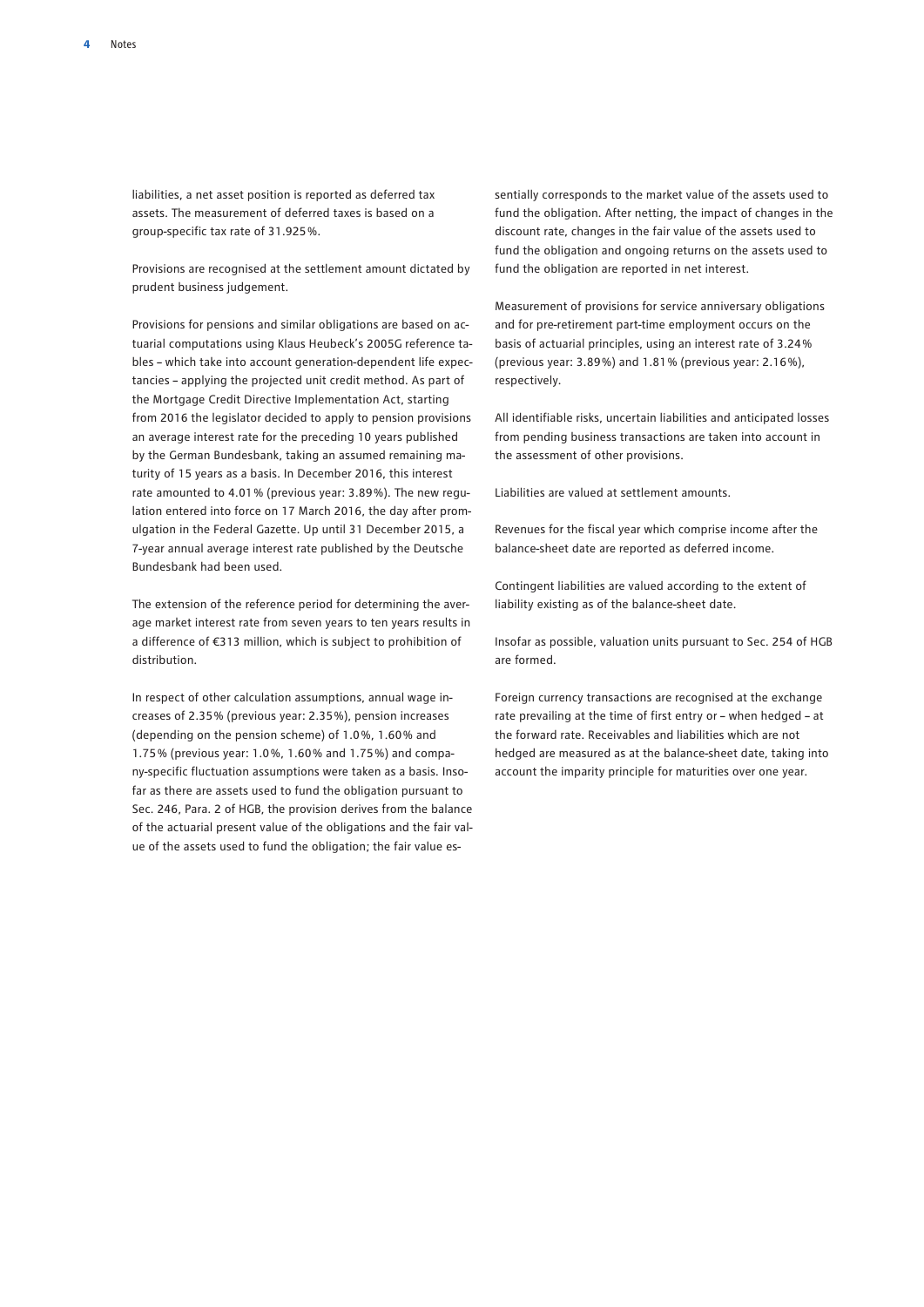### Notes to the Balance Sheet

#### **(1) Non-current assets**

An analysis and description of the movements of non-current assets summarised in the balance sheet during the year under review is presented in the following:

| <b>Roll-forward</b>     |         |        | Cost    |              | Accumulated amortisation<br>Carrying amounts<br>Balance<br>Balance<br>Balance<br><b>Disposals</b><br>Write-<br>Amortisa-<br>backs<br>tion<br>at<br>at<br>at<br>31 Dec<br>31 Dec<br>31 Dec<br>2015<br>2016<br>2015 |     |     |    |     |        |                |  |
|-------------------------|---------|--------|---------|--------------|-------------------------------------------------------------------------------------------------------------------------------------------------------------------------------------------------------------------|-----|-----|----|-----|--------|----------------|--|
| of non-current          | Balance | Addi-  | Dispos- | Balance      |                                                                                                                                                                                                                   |     |     |    |     |        | <b>Balance</b> |  |
| assets                  | at      | tions  | als     | at           |                                                                                                                                                                                                                   |     |     |    |     |        | at             |  |
|                         | 31 Dec  |        |         | 31 Dec       |                                                                                                                                                                                                                   |     |     |    |     |        | 31 Dec         |  |
| $\epsilon$ million      | 2015    |        |         | 2016         |                                                                                                                                                                                                                   |     |     |    |     |        | 2016           |  |
| <b>Financial assets</b> |         |        |         |              |                                                                                                                                                                                                                   |     |     |    |     |        |                |  |
| Shares in<br>affiliated |         |        |         |              |                                                                                                                                                                                                                   |     |     |    |     |        |                |  |
| companies               | 24,619  | 13,396 | 16,132  | 21,883       | 208                                                                                                                                                                                                               | 208 | 233 |    | 233 | 24,411 | 21,650         |  |
| Loans to<br>affiliated  |         |        |         |              |                                                                                                                                                                                                                   |     |     |    |     |        |                |  |
| companies               | 7,275   | 4,801  | 6,874   | 5,202        |                                                                                                                                                                                                                   |     |     |    |     | 7,275  | 5,202          |  |
| Investments             | 264     |        | 0       | 264          |                                                                                                                                                                                                                   |     |     |    |     | 264    | 264            |  |
| Long-term               |         |        |         |              |                                                                                                                                                                                                                   |     |     |    |     |        |                |  |
| securities              | 4,692   | 1,586  | 1,059   | 5,219        | 161                                                                                                                                                                                                               |     | 96  | 37 | 220 | 4,531  | 4,999          |  |
| Other loans             | 1       |        |         | $\mathbf{0}$ |                                                                                                                                                                                                                   |     |     |    |     |        | $\mathbf{0}$   |  |
|                         | 36,851  | 19,783 | 24,066  | 32,568       | 369                                                                                                                                                                                                               | 208 | 329 | 37 | 453 | 36,482 | 32,115         |  |

0 = Small amount.

Changes in shares in affiliated companies stemmed exclusively from the restructuring of the RWE Group. Disposals essentially applied in relation to RWE Beteiligungsgesellschaft mbH, Essen, innogy International Participations N.V., 's-Hertogenbosch/ Netherlands (previously: RWE Gas International N.V.), RWE Beteiligungsverwaltung Ausland GmbH, Essen, innogy Gas Storage NWE GmbH, Dortmund (previously: RWE Gasspeicher GmbH) and RWE Innogy GmbH, Essen. Above and beyond this, the demerger of RWE Benelux Holding B.V., 's-Hertogenbosch/ Netherlands reduced the book value of GBV Fünfte Gesellschaft für Beteiligungsverwaltung mbH, Essen. The additions mainly related to the shares in RWE Downstream Beteiligungs GmbH, Essen.

In respect of loans to affiliated companies, Group restructuring was responsible for all of the additions and €4,838 million of the disposals. The additions related to innogy SE and RWE Downstream Beteiligungs GmbH, while the disposals mainly

related to loans to RWE Generation SE, Essen, RWE Generation UK Holdings plc, Swindon/United Kingdom (previously: RWE Npower Holdings plc) and Essent N.V., 's-Hertogenbosch/ Netherlands.

Long-term securities consist exclusively of units in securities funds. The additions consist of the acquisition of special fund shares, which were written down to the lower market value as of the balance-sheet date.

Information on shareholdings pursuant to Sec. 285, No. 11 and No. 11a of HGB is presented on pages 19 to 45.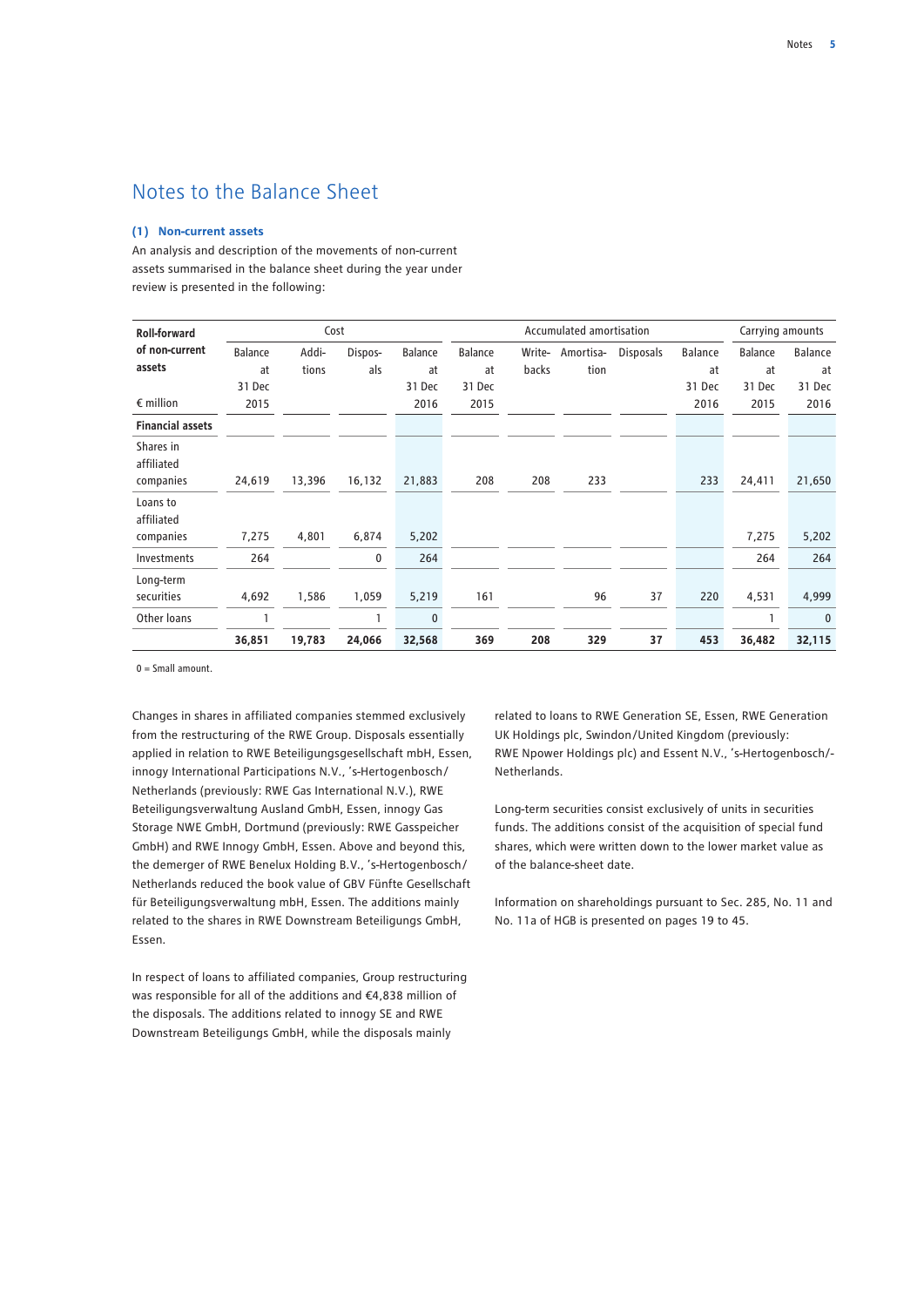#### **(2) Accounts receivable and other assets**

|                                               | 31 Dec 2016 | Of which:       | 31 Dec 2015 | Of which:       |
|-----------------------------------------------|-------------|-----------------|-------------|-----------------|
| $\epsilon$ million                            |             | $RT^1 > 1$ year |             | $RT^1 > 1$ year |
| Accounts receivable from affiliated companies | 8,218       | 1.706           | 4.397       | 817             |
| Other assets                                  | 408         | 219             | 385         | 183             |
|                                               | 8,626       | 1.925           | 4,782       | 1,000           |

1 RT = remaining term.

Accounts receivable from affiliated companies include claims arising from loans, tax group accounting settlements, dividends and ongoing clearing transactions.

Other assets primarily consist of tax refund claims, claims from cash collateral provided, and interest accruals and receivables.

#### **(3) Marketable securities**

Other marketable securities relate to money market funds from the investment of cash and cash equivalents.

#### **(4) Cash and cash equivalents**

Cash and cash equivalents relate exclusively to bank balances.

#### **(5) Prepaid expenses**

| $\epsilon$ million | 31 Dec 2016 | 31 Dec 2015 |
|--------------------|-------------|-------------|
| Premium            | 315         | 280         |
| Discount           | 15          | 27          |
| Other              | 15          | 19          |
|                    | 345         | 326         |

The item reported as premium mainly results from a takeover of intra-group loans in previous years.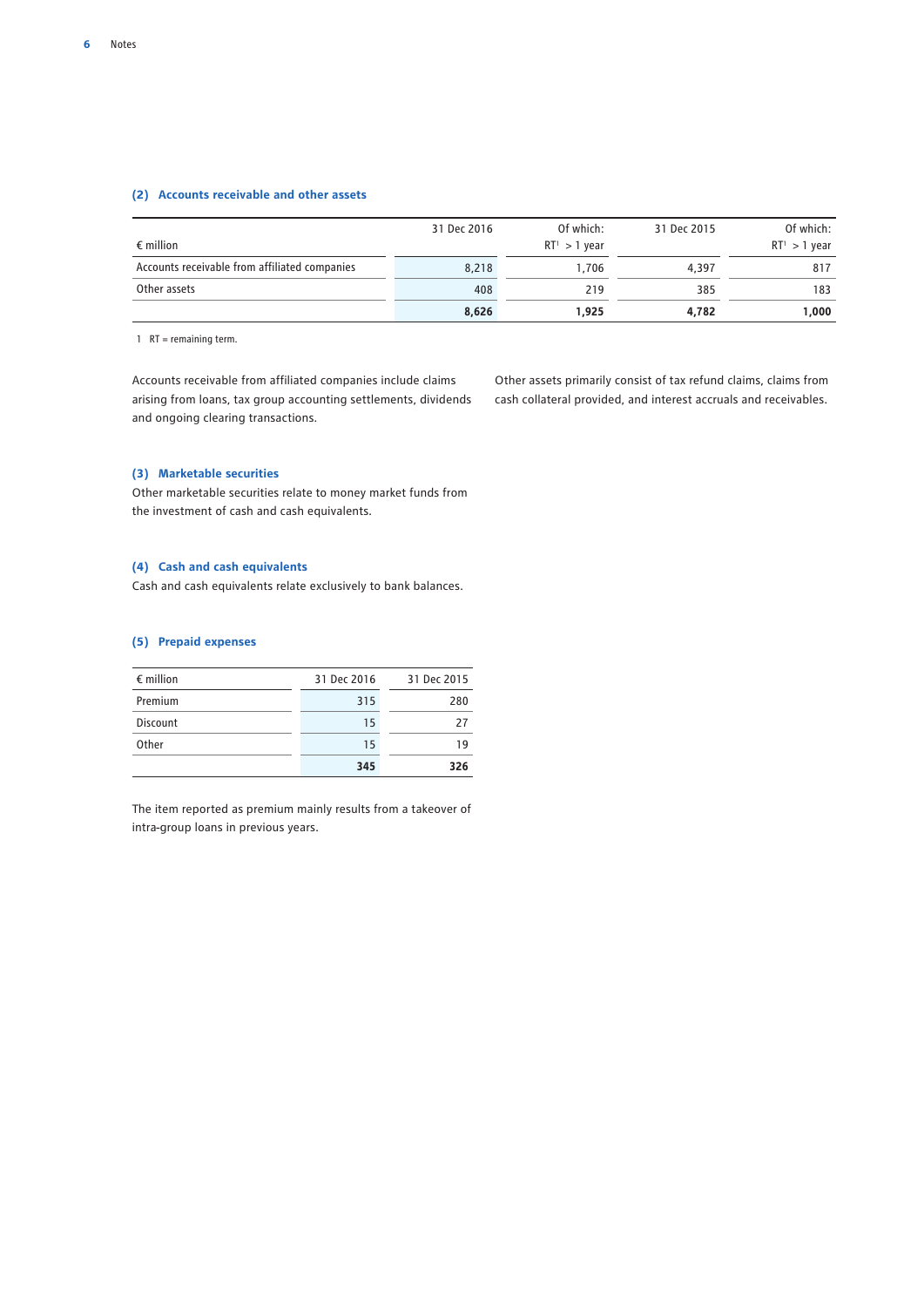#### **(6) Deferred tax assets**

| $\epsilon$ million            |                        | 31 Dec 2016                 | 31 Dec 2015            |                             |
|-------------------------------|------------------------|-----------------------------|------------------------|-----------------------------|
| Item                          | Deferred tax<br>assets | Deferred tax<br>liabilities | Deferred tax<br>assets | Deferred tax<br>liabilities |
| Assets                        |                        |                             |                        |                             |
| Non-current assets            | 80                     | 51                          | 105                    | 74                          |
| Current assets, miscellaneous | 795                    | 2                           | 545                    | 9                           |
| Liabilities                   |                        |                             |                        |                             |
| <b>Exceptional items</b>      | $\mathbf{1}$           | 110                         | 1                      | 121                         |
| Provisions                    | 1,715                  | 34                          | 1,878                  | 7                           |
| Liabilities, miscellaneous    | 5                      | 0                           | 11                     | 0                           |
| Tax losses                    |                        |                             | 451                    |                             |
| Total                         | 2,596                  | 197                         | 2,991                  | 211                         |
| Balance                       | $-197$                 |                             | $-211$                 |                             |
| Net asset position            | 2,399                  |                             | 2,780                  |                             |
| Non-recoverable amount        | $-2,399$               |                             | $-2,329$               |                             |
| Reported amount               |                        |                             | 451                    |                             |

0 = Small amount.

During the year under review, a valuation allowance for deferred taxes was recognised due to lack of recoverability. In total, the change in deferred tax assets amounts to €451 million.

#### **(7) Equity**

| Changes in equity<br>$\epsilon$ million | Balance at<br>31 Dec 2015 | Dividend<br>payments | Net loss | Balance at<br>31 Dec 2016 |
|-----------------------------------------|---------------------------|----------------------|----------|---------------------------|
| Subscribed capital                      | 1,574                     |                      |          | 1,574                     |
| Capital reserve                         | 2,385                     |                      |          | 2,385                     |
| Retained earnings                       |                           |                      |          |                           |
| Other retained earnings                 | 1,739                     |                      | $-1,006$ | 733                       |
| Distributable profit                    |                           | $-5$                 |          | 5                         |
|                                         | 5,703                     | -5                   | $-1,001$ | 4,697                     |

RWE AG's share capital amounts to €1,573,748,477.44 and has the following structure:

Common shares: 575,745,499 no-par-value common shares in the name of the bearer with 575,745,499 votes (93.7 % of the subscribed capital).

Preferred shares: 39,000,000 no-par-value preferred shares in the name of the bearer without voting rights (6.3 % of the subscribed capital).

The imputed value per share amounts to €2.56.

In the course of the distribution of profits, the non-voting preferred shares are entitled to a preferred dividend of €0.13 per preferred share under certain conditions.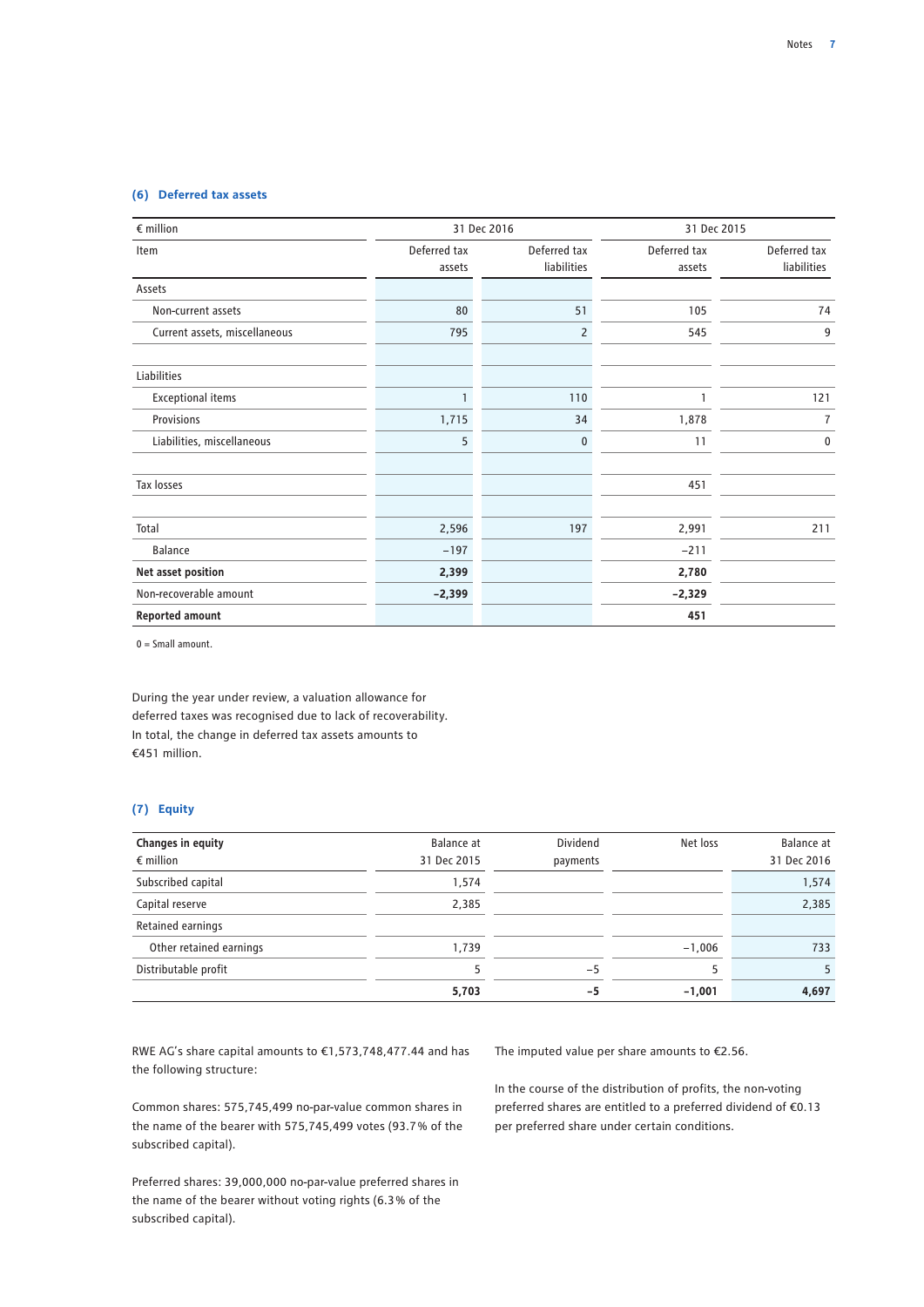Pursuant to a resolution passed by the Annual General Meeting on 16 April 2014, the Executive Board was authorised to increase the company's capital stock with the Supervisory Board's approval by up to €314,749,693.44 until 15 April 2019 through the issue of up to 122,949,099 bearer common shares in return for contributions in cash and/or in kind (approved capital). In certain cases, with the approval of the Supervisory Board, the subscription rights of shareholders can be excluded.

Pursuant to a resolution passed by the Annual General Meeting on 16 April 2014, the Company was authorised until 15 April 2019 to acquire any kind of shares of the Company of any kind up to a volume of 10 % of the capital stock at the time when this authorisation becomes effective, or if the following is lower, at the time when this authorisation is exercised. Based on the authorisation, the Executive Board is also authorised to cancel treasury shares without a further resolution by the Annual General Meeting. Moreover, the Executive Board is authorised to transfer or sell such shares to third parties under certain conditions and excluding shareholders' subscription rights. Furthermore, treasury shares may be issued to holders of option or convertible bonds. The Executive Board is also authorised to use the treasury shares to discharge obligations from future employee share schemes; in this regard, shareholders' subscription rights shall be excluded.

No treasury shares are held as of 31 December 2016.

#### **(8) Provisions**

In fiscal 2016, a total of 10,880 RWE common shares was purchased on the capital market for a purchase price of €149,339.26 by RWE AG and its indirectly majority-owned subsidiary innogy SE. This is equivalent to €27,852.80 of the capital stock (0.00177 % of subscribed capital). These common shares were passed on to employees of the subsidiary for service anniversaries. This generated total proceeds of €149,339.26, which corresponds to the cost.

The difference of €313 million resulting from the change in the annual average interest rate used for pension provisions and the result from the fair value measurement of the specialpurpose funds over and above cost in the amount of €30 million results in a total sum of €343 million, which is subject to prohibition of distribution; this amount is covered by the freely available reserves.

| $\epsilon$ million                              | 31 Dec 2016 | 31 Dec 2015 |
|-------------------------------------------------|-------------|-------------|
| Provisions for pensions and similar obligations | 330         | 1.014       |
| <b>Provisions for taxes</b>                     | 1.497       | 1,409       |
| Other provisions                                | 592         | 579         |
|                                                 | 2.419       | 3,002       |

Based on existing guarantees, the reported provisions for pensions also include benefits payable to current and former employees of affiliated companies and an investment. Expenses incurred for the retirement benefits of the companies concerned

are reimbursed by them. The decline in pension provisions stemmed mainly from the disposals of €493 million, due to restructuring of the corporate group.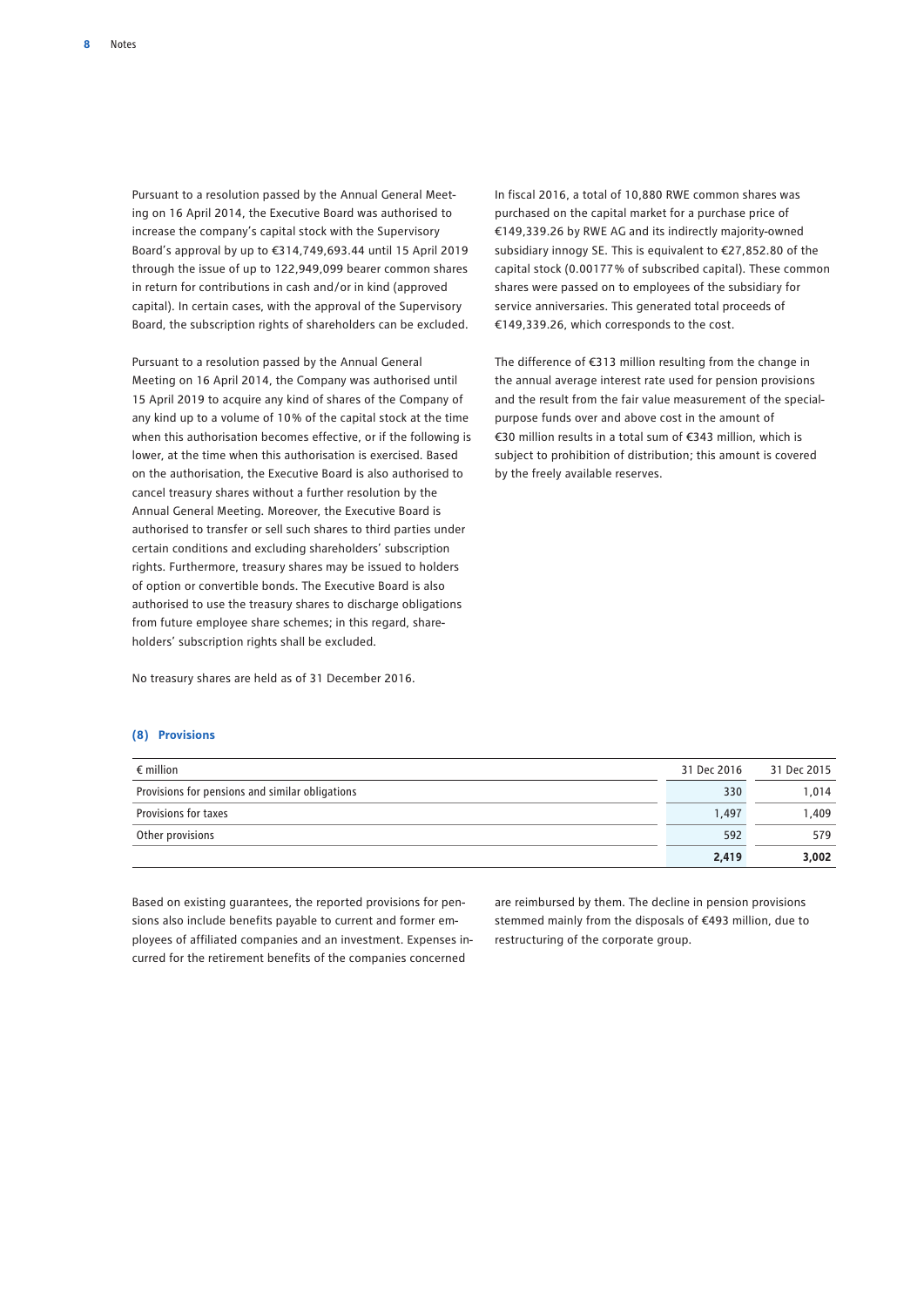The special-purpose funds used to cover the obligations measured at fair value were netted against the pension obligations covered by the funds:

|                                                        |       | 31 Dec 16  |                   |  |  |
|--------------------------------------------------------|-------|------------|-------------------|--|--|
| $\epsilon$ million                                     | Cost  | Fair value | Settlement amount |  |  |
| Netted assets (special-purpose funds)                  |       |            |                   |  |  |
| Shares in affiliated companies                         | 5     | 4          |                   |  |  |
| Investments                                            | 186   | 196        |                   |  |  |
| Long-term securities                                   | 1,766 | 1,800      |                   |  |  |
| Other assets                                           | 18    | 18         |                   |  |  |
|                                                        | 1,975 | 2,018      |                   |  |  |
| <b>Netted liabilities</b>                              |       |            |                   |  |  |
| Settlement amount for pensions and similar obligations |       |            | 2,101             |  |  |
|                                                        |       |            | 2,101             |  |  |
| Balance of netting assets (pension provisions)         |       |            | 83                |  |  |

The item 'Provisions for pensions and similar obligations' also includes provisions for concessionary allowances of €247 million.

Other provisions primarily relate to interest payment obligations, risks associated with investments, contingent losses from pending financial transactions and staff-related obligations.

Provisions for taxes concern the reporting year as well as tax auditing periods which are still open.

#### **(9) Liabilities**

|                                          | 31 Dec | Of which:     | Of which:  | Of which:  | 31 Dec | Of which:     |
|------------------------------------------|--------|---------------|------------|------------|--------|---------------|
|                                          | 2016   | $RT^1 \leq 1$ | $RT^1 > 1$ | $RT^1 > 5$ | 2015   | $RT^1 \leq 1$ |
| $\epsilon$ million                       |        | year          | year       | year       |        | year          |
| <b>Bonds</b>                             | 4,249  | 100           | 4,149      | 4,149      | 4,876  |               |
| Bank debt                                | 1,638  | 516           | 1,122      | 477        | 1,499  | 377           |
| Trade accounts payable                   | 11     | 11            |            |            | 8      | 8             |
| Accounts payable to affiliated companies | 32,136 | 22,351        | 9,785      |            | 28,386 | 18,089        |
| Other liabilities                        | 774    | 672           | 102        | 102        | 381    | 278           |
| of which: tax                            | (3)    | (3)           |            |            | (34)   | (34)          |
| of which: social security                | (1)    | (0)           | (1)        |            | (1)    | (0)           |
|                                          | 38,808 | 23,650        | 15,158     | 4,728      | 35,150 | 18,752        |

0 = Small amount.

1 RT = remaining term.

Bonds consist mainly of hybrid bonds and the medium-term notes of RWE AG with varying maturities and interest rates. As part of the Group's restructuring, bonds with a nominal volume of €627 million were transferred to innogy SE.

Bank debt principally relates to bank loans, cash collateral received and interest accruals for existing swap agreements.

Accounts payable to affiliated companies concern the transfer of financial resources, tax group accounting settlements and ongoing clearing transactions.

Other liabilities relate primarily to money market paper (commercial paper) and interest accruals.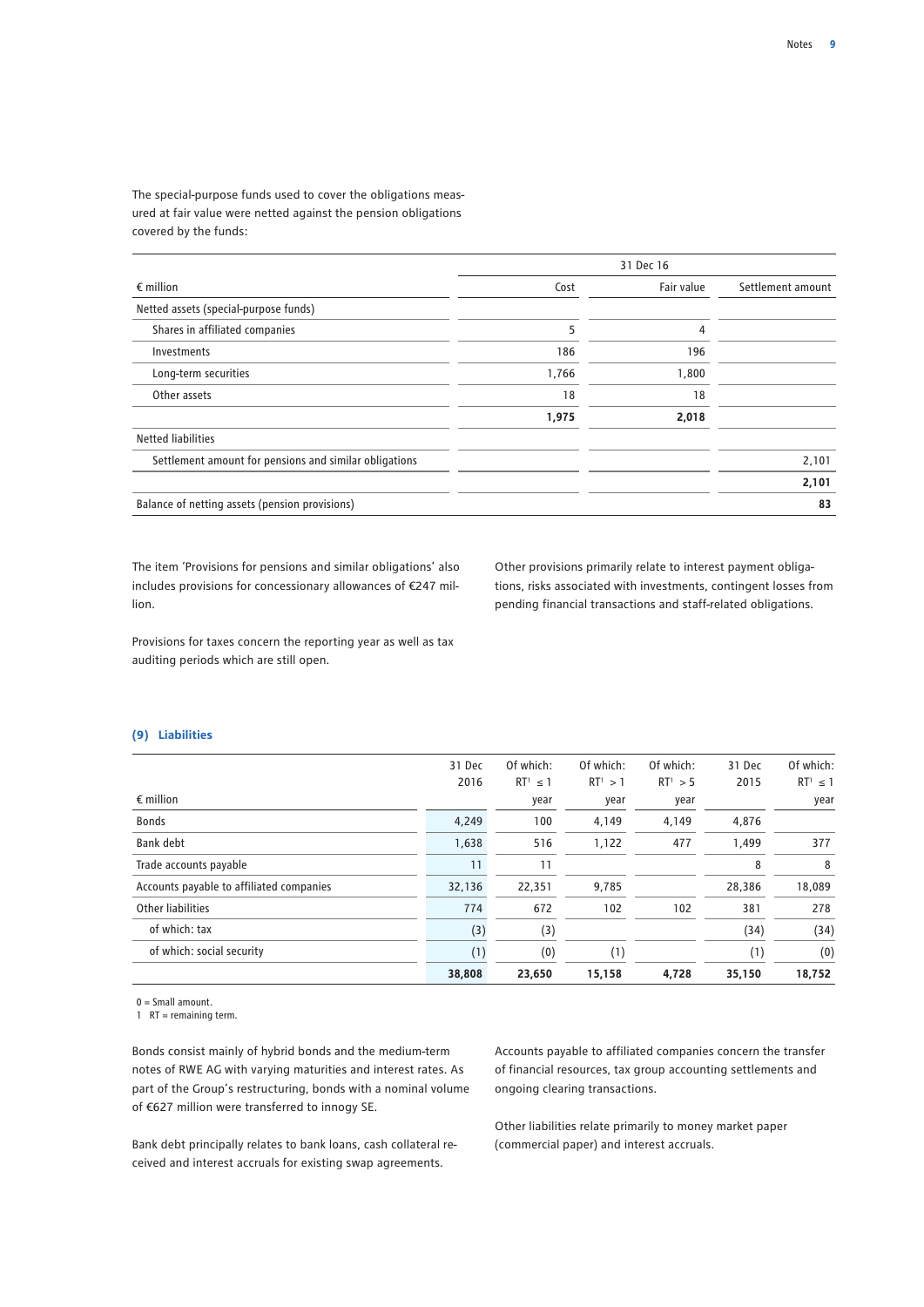#### **(10) Deferred income**

This item exclusively relates to accrued interest equalisation payments.

#### **(11) Contingent liabilities**

Contingent liabilities include guarantees, warranty agreements and liabilities from the provision of collateral for external liabilities. These are granted to support Group companies in their business operations and to cover the claims of the employees.

Liabilities from guarantees comprise performance and warranty guarantees totalling €318 million from the operating business and financing business conducted by affiliated companies. Of this, €241 million consists of guarantees to affiliated companies.

Liabilities from warranty agreements totalled €15,601 million, of which €14,887 million relates to warranties for the benefit of affiliated companies. Specifically, these break down as follows:

Guarantees to third parties in the amount of €2,134 million were extended for the benefit of affiliated companies.

Joint and several liabilities amounting to €849 million relate to the granting of lines of credit (bank guarantees), in accordance with their respective use. Of this, €744 million pertains to quarantees for the benefit of affiliated companies and investments, mainly from so-called ancillary facilities.

As of the balance-sheet date, there were payment guarantees to the creditors of the bonds issued by innogy Finance B.V. 's-Hertogenbosch/Netherlands and innogy Finance II B.V., 's-Hertogenbosch/Netherlands (both 100 % subsidiaries of innogy International Participations N.V., 's-Hertogenbosch/ Netherlands) totalling €9,706 million, within the scope of the debt issuance programme.

As part of the Group restructuring which took place during the year under review, a substantial portion of the pension obligations which were previously accounted for at the Group level were transferred to Group companies by revoking the settlement obligation vis-à-vis members of the Group. Due to the guarantees which continue to exist externally, RWE AG is liable for claims of active and former employees in the amount of €2,223 million.

There are joint and several liabilities from the transfer of pension obligations to five affiliated companies in the amount of €80 million in previous years.

On the basis of a mutual benefit agreement, RWE AG and other parent companies of German nuclear power plant operators undertook to provide €2,244 million in funding to liable nuclear power plant operators to ensure that they are able to meet their payment obligations in the event of nuclear damages. RWE AG has a 25.851 % contractual share in the liability, plus 5 % for damage settlement costs.

Insofar as RWE AG is liable for the liabilities of companies from the innogy Group, there is a liability release statement in the amount of €1,470 million by innogy SE.

Contingent liabilities from the provision of collateral for external liabilities amount to €68 million and include coverage for credit balances stemming from the block model for preretirement part-time work, pursuant to Sec. 8a of the Pre-Retirement Part-Time Work Act (AltTZG) and from the management of long-term working hours accounts pursuant to Sec. 7e of the German Code of Social Law (SGB IV) in the RWE Group. To this end, long-term securities in a total amount of €114 million were deposited in a trust account. This coverage applies mainly to the employees of Group companies and to a lesser degree to employees of RWE AG.

For fiscal 2017, RWE AG provided one affiliated company with a letter of comfort, assuring that it would assume responsibility for all liabilities existing as of the balance-sheet date.

RWE AG is a co-guarantor for a joint and several liability in accordance with Sec. 133 of the German Company Transformation Act (UmwG) in connection with transactions under company transformation law.

Contingent liabilities are only assumed within the scope of our business activities and after in-depth analysis of the related risks. We continuously monitor the aforementioned issues within the framework of our risk management system. In our assessment, the underlying liabilities can probably be discharged by the parties with primary responsibility. Accordingly, it is not probable that these will materialise and thus the contingent liabilities assumed need not be recognised as liabilities.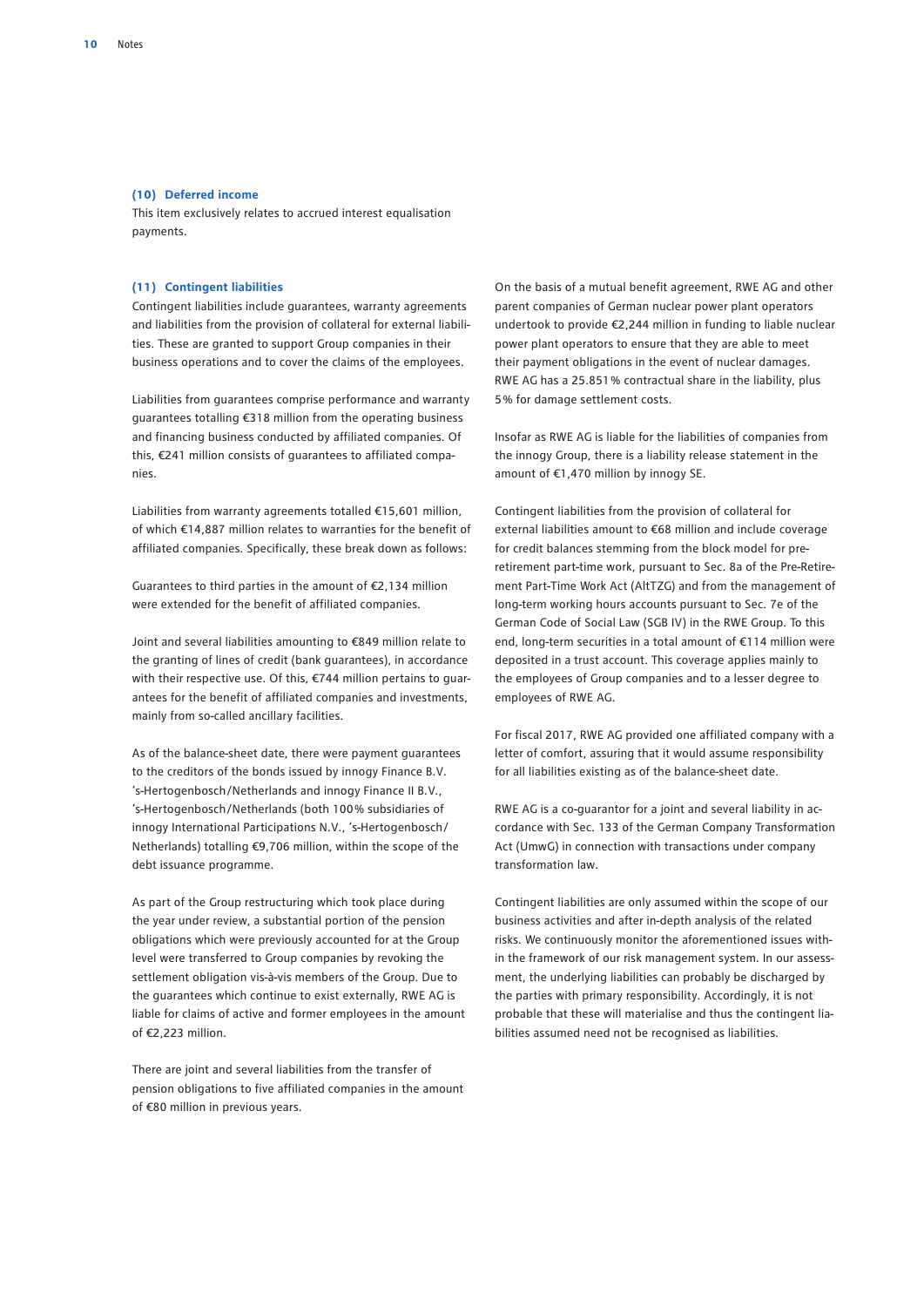#### **(12) Other financial obligations**

The total amount of other financial obligations is €75 million: this pertains to a financing commitment to effect further contributions of up to €75 million to the equity capital of an investment in the following years.

Other currently unquantifiable financial obligations may arise on the basis of the following:

Due to the transfer of certain pension obligations to RWE Pensionsfonds AG in previous years, RWE AG, the affiliated companies and investments which entered into the Pensionsfonds

agreement are legally obligated to contribute further capital in their function as employer in the event that the Pensionsfonds has insufficient funds in the future.

RWE AG and some of its subsidiaries are involved in official, regulatory and anti-trust procedures, lawsuits and arbitration proceedings in connection with their business operations and are affected by the results of such. Out-of-court claims have also been filed. However, RWE does not expect such to have any material negative effects on the RWE Group's economic or financial situation.

#### **(13) Derivative financial instruments and valuation units**

Derivative financial instruments are used to hedge currency and interest rate risks from foreign currency items, cash investments and financing transactions.

The following overview shows the derivative financial instruments as of 31 December 2016:

|                                       | Nominal volume |                     | Remaining term $> 1$ year |                     | Fair value |                     |
|---------------------------------------|----------------|---------------------|---------------------------|---------------------|------------|---------------------|
| $\epsilon$ million                    | External       | Within the<br>Group | External                  | Within the<br>Group | External   | Within the<br>Group |
| Foreign currency derivatives          |                |                     |                           |                     |            |                     |
| Foreign exchange forwards             | 992            | 9,285               | 307                       | 1,833               | $-23$      | $-4$                |
| Interest rate currency/currency swaps | 12,166         | 3,031               | 1,889                     | 1,292               | 410        | $-314$              |
|                                       | 13,158         | 12,316              | 2,196                     | 3,125               | 387        | $-318$              |
| Interest rate swaps                   | 4,650          | 3,152               | 3,926                     | 2,428               | 180        | $\mathbf{0}$        |
|                                       | 17,808         | 15,468              | 6,122                     | 5,553               | 567        | $-318$              |

 $0 -$ Small amount

The fair value generally corresponds to the market value of the derivative financial instrument, if such value can be reliably determined. If the market value cannot be determined reliably, the fair value is derived from the market value of similar financial instruments or using generally accepted valuation methods; these include the discounted cash flow method and the Black-Scholes model, if options are involved. This occurs taking into consideration current exchange rate relationships, market-conform yield curves and credit default risks of the counterparties.

With the exception of two interest rate swaps (nominal volume: €400 million), the derivatives listed in the table above are included in the valuation units described below as underlying or hedging transactions. The volume of risks hedged with valuation units amounts to a total of €1,428 million; of this, €828 million is related to currency risks, €551 million to interest rate and currency risks, and €49 million to interest rate risks.

Within the scope of currency hedging, among other things, interest rate and interest rate currency swaps as well as matching off-setting transactions have been concluded with whollyowned subsidiaries. RWE AG's derivative transactions concluded with banks and the respective offsetting transactions are grouped into valuation units, resulting in no re-measurement gains or losses. This occurs with the use of micro hedges (i.e. clear allocation of underlying transactions and hedges). The subsidiaries use these swaps and foreign currency liabilities to hedge the prices of their foreign investments. On termination of a swap, the positive or negative market value is offset against the cost of the underlying transactions without an effect on profit or loss.

Currency swaps and foreign exchange forwards are concluded to hedge Group companies' foreign-currency receivables and liabilities (micro hedges).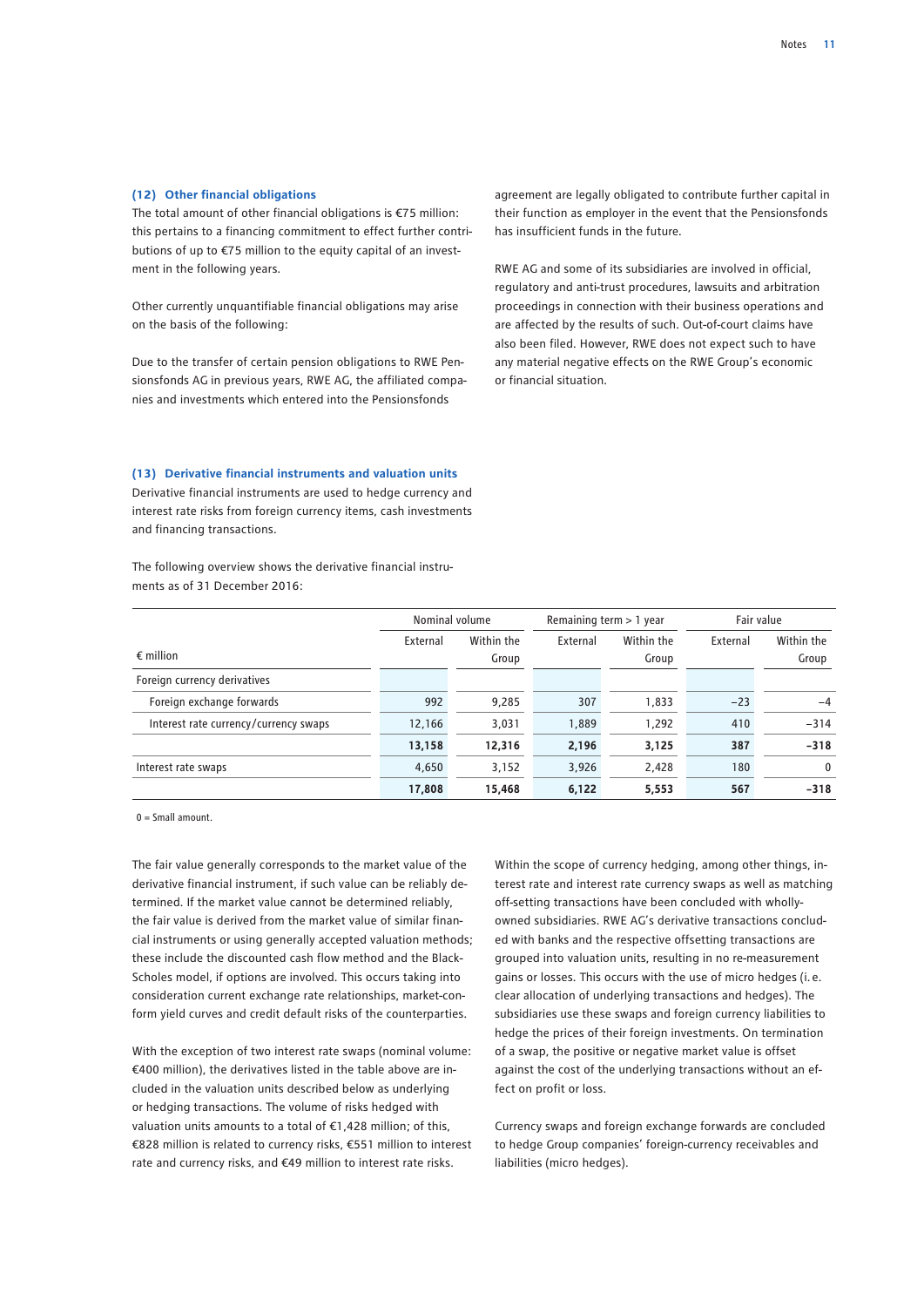Interest rate currency swaps are used to hedge bonds and notes payable (micro hedges).

Furthermore, interest rate swaps and foreign currency derivatives were concluded for individual interest rate and currency risks associated at RWE AG and Group companies; most of these were passed on to Group companies congruently. These include both micro hedges and portfolio hedges, in which derivatives with the same currency risks are pooled together.

Changes in the market value of derivatives are offset by the corresponding opposite changes in the market value of the existing underlying transactions. Effectiveness is demonstrated via a proper, adequate risk management system. Provisions for possible losses of €90 million were formed for the negative balances of portfolio hedges.

Internal directives that are binding upon RWE AG and its subsidiaries define the range of action, responsibilities and controls allowable when trading with derivatives. In particular, with the exception of proprietary energy trading transactions, derivative financial instruments may only be used to hedge risks arising from underlying transactions and associated liquidity investment and financing procedures. All external counterparties have good credit ratings.

Original financial instruments which are included with the aforementioned derivative financial instruments in valuation units (micro hedges) are shown in the following table:

|                                              | Carrying amount | Fair value | Of which: with a remaining term |               |             |  |
|----------------------------------------------|-----------------|------------|---------------------------------|---------------|-------------|--|
| $\epsilon$ million                           | 31 Dec 16       | 31 Dec 16  | Up to 1 year                    | $2 - 5$ years | $> 5$ years |  |
| <b>Financial receivables</b><br>Hedged risk: |                 |            |                                 |               |             |  |
| Currency                                     | 3,304           | 3,095      |                                 | 2,686         | 409         |  |
| Interest rates and currency                  | 39              | 47         |                                 |               | 47          |  |
|                                              | 3,343           | 3,142      |                                 | 2,686         | 456         |  |
| <b>Financial liabilities</b><br>Hedged risk: |                 |            |                                 |               |             |  |
| Currency                                     | $-1,499$        | $-1,285$   |                                 |               | $-1,285$    |  |
| Interest rates and currency                  | $-1,595$        | $-1,843$   | $-1,321$                        |               | $-522$      |  |
|                                              | $-3,094$        | $-3,128$   | $-1,321$                        |               | $-1,807$    |  |

Measurement gains and losses on these financial receivables and liabilities are offset by the corresponding opposing amounts from realisations and changes in the fair value of the hedging transactions.

Based on the similarity of the amounts, risks and terms involved, the valuation units were marked by a high level of efficiency, which is demonstrated using the Critical Terms Match method.

Measurement of valuation units occurs using the net hedge presentation method.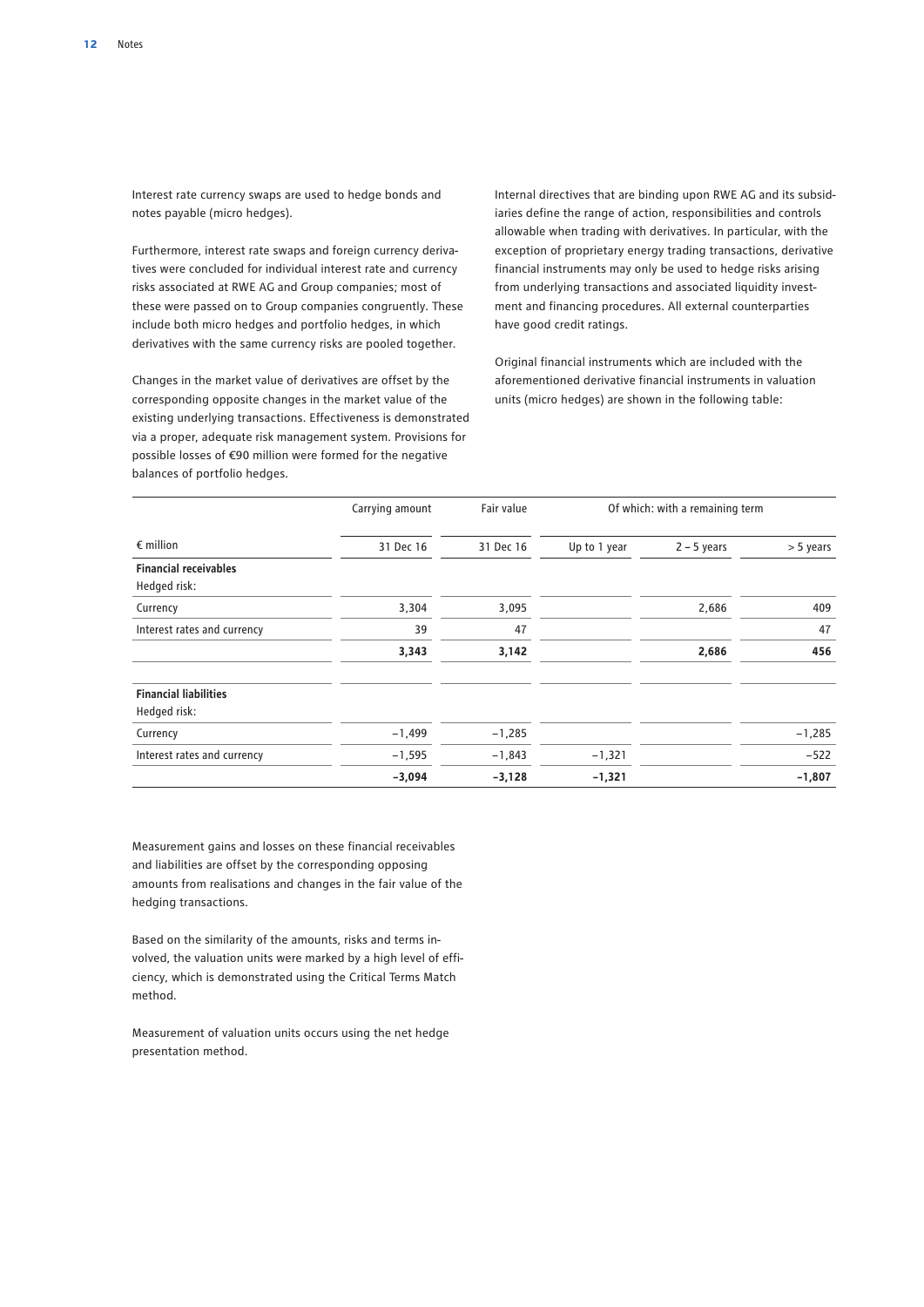### Notes to the Income Statement

#### **(14) Net income from financial assets**

| $\epsilon$ million                                                          | 2016     | 2015         |
|-----------------------------------------------------------------------------|----------|--------------|
| Income from profit and loss transfer agreements with affiliated companies   | 528      | 2,269        |
| Income from investments in                                                  |          |              |
| Affiliated companies                                                        | 3,683    | 15           |
| Other companies                                                             | 21       | 25           |
|                                                                             | 3,704    | 40           |
| Expenses from profit and loss transfer agreements with affiliated companies | $-5,541$ | $-2,605$     |
| Income from other securities and loans held as financial assets             | 190      | 591          |
| of which: from affiliated companies                                         | (100)    | (525)        |
| Write-backs on financial assets                                             | 208      | $\mathbf{0}$ |
| Amortisation of financial assets                                            | $-329$   | $-369$       |
|                                                                             | $-1,240$ | -74          |

In the previous year, the income from profit and loss transfer agreements contained high proceeds from the sale of RWE Dea. Above and beyond this, changes in the tax group related to the restructuring of the Group also had an impact.

Income from investments in affiliated companies mainly pertains to the dividends from RWE Downstream Beteiligungs GmbH.

The increase in expenses from profit and loss transfer agreements with affiliated companies mainly stems from the conventional power generation business.

Amortisation of financial assets amounted to €233 million in relation to shares in RWE Power AG, Cologne and Essen, and €96 million in relation to an investment fund.

#### **(15) Net interest**

| $\epsilon$ million                                    | 2016     | 2015     |
|-------------------------------------------------------|----------|----------|
| Other interest and similar income                     | 203      | 128      |
| of which: from affiliated companies                   | (58)     | (40)     |
| Interest and similar expenses                         | $-571$   | $-1,166$ |
| of which: from affiliated companies                   | $(-184)$ | $(-630)$ |
| of which: from interest accretion to other provisions | (0)      | (0)      |
|                                                       | $-368$   | $-1,038$ |

0 = Small amount.

During the reporting period, the expense for interest accretion to pension provisions (€81 million) was netted against the change in fair value and other expenses and income of the

funds used to cover the pension obligations (€115 million). The resulting balance is reported in 'Other interest and similar income' and is shown in the following summary: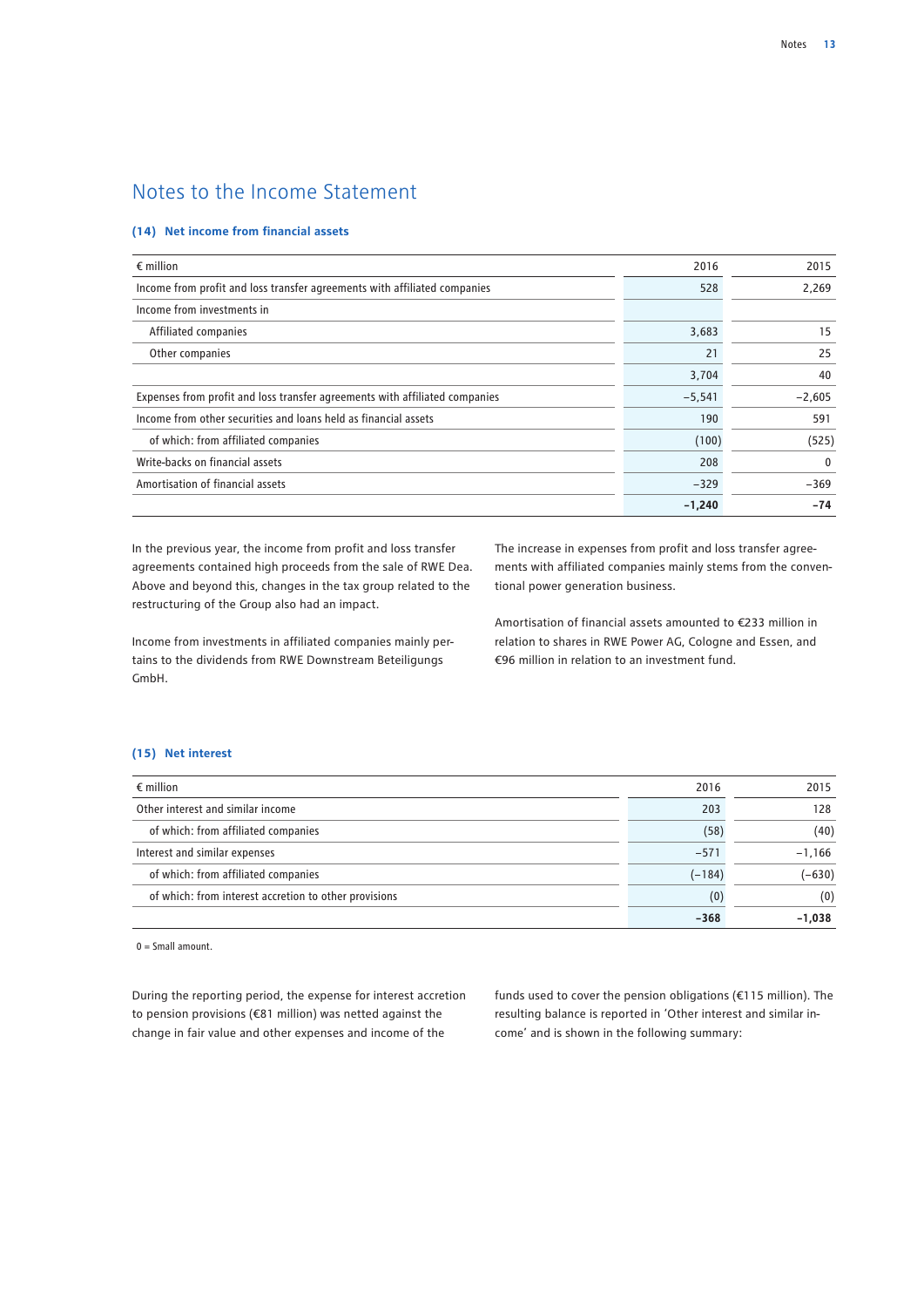| $\epsilon$ million                                              | 2016   |
|-----------------------------------------------------------------|--------|
| Netted expenses                                                 |        |
| Amortisation of financial assets and current securities         | $-14$  |
| Interest and similar expenses                                   | $-81$  |
| Other operating expenses                                        | $-28$  |
|                                                                 | $-123$ |
| Netted income                                                   |        |
| Income from investments                                         | 2      |
| Other operating income                                          | 83     |
| Income from other securities and loans held as financial assets | 72     |
|                                                                 | 157    |
| Balance from netting expenses and income                        | 34     |

#### **(16) Other operating income**

Of the other operating income, €1,340 million relate to income from company law processes which occurred as part of the restructuring of the Group. Income of €23 million from the release of provisions represents income not related to the period.

#### **(17) Staff costs**

| $\epsilon$ million                                   | 2016  | 2015   |
|------------------------------------------------------|-------|--------|
| Wages and salaries                                   | $-44$ | $-61$  |
| Cost of social security, pensions and other benefits | — *   | -6     |
| of which: for pensions                               | (0)   | $(-2)$ |
|                                                      | $-47$ | -67    |

0 = Small amount.

Expenses for pensions include the service cost component of the addition to provisions for pensions; the interest component of the addition to provisions for pensions is reported in net interest.

| Annual average staff           | 2016 | 2015           |
|--------------------------------|------|----------------|
| in full-time equivalents       |      |                |
| Salaried staff                 | 174  | 276            |
| of which: part-time employees  | (15) | (22)           |
| of which: fixed-term employees | (3)  | (5)            |
| Apprentices                    |      | $\overline{4}$ |

The figures for employees are shown full-time equivalents. These are equivalent to employees in accordance with the percentage degree of employment.

The decline in the number of staff is mainly related to the restructuring of the RWE Group.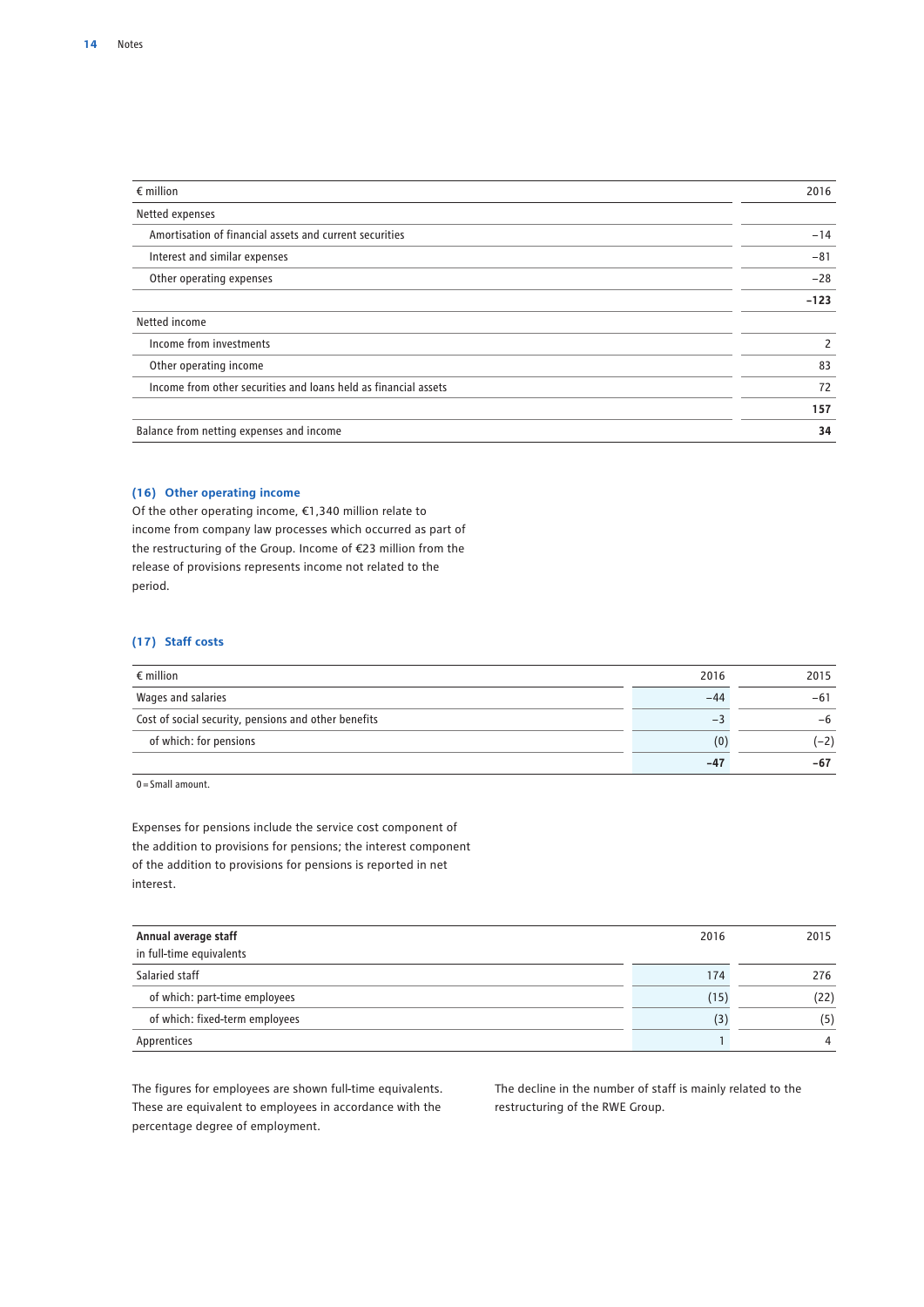#### **(18) Other operating expenses**

Other operating expenses primarily include administrative expenses. Expenses from currency translation amounted to €75 million (previous year: income of €125 million). Other taxes

**(19) Taxes on income**

In addition to the current taxes for the fiscal year, taxes on income also contain taxes not related to the period in the amount of €82 million for earlier periods. Above and beyond this, an ex-

Other information

Information on the members of the Supervisory Board and Executive Board pursuant to Sec. 285, No. 10 of HGB is provided on pages 46 to 50.

The Executive and Supervisory Boards have issued the declaration regarding the German Corporate Governance Code pursuant to Sec. 161 of the German Stock Corporation Act (AktG) and made it permanently accessible to the shareholders on RWE AG's website (www.rwe.com/corporate-governance).

The principles of the compensation system and the amount of individual compensation for the Executive and Supervisory Boards are presented in the compensation report. The compensation report is part of the combined review of operations.

In total, the Executive Board received €15,486,000 in total compensation in fiscal 2016. This includes 126,809 performance shares allocated as share-based compensation in the amount of €1 million (previous year: €1 million) are also reported; during the year under review these represent expenses not related to the period.

pense of €451 million for changes in deferred tax assets (previous year: €1,640 million) is reported.

components from the Strategic Performance Plan (2016 tranche) with a fair value at issue of €2,987,000.

The remuneration paid to members of the Supervisory Board amounted to €2,746,000.

During the period under review, no loans or advances were granted to members of the Executive or Supervisory Boards.

Former members of the Executive Board of RWE AG and their surviving dependants received €1,897,000. Provisions of €31,315,000 have been formed to cover pension obligations to former members of the Executive Board and their surviving dependants.

The overall fee charged by the auditor for the year under review as per Sec. 285, No. 17 of HGB is presented in the Notes in the consolidated financial statements.

|                   | Carrying amount<br>31 Dec 2016<br>$\epsilon$ million | Fair value<br>31 Dec 2016<br>$\epsilon$ million | Dividend payment<br>in 2016<br>$\epsilon$ million | Option of daily<br>redemption | Write-downs not<br>performed |
|-------------------|------------------------------------------------------|-------------------------------------------------|---------------------------------------------------|-------------------------------|------------------------------|
| Investment goal   |                                                      |                                                 |                                                   |                               |                              |
| Real estate funds | 50                                                   | 50                                              |                                                   | No                            | No                           |
| Mixed funds       | 6.530                                                | 6.530                                           | 161                                               | Yes                           | No                           |

As of the balance-sheet date, RWE AG held interests of more than 10 % in the following investment assets:

0 = Small amount.

The investment focus of the real estate funds is predominantly restricted to European office and commercial retail property. The mixed funds primarily contain international equities and bonds. The contractual conditions allow for redemption on a quarterly basis for the real estate funds.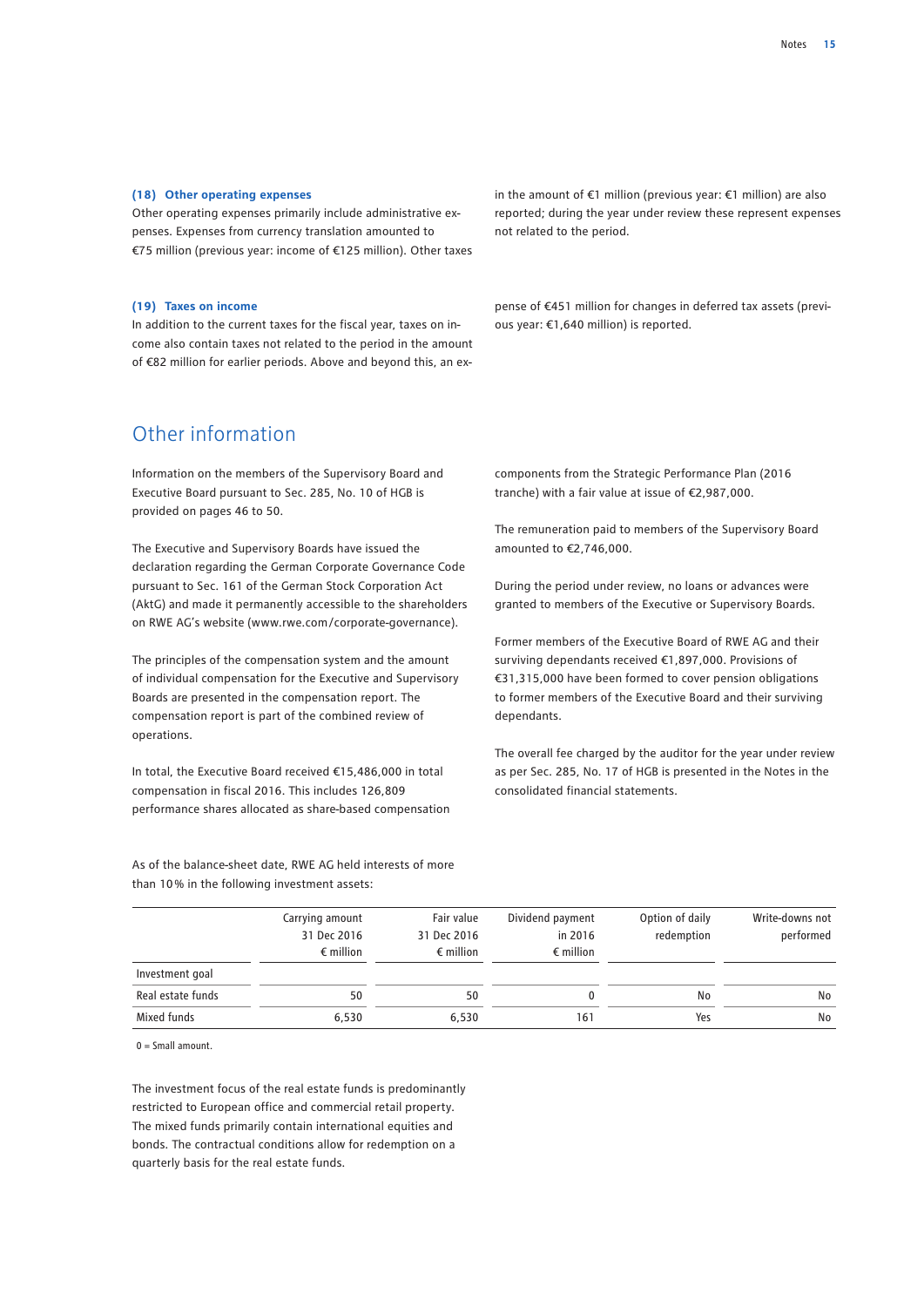The following major events occurred after the end of the fiscal year:

After the balance-sheet date, RWE AG extended a guaranty for payment obligations of certain subsidiaries in the United Kingdom. These payment obligations stem from pension commitments and relate to the pension fund commissioned to settle the pension commitments. The guaranty is limited to an amount of GBP 200 million and is valid until 31 March 2024. The amount of the guaranty declines annually by the amount of payments made by the subsidiaries to the pension fund.

A hybrid bond with a volume of CHF 250 million was called on 4 April 2017, without this instrument being refinanced with a new hybrid bond.

Effective as of 2 and 3 February 2017, the change in issuer for three bonds privately placed by RWE AG became legally final. As a result of this, bonds with nominal volumes of USD 50 million, €100 million and €150 million were transferred to innogy SE. The loans to innogy SE reported by RWE AG were thus removed accordingly.

Company name **Domicile** Reason for notification Date of reaching notification threshold Ratio of voting rights in % Number of voting rights Attributable pursuant to Sec. 22 WpHG BlackRock, Inc. Wilmington, DE, USA Acquisition/sale of shares with voting rights 4 Nov 2016 4.59 26,431,907 26,431,907 RWEB GmbH Dortmund, Germany Redelivery of securities loans 1 Oct 2016 14.18 81,638,660 Atlantic Value General Partner Limited London, United Kingdom Acquisition/sale of shares with voting rights 24 Aug 2016 2.78 16,010,621 16,010,621

The list below presents the announcements pursuant to Sec. 21, Para. 1 of the German Securities Trading Act (WpHG):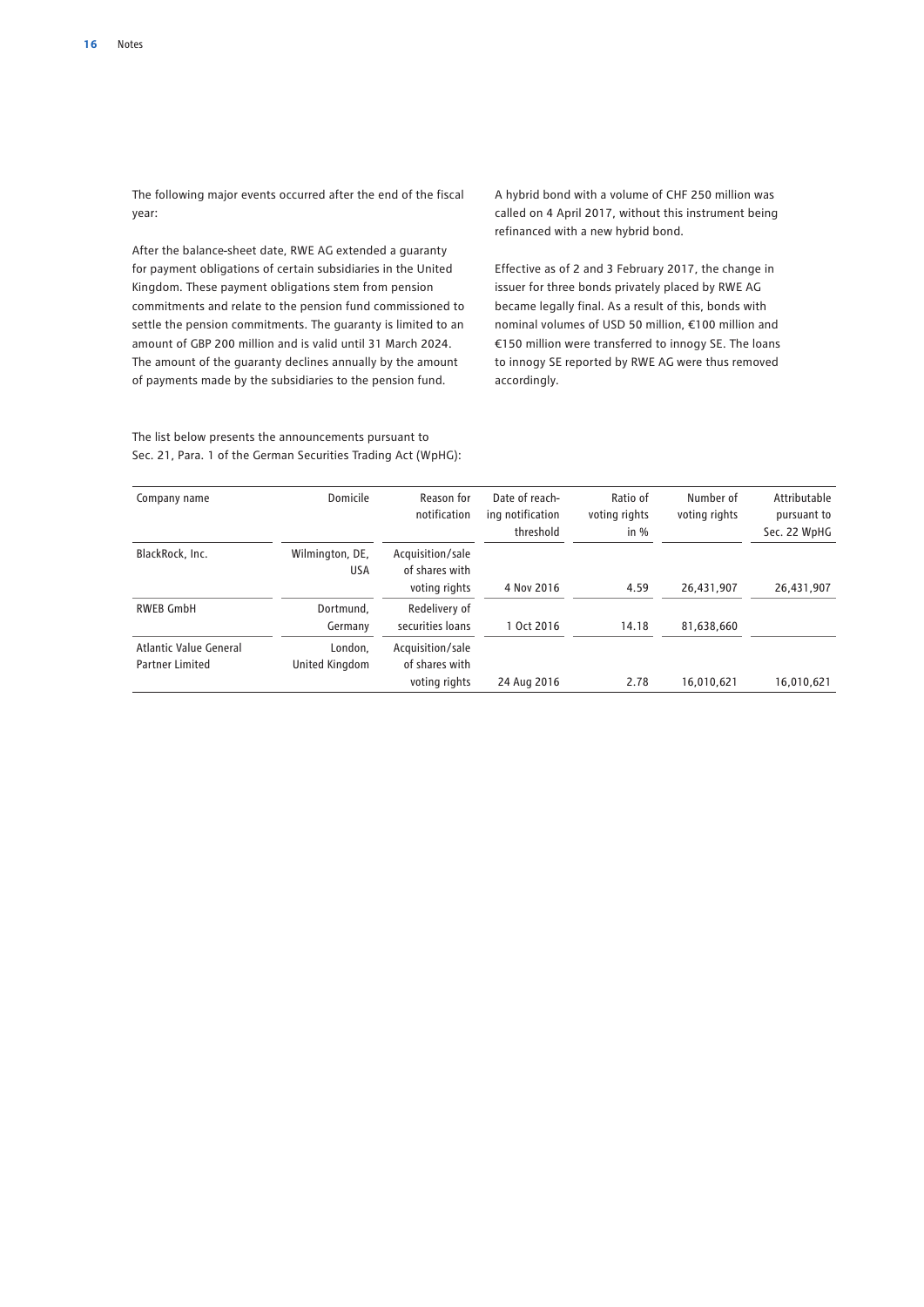## Dividend proposal

Distributable profit developed as follows:

| Net loss                                   | €1,001,450,782.74 |
|--------------------------------------------|-------------------|
| Profit carryforward from the previous year | €45.553.81        |
| Transfer from retained earnings            | €1,006,500,000.00 |
| Distributable profit                       | €5.094.771.07     |

We propose to the Annual General Meeting that RWE AG's distributable profit for fiscal 2016 be appropriated as follows:

Distribution of a dividend of €0.13 per dividend-bearing preferred share. No dividend will be paid for common shares.

| Dividend             | €5.070.000.00 |
|----------------------|---------------|
| Profit carryforward  | €24,771.07    |
| Distributable profit | €5.094.771.07 |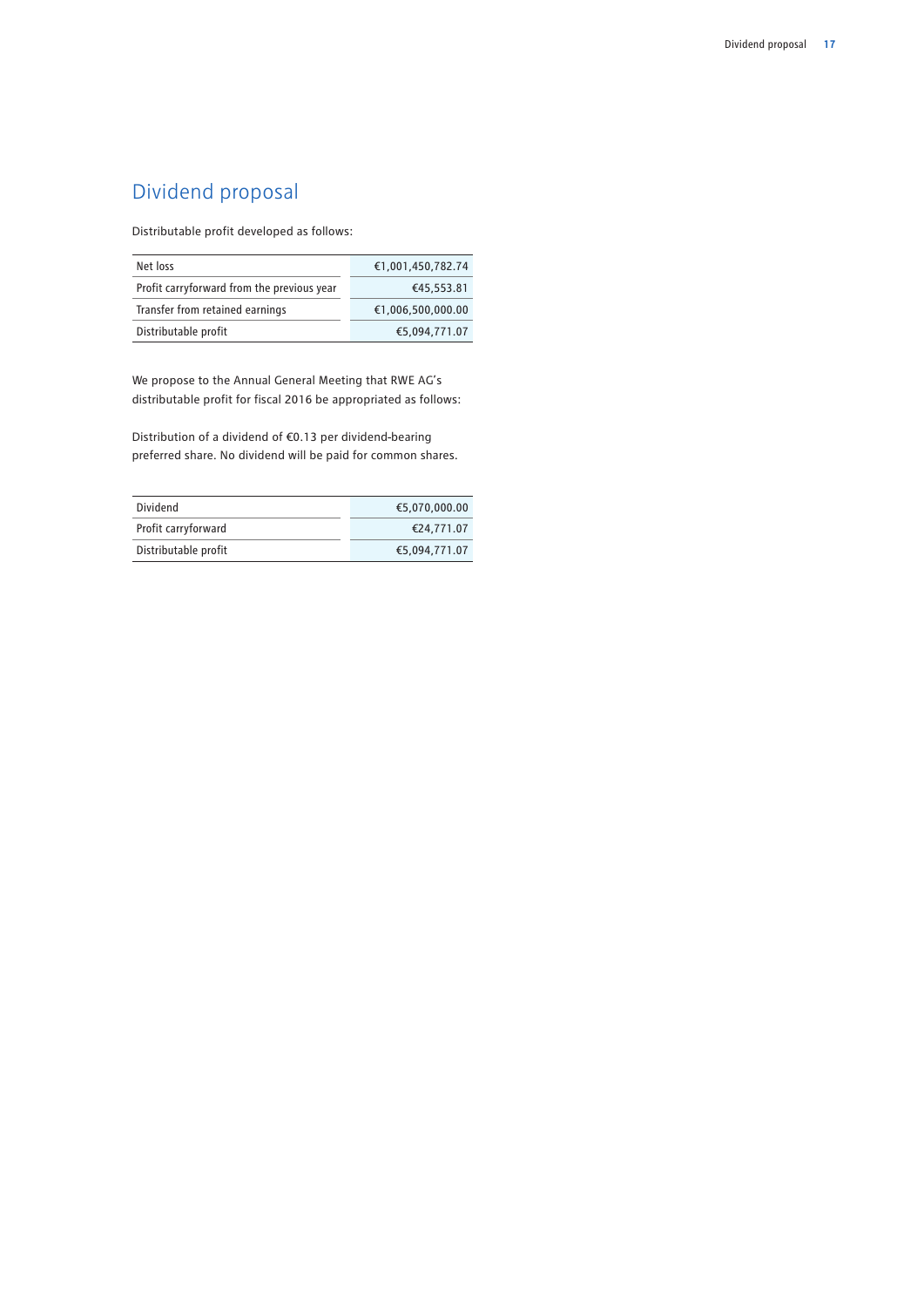## Responsibility Statement

To the best of our knowledge, and in accordance with the applicable reporting principles, the financial statements give a true and fair view of the assets, liabilities, financial position and profit or loss of the company, and the review of operations includes a fair review of the development and performance of the business and the position of the company, together with a description of the principal opportunities and risks associated with the expected development of the company.

Essen, 27 February 2017

The Executive Board

carit

'WU

Schmitz Krebber Tigges

 $V$ lku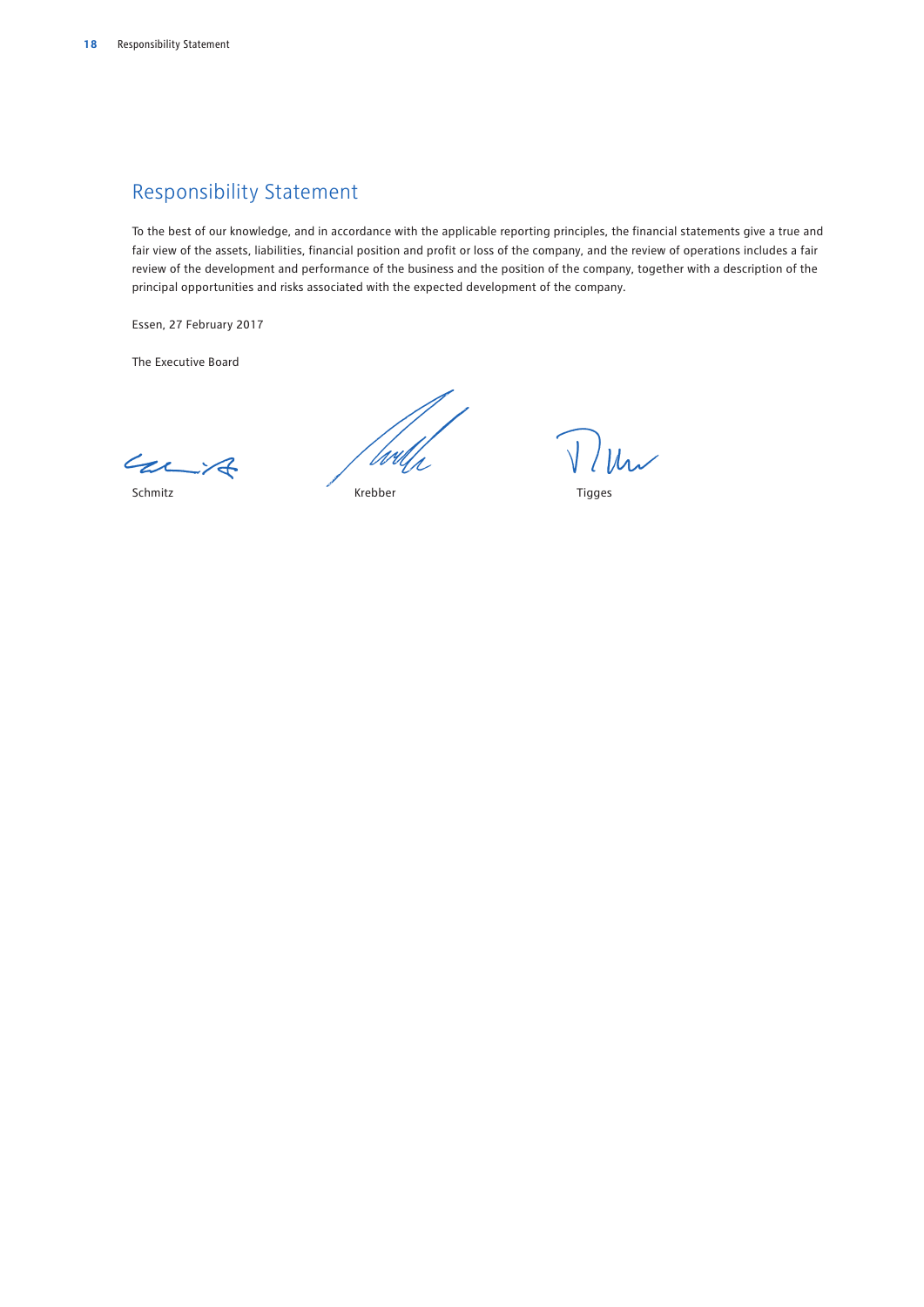# LIST OF SHAREHOLDINGS (PART OF THE NOTES)

List of shareholdings as per Sec. 285 No. 11 and No. 11a and Sec. 313 Para. 2 (in relation to Sec. 315 a I) of HGB as of 31 Dec 2016

| I. Affiliated companies which are included in the consolidated                | Shareholding in % |       | Equity    | Net                   |  |
|-------------------------------------------------------------------------------|-------------------|-------|-----------|-----------------------|--|
| financial statements                                                          |                   | Total | € '000    | income/loss<br>€ '000 |  |
| Aktivabedrijf Wind Nederland B.V., Zwolle/Netherlands                         | Direct            | 100   |           |                       |  |
| An Suidhe Wind Farm Limited, Swindon/United Kingdom                           |                   |       | 212,021   | 26,174                |  |
|                                                                               |                   | 100   | 22,218    | 712                   |  |
| Andromeda Wind S.r.l., Bolzano/Italy                                          |                   | 51    | 14,152    | 1,595                 |  |
| Artelis S.A., Luxembourg/Luxembourg                                           |                   | 53    | 39,074    | 2,663                 |  |
| A/V/E GmbH, Halle (Saale)                                                     |                   | 76    | 2,069     | 522                   |  |
| Bayerische Bergbahnen-Beteiligungs-Gesellschaft mbH, Gundremmingen            |                   | 100   | 25,431    | 1,307                 |  |
| Bayerische Elektrizitätswerke GmbH, Augsburg                                  |                   | 100   | 24,728    |                       |  |
| Bayerische-Schwäbische Wasserkraftwerke Beteiligungsgesellschaft mbH,         |                   |       |           |                       |  |
| Gundremmingen                                                                 |                   | 62    | 54,665    | 266                   |  |
| BGE Beteiligungs-Gesellschaft für Energieunternehmen mbH, Essen               | 100               | 100   | 4,317,964 |                       |  |
| Bilbster Wind Farm Limited, Swindon/United Kingdom                            |                   | 100   | 3,101     | 231                   |  |
| Bristol Channel Zone Limited, Swindon/United Kingdom                          |                   | 100   | $-2,059$  | $-101$                |  |
| BTB-Blockheizkraftwerks, Träger- und Betreibergesellschaft mbH Berlin, Berlin |                   | 100   | 19,783    | 1                     |  |
| Budapesti Elektromos Muvek Nyrt., Budapest/Hungary                            |                   | 55    | 637,797   | 15,555                |  |
| Carl Scholl GmbH, Cologne                                                     |                   | 100   | 609       | -41                   |  |
| Carnedd Wen Wind Farm Limited, Swindon/United Kingdom                         |                   | 100   | -3,484    | $-3,625$              |  |
| Cegecom S.A., Luxembourg/Luxembourg                                           |                   | 100   | 11,125    | 1,225                 |  |
| Channel Energy Limited, Swindon/United Kingdom                                |                   | 100   | $-17.024$ | $-800$                |  |
| CR-Immobilien-Vermietungsgesellschaft mbH & Co. KG Cottbus, Cottbus           |                   | 8     | $-1,284$  | 426                   |  |
| EGG Holding B.V. - Group - (pre-consolidated)                                 |                   |       | 22,188    | 2,030 <sup>2</sup>    |  |
| Bakker CV Installatietechniek B.V., Zwaagdijk/Netherlands                     |                   | 100   |           |                       |  |
| EGG Holding B.V., Meppel/Netherlands                                          |                   | 100   |           |                       |  |
| Energiewacht Facilities B.V., Zwolle/Netherlands                              |                   | 100   |           |                       |  |
| Energiewacht Steenwijk B.V., Zwolle/Netherlands                               |                   | 100   |           |                       |  |
| Energiewacht VKI B.V., Dalfsen/Netherlands                                    |                   | 100   |           |                       |  |
| Energiewacht-A.G.A.S.-Deventer B.V., Deventer/Netherlands                     |                   | 100   |           |                       |  |
| Energiewacht-Gazo B.V., Zwolle/Netherlands                                    |                   | 100   |           |                       |  |
| GasWacht Friesland B.V., Gorredijk/Netherlands                                |                   | 100   |           |                       |  |
| GasWacht Friesland Facilities B.V., Leeuwarden/Netherlands                    |                   | 100   |           |                       |  |
| N.V. Energiewacht-Groep, Zwolle/Netherlands                                   |                   | 100   |           |                       |  |
| Sebukro B.V., Amersfoort/Netherlands                                          |                   | 100   |           |                       |  |
| ELE Verteilnetz GmbH, Gelsenkirchen                                           |                   | 100   | 25        |                       |  |
| Electra Insurance Limited, Hamilton/Bermuda                                   |                   | 100   | 29,060    | 1,157                 |  |
| Elektrizitätswerk Landsberg GmbH, Landsberg am Lech                           |                   | 100   | 1,015     | 426                   |  |
| ELMU DSO Holding Korlátolt Felelosségu Társaság, Budapest/Hungary             |                   | 100   | 716,450   | -6                    |  |
| ELMU Halozati Eloszto Kft., Budapest/Hungary                                  |                   | 100   | 785,797   | 27,088                |  |
| ELMU-ÉMÁSZ Energiakereskedo Kft., Budapest/Hungary                            |                   | 100   | 6,856     | 6,350                 |  |
| ELMU-ÉMÁSZ Energiaszolgáltató Zrt., Budapest/Hungary                          |                   | 100   | 6,010     |                       |  |
| ELMU-ÉMÁSZ Halozati Szolgáltató Kft., Budapest/Hungary                        |                   | 100   | $-220$    | $-13,710$             |  |
|                                                                               |                   |       |           | 122                   |  |
| ELMU-ÉMÁSZ Ügyfélszolgálati Kft., Budapest/Hungary                            |                   | 100   | 1,440     | 1,422                 |  |
| ÉMÁSZ DSO Holding Korlátolt Felelosségu Társaság, Miskolc/Hungary             |                   | 100   | 272,945   | -6                    |  |
| ÉMÁSZ Halozati Kft., Miskolc/Hungary                                          |                   | 100   | 277,250   | 4,278                 |  |
| Emscher Lippe Energie GmbH, Gelsenkirchen                                     |                   | 50    | 46,325    | 29,718                |  |
| Energiedirect B.V., Waalre/Netherlands                                        |                   | 100   | $-51,980$ | 4,800                 |  |

2 Figures from the Group's consolidated financial statements. 5 No control by virtue of company contract.<br>3 Newly founded, financial statements not yet available. 6 Significant influence via indirect investments. 3 Newly founded, financial statements not yet available.

1 Profit and loss-pooling agreement. 4 Control by virtue of company contract. 7 Significant influence by virtue of company contract. 2 Figures from the Group's consolidated financial statements. 5 No control by virtue of c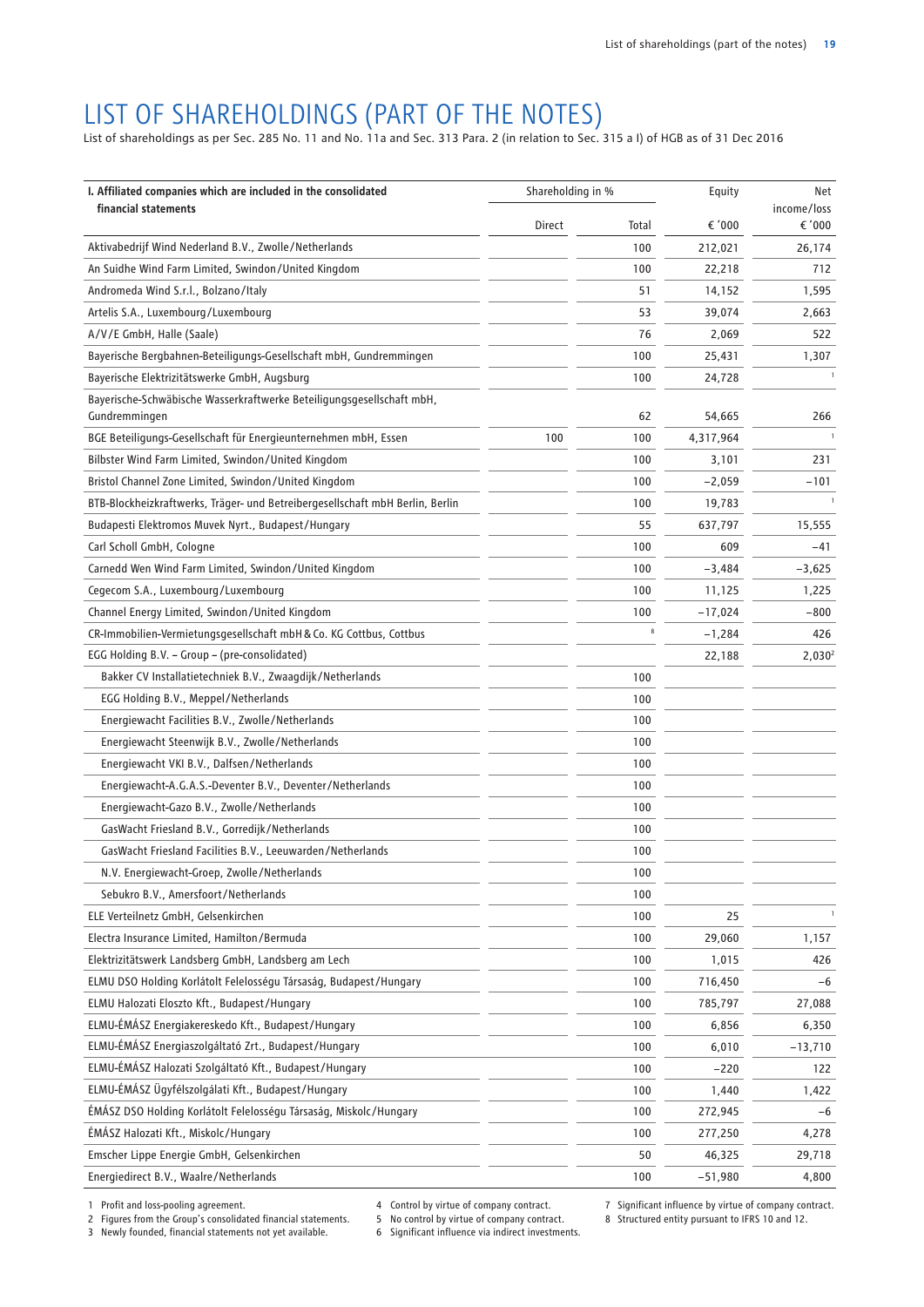| I. Affiliated companies which are included in the consolidated                   | Shareholding in % |       | Equity     | Net<br>income/loss<br>€ $'000$ |
|----------------------------------------------------------------------------------|-------------------|-------|------------|--------------------------------|
| financial statements                                                             | Direct            | Total | € '000     |                                |
| Energienetze Berlin GmbH, Berlin                                                 |                   | 100   | 25         |                                |
| Energies France S.A.S. – Group – (pre-consolidated)                              |                   |       | 33,083     | $-338^{2}$                     |
| Centrale Hydroelectrique d'Oussiat S.A.S., Paris/France                          |                   | 100   |            |                                |
| Energies Charentus S.A.S., Paris/France                                          |                   | 100   |            |                                |
| Energies France S.A.S., Paris/France                                             |                   | 100   |            |                                |
| Energies Maintenance S.A.S., Paris/France                                        |                   | 100   |            |                                |
| Energies Saint Remy S.A.S., Paris/France                                         |                   | 100   |            |                                |
| Energies VAR 1 S.A.S., Paris/France                                              |                   | 100   |            |                                |
| Energies VAR 3 S.A.S., Paris/France                                              |                   | 100   |            |                                |
| SAS Île de France S.A.S., Paris/France                                           |                   | 100   |            |                                |
| Energiewacht N.V. - Group - (pre-consolidated)                                   |                   |       | 36,435     | 2,741 <sup>2</sup>             |
| EGD-Energiewacht Facilities B.V., Assen/Netherlands                              |                   | 100   |            |                                |
| Energiewacht N.V., Veendam/Netherlands                                           |                   | 100   |            |                                |
| Energiewacht West Nederland B.V., Assen/Netherlands                              |                   | 100   |            |                                |
|                                                                                  |                   |       |            |                                |
| Mercurius Klimaatbeheersing B.V., Assen/Netherlands<br>energis GmbH, Saarbrücken |                   | 100   |            |                                |
|                                                                                  |                   | 72    | 138,514    | 24,454                         |
| energis-Netzgesellschaft mbH, Saarbrücken                                        |                   | 100   | 25,851     |                                |
| Energy Resources B.V., 's-Hertogenbosch/Netherlands                              |                   | 100   | 140,154    | 2,529                          |
| Energy Resources Holding B.V., 's-Hertogenbosch/Netherlands                      |                   | 100   | 109,482    | $-20,227$                      |
| Energy Resources Ventures B.V., 's-Hertogenbosch/Netherlands                     |                   | 100   | 24,185     | 1,606                          |
| envia Mitteldeutsche Energie AG, Chemnitz                                        |                   | 59    | 1,667,226  | 149,286                        |
| envia SERVICE GmbH, Cottbus                                                      |                   | 100   | 3,415      | 2,415                          |
| envia TEL GmbH, Markkleeberg                                                     |                   | 100   | 15,994     | 3,476                          |
| envia THERM GmbH, Bitterfeld-Wolfen                                              |                   | 100   | 63,463     |                                |
| enviaM Beteiligungsgesellschaft Chemnitz GmbH, Chemnitz                          |                   | 100   | 56,366     |                                |
| enviaM Beteiligungsgesellschaft mbH, Essen                                       |                   | 100   | 187,419    | 43,403                         |
| eprimo GmbH, Neu-Isenburg                                                        |                   | 100   | 4,600      |                                |
| Essent Belgium N.V., Antwerp/Belgium                                             |                   | 100   | 88,047     | 11,109                         |
| Essent CNG Cleandrive B.V., 's-Hertogenbosch/Netherlands                         |                   | 100   | 0          | 0                              |
| Essent Energie Verkoop Nederland B.V., 's-Hertogenbosch/Netherlands              |                   | 100   | 128,220    | $-1,680$                       |
| Essent Energy Group B.V., Arnhem/Netherlands                                     |                   | 100   | $-428$     | $-6$                           |
| Essent IT B.V., Arnhem/Netherlands                                               |                   | 100   | $-263,425$ | $-3,500$                       |
| Essent Nederland B.V., Arnhem/Netherlands                                        |                   | 100   | 2,897,900  | 12,000                         |
| Essent N.V., 's-Hertogenbosch/Netherlands                                        |                   | 100   | 10,858,000 | 133,500                        |
| Essent Personeel Service B.V., Arnhem/Netherlands                                |                   | 100   | 4,937      | 1,026                          |
| Essent Power B.V., Arnhem/Netherlands                                            |                   | 100   | 18         | 21,710                         |
| Essent Retail Energie B.V., 's-Hertogenbosch/Netherlands                         |                   | 100   | 456,520    | 137,300                        |
| Essent Sales Portfolio Management B.V., 's-Hertogenbosch/Netherlands             |                   | 100   | $-427,556$ | $-285,204$                     |
| Essent Wind Nordsee Ost Planungs- und Betriebsgesellschaft mbH, Helgoland        |                   | 100   | 256        |                                |
| Eszak-magyarorszagi Aramszolgáltató Nyrt., Miskolc/Hungary                       |                   | 54    | 298,596    | 14,004                         |
| EuroSkyPark GmbH, Saarbrücken                                                    |                   | 51    | 473        | 245                            |
| EVIP GmbH, Bitterfeld-Wolfen                                                     |                   | 100   | 11,347     |                                |
| EWV Energie- und Wasser-Versorgung GmbH, Stolberg                                |                   | 54    | 41,090     | 12,736                         |

1 Profit and loss-pooling agreement. 4 Control by virtue of company contract. 7 Significant influence by virtue of company contract.

3 Newly founded, financial statements not yet available. 6 Significant influence via indirect investments.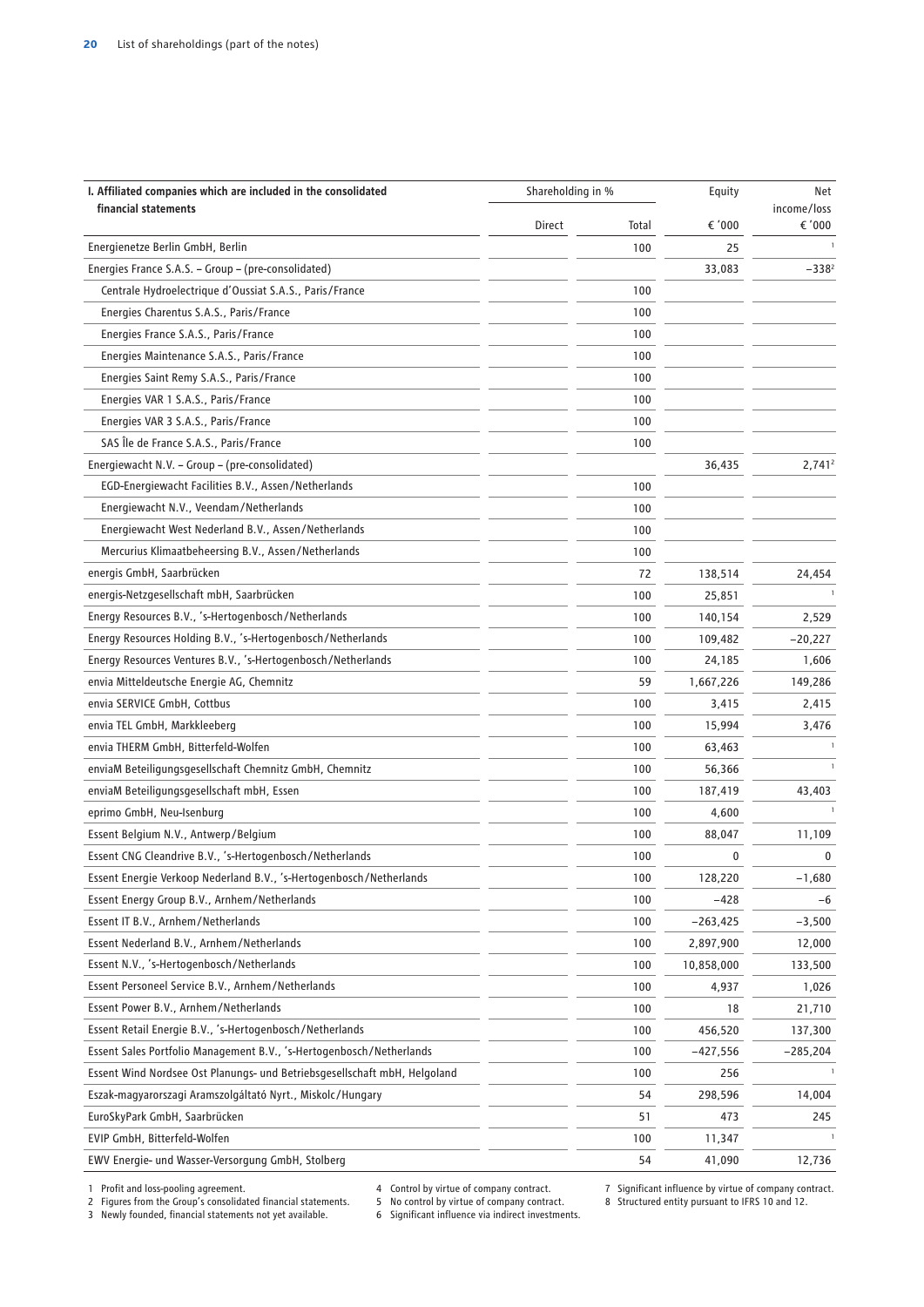| I. Affiliated companies which are included in the consolidated                      | Shareholding in % |                 | Equity    | Net                   |
|-------------------------------------------------------------------------------------|-------------------|-----------------|-----------|-----------------------|
| financial statements                                                                | Direct            | Total           | € '000    | income/loss<br>€ '000 |
| FAMIS Gesellschaft für Facility Management und Industrieservice mbH,<br>Saarbrücken |                   | 100             | 4,180     | 797                   |
| Fri-El Anzi Holding S.r.l., Bolzano/Italy                                           |                   | 51              | 7,340     | 1,581                 |
| Fri-El Anzi S.r.l., Bolzano/Italy                                                   |                   | 100             | 5,159     | 1,108                 |
| Fri-El Guardionara Holding S.r.l., Bolzano/Italy                                    |                   | 51              | 22,018    | 1,309                 |
| Fri-El Guardionara S.r.l., Bolzano/Italy                                            |                   | 100             | 26,931    | 1,502                 |
| GasNet, s.r.o., Ústí nad Labem/Czech Republic                                       |                   | 100             | 831,580   | 116,767               |
| GBV Dreißigste Gesellschaft für Beteiligungsverwaltung mbH, Essen                   |                   | 100             | 25        |                       |
| GBV Fünfte Gesellschaft für Beteiligungsverwaltung mbH, Essen                       | 100               | 100             | 2,945,975 | $\mathbbm{1}$         |
| GBV Siebenundzwanzigste Gesellschaft für Beteiligungsverwaltung mbH, Essen          |                   | 100             | 6,883     |                       |
| Geas Energiewacht B.V., Enschede/Netherlands                                        |                   | 100             | 13,889    | 1,633                 |
| Gemeinschaftskraftwerk Bergkamen A beschränkt haftende OHG, Bergkamen               |                   | 51              | 7,016     | 697                   |
| Georgia Biomass Holding LLC, Savannah/USA                                           |                   | 100             | 66,512    | 1,145                 |
| Georgia Biomass LLC, Savannah/USA                                                   |                   | 100             | 25,736    | 8,690                 |
| GfP Gesellschaft für Pensionsverwaltung mbH, Essen                                  |                   | 100             | 25        |                       |
| GfV Gesellschaft für Vermögensverwaltung mbH, Dortmund                              |                   | 100             | 7,296     | $-43,235$             |
| Great Yarmouth Power Limited, Swindon/United Kingdom                                |                   | 100             | $\Omega$  | $\mathbf 0$           |
| Green Gecco GmbH & Co. KG, Essen                                                    |                   | 51              | 102,913   | 4,587                 |
| GridServices, s.r.o., Brno/Czech Republic                                           |                   | 100             | 34,562    | 29,813                |
| GWG Grevenbroich GmbH, Grevenbroich                                                 |                   | 60              | 21,523    | 4,802                 |
| Immobilien-Vermietungsgesellschaft Schumacher GmbH & Co. Objekt Kunden-             |                   |                 |           |                       |
| zentren KG, Düsseldorf                                                              |                   | 8               | $-473$    | 891                   |
| Inhome Energy Care N.V., Houthalen-Helchteren/Belgium                               |                   | 100             | $-310$    | $-68$                 |
| innogy Aqua GmbH, Mülheim an der Ruhr                                               |                   | 100             | 233,106   |                       |
| innogy Benelux Holding B.V., 's-Hertogenbosch/Netherlands                           |                   | 100             | 721,100   | 43,300                |
| innogy Bergheim Windparkbetriebsgesellschaft mbH, Hanover                           |                   | 100             | 25        |                       |
| innogy Brise Windparkbetriebsgesellschaft mbH, Hanover                              |                   | 100             | 226       |                       |
| innogy Business Services Benelux B.V., Arnhem/Netherlands                           |                   | 100             | $-5,942$  | $-176$                |
| innogy Business Services CZ, s.r.o., Prague/Czech Republic                          |                   | 100             | 15,245    | 2,188                 |
| Innogy Business Services Limited, Swindon/United Kingdom                            |                   | 100             | 34,678    | $-12,477$             |
| innogy Business Services Polska Sp. z o.o., Krakow/Poland                           |                   | 100             | 3,463     | $-960$                |
| innogy Česká republika a.s., Prague/Czech Republic                                  |                   | 100             | 1,932,961 | 124,479               |
| innogy Energetyka Trzemeszno Sp. z o.o., Wrocław/Poland                             |                   | 100             | 1,756     | 225                   |
| innogy Energie, s.r.o., Prague/Czech Republic                                       |                   | 100             | 167,401   | 102,423               |
| innogy Energo, s.r.o., Prague/Czech Republic                                        |                   | 100             | 18,413    | 235                   |
| innogy Finance B.V., 's-Hertogenbosch/Netherlands                                   |                   | 100             | 10,761    | 1,806                 |
| innogy Finance II B.V., 's-Hertogenbosch/Netherlands                                |                   | 100             | 2,699     | -9                    |
| innogy Gas Storage NWE GmbH, Dortmund                                               |                   | 100             | 350,087   |                       |
| innogy Gas Storage, s.r.o., Prague/Czech Republic                                   |                   | 100             | 511,978   | 14,156                |
| innogy Gastronomie GmbH, Essen                                                      |                   | 100             | 275       |                       |
| innogy Grid Holding, a.s., Prague/Czech Republic                                    |                   | 50 <sup>4</sup> | 1,117,764 | 123,912               |
| Innogy Gym 2 Limited, Swindon/United Kingdom                                        |                   | 100             | $-5,241$  | $-2,760$              |
| Innogy Gym 3 Limited, Swindon/United Kingdom                                        |                   | 100             | $-5,240$  | $-2,745$              |
| Innogy Gym 4 Limited, Swindon/United Kingdom                                        |                   | 100             | $-15,712$ | $-8,248$              |

3 Newly founded, financial statements not yet available. 6 Significant influence via indirect investments.

2 Figures from the Group's consolidated financial statements. 5 No control by virtue of company contract. 8 Structured entity pursuant to IFRS 10 and 12.

<sup>1</sup> Profit and loss-pooling agreement. 4 Control by virtue of company contract. 7 Significant influence by virtue of company contract.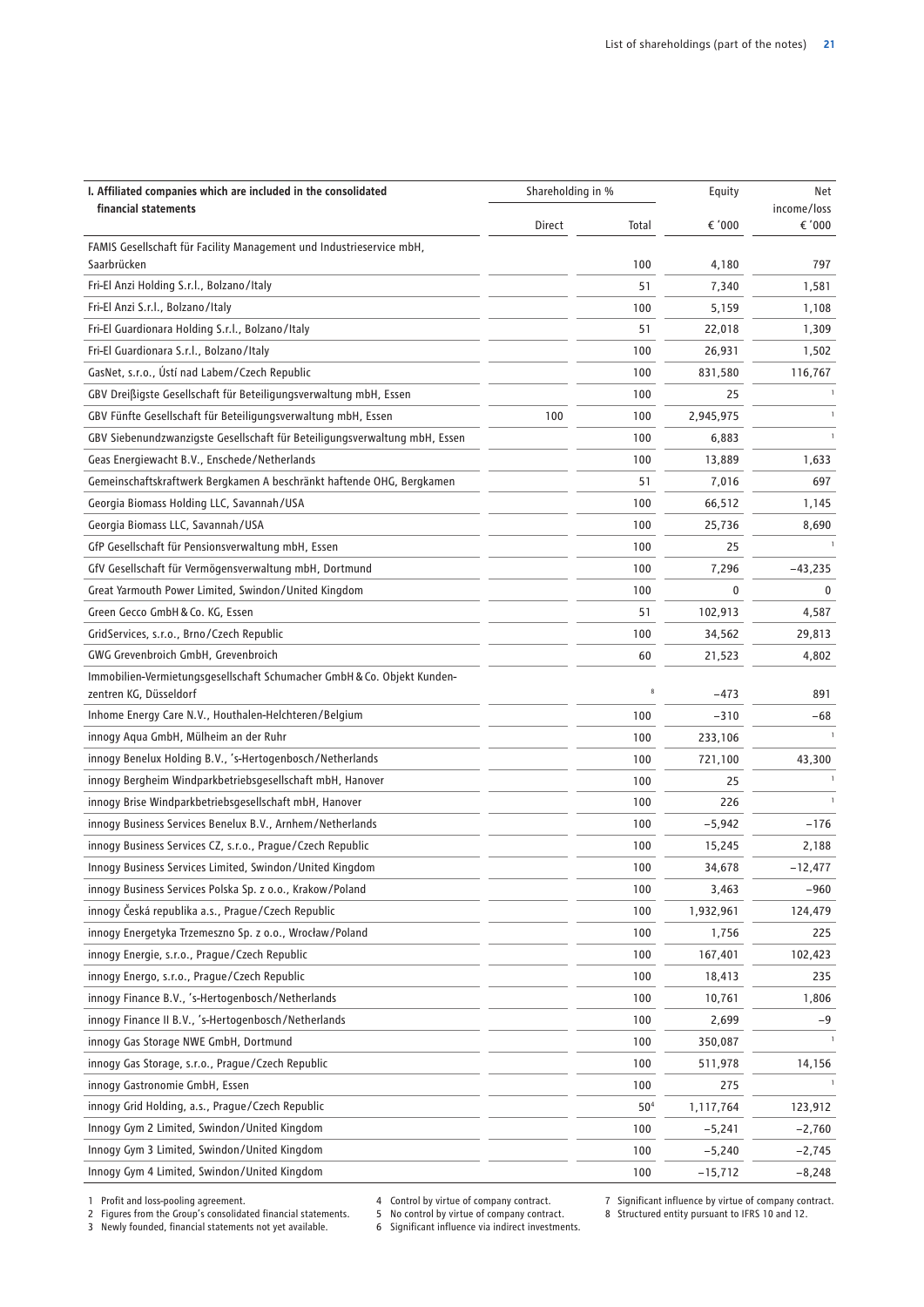| I. Affiliated companies which are included in the consolidated<br>Shareholding in %                                      |        |       | Equity    | Net                     |
|--------------------------------------------------------------------------------------------------------------------------|--------|-------|-----------|-------------------------|
| financial statements                                                                                                     | Direct | Total | € '000    | income/loss<br>€ $'000$ |
| innogy Hörup Windparkbetriebsgesellschaft mbH, Hanover                                                                   |        | 100   | 26        |                         |
| innogy Hungária Tanácsadó Kft., Budapest/Hungary                                                                         |        | 100   | 520       | $-181$                  |
| innogy International Participations N.V., 's-Hertogenbosch/Netherlands                                                   |        | 100   | 6,050,116 | 205,758                 |
| innogy IT Magyarország Kft., Budapest/Hungary                                                                            |        | 100   | 1,090     | 37                      |
| innogy Italia S.p.A., Mailand/Italy                                                                                      |        | 100   | 5,428     | 1,238                   |
| innogy Kaskasi GmbH, Hamburg                                                                                             |        | 100   | 99        |                         |
| innogy Lengerich Windparkbetriebsgesellschaft mbH, Gersten                                                               |        | 100   | 25        |                         |
| innogy Lüneburger Heide Windparkbetriebsgesellschaft mbH, Walsrode                                                       |        | 100   | 25        | 1                       |
| innogy Metering GmbH, Mülheim an der Ruhr                                                                                |        | 100   | 25        |                         |
| innogy Mistral Windparkbetriebsgesellschaft mbH, Hanover                                                                 |        | 100   | 578       |                         |
| innogy Netze Deutschland GmbH, Essen                                                                                     |        | 100   | 497,854   |                         |
| innogy Offshore Wind Netherlands B.V., 's-Hertogenbosch/Netherlands                                                      |        | 100   | $-2,911$  | $-2,931$                |
| innogy Polska Contracting Sp. z o.o., Wrocław/Poland                                                                     |        | 100   | 5,419     | $\Omega$                |
| innogy Polska S.A., Warsaw/Poland                                                                                        |        | 100   | 416,942   | 90,193                  |
| innogy Renewables Benelux B.V., 's-Hertogenbosch/Netherlands                                                             |        | 100   | $-14,682$ | $-3,628$                |
| innogy Renewables Beteiligungs GmbH, Essen                                                                               |        | 100   | 7,350     |                         |
| innogy Renewables Polska Sp. z o.o., Warsaw/Poland                                                                       |        | 100   | 277,049   | $-69,119$               |
| Innogy Renewables UK Holdings Limited, Swindon/United Kingdom                                                            |        | 100   | 1,688,264 | 9,462                   |
| Innogy Renewables UK Limited, Swindon/United Kingdom                                                                     |        | 100   | 1,996,707 | 140,160                 |
| innogy SE, Essen                                                                                                         |        | 77    | 8,908,422 | 1,578,710               |
| innogy Seabreeze II GmbH & Co. KG, Essen                                                                                 |        | 100   | 33,232    | 697                     |
| innogy Slovensko s.r.o., Bratislava/Slovakia                                                                             |        | 100   | 4,494     | 4,143                   |
| innogy Solutions s.r.o., Banská Bystrica/Slovakia                                                                        |        | 100   | 1,103     | 60                      |
| innogy Sommerland Windparkbetriebsgesellschaft mbH, Hanover                                                              |        | 100   | 26        |                         |
| innogy South East Europe s.r.o., Bratislava/Slovakia                                                                     |        | 100   | 720       | $-390$                  |
| innogy Spain S.A.U. - Group - (pre-consolidated)                                                                         |        |       | 259,919   | $-99,823^2$             |
| Danta de Energías, S.A., Soria/Spain                                                                                     |        | 99    |           |                         |
| Explotaciones Eólicas de Aldehuelas, S.L., Soria/Spain                                                                   |        | 95    |           |                         |
| General de Mantenimiento 21, S.L.U., Barcelona/Spain                                                                     |        | 100   |           |                         |
| Hidroeléctrica del Trasvase, S.A., Barcelona/Spain                                                                       |        | 60    |           |                         |
| innogy Spain, S.A.U., Barcelona/Spain                                                                                    |        | 100   |           |                         |
| Innogy Stallingborough Limited, Swindon/United Kingdom                                                                   |        | 100   | $-8,451$  | $-182$                  |
| innogy Stoen Operator Sp. z o.o., Warsaw/Poland                                                                          |        | 100   | 650,485   | 54,845                  |
| innogy Süderdeich Windparkbetriebsgesellschaft mbH, Süderdeich                                                           |        | 100   | 106       |                         |
| innogy TelNet GmbH, Essen                                                                                                |        | 100   | 25        | $\mathbf{1}$            |
| innogy Titz Windparkbetriebsgesellschaft mbH, Essen                                                                      |        | 100   | 25        | 1                       |
| innogy Wind Onshore Deutschland GmbH, Hanover                                                                            |        | 100   | 77,373    |                         |
| innogy Windpark Bedburg GmbH & Co. KG, Bedburg                                                                           |        | 51    | 93,613    | 4,997                   |
| innogy Windpower Netherlands B.V., 's-Hertogenbosch/Netherlands                                                          |        | 100   | -36,316   | -4,582                  |
| innogy Zákaznické služby, s.r.o., Ostrava/Czech Republic                                                                 |        | 100   | 1,445     | 1,037                   |
| INVESTERG – Investimentos em Energias, SGPS, Lda. – Group – (pre-consolidated)                                           |        |       | 12,516    | $3,084^2$               |
| INVESTERG - Investimentos em Energias, Sociedade Gestora de Participações<br>Sociais, Lda., São João do Estoril/Portugal |        | 100   |           |                         |
| LUSITERG - Gestão e Produção Energética, Lda., São João do Estoril/Portugal                                              |        | 74    |           |                         |

1 Profit and loss-pooling agreement. 4 Control by virtue of company contract. 7 Significant influence by virtue of company contract.

3 Newly founded, financial statements not yet available. 6 Significant influence via indirect investments.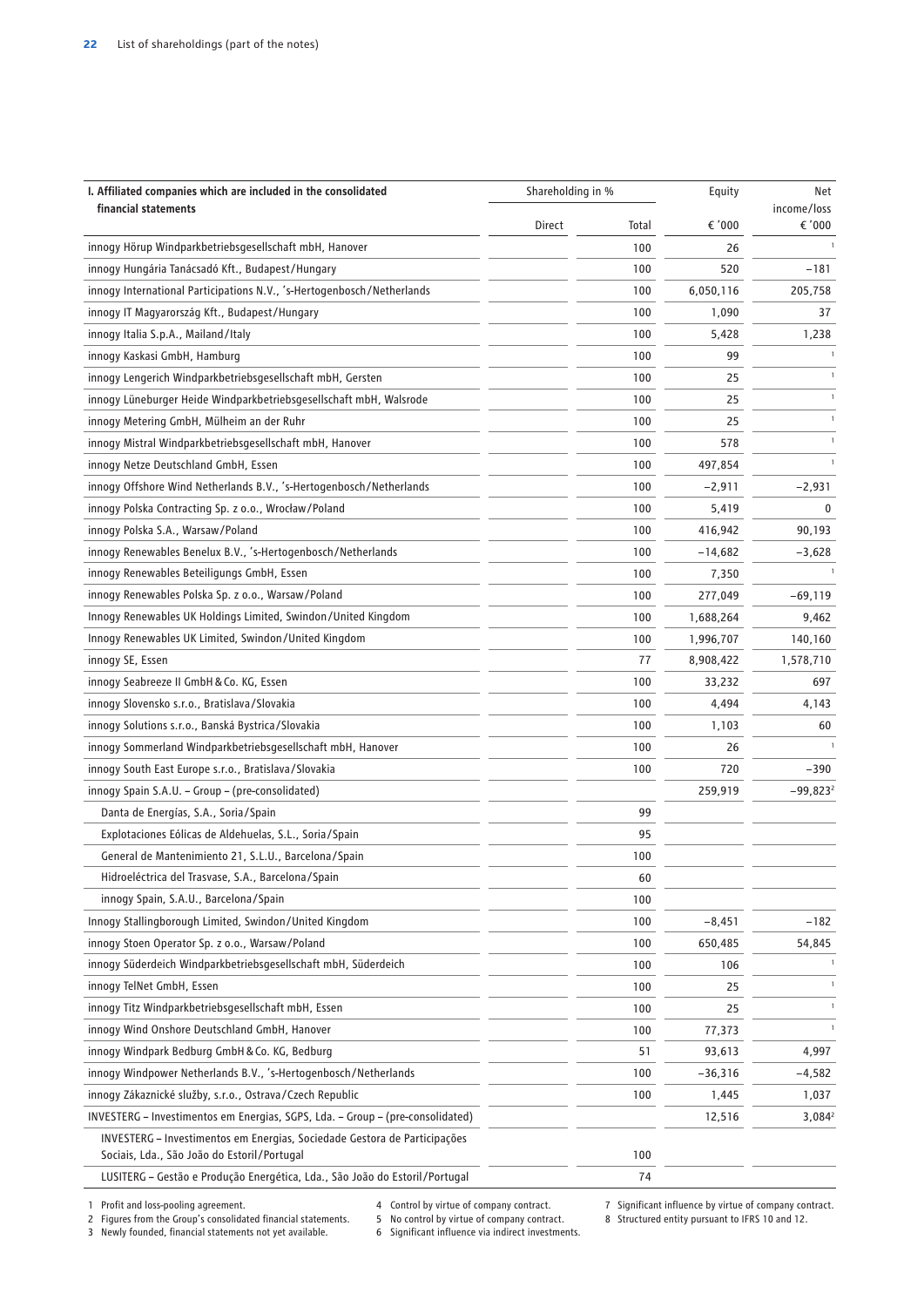| I. Affiliated companies which are included in the consolidated                            | Shareholding in % |                       | Equity         | Net                   |
|-------------------------------------------------------------------------------------------|-------------------|-----------------------|----------------|-----------------------|
| financial statements                                                                      | Direct            | Total                 | € '000         | income/loss<br>€ '000 |
| <b>iSWITCH GmbH, Essen</b>                                                                |                   | 100                   | 25             | 1                     |
| Kernkraftwerk Gundremmingen GmbH, Gundremmingen                                           |                   | 75                    | 84,184         | 8,343                 |
| Kernkraftwerk Lingen Gesellschaft mit beschränkter Haftung, Lingen (Ems)                  |                   | 100                   | 20,034         | $\mathbf{1}$          |
| Kernkraftwerke Lippe-Ems Gesellschaft mit beschränkter Haftung, Lingen (Ems)              |                   | 99                    | 432,269        | 1                     |
| KMG Kernbrennstoff-Management Gesellschaft mit beschränkter Haftung, Essen                |                   | 100                   | 696,225        |                       |
| Knabs Ridge Wind Farm Limited, Swindon/United Kingdom                                     |                   | 100                   | 8,788          | 1,422                 |
| Kraftwerksbeteiligungs-OHG der RWE Power AG und der PreussenElektra GmbH,<br>Lingen (Ems) |                   | 88                    | 144,433        | $-4,082$              |
| Krzecin Sp. z o.o., Warsaw/Poland                                                         |                   | 100                   | 17,011         | 519                   |
| Lechwerke AG, Augsburg                                                                    |                   | 90                    | 491,819        | 111,520               |
| Leitungspartner GmbH, Düren                                                               |                   | 100                   | 100            |                       |
| LEW Anlagenverwaltung GmbH, Gundremmingen                                                 |                   | 100                   | 282,071        | 8,854                 |
| LEW Beteiligungsgesellschaft mbH, Gundremmingen                                           |                   | 100                   | 456,307        | 1,540                 |
| LEW Netzservice GmbH, Augsburg                                                            |                   | 100                   | 87             |                       |
| LEW Service & Consulting GmbH, Augsburg                                                   |                   | 100                   | 1,250          | $\mathbf{1}$          |
| LEW TelNet GmbH, Neusäß                                                                   |                   | 100                   | 13,342         | 12,118                |
| LEW Verteilnetz GmbH, Augsburg                                                            |                   | 100                   | 139,816        |                       |
| Little Cheyne Court Wind Farm Limited, Swindon/United Kingdom                             |                   | 59                    | 50,366         | 7,836                 |
| Mátrai Erömü Zártkörüen Müködö Részvénytársaság, Visonta/Hungary                          |                   | 51                    | 351,434        | 33,370                |
| MI-FONDS 178, Frankfurt am Main                                                           |                   | 100                   | 722,490        | 12,145                |
| MI-FONDS F55, Frankfurt am Main                                                           |                   | 100                   | 596,754        | 5,417                 |
| MI-FONDS G55, Frankfurt am Main                                                           |                   | 100                   | 273,968        | 1,756                 |
| MI-FONDS J55, Frankfurt am Main                                                           |                   | 100                   | 14,996         | 390                   |
| MI-FONDS K55, Frankfurt am Main                                                           |                   | 100                   | 274,191        | 910                   |
| MI-FONDS G50, Frankfurt am Main                                                           | 100               | 100                   | 4,916,606      | -83,395               |
| MITGAS Mitteldeutsche Gasversorgung GmbH, Halle (Saale)                                   |                   | 75                    |                |                       |
| Mitteldeutsche Netzgesellschaft Gas mbH, Halle (Saale)                                    |                   | 100                   | 120,341<br>25  | 28,385                |
| Mitteldeutsche Netzgesellschaft Strom mbH, Halle (Saale)                                  |                   | 100                   |                |                       |
| Mittlere Donau Kraftwerke AG, Munich                                                      |                   | 40 <sup>8</sup>       | 4,171<br>5,113 | 0                     |
|                                                                                           |                   |                       |                |                       |
| ML Wind LLP, Swindon/United Kingdom<br>NEW AG, Mönchengladbach                            |                   | 51<br>40 <sup>4</sup> | 90,166         | 8,597                 |
|                                                                                           |                   |                       | 175,895        | 69,137                |
| NEW Netz GmbH, Geilenkirchen                                                              |                   | 100                   | 95,769         | 20,167                |
| NEW Niederrhein Energie und Wasser GmbH, Mönchengladbach                                  |                   | 100                   | 15,857         | 40,627                |
| NEW NiederrheinWasser GmbH, Viersen                                                       |                   | 100                   | 46,613         | 9,870                 |
| NEW Service GmbH, Mönchengladbach                                                         |                   | 97                    | 825            | 1,512                 |
| NEW Tönisvorst GmbH, Tönisvorst                                                           |                   | 98                    | 13,961         | 3,103                 |
| NEW Viersen GmbH, Viersen                                                                 |                   | 100                   | 13,714         | 2,699                 |
| Nordsee Windpark Beteiligungs GmbH, Essen                                                 |                   | 100                   | 8,087          |                       |
| Npower Business and Social Housing Limited, Swindon/United Kingdom                        |                   | 100                   | 4,112          | -718                  |
| Npower Commercial Gas Limited, Swindon/United Kingdom                                     |                   | 100                   | $-1,851$       | 2,990                 |
| Npower Direct Limited, Swindon/United Kingdom                                             |                   | 100                   | 246,141        | $-26,506$             |
| Npower Financial Services Limited, Swindon/United Kingdom                                 |                   | 100                   | $-194$         | 28                    |
| Npower Gas Limited, Swindon/United Kingdom                                                |                   | 100                   | $-226,879$     | 6,294                 |
| Npower Group plc, Swindon/United Kingdom                                                  |                   | 100                   | 127,310        | 27,957                |

2 Figures from the Group's consolidated financial statements. 5 No control by virtue of company contract. 8 Structured entity pursuant to IFRS 10 and 12.

Figures from the Group's consolidated financial statements.<br>
3 Newly founded, financial statements not yet available.<br>
5 Newly founded, financial statements not yet available.<br>
6 Significant influence via indirect investme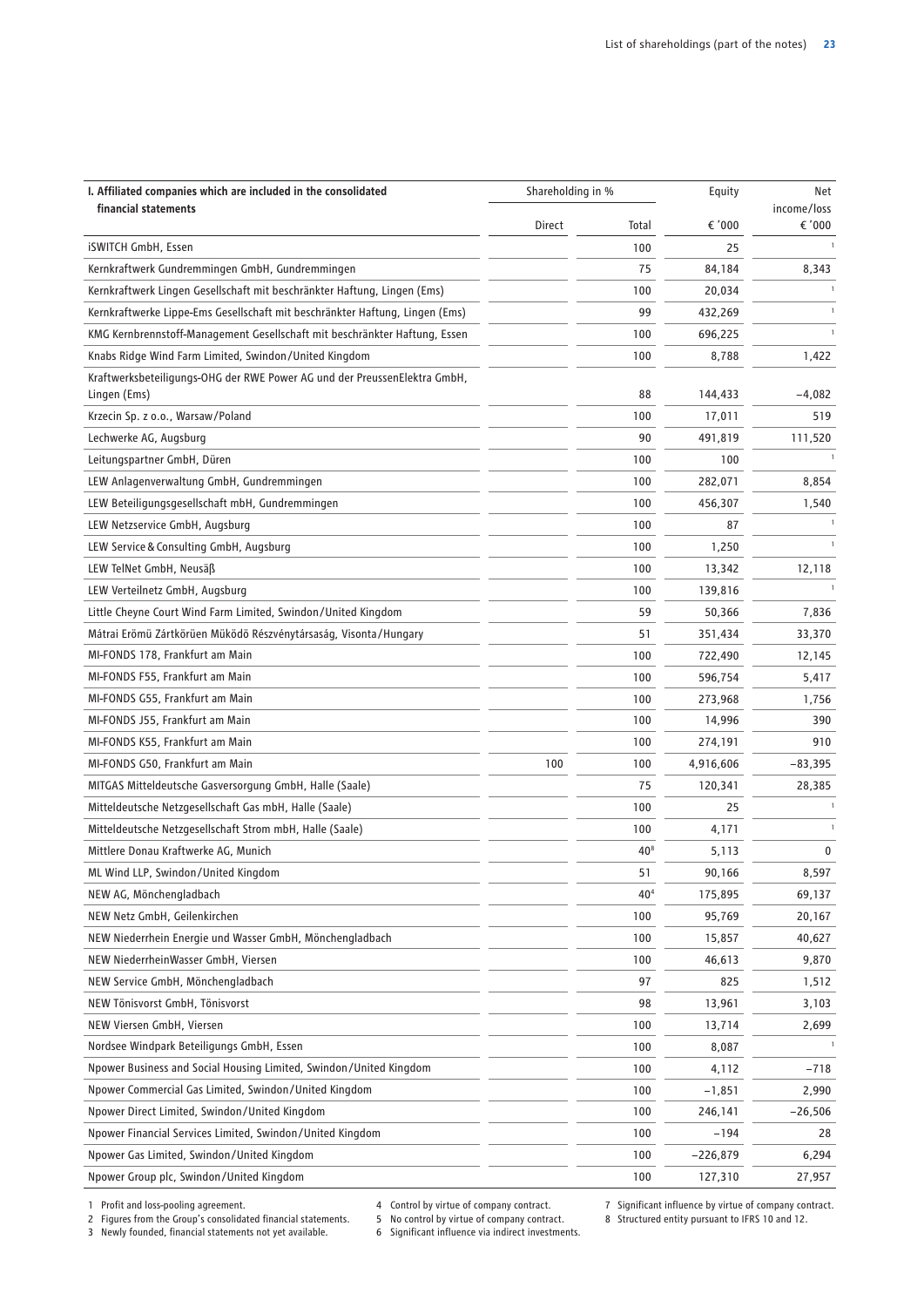| I. Affiliated companies which are included in the consolidated      | Shareholding in % |                 | Equity       | Net                   |
|---------------------------------------------------------------------|-------------------|-----------------|--------------|-----------------------|
| financial statements                                                | Direct            | Total           | € '000       | income/loss<br>€ '000 |
| Npower Limited, Swindon/United Kingdom                              |                   | 100             | 108,622      | $-47,405$             |
| Npower Northern Limited, Swindon/United Kingdom                     |                   | 100             | $-1,074,542$ | $-216,363$            |
| Npower Yorkshire Limited, Swindon/United Kingdom                    |                   | 100             | $-722,161$   | $-34,599$             |
| Npower Yorkshire Supply Limited, Swindon/United Kingdom             |                   | 100             | 0            | 0                     |
| NRW Pellets GmbH, Erndtebrück                                       |                   | 100             | 312          |                       |
| Octopus Electrical Limited, Swindon/United Kingdom                  |                   | 100             | 2,529        | 0                     |
| OIE Aktiengesellschaft, Idar-Oberstein                              |                   | 100             | 11,426       |                       |
| Park Wiatrowy Nowy Staw Sp. z o.o., Warsaw/Poland                   |                   | 100             | 64,183       | 3,140                 |
| Park Wiatrowy Opalenica Sp. z o.o., Warsaw/Poland                   |                   | 100             | 22,291       | 157                   |
| Park Wiatrowy Suwałki Sp. z o.o., Warsaw/Poland                     |                   | 100             | 56,620       | 3,521                 |
| Park Wiatrowy Tychowo Sp. z o.o., Warsaw/Poland                     |                   | 100             | 41,120       | $-6,200$              |
| Piecki Sp. z o.o., Warsaw/Poland                                    |                   |                 |              |                       |
|                                                                     |                   | 51              | 34,451       | -44                   |
| Plus Shipping Services Limited, Swindon/United Kingdom              |                   | 100             | 29,125       | 88                    |
| Powerhouse B.V., Almere/Netherlands                                 |                   | 100             | 42,918       | 11,000                |
| PS Energy UK Limited, Swindon/United Kingdom                        |                   | 100             |              |                       |
| Regenesys Holdings Limited, Swindon/United Kingdom                  |                   | 100             | 0            | 0                     |
| Regenesys Technologies, Swindon/United Kingdom                      |                   | 100             | 732          | 7                     |
| regionetz GmbH, Eschweiler                                          |                   | 100             | 37           | $\overline{1}$        |
| Rheinbraun Brennstoff GmbH, Cologne                                 |                   | 100             | 82,619       | 1                     |
| Rheinische Baustoffwerke GmbH, Bergheim                             |                   | 100             | 9,236        |                       |
| Rheinkraftwerk Albbruck-Dogern Aktiengesellschaft, Waldshut-Tiengen |                   | 77              | 31,080       | 1,757                 |
| Rhein-Sieg Netz GmbH, Siegburg                                      |                   | 100             | 20,774       | $\overline{1}$        |
| rhenag Rheinische Energie Aktiengesellschaft, Cologne               |                   | 67              | 152,182      | 38,059                |
| Rhenas Insurance Limited, Sliema/Malta                              | 100               | 100             | 57,736       | 22                    |
| Rhyl Flats Wind Farm Limited, Swindon/United Kingdom                |                   | 50 <sup>4</sup> | 188,010      | 12,295                |
| RL Besitzgesellschaft mbH, Gundremmingen                            |                   | 100             | 114,033      | 13,629                |
| RL Beteiligungsverwaltung beschr. haft. OHG, Gundremmingen          |                   | 100             | 353,300      | 24,713                |
| RUMM Limited, Ystrad Mynach/United Kingdom                          |                   | 100             | 360          | 47                    |
| RV Rheinbraun Handel und Dienstleistungen GmbH, Cologne             |                   | 100             | 36,694       |                       |
| RWE & Turcas Güney Elektrik Üretim A.S., Ankara/Turkey              |                   | 70              | 265,164      | -18,289               |
| RWE Aktiengesellschaft, Essen                                       |                   |                 | 4,696,888    | $-1,001,451$          |
| RWE Cogen UK (Hythe) Limited, Swindon/United Kingdom                |                   | 100             | 9,989        | $-827$                |
| RWE Cogen UK Limited, Swindon/United Kingdom                        |                   | 100             | 167,988      | 231                   |
| RWE Cogen UK Trading Limited, Swindon/United Kingdom                |                   | 100             | 0            | 0                     |
| RWE Corner Participations B.V., 's-Hertogenbosch/Netherlands        |                   | 100             | 49,222       | 5,153                 |
| RWE Downstream Beteiligungs GmbH, Essen                             | 100               | 100             | 18,117,855   | 8,252,629             |
| RWE East, s.r.o., Prague/Czech Republic                             |                   | 100             | 204          | 167                   |
| RWE Eemshaven Holding B.V., 's-Hertogenbosch/Netherlands            |                   | 100             | 20           | -14,751               |
| RWE Eemshaven Holding II B.V., Geertruidenberg/Netherlands          |                   | 100             | $-54,276$    | $-68,017$             |
| RWE Energie S.R.L., Bucharest/Romania                               |                   | 100             | 556          | $-379$                |
| RWE Energija d.o.o., Zagreb/Croatia                                 |                   | 100             | 695          | $-1,052$              |
| RWE Enerji Toptan Satis A.S., Istanbul/Turkey                       |                   | 100             | 5,858        | $-2,518$              |
| RWE Generation Belgium N.V., Antwerp/Belgium                        |                   | 100             | 163,387      | 5,559                 |

3 Newly founded, financial statements not yet available. 6 Significant influence via indirect investments.

<sup>2</sup> Figures from the Group's consolidated financial statements. 5 No control by virtue of company contract. 8 Structured entity pursuant to IFRS 10 and 12.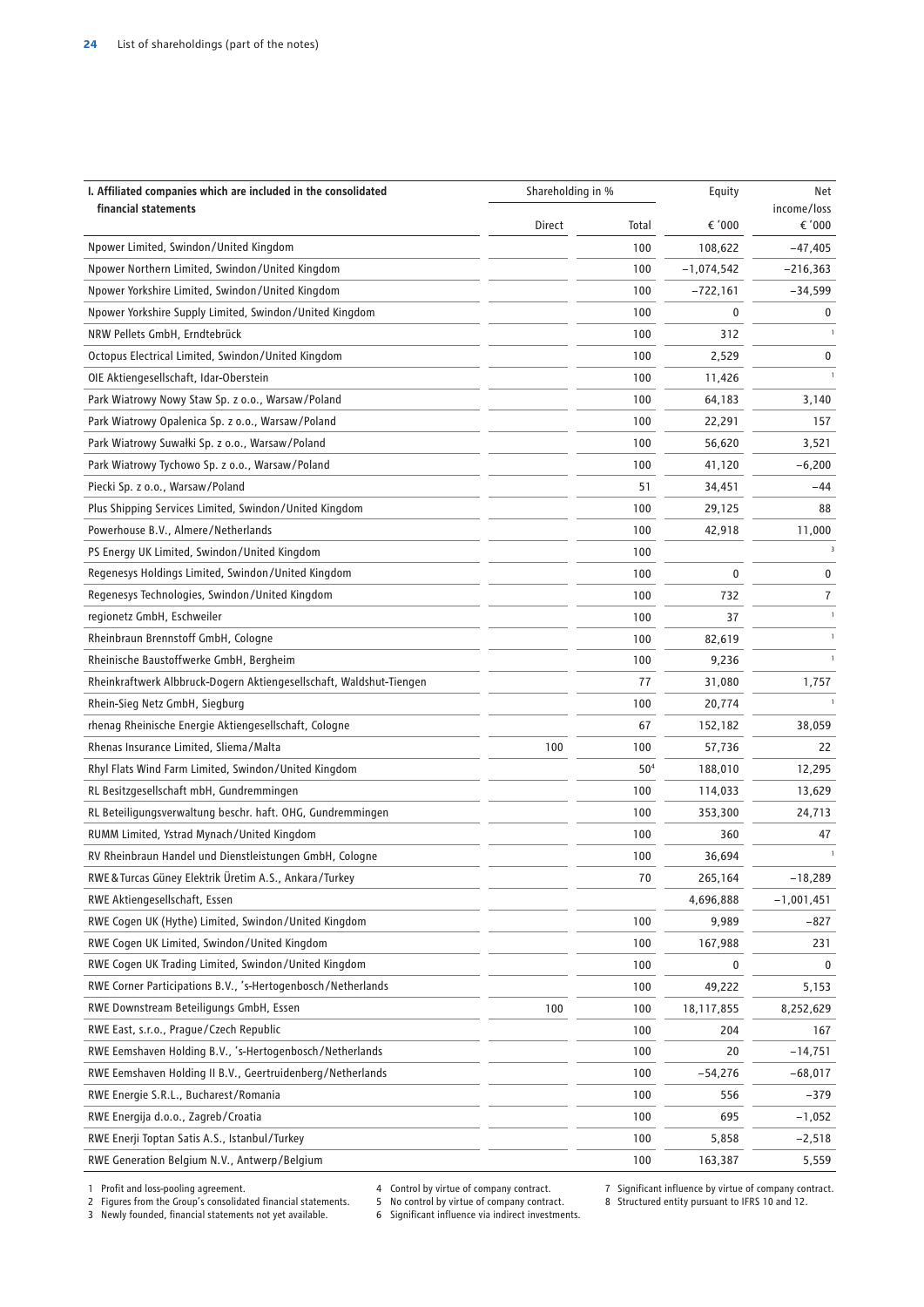| income/loss<br>financial statements<br>€ '000<br>Direct<br>Total<br>€ $'000$<br>RWE Generation NL B.V., Arnhem/Netherlands<br>100<br>133,728<br>88,139<br>RWE Generation NL Participations B.V., Arnhem/Netherlands<br>100<br>380,771<br>$-1,764$<br><b>RWE Generation SE, Essen</b><br>100<br>100<br>264,622<br>RWE Generation UK Holdings plc, Swindon/United Kingdom<br>100<br>1,006,799<br>-31,604<br>RWE Generation UK plc, Swindon/United Kingdom<br>100<br>1,037,166<br>-557,924<br>RWE Group Business Services GmbH, Essen<br>100<br>25<br>RWE Hrvatska d.o.o., Zagreb/Croatia<br>100<br>9,402<br>$-2,677$ | Net          |
|--------------------------------------------------------------------------------------------------------------------------------------------------------------------------------------------------------------------------------------------------------------------------------------------------------------------------------------------------------------------------------------------------------------------------------------------------------------------------------------------------------------------------------------------------------------------------------------------------------------------|--------------|
|                                                                                                                                                                                                                                                                                                                                                                                                                                                                                                                                                                                                                    |              |
|                                                                                                                                                                                                                                                                                                                                                                                                                                                                                                                                                                                                                    |              |
|                                                                                                                                                                                                                                                                                                                                                                                                                                                                                                                                                                                                                    |              |
|                                                                                                                                                                                                                                                                                                                                                                                                                                                                                                                                                                                                                    |              |
|                                                                                                                                                                                                                                                                                                                                                                                                                                                                                                                                                                                                                    |              |
|                                                                                                                                                                                                                                                                                                                                                                                                                                                                                                                                                                                                                    |              |
|                                                                                                                                                                                                                                                                                                                                                                                                                                                                                                                                                                                                                    |              |
|                                                                                                                                                                                                                                                                                                                                                                                                                                                                                                                                                                                                                    |              |
|                                                                                                                                                                                                                                                                                                                                                                                                                                                                                                                                                                                                                    |              |
| RWE IT GmbH, Essen<br>100<br>22,724                                                                                                                                                                                                                                                                                                                                                                                                                                                                                                                                                                                |              |
| RWE Ljubljana d.o.o., Ljubljana/Slovenia<br>399<br>100<br>$-1,702$                                                                                                                                                                                                                                                                                                                                                                                                                                                                                                                                                 |              |
| RWE Markinch Limited, Swindon/United Kingdom<br>100<br>$-94,401$<br>-21,923                                                                                                                                                                                                                                                                                                                                                                                                                                                                                                                                        |              |
| RWE Plin d.o.o., Zagreb/Croatia<br>100<br>178                                                                                                                                                                                                                                                                                                                                                                                                                                                                                                                                                                      | -324         |
| RWE Power Aktiengesellschaft, Cologne and Essen<br>100<br>100<br>2,037,209                                                                                                                                                                                                                                                                                                                                                                                                                                                                                                                                         |              |
| RWE Rheinhessen Beteiligungs GmbH, Essen<br>100<br>57,840                                                                                                                                                                                                                                                                                                                                                                                                                                                                                                                                                          | $\mathbf{1}$ |
| RWE Service GmbH, Dortmund<br>100<br>100<br>3,476                                                                                                                                                                                                                                                                                                                                                                                                                                                                                                                                                                  |              |
| RWE Solutions Ireland Limited, Dublin/Ireland<br>100<br>3,948                                                                                                                                                                                                                                                                                                                                                                                                                                                                                                                                                      | 756          |
| RWE Supply & Trading Asia-Pacific PTE. LTD., Singapore/Singapore<br>100<br>3,261                                                                                                                                                                                                                                                                                                                                                                                                                                                                                                                                   | 0            |
| RWE Supply & Trading CZ, a.s., Prague/Czech Republic<br>100<br>912,439<br>$-171,409$                                                                                                                                                                                                                                                                                                                                                                                                                                                                                                                               |              |
| RWE Supply & Trading CZ GmbH, Essen<br>100<br>100,333                                                                                                                                                                                                                                                                                                                                                                                                                                                                                                                                                              | 343          |
| RWE Supply & Trading GmbH, Essen<br>100<br>100<br>446,778                                                                                                                                                                                                                                                                                                                                                                                                                                                                                                                                                          |              |
| RWE Supply & Trading (India) Private Limited, Mumbai/India<br>100<br>411<br>$-1,373$                                                                                                                                                                                                                                                                                                                                                                                                                                                                                                                               |              |
| RWE Supply & Trading Participations Limited, London/United Kingdom<br>100<br>53,913<br>$-1,478$                                                                                                                                                                                                                                                                                                                                                                                                                                                                                                                    |              |
| RWE Supply & Trading Switzerland S.A., Geneva/Switzerland<br>100<br>8,880                                                                                                                                                                                                                                                                                                                                                                                                                                                                                                                                          | 1,867        |
| RWE Technology International GmbH, Essen<br>100<br>12,463                                                                                                                                                                                                                                                                                                                                                                                                                                                                                                                                                          | 1            |
| RWE Technology Tasarim ve Mühendislik Danismanlik Ticaret Limited Sirketi,<br>Istanbul/Turkey<br>100<br>965                                                                                                                                                                                                                                                                                                                                                                                                                                                                                                        | 115          |
| RWE Technology UK Limited, Swindon/United Kingdom<br>100<br>1,145                                                                                                                                                                                                                                                                                                                                                                                                                                                                                                                                                  | 12           |
| RWE Trading Americas Inc., New York City/USA<br>100                                                                                                                                                                                                                                                                                                                                                                                                                                                                                                                                                                |              |
| 22,097<br>RWE Trading Services GmbH, Essen                                                                                                                                                                                                                                                                                                                                                                                                                                                                                                                                                                         | 8,835        |
| 100<br>5,735                                                                                                                                                                                                                                                                                                                                                                                                                                                                                                                                                                                                       |              |
| RWEST Middle East Holdings B.V., 's-Hertogenbosch/Netherlands<br>3,348<br>100                                                                                                                                                                                                                                                                                                                                                                                                                                                                                                                                      | 0            |
| RWW Rheinisch-Westfälische Wasserwerksgesellschaft mbH,<br>Mülheim an der Ruhr<br>80<br>76,872<br>13,446                                                                                                                                                                                                                                                                                                                                                                                                                                                                                                           |              |
| SARIO Grundstücks-Vermietungsgesellschaft mbH & Co. Objekt Würzburg KG,<br>8<br>Würzburg<br>$-10,498$                                                                                                                                                                                                                                                                                                                                                                                                                                                                                                              | 292          |
| SRS EcoTherm GmbH, Salzbergen<br>90<br>15,164                                                                                                                                                                                                                                                                                                                                                                                                                                                                                                                                                                      | 1,883        |
| Stadtwärme Kamp-Lintfort GmbH, Kamp-Lintfort<br>100<br>2,970                                                                                                                                                                                                                                                                                                                                                                                                                                                                                                                                                       |              |
| STADTWERKE DÜREN GMBH, Düren<br>50<br>27,457                                                                                                                                                                                                                                                                                                                                                                                                                                                                                                                                                                       | 5,993        |
| Stadtwerke Kamp-Lintfort GmbH, Kamp-Lintfort<br>51<br>14,868                                                                                                                                                                                                                                                                                                                                                                                                                                                                                                                                                       | 3,678        |
| Südwestsächsische Netz GmbH, Crimmitschau<br>100<br>1,070                                                                                                                                                                                                                                                                                                                                                                                                                                                                                                                                                          | $-20$        |
| Süwag Energie AG, Frankfurt am Main<br>78<br>104,750<br>581,905                                                                                                                                                                                                                                                                                                                                                                                                                                                                                                                                                    |              |
| Süwag Grüne Energien und Wasser GmbH, Frankfurt am Main<br>100<br>6,441                                                                                                                                                                                                                                                                                                                                                                                                                                                                                                                                            |              |
| Süwag Vertrieb AG & Co. KG, Frankfurt am Main<br>100<br>680                                                                                                                                                                                                                                                                                                                                                                                                                                                                                                                                                        | $\mathbf{1}$ |
| Syna GmbH, Frankfurt am Main<br>100<br>8,053                                                                                                                                                                                                                                                                                                                                                                                                                                                                                                                                                                       | $\mathbf{I}$ |
| Taciewo Sp. z o.o., Warsaw/Poland<br>100<br>24,416                                                                                                                                                                                                                                                                                                                                                                                                                                                                                                                                                                 | 620          |
| The Hollies Wind Farm Limited, Swindon/United Kingdom<br>100<br>676                                                                                                                                                                                                                                                                                                                                                                                                                                                                                                                                                | -59          |

2 Figures from the Group's consolidated financial statements. 5 No control by virtue of company contract. 8 Structured entity pursuant to IFRS 10 and 12.

3 Newly founded, financial statements not yet available. 6 Significant influence via indirect investments.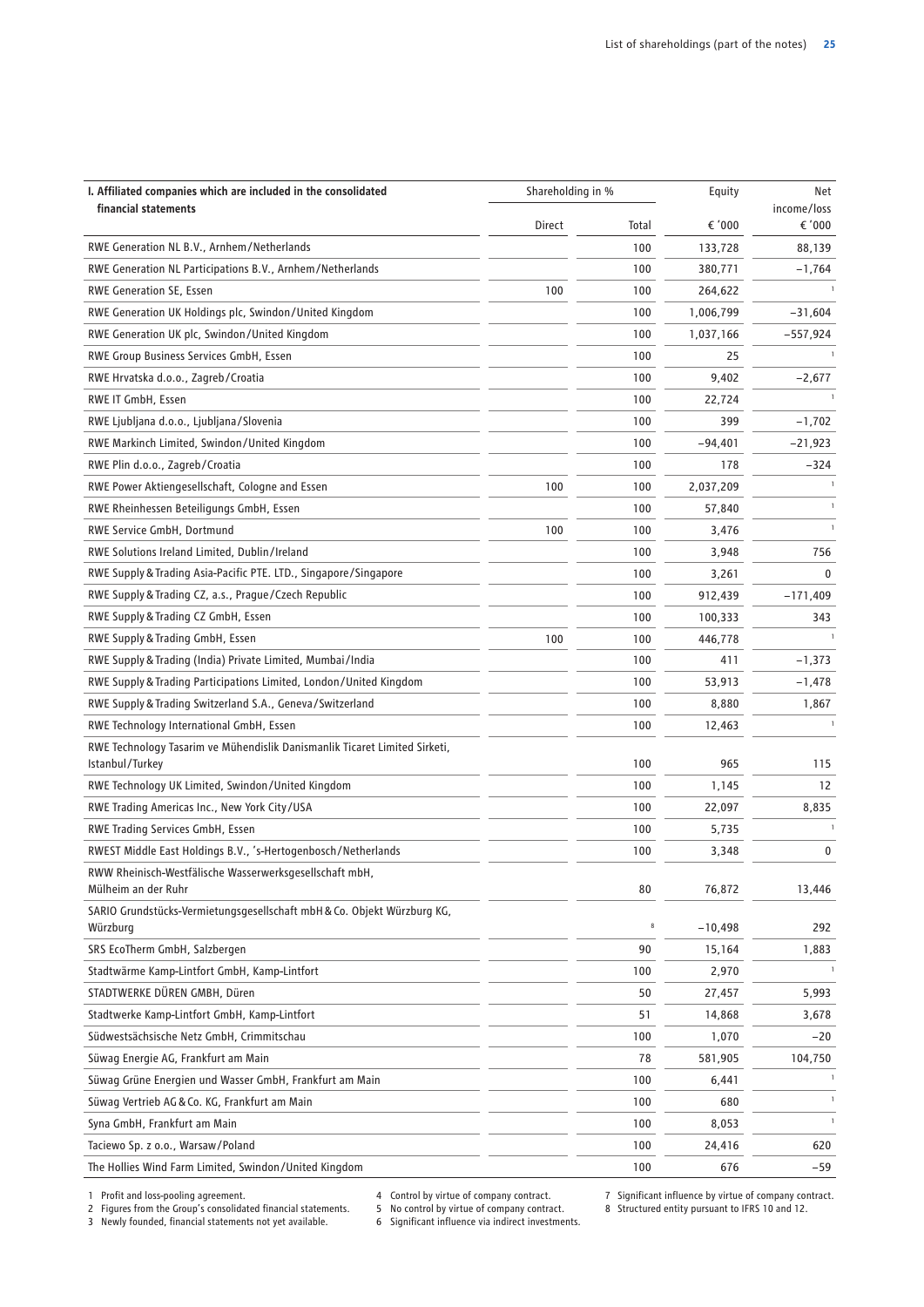| I. Affiliated companies which are included in the consolidated<br>financial statements |               | Shareholding in % |         | <b>Net</b><br>income/loss |
|----------------------------------------------------------------------------------------|---------------|-------------------|---------|---------------------------|
|                                                                                        | <b>Direct</b> | Total             | € '000  | € '000                    |
| Transpower Limited, Dublin/Ireland                                                     |               | 100               | 4.713   | 366                       |
| Überlandwerk Krumbach GmbH, Krumbach                                                   |               | 75                | 5,793   | 1,366                     |
| Verteilnetz Plauen GmbH, Plauen                                                        |               | 100               | 22      |                           |
| VKB-GmbH, Neunkirchen                                                                  |               | 50                | 43,114  | 3,389                     |
| Volta Limburg B.V., Schinnen/Netherlands                                               |               | 100               | 30,894  | 6,327                     |
| Volta Service B.V., Schinnen/Netherlands                                               |               | 100               | 102     | $\mathbf{0}$              |
| VSE Aktiengesellschaft, Saarbrücken                                                    |               | 50                | 200,917 | 22,861                    |
| VSE Net GmbH, Saarbrücken                                                              |               | 100               | 14,150  | 2,064                     |
| VSE Verteilnetz GmbH, Saarbrücken                                                      |               | 100               | 3,109   |                           |
| VWS Verbundwerke Südwestsachsen GmbH, Lichtenstein                                     |               | 98                | 26,813  | 2,170                     |
| Východoslovenská distribucná, a.s., Košice/Slovakia                                    |               | 100               | 615,265 | 16,905                    |
| Východoslovenská energetika a.s., Košice/Slovakia                                      |               | 100               | 70,917  | 6,188                     |
| Východoslovenská energetika Holding a.s., Košice/Slovakia                              |               | 494               | 617,430 | 42,207                    |
| Wendelsteinbahn GmbH, Brannenburg                                                      |               | 100               | 3,612   | 834                       |
| Wendelsteinbahn Verteilnetz GmbH, Brannenburg                                          |               | 100               | 38      | ı                         |
| Westerwald-Netz GmbH, Betzdorf-Alsdorf                                                 |               | 100               | 9,875   | ı                         |
| Westnetz GmbH, Dortmund                                                                |               | 100               | 240,308 | $\overline{1}$            |
| Windpark Kattenberg B.V., Zwolle/Netherlands                                           |               | 100               | $-37$   | $-52$                     |
| Windpark Zuidwester B.V., 's-Hertogenbosch/Netherlands                                 |               | 100               | 11,144  | $-212$                    |
| WKN Windkraft Nord GmbH & Co. Windpark Wönkhausen KG, Hanover                          |               | 100               | 898     | 16                        |
| WTTP B.V., Arnhem/Netherlands                                                          |               | 100               | 11,654  | 200                       |
| 2. CR Immobilien-Vermietungsgesellschaft mbH & Co. Objekt MEAG Halle KG,<br>Düsseldorf |               | 8                 | $-877$  | 421                       |

2 Figures from the Group's consolidated financial statements. 5 No control by virtue of company contract. 8 Structured entity pursuant to IFRS 10 and 12.

3 Newly founded, financial statements not yet available. 6 Significant influence via indirect investments.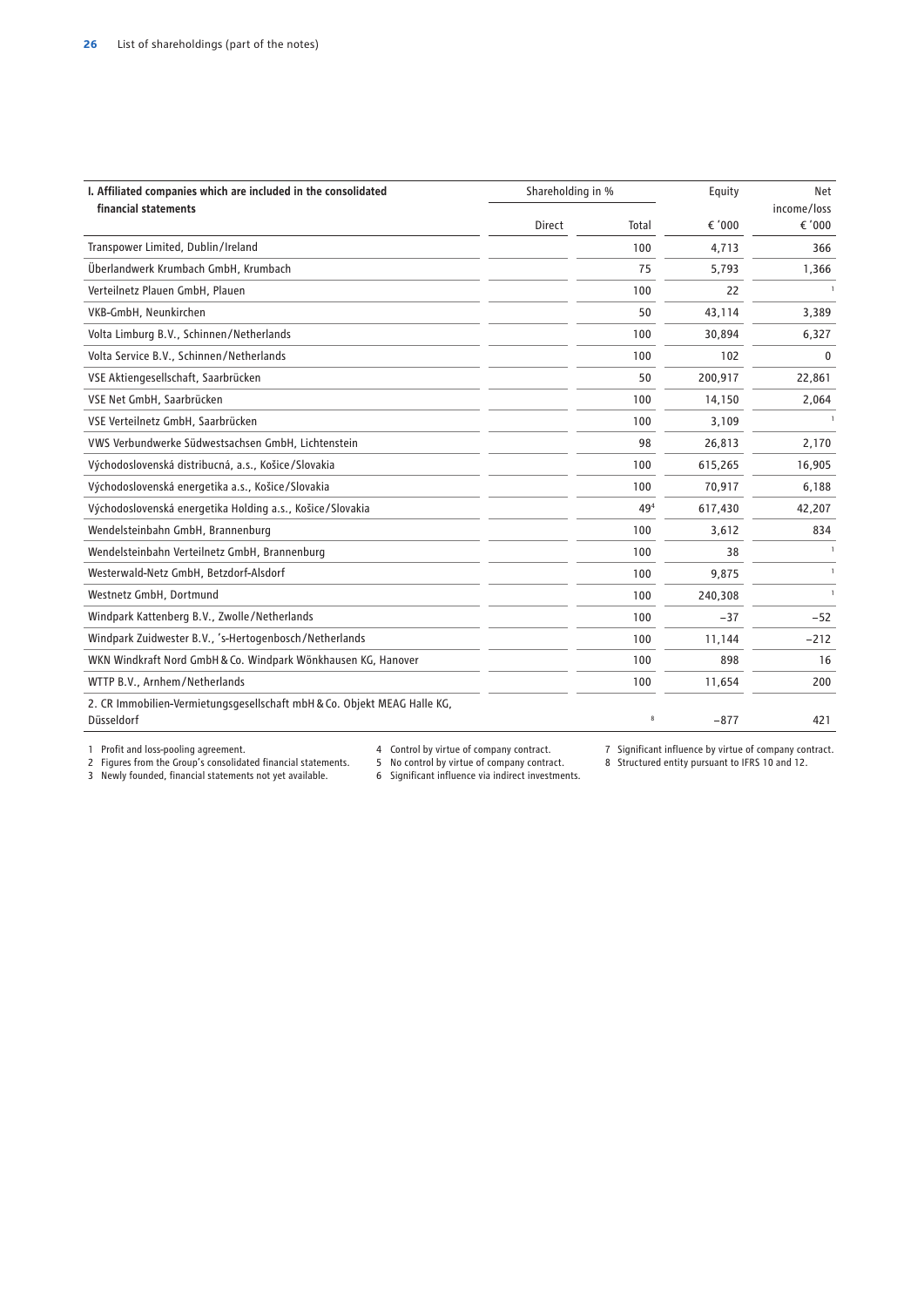| II. Affiliated companies which are not included in the consolidated financial                                             | Shareholding in % |       | Equity    | Net                     |  |
|---------------------------------------------------------------------------------------------------------------------------|-------------------|-------|-----------|-------------------------|--|
| statements due to secondary importance for the assets, liabilities, financial<br>position and profit or loss of the Group | Direct            | Total | € '000    | income/loss<br>€ $'000$ |  |
| Agenzia Carboni S.R.L., Genoa/Italy                                                                                       |                   | 100   | 279       | 19                      |  |
| Alfred Thiel-Gedächtnis-Unterstützungskasse GmbH, Essen                                                                   | 50                | 100   | 5,113     | $\mathbf{0}$            |  |
| Alte Haase Bergwerks-Verwaltungs-Gesellschaft mbH, Dortmund                                                               |                   | 100   | $-70,051$ | $-2,572$                |  |
| AQUAVENT Gesellschaft für Umwelttechnik und regenerierbare Energien mbH,<br>Lützen                                        |                   | 100   | 1,592     | 773                     |  |
| AVB GmbH, Lützen                                                                                                          |                   | 100   | 14        | $-10$                   |  |
| Balve Netz Verwaltung GmbH, Balve                                                                                         |                   | 100   |           | 3                       |  |
| Beteiligungsgesellschaft Werl mbH, Essen                                                                                  |                   | 51    | 326       | 496                     |  |
| bildungszentrum energie GmbH, Halle (Saale)                                                                               |                   | 100   | 1,082     | 607                     |  |
| Bioenergie Bad Wimpfen GmbH & Co. KG, Bad Wimpfen                                                                         |                   | 51    | 2,192     | 88                      |  |
| Bioenergie Bad Wimpfen Verwaltungs-GmbH, Bad Wimpfen                                                                      |                   | 100   | 30        | 1                       |  |
| Bioenergie Kirchspiel Anhausen GmbH & Co. KG, Anhausen                                                                    |                   | 51    | 137       | 60                      |  |
| Bioenergie Kirchspiel Anhausen Verwaltungs-GmbH, Anhausen                                                                 |                   | 100   | 30        | 1                       |  |
| Biogas Schwalmtal GmbH & Co. KG, Schwalmtal                                                                               |                   | 66    | 807       | 0                       |  |
| Biogasanlage Schwalmtal GmbH, Schwalmtal                                                                                  |                   | 99    | 40        | 4                       |  |
| Burgar Hill Wind Farm Limited, Swindon/United Kingdom                                                                     |                   | 100   | 0         | 0                       |  |
| Causeymire Two Wind Farm Limited, Swindon/United Kingdom                                                                  |                   | 100   | 0         | 0                       |  |
| COMCO MCS S.A., Luxembourg/Luxembourg                                                                                     |                   | 95    | 385       | 204                     |  |
| Doggerbank Project 1A Innogy Limited, Swindon/United Kingdom                                                              |                   | 100   | 0         | 0                       |  |
| Doggerbank Project 1B Innogy Limited, Swindon/United Kingdom                                                              |                   | 100   | 0         | 0                       |  |
| Doggerbank Project 2A Innogy Limited, Swindon/United Kingdom                                                              |                   | 100   | 0         | 0                       |  |
| Doggerbank Project 2B Innogy Limited, Swindon/United Kingdom                                                              |                   | 100   | 0         | 0                       |  |
| Doggerbank Project 3A Innogy Limited, Swindon/United Kingdom                                                              |                   | 100   | 0         | 0                       |  |
| Doggerbank Project 3B Innogy Limited, Swindon/United Kingdom                                                              |                   | 100   | 0         | 0                       |  |
| Doggerbank Project 4A Innogy Limited, Swindon/United Kingdom                                                              |                   | 100   | 0         | 0                       |  |
| Doggerbank Project 4B Innogy Limited, Swindon/United Kingdom                                                              |                   | 100   | 0         | 0                       |  |
| Doggerbank Project 5A RWE Limited, Swindon/United Kingdom                                                                 |                   | 100   | 0         | 0                       |  |
| Doggerbank Project 5B RWE Limited, Swindon/United Kingdom                                                                 |                   | 100   | 0         | 0                       |  |
| Doggerbank Project 6A RWE Limited, Swindon/United Kingdom                                                                 |                   | 100   | 0         | 0                       |  |
| Doggerbank Project 6B RWE Limited, Swindon/United Kingdom                                                                 |                   | 100   | 0         | 0                       |  |
| E & Z Industrie-Lösungen GmbH, Essen                                                                                      |                   | 100   | 17,364    | $-614$                  |  |
| easyOptimize GmbH, Essen                                                                                                  |                   | 100   | 24        | $-1$                    |  |
| easyOptimize Service B.V., Almelo/Netherlands                                                                             |                   | 100   |           |                         |  |
| EDON Group Costa Rica S.A., San José/Costa Rica                                                                           |                   | 100   | 837       | $-133$                  |  |
| Energetyka Wschód Sp. z o.o., Wrocław/Poland                                                                              |                   | 100   | 74        | 19                      |  |
| Energiegesellschaft Leimen GmbH & Co. KG, Leimen                                                                          |                   | 75    | 198       | 14                      |  |
| Energiegesellschaft Leimen Verwaltungsgesellschaft mbH, Leimen                                                            |                   | 75    | 27        | 1                       |  |
| energienatur Gesellschaft für Erneuerbare Energien mbH, Siegburg                                                          |                   | 64    | 108       | 4                       |  |
| Energieversorgung Timmendorfer Strand GmbH & Co. KG, Timmendorfer Strand                                                  |                   | 51    | 3,177     | 140                     |  |
| enervolution GmbH, Bochum                                                                                                 |                   | 100   | 48        | 51                      |  |
| enviaM Erneuerbare Energien Verwaltungsgesellschaft mbH, Markkleeberg                                                     |                   | 100   | 32        | 2                       |  |
| enviaM Neue Energie Management GmbH, Halle (Saale)                                                                        |                   | 100   | 25        | 0                       |  |
| Eólica de Sarnago, S.A., Soria/Spain                                                                                      |                   | 73    | 1,576     | -42                     |  |
| Erste WEA Vetschau GmbH & Co. KG, Breklum                                                                                 |                   | 100   | -1,184    | $-1,143$                |  |

3 Newly founded, financial statements not yet available. 6 Significant influence via indirect investments.

2 Figures from the Group's consolidated financial statements. 5 No control by virtue of company contract. 8 Structured entity pursuant to IFRS 10 and 12.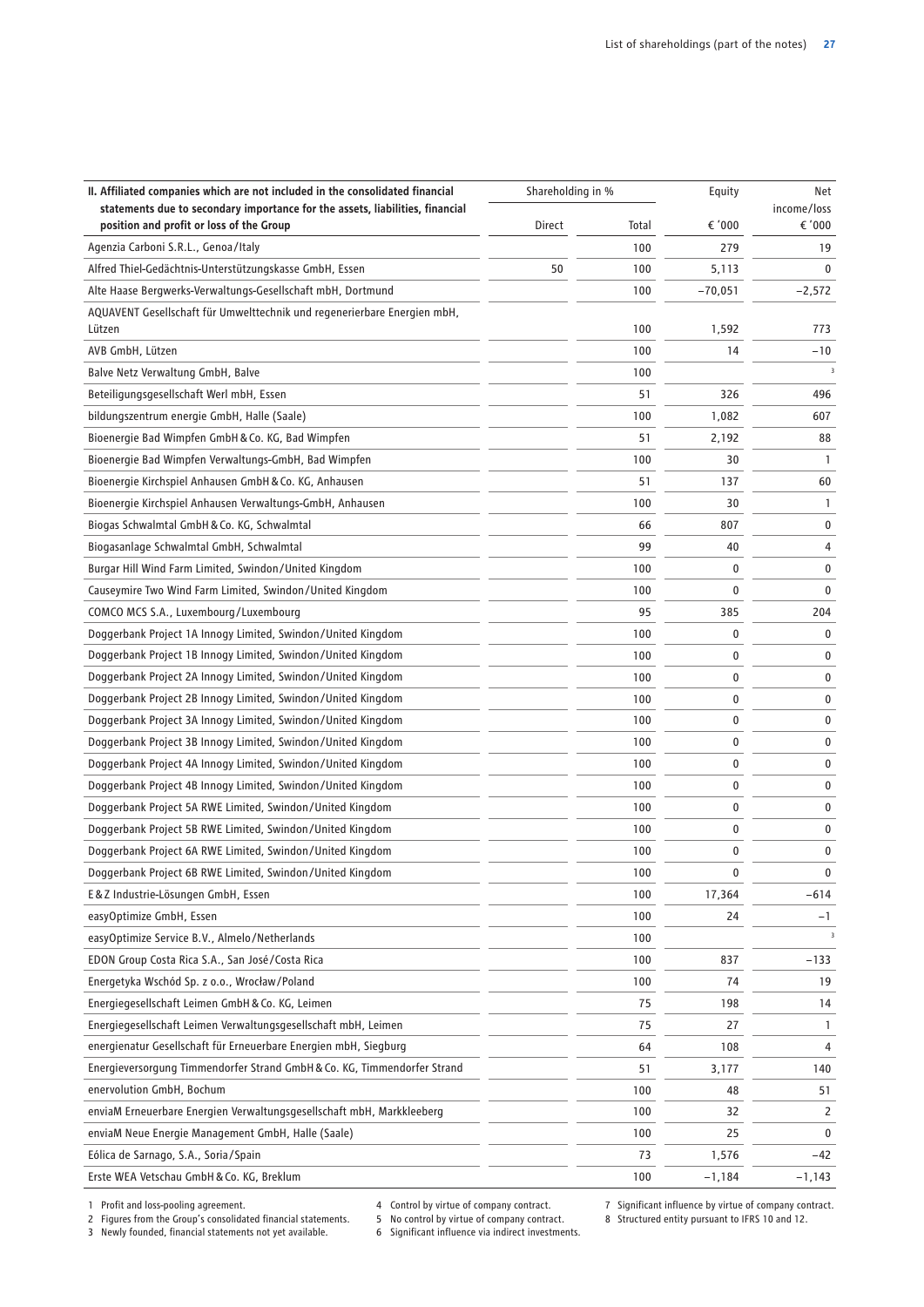| statements due to secondary importance for the assets, liabilities, financial<br>income/loss<br>€ '000<br>€ '000<br>position and profit or loss of the Group<br>Direct<br>Total<br>ESK GmbH, Dortmund<br>100<br>128<br>Fernwärmeversorgung Saarlouis-Steinrausch Investitionsgesellschaft mbH,<br><b>Saarlouis</b><br>100<br>7,567<br>"Finelectra" Finanzgesellschaft für Elektrizitäts-Beteiligungen AG,<br>Hausen/Switzerland<br>100<br>11,491<br>553<br>FUCATUS Vermietungsgesellschaft mbH & Co. Objekt Recklinghausen KG,<br>Düsseldorf<br>94<br>0<br>0<br>Fundacja innogy w Polsce, Warsaw/Poland<br>100<br>46<br>$-125$ |
|--------------------------------------------------------------------------------------------------------------------------------------------------------------------------------------------------------------------------------------------------------------------------------------------------------------------------------------------------------------------------------------------------------------------------------------------------------------------------------------------------------------------------------------------------------------------------------------------------------------------------------|
|                                                                                                                                                                                                                                                                                                                                                                                                                                                                                                                                                                                                                                |
|                                                                                                                                                                                                                                                                                                                                                                                                                                                                                                                                                                                                                                |
|                                                                                                                                                                                                                                                                                                                                                                                                                                                                                                                                                                                                                                |
|                                                                                                                                                                                                                                                                                                                                                                                                                                                                                                                                                                                                                                |
|                                                                                                                                                                                                                                                                                                                                                                                                                                                                                                                                                                                                                                |
|                                                                                                                                                                                                                                                                                                                                                                                                                                                                                                                                                                                                                                |
|                                                                                                                                                                                                                                                                                                                                                                                                                                                                                                                                                                                                                                |
| GBV Dreiunddreißigste Gesellschaft für Beteiligungsverwaltung mbH, Essen<br>100<br>100<br>25                                                                                                                                                                                                                                                                                                                                                                                                                                                                                                                                   |
| $\mathbf{1}$<br>GBV Einunddreißigste Gesellschaft für Beteiligungsverwaltung mbH, Essen<br>100<br>100<br>30                                                                                                                                                                                                                                                                                                                                                                                                                                                                                                                    |
| GBV Neunundzwanzigste Gesellschaft für Beteiligungsverwaltung mbH, Essen<br>1<br>100<br>100<br>25                                                                                                                                                                                                                                                                                                                                                                                                                                                                                                                              |
| GBV Siebte Gesellschaft für Beteiligungsverwaltung mbH, Essen<br>100<br>1<br>100                                                                                                                                                                                                                                                                                                                                                                                                                                                                                                                                               |
| $\overline{1}$<br>GBV Zweiunddreißigste Gesellschaft für Beteiligungsverwaltung mbH, Essen<br>100<br>100<br>25                                                                                                                                                                                                                                                                                                                                                                                                                                                                                                                 |
| GKB Gesellschaft für Kraftwerksbeteiligungen mbH, Cottbus<br>100<br>292<br>$-20$                                                                                                                                                                                                                                                                                                                                                                                                                                                                                                                                               |
| Green Gecco Verwaltungs GmbH, Essen<br>51<br>37<br>$\mathbf{1}$                                                                                                                                                                                                                                                                                                                                                                                                                                                                                                                                                                |
| GWE-energis Netzgesellschaft mbH & Co. KG, Eppelborn<br>100<br>147<br>173                                                                                                                                                                                                                                                                                                                                                                                                                                                                                                                                                      |
| GWE-energis-Geschäftsführungs-GmbH, Eppelborn<br>100<br>34<br>-1                                                                                                                                                                                                                                                                                                                                                                                                                                                                                                                                                               |
| GWG Kommunal GmbH, Grevenbroich<br>100<br>100<br>-468                                                                                                                                                                                                                                                                                                                                                                                                                                                                                                                                                                          |
| GWS Netz GmbH, Schwalbach<br>100<br>$-2$<br>50                                                                                                                                                                                                                                                                                                                                                                                                                                                                                                                                                                                 |
| $\overline{\mathbf{3}}$<br>Harryburn Wind Farm Limited, Swindon/United Kingdom<br>100                                                                                                                                                                                                                                                                                                                                                                                                                                                                                                                                          |
| 100<br>$-101$<br>Hospitec Facility Management im Krankenhaus GmbH, Saarbrücken<br>-31                                                                                                                                                                                                                                                                                                                                                                                                                                                                                                                                          |
| Infraestructuras de Aldehuelas, S.A., Barcelona/Spain<br>100<br>428<br>0                                                                                                                                                                                                                                                                                                                                                                                                                                                                                                                                                       |
| Infrastrukturgesellschaft Netz Lübz mbH, Hanover<br>100<br>-19<br>12                                                                                                                                                                                                                                                                                                                                                                                                                                                                                                                                                           |
| 100<br>innogy Consulting GmbH, Essen<br>1,555                                                                                                                                                                                                                                                                                                                                                                                                                                                                                                                                                                                  |
| $\overline{\mathbf{3}}$<br>innogy Corporate Ventures GmbH, Essen<br>100                                                                                                                                                                                                                                                                                                                                                                                                                                                                                                                                                        |
| $\overline{\mathbf{3}}$<br>innogy Dritte Vermögensverwaltungs GmbH, Essen<br>100                                                                                                                                                                                                                                                                                                                                                                                                                                                                                                                                               |
| innogy Energetyka Zachód Sp. z o.o., Wrocław/Poland<br>100<br>13<br>117                                                                                                                                                                                                                                                                                                                                                                                                                                                                                                                                                        |
| 3<br>innogy Erste Vermögensverwaltungs GmbH, Essen<br>100                                                                                                                                                                                                                                                                                                                                                                                                                                                                                                                                                                      |
| INNOGY INNOVATION CENTER LTD, Tel Aviv/Israel<br>3<br>100                                                                                                                                                                                                                                                                                                                                                                                                                                                                                                                                                                      |
| 1,602<br>innogy Middle East & North Africa Ltd., Dubai/UAE<br>100<br>$-1,488$                                                                                                                                                                                                                                                                                                                                                                                                                                                                                                                                                  |
| innogy New Ventures LLC, Menlo Park/USA<br>100<br>24,295<br>$-3,935$                                                                                                                                                                                                                                                                                                                                                                                                                                                                                                                                                           |
| innogy Offshore Wind Netherlands Participations I B.V., 's-Hertogenbosch/<br>3<br>Netherlands<br>100                                                                                                                                                                                                                                                                                                                                                                                                                                                                                                                           |
| innogy Offshore Wind Netherlands Participations II B.V., 's-Hertogenbosch/<br>$\overline{\mathbf{3}}$<br>100<br>Netherlands                                                                                                                                                                                                                                                                                                                                                                                                                                                                                                    |
| innogy Offshore Wind Netherlands Participations III B.V., 's-Hertogenbosch/<br>3<br>Netherlands<br>100                                                                                                                                                                                                                                                                                                                                                                                                                                                                                                                         |
| innogy Offshore Wind Netherlands Participations IV B.V., 's-Hertogenbosch/<br>3<br>100<br>Netherlands                                                                                                                                                                                                                                                                                                                                                                                                                                                                                                                          |
| innogy Polska Solutions Sp. z o.o., Warsaw/Poland<br>100<br>146<br>$-5$                                                                                                                                                                                                                                                                                                                                                                                                                                                                                                                                                        |
| $\overline{3}$<br>Innogy Renewables Ireland Limited, Dublin/Ireland<br>100                                                                                                                                                                                                                                                                                                                                                                                                                                                                                                                                                     |
| Innogy Renewables US LLC, Delaware/USA<br>100<br>58,022<br>-649                                                                                                                                                                                                                                                                                                                                                                                                                                                                                                                                                                |
| innogy Seabreeze II Verwaltungs GmbH, Essen<br>100<br>45<br>6                                                                                                                                                                                                                                                                                                                                                                                                                                                                                                                                                                  |
| innogy solutions Kft., Budapest/Hungary<br>10<br>100<br>0                                                                                                                                                                                                                                                                                                                                                                                                                                                                                                                                                                      |
| innogy Stiftung für Energie und Gesellschaft gGmbH, Essen<br>100<br>0<br>58,072                                                                                                                                                                                                                                                                                                                                                                                                                                                                                                                                                |

3 Newly founded, financial statements not yet available. 6 Significant influence via indirect investments.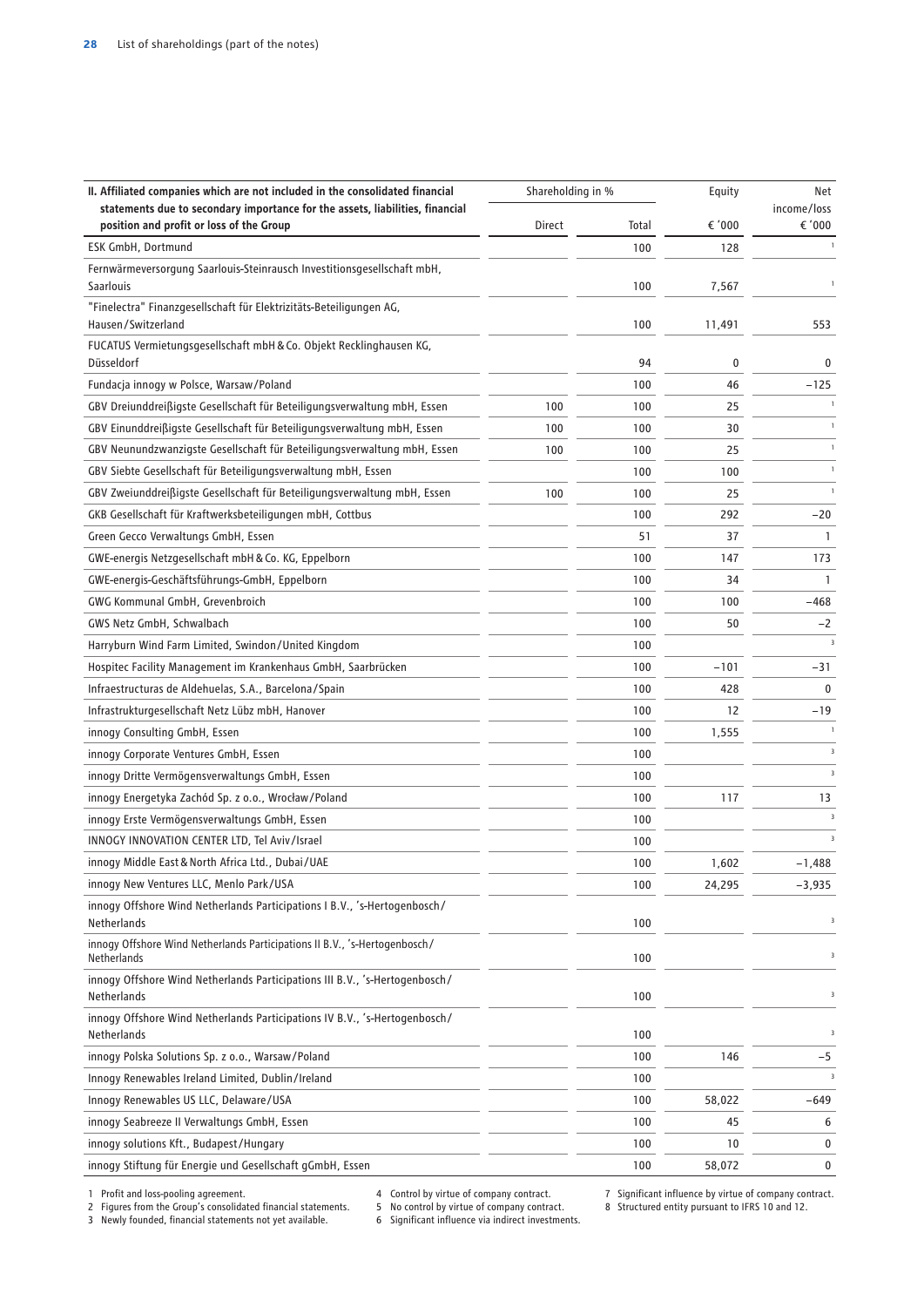| II. Affiliated companies which are not included in the consolidated financial                                             |        | Shareholding in %<br>Equity |        | Net                     |  |
|---------------------------------------------------------------------------------------------------------------------------|--------|-----------------------------|--------|-------------------------|--|
| statements due to secondary importance for the assets, liabilities, financial<br>position and profit or loss of the Group | Direct | Total                       | € '000 | income/loss<br>€ '000   |  |
| innogy Turkey Energi Anonim Sirketi, Istanbul/Turkey                                                                      |        | 100                         |        | $\overline{\mathbf{3}}$ |  |
| Innogy US Renewable Projects LLC, Delaware/USA                                                                            |        | 100                         | 0      | 0                       |  |
| innogy Windpark Bedburg Verwaltungs GmbH, Bedburg                                                                         |        | 51                          | 40     | $\mathbf{1}$            |  |
| innogy Windpark Eschweiler GmbH & Co. KG, Essen                                                                           |        | 100                         | 9,800  | $-89$                   |  |
| innogy Windpark Eschweiler Verwaltungs GmbH, Essen                                                                        |        | 100                         | 35     | $-3$                    |  |
| innogy Windpark Jüchen A44n GmbH & Co. KG, Essen                                                                          |        | 100                         |        | $\overline{\mathbf{3}}$ |  |
| Innogy Windpark Jüchen A44n Verwaltungs GmbH, Essen                                                                       |        | 100                         |        | 3                       |  |
| innogy Zweite Vermögensverwaltungs GmbH, Essen                                                                            |        | 100                         |        | $\overline{\mathbf{3}}$ |  |
| Kieswerk Kaarst GmbH & Co. KG, Bergheim                                                                                   |        | 51                          | 607    | 176                     |  |
| Kieswerk Kaarst Verwaltungs GmbH, Bergheim                                                                                |        | 51                          | 29     | 0                       |  |
| Kiln Pit Hill Wind Farm Limited, Swindon/United Kingdom                                                                   |        | 100                         | 0      | 0                       |  |
| KWS Kommunal-Wasserversorgung Saar GmbH, Saarbrücken                                                                      |        | 100                         | 134    | 16                      |  |
| Lech Energie Gersthofen GmbH & Co. KG, Gersthofen                                                                         |        | 100                         |        | $\overline{\mathbf{3}}$ |  |
| Lech Energie Verwaltung GmbH, Augsburg                                                                                    |        | 100                         |        | $\overline{\mathbf{3}}$ |  |
| Lemonbeat GmbH, Dortmund                                                                                                  |        | 100                         | 21     | $-4$                    |  |
| Lochelbank Wind Farm Limited, Swindon/United Kingdom                                                                      |        | 100                         | 0      | 0                       |  |
| Lößnitz Netz GmbH & Co. KG, Lößnitz                                                                                       |        | 100                         | 12     | $-3$                    |  |
| Lößnitz Netz Verwaltungs GmbH, Lößnitz                                                                                    |        | 100                         | 27     | 0                       |  |
| Mátrai Erömü Központi Karbantartó KFT, Visonta/Hungary                                                                    |        | 100                         | 3,277  | 50                      |  |
| Middlemoor Wind Farm Limited, Swindon/United Kingdom                                                                      |        | 100                         | 0      | 0                       |  |
| Mitteldeutsche Netzgesellschaft Gas HD mbH, Halle (Saale)                                                                 |        | 100                         | 25     |                         |  |
| Mitteldeutsche Netzgesellschaft mbH, Chemnitz                                                                             |        | 100                         | 22     | $-1$                    |  |
| Netzgesellschaft Hüllhorst Verwaltung GmbH, Hüllhorst                                                                     |        | 100                         |        | $\overline{\mathbf{3}}$ |  |
| Netzwerke Saarwellingen GmbH, Saarwellingen                                                                               |        | 100                         | 50     |                         |  |
| NEW b gas Eicken GmbH, Schwalmtal                                                                                         |        | 100                         | $-890$ | 38                      |  |
| NEW Re GmbH, Mönchengladbach                                                                                              |        | 95                          | 414    | $-29$                   |  |
| NEW Schwalm-Nette Netz GmbH, Viersen                                                                                      |        | 100                         | 25     | 0                       |  |
| NEW Windenergie Verwaltung GmbH, Mönchengladbach                                                                          |        | 100                         |        | $\overline{\mathbf{3}}$ |  |
| NEW Windpark Linnich GmbH & Co. KG, Mönchengladbach                                                                       |        | 100                         |        | $\overline{\mathbf{3}}$ |  |
| Novar Two Wind Farm Limited, Swindon/United Kingdom                                                                       |        | 100                         | 0      | 0                       |  |
| Npower Northern Supply Limited, Swindon/United Kingdom                                                                    |        | 100                         | 0      | 0                       |  |
| NRF Neue Regionale Fortbildung GmbH, Halle (Saale)                                                                        |        | 100                         | 164    | 32                      |  |
| Oschatz Netz GmbH & Co. KG, Oschatz                                                                                       |        | 75                          | 1,880  | 536                     |  |
| Oschatz Netz Verwaltungs GmbH, Oschatz                                                                                    |        | 100                         | 26     | 0                       |  |
| Park Wiatrowy Dolice Sp. z o.o., Warsaw/Poland                                                                            |        | 100                         | 1,046  | -67                     |  |
| Park Wiatrowy Ełk Sp. z o.o., Warsaw/Poland                                                                               |        | 100                         | 6      | -756                    |  |
| Park Wiatrowy Gaworzyce Sp. z o.o., Warsaw/Poland                                                                         |        | 100                         | 2,783  | -45                     |  |
| Park Wiatrowy Mściwojów Sp. z o.o., Warsaw/Poland                                                                         |        | 100                         | 1,909  | -45                     |  |
| Park Wiatrowy Prudziszki Sp. z o.o., Warsaw/Poland                                                                        |        | 100                         | $-233$ | -243                    |  |
| Park Wiatrowy Śmigiel I Sp. z o.o., Warsaw/Poland                                                                         |        | 100                         | 2,521  | -38                     |  |
| Park Wiatrowy Znin Sp. z o.o., Warsaw/Poland                                                                              |        | 100                         | 2,224  | -46                     |  |
| PI E & P Holding Limited, George Town/Cayman Islands                                                                      |        | 100                         | 5,177  | 0                       |  |
| PI E & P US Holding LLC, New York City/USA                                                                                |        | 100                         | 5,164  | $-12$                   |  |
| Powerhouse Energy Solutions S.L., Madrid/Spain                                                                            |        | 100                         | -1     | 0                       |  |
|                                                                                                                           |        |                             |        |                         |  |

1 Profit and loss-pooling agreement. 4 Control by virtue of company contract. 7 Significant influence by virtue of company contract.<br>2 Figures from the Group's consolidated financial statements. 5 No control by virtue of c

2 Figures from the Group's consolidated financial statements. 5 No control by virtue of company contract. 8 Structured entity pursuant to IFRS 10 and 12.

<sup>3</sup> Newly founded, financial statements not yet available. 6 Significant influence via indirect investments.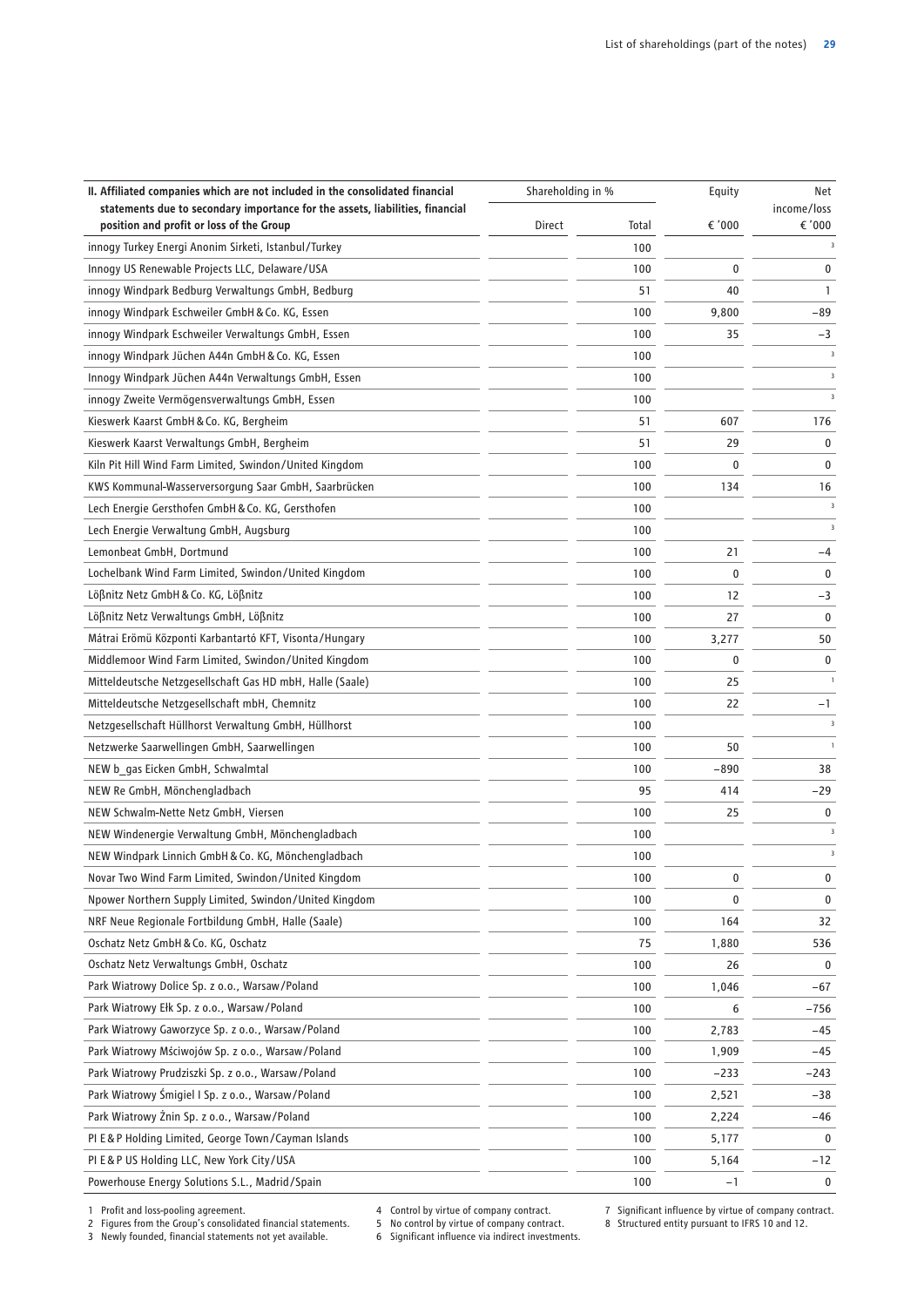| II. Affiliated companies which are not included in the consolidated financial                                             |        | Shareholding in % | Equity         | Net                   |
|---------------------------------------------------------------------------------------------------------------------------|--------|-------------------|----------------|-----------------------|
| statements due to secondary importance for the assets, liabilities, financial<br>position and profit or loss of the Group | Direct | Total             | € '000         | income/loss<br>€ '000 |
| Projecta 5 - Entwicklungsgesellschaft für kommunale Dienstleistungen mbH,<br>Saarbrücken                                  |        | 100               | 8              | $-4$                  |
| PT Rheincoal Supply & Trading Indonesia, PT, Jakarta/Indonesia                                                            |        | 100               | 267            | $-12$                 |
| RD Hanau GmbH, Hanau                                                                                                      |        | 100               | 0              | 0                     |
| REV LNG SSL BC LLC, Ulysses/USA                                                                                           |        | 85                | 4,132          | -68                   |
| Rheinland Westfalen Energiepartner GmbH, Essen                                                                            |        | 100               | 5,369          |                       |
| rhenagbau GmbH, Cologne                                                                                                   |        | 100               | 1,258          | $\overline{1}$        |
| ROTARY-MATRA Kútfúró és Karbantartó KFT, Visonta/Hungary                                                                  |        | 100               | 804            | 1                     |
| Rowantree Wind Farm Ltd., Swindon/United Kingdom                                                                          |        | 100               | $\Omega$       | $\mathbf 0$           |
| RWE & Turcas Dogalgaz Ithalat ve Ihracat A.S., Istanbul/Turkey                                                            |        | 100               | 1,141          | 84                    |
| RWE Australia Pty. Ltd., Brisbane/Australia                                                                               |        | 100               | 100            | 137                   |
| RWE Innogy Galloper 1 Limited, Swindon/United Kingdom                                                                     |        | 100               | $-1,041$       | $-885$                |
| RWE Innogy Galloper 2 Limited, Swindon/United Kingdom                                                                     |        | 100               | $-1,041$       | -885                  |
| RWE Innogy Serbia d.o.o., Belgrade/Serbia                                                                                 |        | 100               | 0              | $-1$                  |
| RWE NSW PTY LTD, Sydney/Australia                                                                                         |        | 100               |                |                       |
| RWE Pensionsfonds AG, Essen                                                                                               | 100    | 100               | 3,757          | 34                    |
| RWE Power Climate Protection China GmbH, Essen                                                                            |        | 100               | 25             | $\overline{1}$        |
| RWE Power Climate Protection Clean Energy Technology (Beijing) Co., Ltd.,<br>Beijing/China                                |        | 100               | 2,201          | 29                    |
| <b>RWE Power Climate Protection GmbH, Essen</b>                                                                           |        | 100               | 23             | $\overline{1}$        |
| RWE Power Climate Protection Southeast Asia Co., Ltd., Bangkok/Thailand                                                   |        | 100               | 55             | 9                     |
| RWE Power International Ukraine LLC, Kiev/Ukraine                                                                         |        | 100               | $\mathbf 0$    | $\mathbf 0$           |
| RWE Rhein Oel Ltd., London/United Kingdom                                                                                 |        | 100               | $-1$           | $\mathbf 0$           |
| RWE SUPPLY TRADING TURKEY ENERJI ANONIM SIRKETI, Istanbul/Turkey                                                          |        | 100               | 613            | $-35$                 |
| RWE Teplárna Náchod, s.r.o., Náchod/Czech Republic                                                                        |        | 100               | $\overline{7}$ | $\mathbf 0$           |
| RWE Trading Services Ltd., Swindon/United Kingdom                                                                         |        | 100               | 1,176          | 77                    |
| RWE-EnBW Magyarország Energiaszolgáltató Korlátolt Felelösségü Társaság,<br>Budapest/Hungary                              |        | 70                | 372            | 12                    |
| RWEST PI FRE Holding LLC, New York City/USA                                                                               |        | 100               | 11,046         | $-5,540$              |
| RWEST PI LNG HOLDING LLC, New York City/USA                                                                               |        | 100               | 6,364          | 0                     |
| RWEST PI LNG 1 LLC, New York City/USA                                                                                     |        | 100               | 1,514          | 0                     |
| RWEST PI LNG 2 LLC, New York City/USA                                                                                     |        | 100               | 5,334          | 0                     |
| RWEST PI WALDEN HOLDING LLC, New York City/USA                                                                            |        | 100               | 7,188          | -31                   |
| RWEST PI WALDEN 1 LLC, New York City/USA                                                                                  |        | 100               | 7,190          | 0                     |
| Scarcroft Investments Limited, Swindon/United Kingdom                                                                     |        | 100               | 0              | $\mathbf 0$           |
| Scharbeutzer Energie- und Netzgesellschaft mbH & Co. KG, Scharbeutz                                                       |        | 51                | 4,380          | 213                   |
| SchlauTherm GmbH, Saarbrücken                                                                                             |        | 75                | 239            | 72                    |
| SEG Solarenergie Guben GmbH & Co. KG, Guben                                                                               |        | 100               |                |                       |
| SSE RENEWABLES (GALLOPER) NO. 1 LIMITED, Swindon/United Kingdom                                                           |        | 100               | $-3,357$       | $-3,527$              |
| SSE RENEWABLES (GALLOPER) NO. 2 LIMITED, Swindon/United Kingdom                                                           |        | 100               | $-3,357$       | $-3,527$              |
| Stadtwerke Korschenbroich GmbH, Mönchengladbach                                                                           |        | 100               | 51             | -6                    |
| Stadtwerke Siegburg GmbH & Co. KG, Siegburg                                                                               |        | 100               | 100            | 0                     |
| Stadtwerke Siegburg Verwaltungs GmbH, Siegburg                                                                            |        | 100               | 25             | 0                     |
| Stadtwerke Verl Netz Verwaltungs GmbH, Verl                                                                               |        | 100               |                | 3                     |
| Stromnetz Gersthofen GmbH & Co. KG, Gersthofen                                                                            |        | 100               | 5              | $-5$                  |

3 Newly founded, financial statements not yet available. 6 Significant influence via indirect investments.

<sup>1</sup> Profit and loss-pooling agreement. 4 Control by virtue of company contract. 7 Significant influence by virtue of company contract.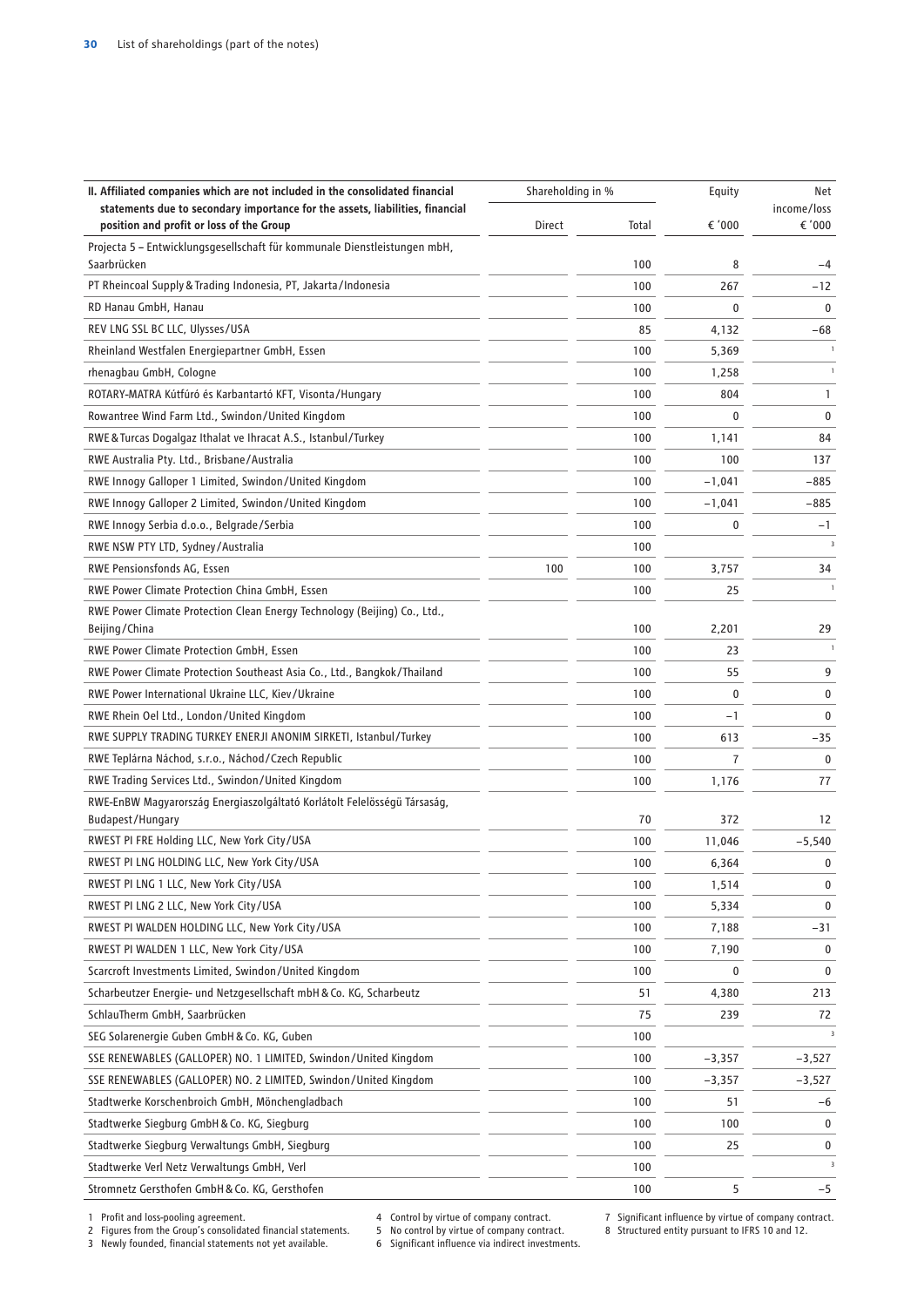| II. Affiliated companies which are not included in the consolidated financial                                             |               | Shareholding in % |        | <b>Net</b>            |
|---------------------------------------------------------------------------------------------------------------------------|---------------|-------------------|--------|-----------------------|
| statements due to secondary importance for the assets, liabilities, financial<br>position and profit or loss of the Group | <b>Direct</b> | Total             | € '000 | income/loss<br>€ '000 |
| Stromnetz Gersthofen Verwaltung GmbH, Gersthofen                                                                          |               | 100               | 22     | -3                    |
| Süwag Vertrieb Management GmbH, Frankfurt am Main                                                                         |               | 100               | 26     | $\mathbf{0}$          |
| Thermolux S.a.r.l., Luxembourg/Luxembourg                                                                                 |               | 100               | 98     | $-484$                |
| Thyssengas-Unterstützungskasse GmbH, Dortmund                                                                             |               | 100               | 53     | $-26$                 |
| TWS Technische Werke der Gemeinde Saarwellingen GmbH, Saarwellingen                                                       |               | 51                | 3,621  | 1,040                 |
| Versuchsatomkraftwerk Kahl GmbH, Karlstein am Main                                                                        |               | 80                | 542    | 31                    |
| Verwaltungsgesellschaft Energieversorgung Timmendorfer Strand mbH,<br><b>Timmendorfer Strand</b>                          |               | 51                | 26     | 1                     |
| Verwaltungsgesellschaft Scharbeutzer Energie- und Netzgesellschaft mbH,<br>Scharbeutz                                     |               | 51                | 26     | $\mathbf{1}$          |
| VKN Saar Geschäftsführungsgesellschaft mbH, Ensdorf                                                                       |               | 51                | 51     | $\mathbf{1}$          |
| VKN Saar Gesellschaft für Verwertung von Kraftwerksnebenprodukten und Ersatz-<br>brennstoffen mbH & Co. KG, Ensdorf       |               | 51                | $-94$  | $-111$                |
| Volta Solar B.V., Heerlen/Netherlands                                                                                     |               | 95                |        |                       |
| VSE - Windpark Merchingen GmbH & Co. KG, Saarbrücken                                                                      |               | 100               | 2,800  | 40                    |
| VSE - Windpark Merchingen VerwaltungsGmbH, Saarbrücken                                                                    |               | 100               | 62     | 1                     |
| VSE Agentur GmbH, Saarbrücken                                                                                             |               | 100               | 15     | $-1$                  |
| VSE Call centrum, s.r.o., Košice/Slovakia                                                                                 |               | 100               | 72     | 17                    |
| VSE Ekoenergia, s.r.o., Košice/Slovakia                                                                                   |               | 100               | 92     | $-39$                 |
| VSE-Stiftung gGmbH, Saarbrücken                                                                                           |               | 100               | 2,578  | $-17$                 |
| Wadersloh Netz Verwaltungs GmbH, Wadersloh                                                                                |               | 100               |        | 3                     |
| Wärmeversorgung Schwaben GmbH, Augsburg                                                                                   |               | 100               | 31     | $-179$                |
| WIJA GmbH, Bad Neuenahr-Ahrweiler                                                                                         |               | 100               | 454    | $-66$                 |
| Windkraft Hochheim GmbH & Co. KG, Hochheim                                                                                |               | 100               | 2,750  | 263                   |
| Windpark Eschweiler Beteiligungs GmbH, Stolberg                                                                           |               | 59                |        | $\overline{3}$        |
| Windpark Verwaltungsgesellschaft mbH, Lützen                                                                              |               | 100               | 31     | 1                     |
| YE Gas Limited, Swindon/United Kingdom                                                                                    |               | 100               | 0      | $\mathbf{0}$          |
| Zweite WEA Vetschau GmbH & Co. KG, Breklum                                                                                |               | 100               | -51    | $-48$                 |
| 2. CR Immobilien-Vermietungsgesellschaft mbH & Co. Objekt Naumburg KG,<br>Düsseldorf                                      |               | 8                 | $-788$ | 0                     |

3 Newly founded, financial statements not yet available. 6 Significant influence via indirect investments.

2 Figures from the Group's consolidated financial statements. 5 No control by virtue of company contract. 8 Structured entity pursuant to IFRS 10 and 12.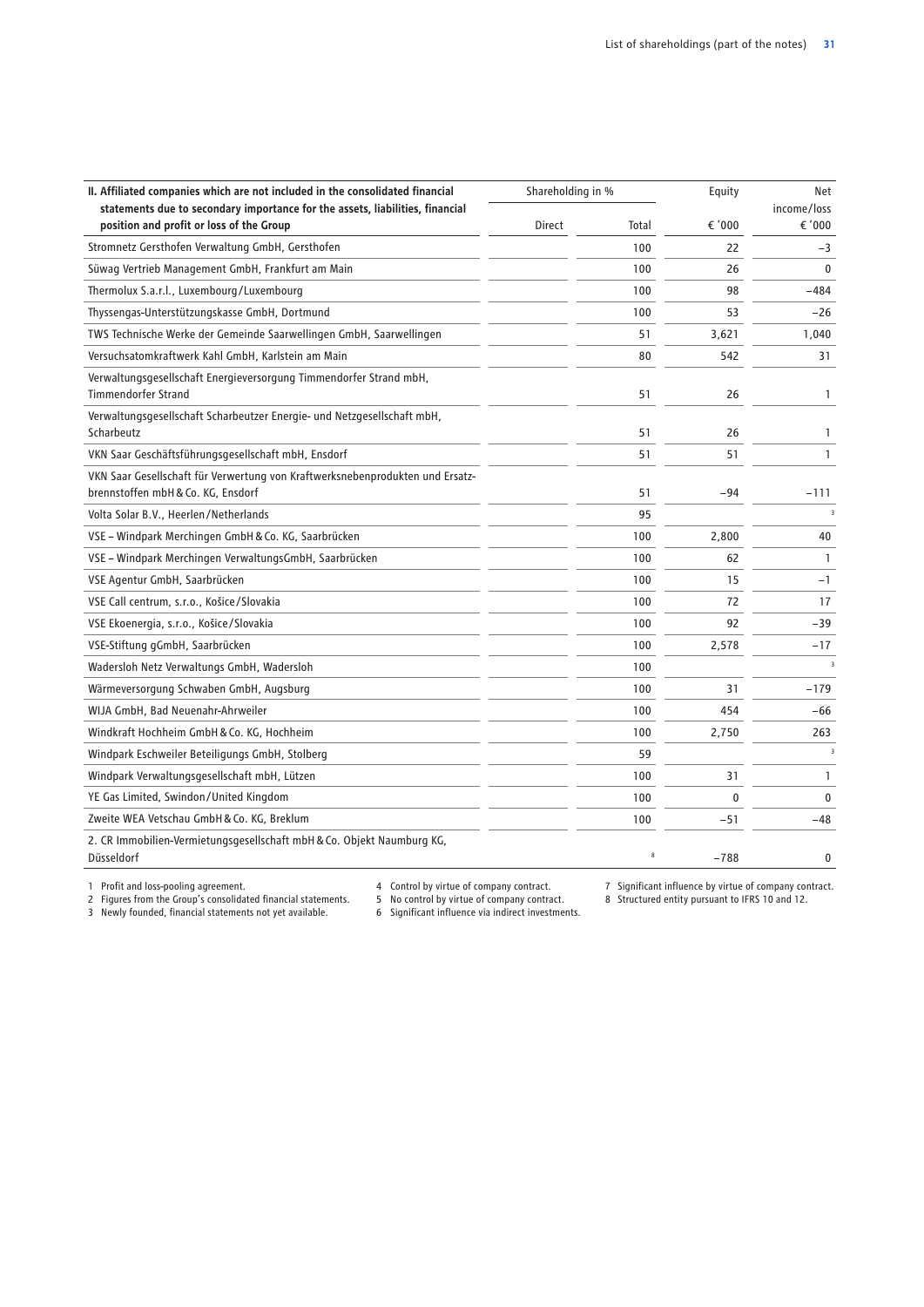| III. Joint operations                                                   |        | Shareholding in % |           | <b>Net</b>            |
|-------------------------------------------------------------------------|--------|-------------------|-----------|-----------------------|
|                                                                         | Direct | Total             | € $'000$  | income/loss<br>€ '000 |
| EnergieRegion Taunus - Goldener Grund - GmbH & Co. KG, Bad Camberg      |        | 49                | 29.873    | 1,739                 |
| Gas-Netzgesellschaft Kolpingstadt Kerpen GmbH & Co. KG, Kerpen          |        | 49                | 4.149     | 1,118                 |
| Greater Gabbard Offshore Winds Limited, Reading/United Kingdom          |        | 50                | 1.278.354 | 105,750               |
| Netzgesellschaft Kreisstadt Bergheim GmbH & Co. KG, Bergheim            |        | 49                | 3.682     | 1.193                 |
| Netzgesellschaft Südwestfalen mbH & Co. KG, Netphen                     |        | 49                | 12.264    | 0                     |
| N.V. Elektriciteits-Produktiemaatschappij Zuid-Nederland EPZ, Borssele/ |        |                   |           |                       |
| <b>Netherlands</b>                                                      |        | 30                | 48.262    | 6,674                 |

1 Profit and loss-pooling agreement. 4 Control by virtue of company contract. 7 Significant influence by virtue of company contract. 2 Figures from the Group's consolidated financial statements. 5 No control by virtue of c 2 Figures from the Group's consolidated financial statements. 5 No control by virtue of company contract.<br>3 Newly founded, financial statements not yet available. 6 Significant influence via indirect investments.

3 Newly founded, financial statements not yet available.

| IV. Affiliated companies of joint operations                       |                                         | Shareholding in % | Eauity                                              | Net<br>income/loss |
|--------------------------------------------------------------------|-----------------------------------------|-------------------|-----------------------------------------------------|--------------------|
|                                                                    | Direct                                  | Total             | € $'000$                                            | € $'000$           |
| EnergieRegion Taunus - Goldener Grund Verwaltungsgesellschaft mbH, |                                         |                   |                                                     |                    |
| <b>Bad Camberg</b>                                                 |                                         | 100               | 26                                                  |                    |
| 1 Profit and loss-pooling agreement                                | 4 Control by virtue of company contract |                   | Significant influence by virtue of company contract |                    |

2 Figures from the Group's consolidated financial statements.

3 Newly founded, financial statements not yet available. 6 Significant influence via indirect investments.

4 Control by virtue of company contract. 4 Significant influence by virtue of company cor<br>1 No control by virtue of company contract. 8 Structured entity pursuant to IFRS 10 and 12.

| V. Joint ventures accounted for using the equity method                           | Shareholding in % |                 | Equity    | <b>Net</b>            |
|-----------------------------------------------------------------------------------|-------------------|-----------------|-----------|-----------------------|
|                                                                                   | <b>Direct</b>     | Total           | € '000    | income/loss<br>€ '000 |
| AS 3 Beteiligungs GmbH, Essen                                                     |                   | 51 <sup>5</sup> | 37,092    | 37                    |
| AVU Aktiengesellschaft für Versorgungs-Unternehmen, Gevelsberg                    |                   | 50              | 101,713   | 14,400                |
| BEW Netze GmbH, Wipperfürth                                                       |                   | 61 <sup>5</sup> | 6.534     | 392                   |
| Budapesti Disz- es Közvilagitasi Korlatolt Felelössegü Tarsasag, Budapest/Hungary |                   | 50              | 29.988    | 765                   |
| C-Power N.V., Oostende/Belgium                                                    |                   | 27              | 200,443   | 19,860                |
| Energie Nordeifel GmbH & Co. KG, Kall                                             |                   | 33              | 6.232     | 3,285                 |
| FSO GmbH & Co. KG, Oberhausen                                                     |                   | 50              | 33,588    | 12,572                |
| Galloper Wind Farm Holdco Limited, Swindon/United Kingdom                         |                   | 25              | $-33,673$ | 3,370                 |
| Gwynt Y Môr Offshore Wind Farm Limited, Swindon/United Kingdom                    |                   | 50              | $-1,005$  | $-1,686$              |
| Innogy Venture Capital GmbH, Dortmund                                             |                   | $75^{5}$        | 397       | 80                    |
| Konsortium Energieversorgung Opel beschränkt haftende oHG, Karlstein              |                   | $67^{5}$        | 36,308    | 5,308                 |
| PRENU Projektgesellschaft für Rationelle Energienutzung in Neuss mbH, Neuss       |                   | 50              | 180       | $-18$                 |
| Rain Biomasse Wärmegesellschaft mbH, Rain                                         |                   | 75 <sup>5</sup> | 5,752     | 538                   |
| SHW/RWE Umwelt Aqua Vodogradnja d.o.o., Zagreb/Croatia                            |                   | 50              | 430       | 11                    |
| Société Electrique de l'Our S.A., Luxembourg/Luxembourg                           |                   | 40              | $-1,982$  | 2,697                 |
| Stadtwerke Dülmen Dienstleistungs- und Beteiligungs-GmbH & Co. KG, Dülmen         |                   | 50              | 26,401    | 3,641                 |
| Stadtwerke Lingen GmbH, Lingen (Ems)                                              |                   | 40              | 13,471    | $\mathbf{0}$          |
| Stromnetz Günzburg GmbH & Co. KG, Günzburg                                        |                   | 49              | 2.999     | 150                   |
| SVS-Versorgungsbetriebe GmbH, Stadtlohn                                           |                   | 30              | 19,430    | 2,992                 |
| TCP Petcoke Corporation, Dover/USA                                                |                   | 50              | 17.807    | 7,374                 |
| Triton Knoll Offshore Wind Farm Limited, Swindon/United Kingdom                   |                   | 50              | 13,067    | $-6,183$              |

URANIT GmbH, Jülich 50 71,343 111,310

Zagrebacke otpadne vode d.o.o., Zagreb/Croatia 48 187,134 23,348

3 Newly founded, financial statements not yet available. 6 Significant influence via indirect investments.

<sup>1</sup> Profit and loss-pooling agreement. 4 Control by virtue of company contract. 7 Significant influence by virtue of company contract.<br>2 Figures from the Group's consolidated financial statements. 5 No control by virtue of c

<sup>2</sup> Figures from the Group's consolidated financial statements. 5 No control by virtue of company contract. 8 Structured entity pursuant to IFRS 10 and 12.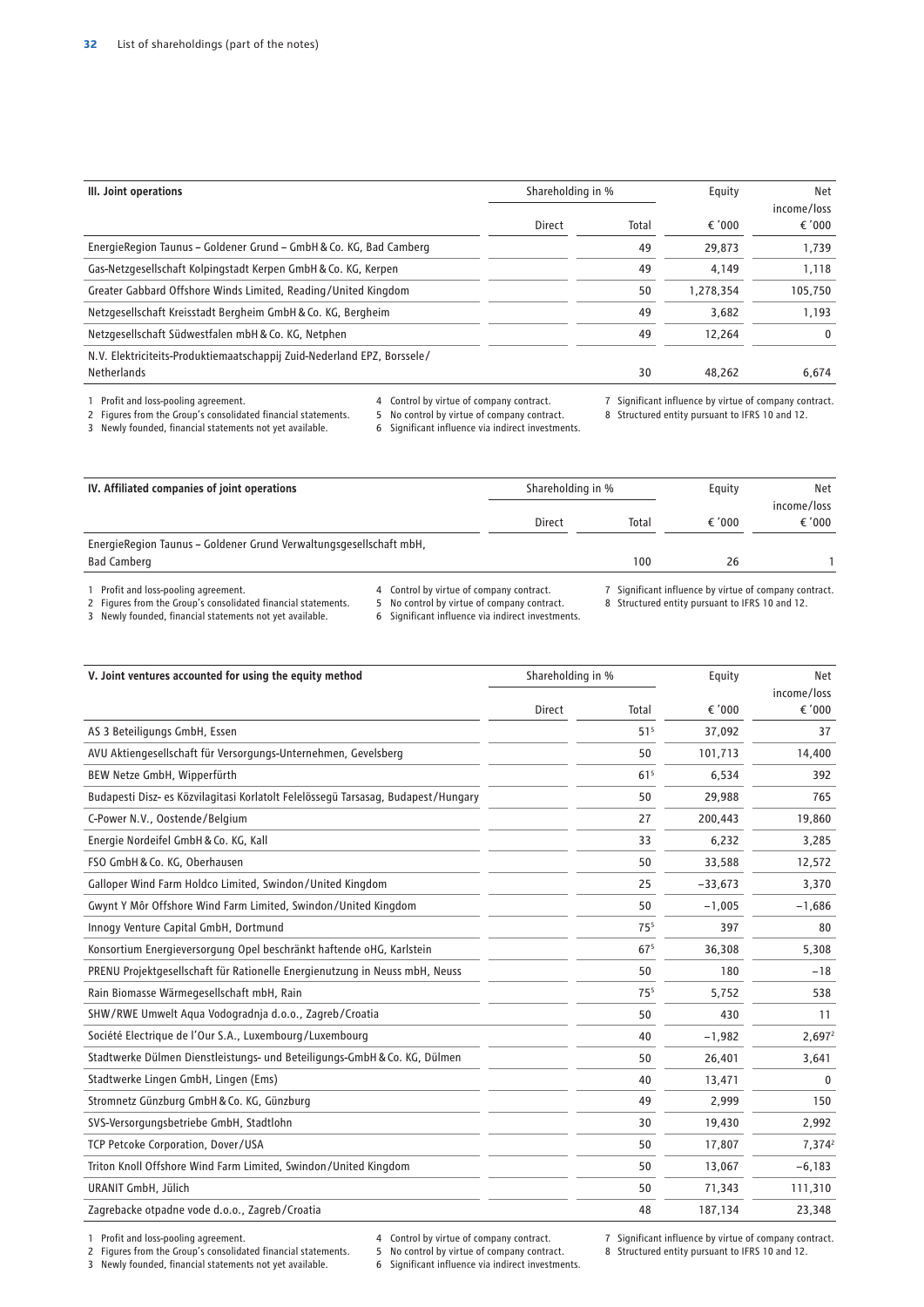| VI. Associates accounted for using the equity method                      | Shareholding in % |                 | Equity    | Net                   |
|---------------------------------------------------------------------------|-------------------|-----------------|-----------|-----------------------|
|                                                                           | Direct            | Total           | € '000    | income/loss<br>€ '000 |
| Amprion GmbH, Dortmund                                                    | 25                | 25              | 1,576,100 | 171,300               |
| ATBERG - Eólicas do Alto Tâmega e Barroso, Lda., Ribeira de Pena/Portugal |                   | 40              | 3,689     | 316                   |
| Dortmunder Energie- und Wasserversorgung GmbH (DEW 21), Dortmund          |                   | 40              | 157,589   | 39,115                |
| EnergieServicePlus GmbH, Düsseldorf                                       |                   | 49              | 704       | 4                     |
| Energieversorgung Guben GmbH, Guben                                       |                   | 45              | 16,272    | 617                   |
| Energieversorgung Hürth GmbH, Hürth                                       |                   | 25              | 4,961     | 0                     |
| Energieversorgung Oberhausen AG, Oberhausen                               |                   | 10 <sup>6</sup> | 4,331     | 11,192                |
| ENNI Energie & Umwelt Niederrhein GmbH, Moers                             |                   | 20              | 32,915    | $\mathbf{0}$          |
| e-regio GmbH & Co. KG, Euskirchen                                         |                   | 43              | 82,712    | 28,693                |
| EWR Aktiengesellschaft, Worms                                             |                   | 2 <sup>6</sup>  | 74,307    | 7,914                 |
| EWR Dienstleistungen GmbH & Co. KG, Worms                                 |                   | 50              | 135,649   | 7,941                 |
| EWR GmbH - Energie und Wasser für Remscheid, Remscheid                    |                   | 20              | 83,816    | 12,767                |
| Freiberger Stromversorgung GmbH (FSG), Freiberg                           |                   | 30              | 9,655     | 1,360                 |
| Gas- und Wasserwerke Bous-Schwalbach GmbH, Bous                           |                   | 49              | 13,693    | 2,734                 |
| GNS Gesellschaft für Nuklear-Service mbH, Essen                           |                   | 28              | 31,612    | $26,621^2$            |
| Grosskraftwerk Mannheim Aktiengesellschaft, Mannheim                      |                   | 40              | 114,141   | 6,647                 |
| HIDROERG - Projectos Energéticos, Lda., Lisbon/Portugal                   |                   | 32              | 11,209    | 1,125                 |
| Innogy Renewables Technology Fund I GmbH & Co. KG, Essen                  |                   | 785             | 21,782    | $-11,072$             |
| Kärntner Energieholding Beteiligungs GmbH, Klagenfurt/Austria             |                   | 49              | 827,429   | 89,971 <sup>2</sup>   |
| KELAG-Kärntner Elektrizitäts-AG, Klagenfurt/Austria                       |                   | 13 <sup>6</sup> | 773,142   | 89,889                |
| Kemkens B.V., Oss/Netherlands                                             |                   | 49              | 32,234    | 8,192                 |
| KEW Kommunale Energie- und Wasserversorgung AG, Neunkirchen               |                   | 29              | 72,983    | 9,769                 |
| MAINGAU Energie GmbH, Obertshausen                                        |                   | 47              | 29,650    | 9,174                 |
| medl GmbH, Mülheim an der Ruhr                                            |                   | 49              | 21,829    | 0                     |
| Mingas-Power GmbH, Essen                                                  |                   | 40              | 6,979     | 6,310                 |
| Nebelhornbahn-Aktiengesellschaft, Oberstdorf                              |                   | 27              | 5,145     | 398                   |
| PEARL PETROLEUM COMPANY LIMITED, Road Town/British Virgin Islands         |                   | 10 <sup>7</sup> | 2,732     | 0                     |
| Pfalzwerke Aktiengesellschaft, Ludwigshafen                               |                   | 27              | 203,148   | 12,864                |
| Projecta 14 GmbH, Saarbrücken                                             |                   | 50              | 38,138    | 1,913                 |
| Propan Rheingas GmbH & Co KG, Brühl                                       |                   | 30              | 6,838     | 685                   |
| Recklinghausen Netzgesellschaft mbH & Co. KG, Recklinghausen              |                   | 50              | 16,854    | 1,136                 |
| RheinEnergie AG, Cologne                                                  |                   | 20              | 886,918   | 154,626               |
| Rhein-Main-Donau AG, Munich                                               |                   | 22              | 110,169   | 0                     |
| Schluchseewerk Aktiengesellschaft, Laufenburg Baden                       |                   | 50              | 59,339    | 2,809                 |
| Siegener Versorgungsbetriebe GmbH, Siegen                                 |                   | 25              | 24,436    | 4,436                 |
| SpreeGas Gesellschaft für Gasversorgung und Energiedienstleistung mbH,    |                   |                 |           |                       |
| Cottbus                                                                   |                   | 33              | 32,797    | 4,225                 |
| SSW Stadtwerke St. Wendel GmbH & Co. KG, St. Wendel                       |                   | 50              | 20,215    | 2,100                 |
| Stadtwerke Aschersleben GmbH, Aschersleben                                |                   | 35              | 16,990    | 3,044                 |
| Stadtwerke Bernburg GmbH, Bernburg (Saale)                                |                   | 45              | 31,859    | 5,315                 |
| Stadtwerke Bitterfeld-Wolfen GmbH, Bitterfeld-Wolfen                      |                   | 40              | 19,939    | 1,654                 |
| Stadtwerke Duisburg Aktiengesellschaft, Duisburg                          |                   | 20              | 184,636   |                       |
| Stadtwerke Emmerich GmbH, Emmerich am Rhein                               |                   | 25              | 12,115    | 0                     |
| Stadtwerke Essen Aktiengesellschaft, Essen                                |                   | 29              | 124,866   | 24,920                |

2 Figures from the Group's consolidated financial statements. 5 No control by virtue of company contract. 8 Structured entity pursuant to IFRS 10 and 12.

Figures from the Group's consolidated financial statements.<br>
3 Newly founded, financial statements not yet available.<br>
5 Newly founded, financial statements not yet available.<br>
6 Significant influence via indirect investme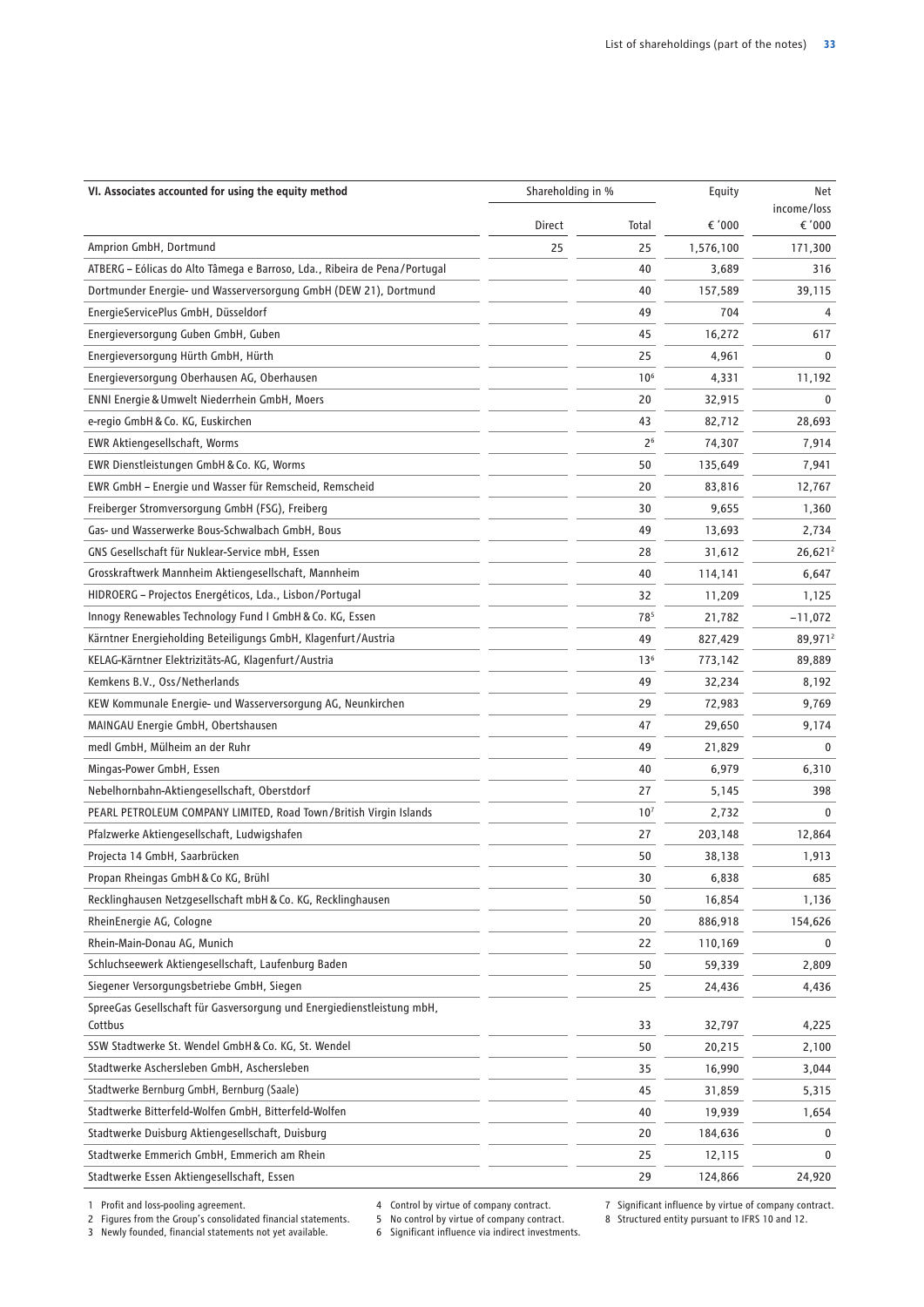| VI. Associates accounted for using the equity method<br>Shareholding in % |        |                 | Equity | Net                   |
|---------------------------------------------------------------------------|--------|-----------------|--------|-----------------------|
|                                                                           | Direct | Total           | € '000 | income/loss<br>€ '000 |
| Stadtwerke Geldern GmbH, Geldern                                          |        | 49              | 11,304 | 2,324                 |
| Stadtwerke GmbH Bad Kreuznach, Bad Kreuznach                              |        | 25              | 39,925 | $\Omega$              |
| Stadtwerke Kirn GmbH, Kirn                                                |        | 49              | 2,134  | 248                   |
| Stadtwerke Meerane GmbH, Meerane                                          |        | 24              | 13,903 | 1,934                 |
| Stadtwerke Merseburg GmbH, Merseburg                                      |        | 40              | 21,392 | 4,520                 |
| Stadtwerke Merzig GmbH, Merzig                                            |        | 50              | 15,906 | 3,118                 |
| Stadtwerke Neuss Energie und Wasser GmbH, Neuss                           |        | 25              | 88,344 | 9,687                 |
| Stadtwerke Radevormwald GmbH, Radevormwald                                |        | 50              | 5,324  | 2,201                 |
| Stadtwerke Ratingen GmbH, Ratingen                                        |        | 25              | 51,982 | 4,471                 |
| Stadtwerke Reichenbach/Vogtland GmbH, Reichenbach im Vogtland             |        | 24              | 13,339 | 1,689                 |
| Stadtwerke Saarlouis GmbH, Saarlouis                                      |        | 49              | 36,022 | 4,535                 |
| Stadtwerke Velbert GmbH, Velbert                                          |        | 50              | 82,005 | $\mathbf{0}$          |
| Stadtwerke Weißenfels GmbH, Weißenfels                                    |        | 24              | 23,333 | 3,489                 |
| Stadtwerke Willich GmbH, Willich                                          |        | 25              | 13,981 | $\mathbf{0}$          |
| Stadtwerke Zeitz GmbH, Zeitz                                              |        | 24              | 20.734 | 2,950                 |
| SWTE Netz GmbH & Co. KG, Ibbenbüren                                       |        | 33              | 23,836 | $-231$                |
| Vliegasunie B.V., De Bilt/Netherlands                                     |        | 60 <sup>5</sup> | 11,392 | $-856$                |
| Wasser- und Energieversorgung Kreis St. Wendel GmbH, St. Wendel           |        | 28              | 22,093 | 1,606                 |
| wbm Wirtschaftsbetriebe Meerbusch GmbH, Meerbusch                         |        | 40              | 24,417 | 5,713                 |
| Zagrebacke otpadne vode-upravljanje i pogon d.o.o., Zagreb/Croatia        |        | 31              | 2,047  | 3,378                 |
| Zwickauer Energieversorgung GmbH, Zwickau                                 |        | 27              | 42,360 | 7,339                 |

3 Newly founded, financial statements not yet available. 6 Significant influence via indirect investments.

2 Figures from the Group's consolidated financial statements. 5 No control by virtue of company contract. 8 Structured entity pursuant to IFRS 10 and 12.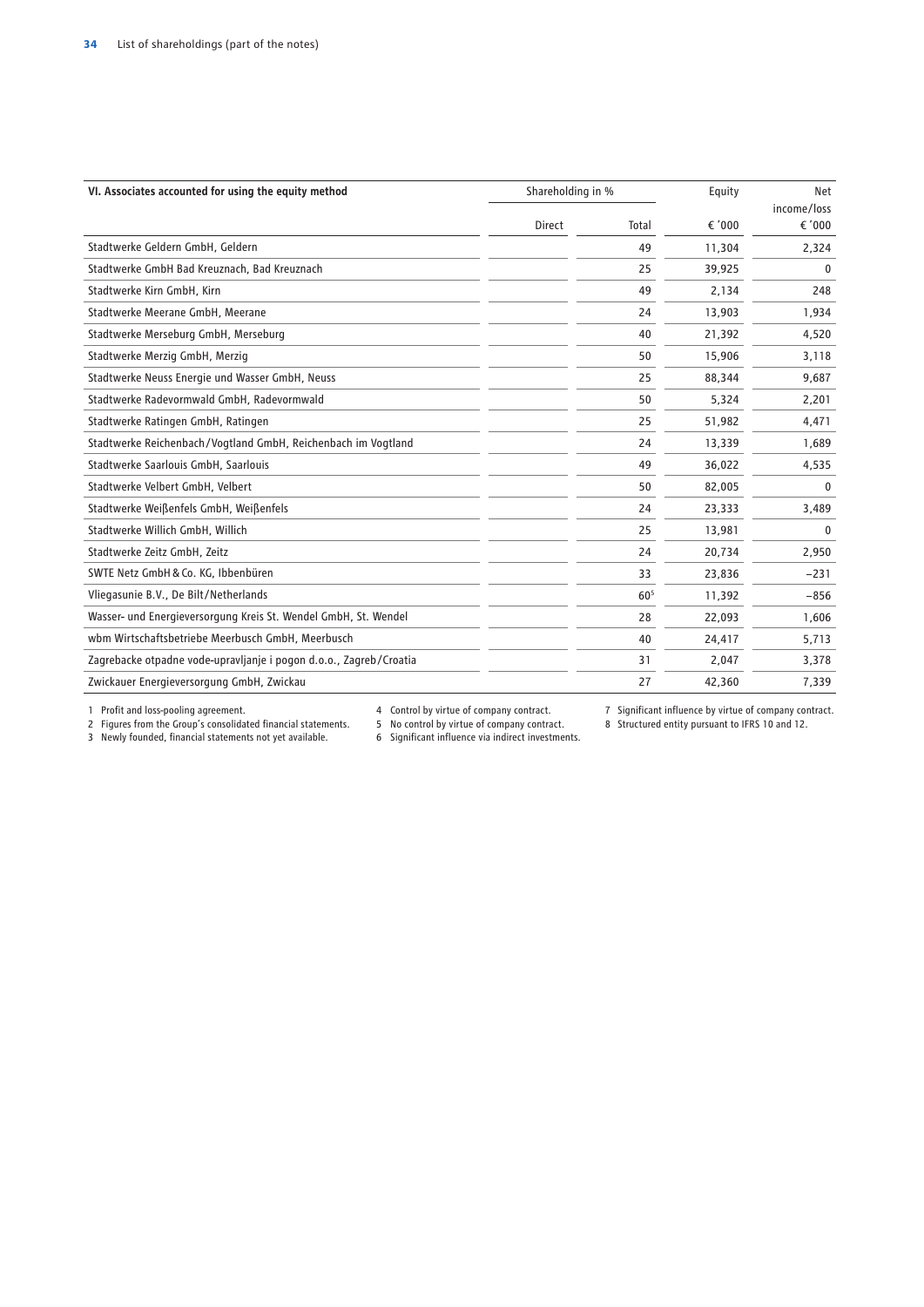| VII. Companies which are not accounted for using the equity method due to                               |        | Shareholding in % |              | Net                     |
|---------------------------------------------------------------------------------------------------------|--------|-------------------|--------------|-------------------------|
| secondary importance for the assets, liabilities, financial position and profit<br>or loss of the Group | Direct | Total             | € '000       | income/loss<br>€ '000   |
| Abwasser-Gesellschaft Knapsack, Gesellschaft mit beschränkter Haftung, Hürth                            |        | 33                | 446          | 216                     |
| Ascent Energy LLC, Wilmington/USA                                                                       |        | 46                |              | $\overline{\mathbf{3}}$ |
| Awotec Gebäude Servicegesellschaft mbH, Saarbrücken                                                     |        | 48                | 84           | $-1$                    |
| Bäderbetriebsgesellschaft St. Ingbert GmbH, St. Ingbert                                                 |        | 49                | 80           | 1                       |
| Bayerische Ray Energietechnik GmbH, Garching                                                            |        | 49                | 427          | 154                     |
| Biogas Wassenberg GmbH & Co. KG, Wassenberg                                                             |        | 32                | 1,179        | 123                     |
| Biogas Wassenberg Verwaltungs GmbH, Wassenberg                                                          |        | 32                | 37           | 1                       |
| Breer Gebäudedienste Heidelberg GmbH, Heidelberg                                                        |        | 45                | 280          | 89                      |
| Breitband-Infrastrukturgesellschaft Cochem-Zell mbH, Cochem                                             |        | 21                | $-638$       | $-220$                  |
| Brüggen.E-Netz GmbH & Co. KG, Brüggen                                                                   |        | 25                | 1,000        | 0                       |
| Brüggen.E-Netz Verwaltungs-GmbH, Brüggen                                                                |        | 25                | 27           | 2                       |
| CARBON CDM Korea Ltd. (i.L.), Seoul/South Korea                                                         |        | 49                | $-2,171$     | $-100$                  |
| CARBON Climate Protection GmbH, Langenlois/Austria                                                      |        | 50                | 2,056        | 1,395                   |
| CARBON Egypt Ltd., Cairo/Egypt                                                                          |        | 49                | $-355$       | $-1,716$                |
| CECEP Ningxia New Energy Resources Joint Stock Co., Ltd., Yinchuan/China                                |        | 25                | 20,152       | 392                     |
| DES Dezentrale Energien Schmalkalden GmbH, Schmalkalden                                                 |        | 33                | 252          | 15                      |
| Deutsche Gesellschaft für Wiederaufarbeitung von Kernbrennstoffen AG & Co.                              |        |                   |              |                         |
| oHG, Gorleben                                                                                           |        | 31                | 555          | 44                      |
| Dii GmbH, Munich                                                                                        |        | 20                | 875          | $-872$                  |
| Doggerbank Project 1 Bizco Limited, Reading/United Kingdom                                              |        | 25                | 0            | 0                       |
| Doggerbank Project 2 Bizco Limited, Reading/United Kingdom                                              |        | 25                | 0            | 0                       |
| Doggerbank Project 3 Bizco Limited, Reading/United Kingdom                                              |        | 25                | 0            | 0                       |
| Doggerbank Project 4 Bizco Limited, Reading/United Kingdom                                              |        | 25                | 0            | 0                       |
| Doggerbank Project 5 Bizco Limited, Reading/United Kingdom                                              |        | 25                | 0            | 0                       |
| Doggerbank Project 6 Bizco Limited, Reading/United Kingdom                                              |        | 25                | $\mathbf{0}$ | 0                       |
| Dorsten Netz GmbH & Co. KG, Dorsten                                                                     |        | 49                | 5,828        | 856                     |
| EfD Energie-für-Dich GmbH, Potsdam                                                                      |        | 49                | 28           | 3                       |
| ELE-GEW Photovoltaikgesellschaft mbH, Gelsenkirchen                                                     |        | 49                | 69           | 44                      |
| ELE-RAG Montan Immobilien Erneuerbare Energien GmbH, Bottrop                                            |        | 50                | 54           | 19                      |
| ELE-Scholven-Wind GmbH, Gelsenkirchen                                                                   |        | 30                | 801          | 276                     |
| Elsta B.V., Middelburg/Netherlands                                                                      |        | 25                | 91,306       | 3,775                   |
| Elsta B.V. & CO C.V., Middelburg/Netherlands                                                            |        | 25                | 91,938       | 37,837                  |
| Energie BOL GmbH, Ottersweier                                                                           |        | 50                | 32           | 3                       |
| Energie Mechernich GmbH & Co. KG, Mechernich                                                            |        | 49                | 3,743        | 350                     |
| Energie Mechernich Verwaltungs-GmbH, Mechernich                                                         |        | 49                | 29           | 2                       |
| Energie Nordeifel Beteiligungs-GmbH, Kall                                                               |        | 33                | 26           | 1                       |
| Energie Rur-Erft GmbH & Co. KG, Essen                                                                   |        | 21                | 25           | 1,020                   |
| Energie Rur-Erft Verwaltungs-GmbH, Essen                                                                |        | 21                | 28           | 1                       |
| Energie Schmallenberg GmbH, Schmallenberg                                                               |        | 44                | 28           | 2                       |
| Energiepartner Dörth GmbH, Dörth                                                                        |        | 49                | 29           | 4                       |
| Energiepartner Elsdorf GmbH, Elsdorf                                                                    |        | 40                | 49           | 12                      |
| Energiepartner Hermeskeil GmbH, Hermeskeil                                                              |        | 20                | 38           | 20                      |
| Energiepartner Kerpen GmbH, Kerpen                                                                      |        | 49                | 26           | 0                       |
| Energiepartner Projekt GmbH, Essen                                                                      |        | 49                | 25           | 0                       |

3 Newly founded, financial statements not yet available. 6 Significant influence via indirect investments.

1 Profit and loss-pooling agreement. 4 Control by virtue of company contract. 7 Significant influence by virtue of company contract.

2 Figures from the Group's consolidated financial statements. 5 No control by virtue of company contract. 8 Structured entity pursuant to IFRS 10 and 12.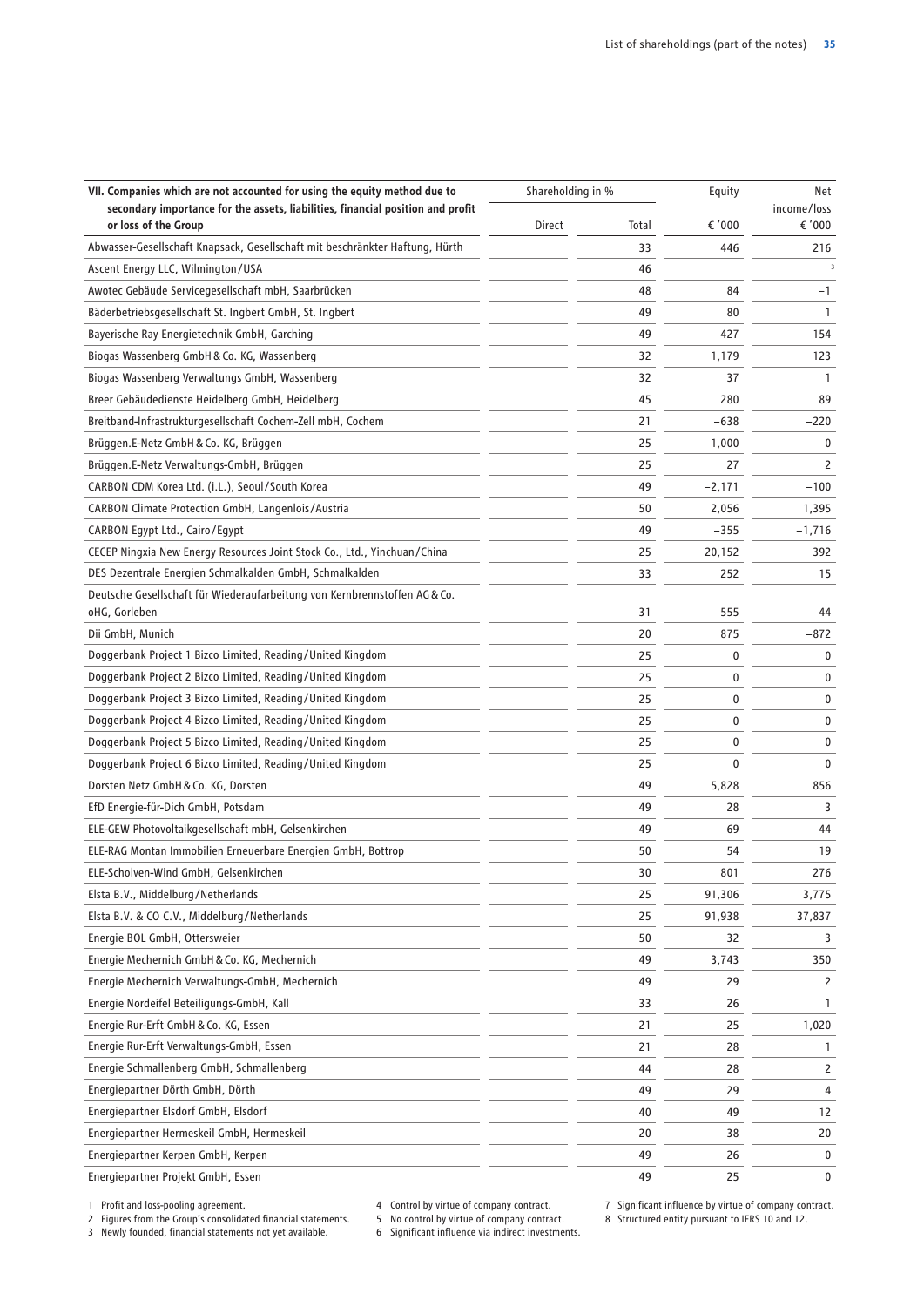| VII. Companies which are not accounted for using the equity method due to                               |        | Shareholding in % |          | Net                     |
|---------------------------------------------------------------------------------------------------------|--------|-------------------|----------|-------------------------|
| secondary importance for the assets, liabilities, financial position and profit<br>or loss of the Group | Direct | Total             | € '000   | income/loss<br>€ '000   |
| Energiepartner Solar Kreuztal GmbH, Kreuztal                                                            |        | 40                | 25       | $\mathbf{1}$            |
| Energiepartner Wesseling GmbH, Wesseling                                                                |        | 30                | 27       | 2                       |
| Energie-Service-Saar GmbH, Völklingen                                                                   |        | 50                | $-1,790$ | -24                     |
| Energieversorgung Bad Bentheim GmbH & Co. KG, Bad Bentheim                                              |        | 25                | 2,911    | 558                     |
| Energieversorgung Bad Bentheim Verwaltungs-GmbH, Bad Bentheim                                           |        | 25                | 29       | 2                       |
| Energieversorgung Beckum GmbH & Co. KG, Beckum                                                          |        | 34                | 5,207    | 2,171                   |
| Energieversorgung Beckum Verwaltungs-GmbH, Beckum                                                       |        | 34                | 56       | 2                       |
| Energieversorgung Horstmar/Laer GmbH & Co. KG, Horstmar                                                 |        | 49                | 2,556    | 340                     |
| Energieversorgung Kranenburg Netze GmbH & Co. KG, Kranenburg                                            |        | 25                | 1,206    | 206                     |
| Energieversorgung Kranenburg Netze Verwaltungs GmbH, Kranenburg                                         |        | 25                | 27       | 2                       |
| Energieversorgung Marienberg GmbH, Marienberg                                                           |        | 49                | 3,007    | 969                     |
| Energieversorgung Niederkassel GmbH & Co. KG, Niederkassel                                              |        | 49                | 2,745    | 192                     |
| Energieversorgung Oelde GmbH, Oelde                                                                     |        | 25                | 7,388    | 1,813                   |
| Energotel, a.s., Bratislava/Slovakia                                                                    |        | 20                | 9,422    | 1,562                   |
| ENERVENTIS GmbH & Co. KG, Saarbrücken                                                                   |        | 33                | 1,090    | 162                     |
| Erdgasversorgung Industriepark Leipzig Nord GmbH, Leipzig                                               |        | 50                | 430      | -5                      |
| Erdgasversorgung Schwalmtal GmbH & Co. KG, Viersen                                                      |        | 50                | 3,109    | 1,515                   |
| Erdgasversorgung Schwalmtal Verwaltungs-GmbH, Viersen                                                   |        | 50                | 36       | 1                       |
| Esta V.O.F., Ridderkerk/Netherlands                                                                     |        | 50                |          | $\overline{\mathbf{z}}$ |
| evm Windpark Höhn GmbH & Co. KG, Höhn                                                                   |        | 33                | 0        | -77                     |
| EWV Baesweiler GmbH & Co. KG, Baesweiler                                                                |        | 45                | 2,047    | 799                     |
| EWV Baesweiler Verwaltungs GmbH, Baesweiler                                                             |        | 45                | 29       | $\overline{1}$          |
| FAMOS - Facility Management Osnabrück GmbH, Osnabrück                                                   |        | 49                | 97       | $-9$                    |
| Fassi Coal Pty. Ltd., Newcastle - Rutherford/Australia                                                  |        | 40                | $-8,042$ | $\mathbf{0}$            |
| Fernwärmeversorgung Zwönitz GmbH, Zwönitz                                                               |        | 50                | 3,115    | 246                     |
| First River Energy LLC, Denver/USA                                                                      |        | 26                | 1,821    | $-52.6482$              |
| Forewind Limited, Swindon/United Kingdom                                                                |        | 25                | 205      | $-631$                  |
| Foton Technik Sp. z o.o., Warsaw/Poland                                                                 |        | 50                | 132      | -69                     |
| FSO Verwaltungs-GmbH, Oberhausen                                                                        |        | 50                | 34       | $\mathbf 0$             |
| Gasgesellschaft Kerken Wachtendonk mbH, Kerken                                                          |        | 49                | 4,988    | 745                     |
| Gas-Netzgesellschaft Elsdorf GmbH & Co. KG, Elsdorf                                                     |        | 49                |          | $\overline{\mathbf{3}}$ |
| Gas-Netzgesellschaft Kolpingstadt Kerpen Verwaltungs-GmbH, Kerpen                                       |        | 49                | 29       | 2                       |
| Gasnetzgesellschaft Wörrstadt mbH & Co. KG, Saulheim                                                    |        | 49                | 2,228    | 869                     |
| Gasnetzgesellschaft Wörrstadt Verwaltung mbH, Wörrstadt                                                 |        | 49                | 30       | 2                       |
| Geiger Netzbau GmbH, Mindelheim                                                                         |        | 49                |          | $\overline{\mathbf{3}}$ |
| Gemeindewerke Bad Sassendorf Netze GmbH & Co. KG, Bad Sassendorf                                        |        | 25                | 2,142    | 315                     |
| Gemeindewerke Bad Sassendorf Netze Verwaltung GmbH, Bad Sassendorf                                      |        | 25                | 27       | 2                       |
| Gemeindewerke Bissendorf Netz GmbH & Co. KG, Bissendorf                                                 |        | 49                | 511      | $\mathbf 0$             |
| Gemeindewerke Bissendorf Netz Verwaltungs-GmbH, Bissendorf                                              |        | 49                | 26       | $\mathbf 0$             |
| Gemeindewerke Everswinkel GmbH, Everswinkel                                                             |        | 45                | 6,764    | 52                      |
| Gemeindewerke Namborn GmbH, Namborn                                                                     |        | 49                | 800      | 101                     |
| Gemeinschaftswerk Hattingen Gesellschaft mit beschränkter Haftung, Essen                                |        | 52                | 2,045    | $-1,293$                |
| GfB, Gesellschaft für Baudenkmalpflege mbH, Idar-Oberstein                                              |        | 20                | 76       | 8                       |
| GfS Gesellschaft für Simulatorschulung mbH, Essen                                                       |        | 31                | 54       | 3                       |

3 Newly founded, financial statements not yet available. 6 Significant influence via indirect investments.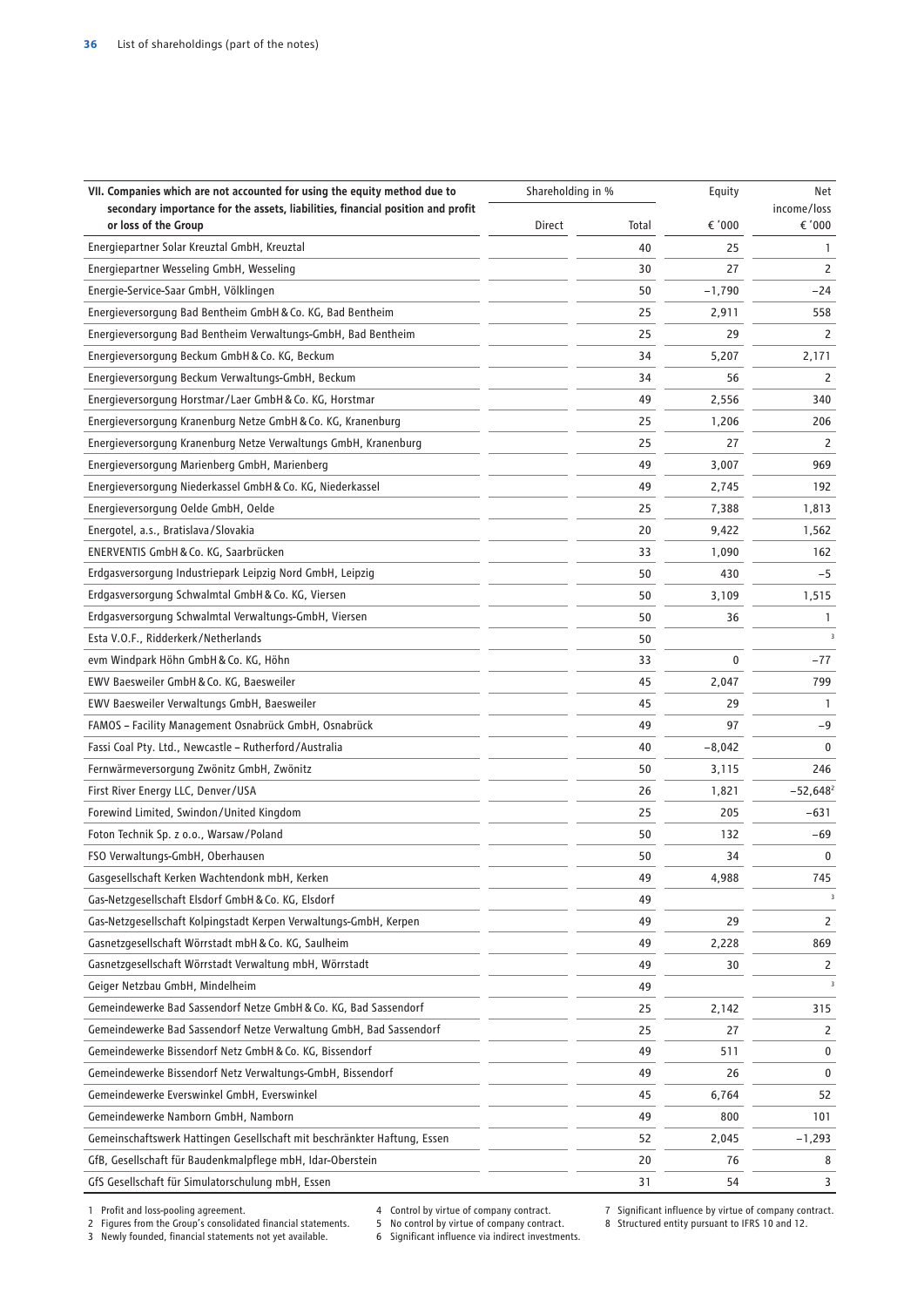| secondary importance for the assets, liabilities, financial position and profit<br>income/loss<br>or loss of the Group<br>€ '000<br>€ '000<br>Direct<br>Total<br>Gichtgaskraftwerk Dillingen GmbH & Co. KG, Saarbrücken<br>25<br>29,544<br>4,159<br>GISA GmbH, Halle (Saale)<br>24<br>8,049<br>2,449<br>GkD Gesellschaft für kommunale Dienstleistungen mbH, Cologne<br>50<br>51<br>-3<br>3<br>G&L Gastro-Service GmbH, Augsburg<br>35<br>GNEE Gesellschaft zur Nutzung erneuerbarer Energien mbH Freisen, Freisen<br>49<br>13<br>$-5$<br>GREEN GECCO Beteiligungsgesellschaft mbH & Co. KG, Troisdorf<br>57,027<br>21<br>2,630<br>GREEN GECCO Beteiligungsgesellschaft-Verwaltungs GmbH, Troisdorf<br>21<br>37<br>1<br>GREEN Gesellschaft für regionale und erneuerbare Energie mbH, Stolberg<br>49<br>662<br>35<br>Green Solar Herzogenrath GmbH, Herzogenrath<br>45<br>3,822<br>404<br>Greenergetic GmbH, Bielefeld<br>27<br>$-1,750$<br>-191<br>Greenplug GmbH, Hamburg<br>49<br>613<br>$-10$<br>HaseNetz GmbH & Co. KG, Gehrde<br>25<br>25<br>$\mathbf{0}$<br>HCL Netze GmbH & Co. KG, Herzebrock-Clarholz<br>25<br>2,813<br>$-3$<br>Heizkraftwerk Zwickau Süd GmbH & Co. KG, Zwickau<br>40<br>502<br>1,814<br>Hochsauerland Netze GmbH & Co. KG, Meschede<br>25<br>5,363<br>1,233<br>Hochsauerland Netze Verwaltung GmbH, Meschede<br>25<br>26<br>1<br>Homepower Retail Limited, Swindon/United Kingdom<br>50<br>$-26,127$<br>0<br>Humada Holdings Inc., Palo Alto/USA<br>$\overline{\mathbf{3}}$<br>40<br>IWW Rheinisch-Westfälisches Institut für Wasserforschung gemeinnützige GmbH,<br>Mülheim an der Ruhr<br>30<br>890<br>10<br>Kavernengesellschaft Staßfurt mbH, Staßfurt<br>50<br>678<br>80<br>KAWAG AG & Co. KG, Pleidelsheim<br>49<br>10,542<br>536<br>KAWAG Netze GmbH & Co. KG, Abstatt<br>49<br>2,328<br>142<br>KAWAG Netze Verwaltungsgesellschaft mbH, Abstatt<br>49<br>28<br>1<br>KDT Kommunale Dienste Tholey GmbH, Tholey<br>49<br>1,224<br>83 |
|------------------------------------------------------------------------------------------------------------------------------------------------------------------------------------------------------------------------------------------------------------------------------------------------------------------------------------------------------------------------------------------------------------------------------------------------------------------------------------------------------------------------------------------------------------------------------------------------------------------------------------------------------------------------------------------------------------------------------------------------------------------------------------------------------------------------------------------------------------------------------------------------------------------------------------------------------------------------------------------------------------------------------------------------------------------------------------------------------------------------------------------------------------------------------------------------------------------------------------------------------------------------------------------------------------------------------------------------------------------------------------------------------------------------------------------------------------------------------------------------------------------------------------------------------------------------------------------------------------------------------------------------------------------------------------------------------------------------------------------------------------------------------------------------------------------------------------------------------------------------------------------------------------------------------------------------------------------------|
|                                                                                                                                                                                                                                                                                                                                                                                                                                                                                                                                                                                                                                                                                                                                                                                                                                                                                                                                                                                                                                                                                                                                                                                                                                                                                                                                                                                                                                                                                                                                                                                                                                                                                                                                                                                                                                                                                                                                                                        |
|                                                                                                                                                                                                                                                                                                                                                                                                                                                                                                                                                                                                                                                                                                                                                                                                                                                                                                                                                                                                                                                                                                                                                                                                                                                                                                                                                                                                                                                                                                                                                                                                                                                                                                                                                                                                                                                                                                                                                                        |
|                                                                                                                                                                                                                                                                                                                                                                                                                                                                                                                                                                                                                                                                                                                                                                                                                                                                                                                                                                                                                                                                                                                                                                                                                                                                                                                                                                                                                                                                                                                                                                                                                                                                                                                                                                                                                                                                                                                                                                        |
|                                                                                                                                                                                                                                                                                                                                                                                                                                                                                                                                                                                                                                                                                                                                                                                                                                                                                                                                                                                                                                                                                                                                                                                                                                                                                                                                                                                                                                                                                                                                                                                                                                                                                                                                                                                                                                                                                                                                                                        |
|                                                                                                                                                                                                                                                                                                                                                                                                                                                                                                                                                                                                                                                                                                                                                                                                                                                                                                                                                                                                                                                                                                                                                                                                                                                                                                                                                                                                                                                                                                                                                                                                                                                                                                                                                                                                                                                                                                                                                                        |
|                                                                                                                                                                                                                                                                                                                                                                                                                                                                                                                                                                                                                                                                                                                                                                                                                                                                                                                                                                                                                                                                                                                                                                                                                                                                                                                                                                                                                                                                                                                                                                                                                                                                                                                                                                                                                                                                                                                                                                        |
|                                                                                                                                                                                                                                                                                                                                                                                                                                                                                                                                                                                                                                                                                                                                                                                                                                                                                                                                                                                                                                                                                                                                                                                                                                                                                                                                                                                                                                                                                                                                                                                                                                                                                                                                                                                                                                                                                                                                                                        |
|                                                                                                                                                                                                                                                                                                                                                                                                                                                                                                                                                                                                                                                                                                                                                                                                                                                                                                                                                                                                                                                                                                                                                                                                                                                                                                                                                                                                                                                                                                                                                                                                                                                                                                                                                                                                                                                                                                                                                                        |
|                                                                                                                                                                                                                                                                                                                                                                                                                                                                                                                                                                                                                                                                                                                                                                                                                                                                                                                                                                                                                                                                                                                                                                                                                                                                                                                                                                                                                                                                                                                                                                                                                                                                                                                                                                                                                                                                                                                                                                        |
|                                                                                                                                                                                                                                                                                                                                                                                                                                                                                                                                                                                                                                                                                                                                                                                                                                                                                                                                                                                                                                                                                                                                                                                                                                                                                                                                                                                                                                                                                                                                                                                                                                                                                                                                                                                                                                                                                                                                                                        |
|                                                                                                                                                                                                                                                                                                                                                                                                                                                                                                                                                                                                                                                                                                                                                                                                                                                                                                                                                                                                                                                                                                                                                                                                                                                                                                                                                                                                                                                                                                                                                                                                                                                                                                                                                                                                                                                                                                                                                                        |
|                                                                                                                                                                                                                                                                                                                                                                                                                                                                                                                                                                                                                                                                                                                                                                                                                                                                                                                                                                                                                                                                                                                                                                                                                                                                                                                                                                                                                                                                                                                                                                                                                                                                                                                                                                                                                                                                                                                                                                        |
|                                                                                                                                                                                                                                                                                                                                                                                                                                                                                                                                                                                                                                                                                                                                                                                                                                                                                                                                                                                                                                                                                                                                                                                                                                                                                                                                                                                                                                                                                                                                                                                                                                                                                                                                                                                                                                                                                                                                                                        |
|                                                                                                                                                                                                                                                                                                                                                                                                                                                                                                                                                                                                                                                                                                                                                                                                                                                                                                                                                                                                                                                                                                                                                                                                                                                                                                                                                                                                                                                                                                                                                                                                                                                                                                                                                                                                                                                                                                                                                                        |
|                                                                                                                                                                                                                                                                                                                                                                                                                                                                                                                                                                                                                                                                                                                                                                                                                                                                                                                                                                                                                                                                                                                                                                                                                                                                                                                                                                                                                                                                                                                                                                                                                                                                                                                                                                                                                                                                                                                                                                        |
|                                                                                                                                                                                                                                                                                                                                                                                                                                                                                                                                                                                                                                                                                                                                                                                                                                                                                                                                                                                                                                                                                                                                                                                                                                                                                                                                                                                                                                                                                                                                                                                                                                                                                                                                                                                                                                                                                                                                                                        |
|                                                                                                                                                                                                                                                                                                                                                                                                                                                                                                                                                                                                                                                                                                                                                                                                                                                                                                                                                                                                                                                                                                                                                                                                                                                                                                                                                                                                                                                                                                                                                                                                                                                                                                                                                                                                                                                                                                                                                                        |
|                                                                                                                                                                                                                                                                                                                                                                                                                                                                                                                                                                                                                                                                                                                                                                                                                                                                                                                                                                                                                                                                                                                                                                                                                                                                                                                                                                                                                                                                                                                                                                                                                                                                                                                                                                                                                                                                                                                                                                        |
|                                                                                                                                                                                                                                                                                                                                                                                                                                                                                                                                                                                                                                                                                                                                                                                                                                                                                                                                                                                                                                                                                                                                                                                                                                                                                                                                                                                                                                                                                                                                                                                                                                                                                                                                                                                                                                                                                                                                                                        |
|                                                                                                                                                                                                                                                                                                                                                                                                                                                                                                                                                                                                                                                                                                                                                                                                                                                                                                                                                                                                                                                                                                                                                                                                                                                                                                                                                                                                                                                                                                                                                                                                                                                                                                                                                                                                                                                                                                                                                                        |
|                                                                                                                                                                                                                                                                                                                                                                                                                                                                                                                                                                                                                                                                                                                                                                                                                                                                                                                                                                                                                                                                                                                                                                                                                                                                                                                                                                                                                                                                                                                                                                                                                                                                                                                                                                                                                                                                                                                                                                        |
|                                                                                                                                                                                                                                                                                                                                                                                                                                                                                                                                                                                                                                                                                                                                                                                                                                                                                                                                                                                                                                                                                                                                                                                                                                                                                                                                                                                                                                                                                                                                                                                                                                                                                                                                                                                                                                                                                                                                                                        |
|                                                                                                                                                                                                                                                                                                                                                                                                                                                                                                                                                                                                                                                                                                                                                                                                                                                                                                                                                                                                                                                                                                                                                                                                                                                                                                                                                                                                                                                                                                                                                                                                                                                                                                                                                                                                                                                                                                                                                                        |
|                                                                                                                                                                                                                                                                                                                                                                                                                                                                                                                                                                                                                                                                                                                                                                                                                                                                                                                                                                                                                                                                                                                                                                                                                                                                                                                                                                                                                                                                                                                                                                                                                                                                                                                                                                                                                                                                                                                                                                        |
|                                                                                                                                                                                                                                                                                                                                                                                                                                                                                                                                                                                                                                                                                                                                                                                                                                                                                                                                                                                                                                                                                                                                                                                                                                                                                                                                                                                                                                                                                                                                                                                                                                                                                                                                                                                                                                                                                                                                                                        |
|                                                                                                                                                                                                                                                                                                                                                                                                                                                                                                                                                                                                                                                                                                                                                                                                                                                                                                                                                                                                                                                                                                                                                                                                                                                                                                                                                                                                                                                                                                                                                                                                                                                                                                                                                                                                                                                                                                                                                                        |
| KEN Geschäftsführungsgesellschaft mbH, Neunkirchen<br>50<br>51<br>0                                                                                                                                                                                                                                                                                                                                                                                                                                                                                                                                                                                                                                                                                                                                                                                                                                                                                                                                                                                                                                                                                                                                                                                                                                                                                                                                                                                                                                                                                                                                                                                                                                                                                                                                                                                                                                                                                                    |
| KEN GmbH & Co. KG, Neunkirchen<br>46<br>2,786<br>$-143$                                                                                                                                                                                                                                                                                                                                                                                                                                                                                                                                                                                                                                                                                                                                                                                                                                                                                                                                                                                                                                                                                                                                                                                                                                                                                                                                                                                                                                                                                                                                                                                                                                                                                                                                                                                                                                                                                                                |
| KEVAG Telekom GmbH, Koblenz<br>50<br>2,286<br>570                                                                                                                                                                                                                                                                                                                                                                                                                                                                                                                                                                                                                                                                                                                                                                                                                                                                                                                                                                                                                                                                                                                                                                                                                                                                                                                                                                                                                                                                                                                                                                                                                                                                                                                                                                                                                                                                                                                      |
| Kiwigrid GmbH, Dresden<br>20<br>$-4,222$<br>$-2,320$                                                                                                                                                                                                                                                                                                                                                                                                                                                                                                                                                                                                                                                                                                                                                                                                                                                                                                                                                                                                                                                                                                                                                                                                                                                                                                                                                                                                                                                                                                                                                                                                                                                                                                                                                                                                                                                                                                                   |
| KlickEnergie GmbH & Co. KG, Neuss<br>65<br>$-1,636$<br>$-1,146$                                                                                                                                                                                                                                                                                                                                                                                                                                                                                                                                                                                                                                                                                                                                                                                                                                                                                                                                                                                                                                                                                                                                                                                                                                                                                                                                                                                                                                                                                                                                                                                                                                                                                                                                                                                                                                                                                                        |
| KlickEnergie Verwaltungs-GmbH, Neuss<br>65<br>22<br>$-1$                                                                                                                                                                                                                                                                                                                                                                                                                                                                                                                                                                                                                                                                                                                                                                                                                                                                                                                                                                                                                                                                                                                                                                                                                                                                                                                                                                                                                                                                                                                                                                                                                                                                                                                                                                                                                                                                                                               |
| K-net GmbH, Kaiserslautern<br>25<br>108<br>1,242                                                                                                                                                                                                                                                                                                                                                                                                                                                                                                                                                                                                                                                                                                                                                                                                                                                                                                                                                                                                                                                                                                                                                                                                                                                                                                                                                                                                                                                                                                                                                                                                                                                                                                                                                                                                                                                                                                                       |
| $\overline{\mathbf{3}}$<br>KnGrid, Inc., Laguna Hills/USA<br>42                                                                                                                                                                                                                                                                                                                                                                                                                                                                                                                                                                                                                                                                                                                                                                                                                                                                                                                                                                                                                                                                                                                                                                                                                                                                                                                                                                                                                                                                                                                                                                                                                                                                                                                                                                                                                                                                                                        |
| Kommunale Dienste Marpingen GmbH, Marpingen<br>49<br>2,681<br>$-148$                                                                                                                                                                                                                                                                                                                                                                                                                                                                                                                                                                                                                                                                                                                                                                                                                                                                                                                                                                                                                                                                                                                                                                                                                                                                                                                                                                                                                                                                                                                                                                                                                                                                                                                                                                                                                                                                                                   |
| Kommunale Netzgesellschaft Steinheim a. d. Murr GmbH & Co. KG,<br>Steinheim a. d. Murr<br>49<br>4,951<br>331                                                                                                                                                                                                                                                                                                                                                                                                                                                                                                                                                                                                                                                                                                                                                                                                                                                                                                                                                                                                                                                                                                                                                                                                                                                                                                                                                                                                                                                                                                                                                                                                                                                                                                                                                                                                                                                           |
| Kommunalwerk Rudersberg GmbH & Co. KG, Rudersberg<br>50<br>161<br>8                                                                                                                                                                                                                                                                                                                                                                                                                                                                                                                                                                                                                                                                                                                                                                                                                                                                                                                                                                                                                                                                                                                                                                                                                                                                                                                                                                                                                                                                                                                                                                                                                                                                                                                                                                                                                                                                                                    |
| Kommunalwerk Rudersberg Verwaltungs-GmbH, Rudersberg<br>50<br>24<br>1                                                                                                                                                                                                                                                                                                                                                                                                                                                                                                                                                                                                                                                                                                                                                                                                                                                                                                                                                                                                                                                                                                                                                                                                                                                                                                                                                                                                                                                                                                                                                                                                                                                                                                                                                                                                                                                                                                  |
| Kraftwerk Buer GbR, Gelsenkirchen<br>50<br>5,113<br>0                                                                                                                                                                                                                                                                                                                                                                                                                                                                                                                                                                                                                                                                                                                                                                                                                                                                                                                                                                                                                                                                                                                                                                                                                                                                                                                                                                                                                                                                                                                                                                                                                                                                                                                                                                                                                                                                                                                  |
| Kraftwerk Voerde beschränkt haftende OHG, Voerde<br>25<br>356<br>4,320                                                                                                                                                                                                                                                                                                                                                                                                                                                                                                                                                                                                                                                                                                                                                                                                                                                                                                                                                                                                                                                                                                                                                                                                                                                                                                                                                                                                                                                                                                                                                                                                                                                                                                                                                                                                                                                                                                 |
| Kraftwerk Wehrden GmbH, Völklingen<br>33<br>30<br>0                                                                                                                                                                                                                                                                                                                                                                                                                                                                                                                                                                                                                                                                                                                                                                                                                                                                                                                                                                                                                                                                                                                                                                                                                                                                                                                                                                                                                                                                                                                                                                                                                                                                                                                                                                                                                                                                                                                    |
| KSG Kraftwerks-Simulator-Gesellschaft mbH, Essen<br>31<br>538<br>26                                                                                                                                                                                                                                                                                                                                                                                                                                                                                                                                                                                                                                                                                                                                                                                                                                                                                                                                                                                                                                                                                                                                                                                                                                                                                                                                                                                                                                                                                                                                                                                                                                                                                                                                                                                                                                                                                                    |
| KSP Kommunaler Service Püttlingen GmbH, Püttlingen<br>40<br>150<br>73                                                                                                                                                                                                                                                                                                                                                                                                                                                                                                                                                                                                                                                                                                                                                                                                                                                                                                                                                                                                                                                                                                                                                                                                                                                                                                                                                                                                                                                                                                                                                                                                                                                                                                                                                                                                                                                                                                  |
| KÜCKHOVENER Deponiebetrieb GmbH & Co. Kommanditgesellschaft, Bergheim<br>50<br>56<br>$-4$                                                                                                                                                                                                                                                                                                                                                                                                                                                                                                                                                                                                                                                                                                                                                                                                                                                                                                                                                                                                                                                                                                                                                                                                                                                                                                                                                                                                                                                                                                                                                                                                                                                                                                                                                                                                                                                                              |
| KÜCKHOVENER Deponiebetrieb Verwaltungs-GmbH, Bergheim<br>39<br>50<br>0                                                                                                                                                                                                                                                                                                                                                                                                                                                                                                                                                                                                                                                                                                                                                                                                                                                                                                                                                                                                                                                                                                                                                                                                                                                                                                                                                                                                                                                                                                                                                                                                                                                                                                                                                                                                                                                                                                 |

3 Newly founded, financial statements not yet available. 6 Significant influence via indirect investments.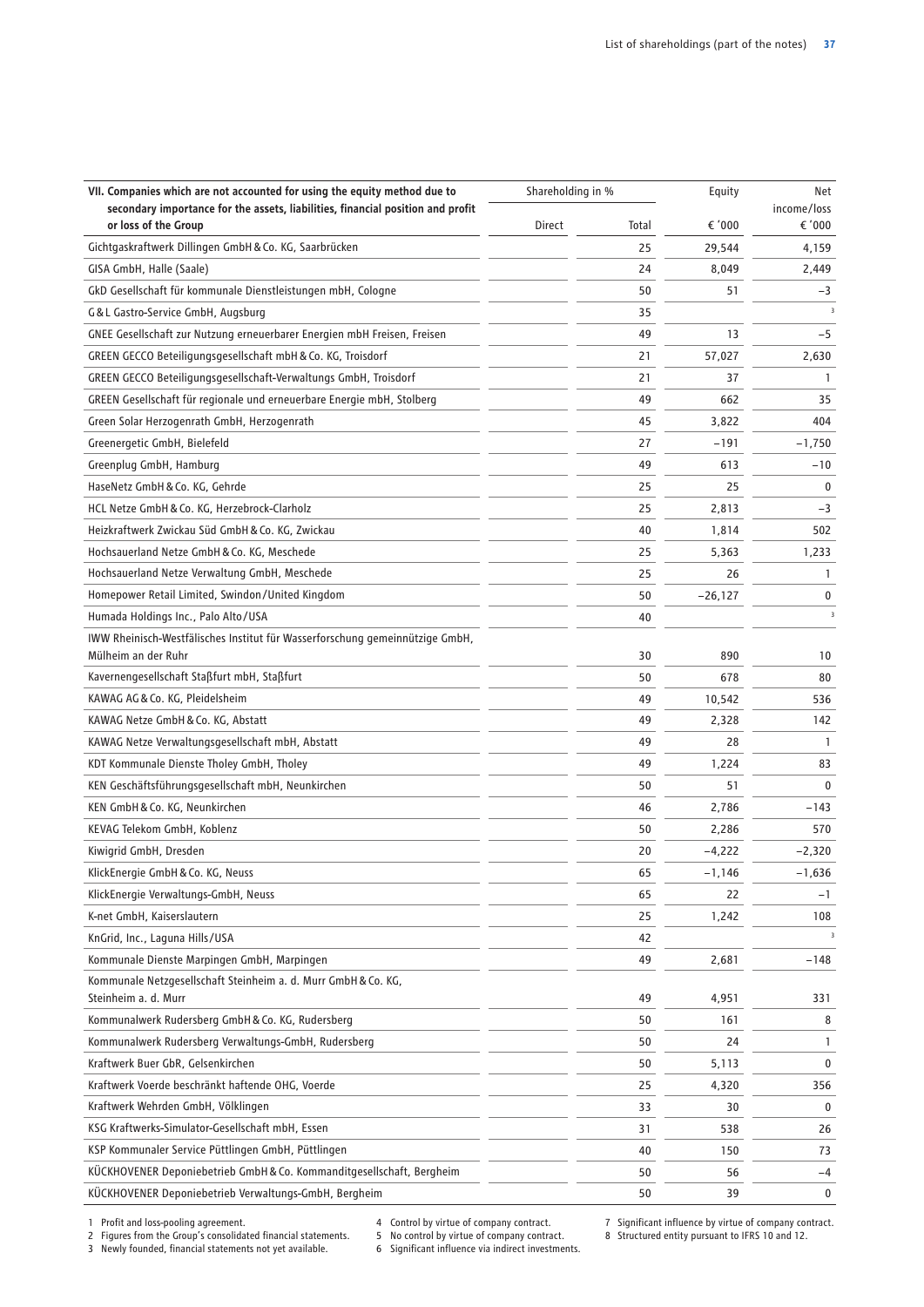| VII. Companies which are not accounted for using the equity method due to       |        | Shareholding in % |          | Net                     |
|---------------------------------------------------------------------------------|--------|-------------------|----------|-------------------------|
| secondary importance for the assets, liabilities, financial position and profit |        |                   |          | income/loss             |
| or loss of the Group                                                            | Direct | Total             | € '000   | € '000                  |
| KVK Kompetenzzentrum Verteilnetze und Konzessionen GmbH, Cologne                |        | 75                | 54       | 28                      |
| LDO Coal Pty. Ltd., Ruthersford/Australia<br>Mainzer Wärme PLUS GmbH, Mainz     |        | 40                | $-1,649$ | -74                     |
|                                                                                 |        | 45                | 2,190    | 420<br>$\overline{3}$   |
| Metering Süd GmbH & Co. KG, Augsburg                                            |        | 42                |          |                         |
| MNG Stromnetze GmbH & Co. KG, Lüdinghausen                                      |        | 25                | 19,534   | 1,935                   |
| MNG Stromnetze Verwaltungs GmbH, Lüdinghausen                                   |        | 25                | 27       | 2                       |
| Moravske Hidroelektrane d.o.o., Belgrade/Serbia                                 |        | 51                | 3,515    | -15                     |
| Murrhardt Netz AG & Co. KG, Murrhardt                                           |        | 49                | 2,790    | 3                       |
| Naturstrom Betriebsgesellschaft Oberhonnefeld mbH, Koblenz                      |        | 25                | 160      | $-1$                    |
| Netzanbindung Tewel OHG, Cuxhaven                                               |        | 25                | 710      | $-13$                   |
| Netzgesellschaft Bühlertal GmbH & Co. KG, Bühlertal                             |        | 50                | 2,296    | 159                     |
| Netzgesellschaft Elsdorf Verwaltungs-GmbH, Elsdorf                              |        | 49                | 25       | 2                       |
| Netzgesellschaft Grimma GmbH & Co. KG, Grimma                                   |        | 49                | 7,670    | 569                     |
| Netzgesellschaft Korb GmbH & Co. KG, Korb                                       |        | 50                | 1,417    | 99                      |
| Netzgesellschaft Korb Verwaltungs-GmbH, Korb                                    |        | 50                | 27       | $\mathbf{1}$            |
| Netzgesellschaft Kreisstadt Bergheim Verwaltungs-GmbH, Bergheim                 |        | 49                | 28       | 2                       |
| Netzgesellschaft Lauf GmbH & Co. KG, Lauf                                       |        | 50                | 758      | 53                      |
| Netzgesellschaft Leutenbach GmbH & Co. KG, Leutenbach                           |        | 50                | 1,531    | 108                     |
| Netzgesellschaft Leutenbach Verwaltungs-GmbH, Leutenbach                        |        | 50                | 26       | $\mathbf{1}$            |
| Netzgesellschaft Maifeld GmbH & Co. KG, Polch                                   |        | 49                | 6,176    | $\mathbf 0$             |
| Netzgesellschaft Maifeld Verwaltungs GmbH, Polch                                |        | 49                | 26       | $\mathbf{0}$            |
| Netzgesellschaft Ottersweier GmbH & Co. KG, Ottersweier                         |        | 50                | 2,027    | 145                     |
| Netzgesellschaft Rheda-Wiedenbrück GmbH & Co. KG, Rheda-Wiedenbrück             |        | 49                | 3,261    | 469                     |
| Netzgesellschaft Rheda-Wiedenbrück Verwaltungs-GmbH, Rheda-Wiedenbrück          |        | 49                | 27       | 0                       |
| NiersEnergieNetze GmbH & Co. KG, Kevelaer                                       |        | 51                | 6,211    | 551                     |
| NiersEnergieNetze Verwaltungs-GmbH, Kevelaer                                    |        | 51                | 27       | 2                       |
| Novenerg limited liability company for energy activities, Zagreb/Croatia        |        | 50                | 100      | $-1$                    |
| Offshore Trassenplanungs-GmbH OTP i.L., Hanover                                 |        | 50                | 168      | 0                       |
| Peißenberger Wärmegesellschaft mbH, Peißenberg                                  |        | 50                | 1,438    | -99                     |
| prego services GmbH, Saarbrücken                                                |        | 50                | $-7,722$ | 567                     |
| Propan Rheingas GmbH, Brühl                                                     |        | 28                | 49       | 2                       |
| Qualitas-AMS GmbH, Siegen                                                       |        | 38                |          | $\overline{\mathbf{3}}$ |
| Recklinghausen Netz-Verwaltungsgesellschaft mbH, Recklinghausen                 |        | 49                | 26       | 1                       |
| Renergie Stadt Wittlich GmbH, Wittlich                                          |        | 30                | 23       | 2                       |
| RIWA GmbH Gesellschaft für Geoinformationen, Kempten                            |        | 33                | 1,273    | 405                     |
| RurEnergie GmbH, Düren                                                          |        | 30                | 5,846    | -83                     |
| Rusheen – RWE Commercialisation Partners Limited, Swindon/United Kingdom        |        | 33                |          | $\overline{\mathbf{3}}$ |
| RWE Power International Middle East LLC, Dubai/UAE                              |        | 49                | $-1,838$ | -939                    |
| Sandersdorf-Brehna Netz GmbH & Co. KG, Sandersdorf-Brehna                       |        | 49                | 4,826    |                         |
|                                                                                 |        |                   |          | 170                     |
| Selm Netz GmbH & Co. KG, Selm                                                   |        | 25                | 3,225    | 0<br>3                  |
| SHS Ventures GmbH & Co. KGaA, Völklingen                                        |        | 50                |          |                         |
| SolarProjekt Mainaschaff GmbH, Mainaschaff                                      |        | 50                | 47       | $\mathbf{1}$            |
| SolarProjekt Rheingau-Taunus GmbH, Bad Schwalbach                               |        | 50                | 431      | -18                     |
| SPX, s.r.o., Žilina/Slovakia                                                    |        | 33                | 131      | 10                      |

3 Newly founded, financial statements not yet available. 6 Significant influence via indirect investments.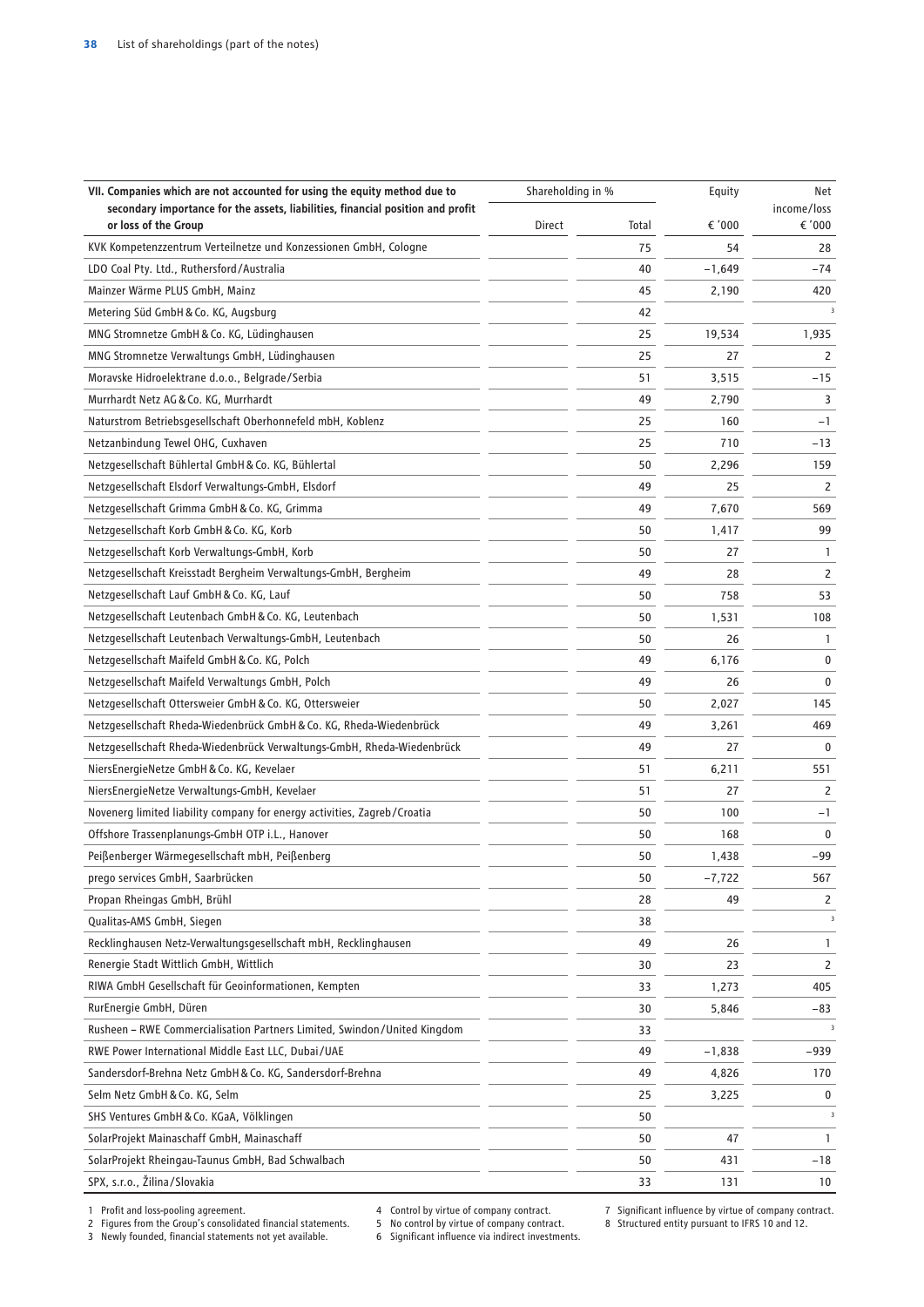| VII. Companies which are not accounted for using the equity method due to                               |        | Shareholding in % |        | Net                   |
|---------------------------------------------------------------------------------------------------------|--------|-------------------|--------|-----------------------|
| secondary importance for the assets, liabilities, financial position and profit<br>or loss of the Group | Direct | Total             | € '000 | income/loss<br>€ '000 |
| SSW Stadtwerke St. Wendel Geschäftsführungsgesellschaft mbH, St. Wendel                                 |        | 50                | 120    | 4                     |
| Stadtentwässerung Schwerte GmbH, Schwerte                                                               |        | 48                | 51     | $\mathbf{0}$          |
| Städtische Werke Borna GmbH, Borna                                                                      |        | 37                | 5,152  | 1,102                 |
| Städtisches Wasserwerk Eschweiler GmbH, Eschweiler                                                      |        | 25                | 1,526  | $-1,311$              |
| Stadtwerke - Strom Plauen GmbH & Co. KG, Plauen                                                         |        | 49                | 5,358  | 1,151                 |
| Stadtwerke Ahaus GmbH, Ahaus                                                                            |        | 36                | 11,086 | 0                     |
| Stadtwerke Aue GmbH, Aue                                                                                |        | 24                | 12,415 | 1,394                 |
| Stadtwerke Dillingen/Saar GmbH, Dillingen                                                               |        | 49                | 6,411  | 1,756                 |
| Stadtwerke Dülmen Verwaltungs-GmbH, Dülmen                                                              |        | 50                | 29     | 0                     |
| Stadtwerke Gescher GmbH, Gescher                                                                        |        | 25                | 3,167  | 546                   |
| Stadtwerke Geseke Netze GmbH & Co. KG, Geseke                                                           |        | 25                | 2,377  | 0                     |
| Stadtwerke Geseke Netze Verwaltung GmbH, Geseke                                                         |        | 25                | 25     | 0                     |
| Stadtwerke Goch Netze GmbH & Co. KG, Goch                                                               |        | 25                | 1,319  | 319                   |
| Stadtwerke Goch Netze Verwaltungsgesellschaft mbH, Goch                                                 |        | 25                | 27     | 2                     |
| Stadtwerke Haan GmbH, Haan                                                                              |        | 25                | 20,725 | 1,875                 |
| Stadtwerke Langenfeld GmbH, Langenfeld                                                                  |        | 20                | 8,051  | 300                   |
| Stadtwerke Oberkirch GmbH, Oberkirch                                                                    |        | 33                | 6,792  | 1,295                 |
| Stadtwerke Roßlau Fernwärme GmbH, Dessau-Roßlau                                                         |        | 49                | 1,543  | 362                   |
| Stadtwerke Schwarzenberg GmbH, Schwarzenberg/Erzgeb.                                                    |        | 28                | 14,325 | 1,263                 |
| Stadtwerke Steinfurt GmbH, Steinfurt                                                                    |        | 33                | 10,695 | 300                   |
| Stadtwerke Unna GmbH, Unna                                                                              |        | 24                | 14,382 | 3,146                 |
| Stadtwerke Vlotho GmbH, Vlotho                                                                          |        | 25                | 4,989  | 101                   |
| Stadtwerke Wadern GmbH, Wadern                                                                          |        | 49                | 4,103  | 671                   |
| Stadtwerke Waltrop Netz GmbH & Co. KG, Waltrop                                                          |        | 25                | 2,543  | $-1$                  |
| Stadtwerke Weilburg GmbH, Weilburg                                                                      |        | 20                | 7,902  | 618                   |
| Stadtwerke Werl GmbH, Werl                                                                              |        | 25                | 6,735  | 0                     |
| STEAG - Kraftwerksbetriebsgesellschaft mit beschränkter Haftung, Essen                                  |        | 21                | 324    | 0                     |
| STEAG Windpark Ullersdorf GmbH & Co. KG, Jamlitz                                                        |        | 21                | 20,160 | 2,410                 |
| Stromnetz Diez GmbH & Co. KG, Diez                                                                      |        | 25                | 1,383  | 95                    |
| Stromnetz Diez Verwaltungsgesellschaft mbH, Diez                                                        |        | 25                | 29     | 1                     |
| Stromnetz Euskirchen GmbH & Co. KG, Euskirchen                                                          |        | 25                | 3,796  | 5                     |
| Stromnetz Günzburg Verwaltungs GmbH, Günzburg                                                           |        | 49                | 28     | $\mathbf{1}$          |
| Stromnetz Hofheim GmbH & Co. KG, Hofheim                                                                |        | 49                | 3,455  | 255                   |
| Stromnetz Hofheim Verwaltungs GmbH, Hofheim                                                             |        | 49                | 26     | 1                     |
| Stromnetz Verbandsgemeinde Katzenelnbogen GmbH & Co. KG, Katzenelnbogen                                 |        | 49                | 2,275  | 174                   |
| Stromnetz Verbandsgemeinde Katzenelnbogen Verwaltungsgesellschaft mbH,<br>Katzenelnbogen                |        | 49                | 27     | 1                     |
| Stromnetz VG Diez GmbH & Co. KG, Altendiez                                                              |        | 49                | 2,403  | 176                   |
| Stromnetz VG Diez Verwaltungsgesellschaft mbH, Altendiez                                                |        | 49                | 28     | $\mathbf{1}$          |
| Strom-Netzgesellschaft Elsdorf GmbH & Co. KG, Elsdorf                                                   |        | 49                | 3,611  | 418                   |
| Stromnetzgesellschaft Gescher GmbH & Co. KG, Gescher                                                    |        | 25                |        | 3                     |
| Strom-Netzgesellschaft Kolpingstadt Kerpen GmbH & Co. KG, Kerpen                                        |        | 49                | 4,803  | 693                   |
| Strom-Netzgesellschaft Kolpingstadt Kerpen Verwaltungs-GmbH, Kerpen                                     |        | 49                | 28     | 2                     |
| Stromnetzgesellschaft Neuenhaus mbH & Co. KG, Neuenhaus                                                 |        | 49                | 1,000  | 345                   |

3 Newly founded, financial statements not yet available. 6 Significant influence via indirect investments.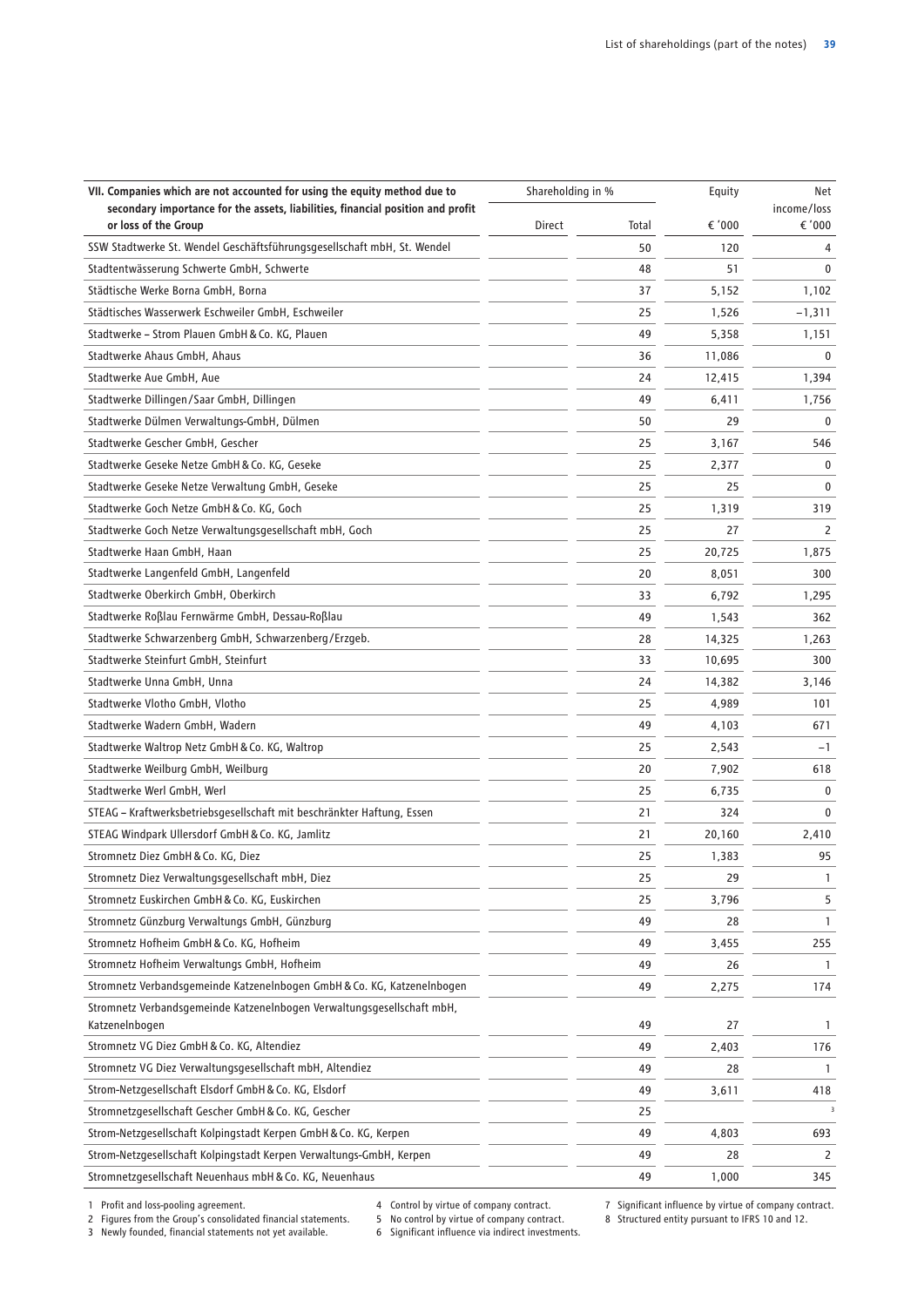| VII. Companies which are not accounted for using the equity method due to                               |        | Shareholding in % |        | Net                            |
|---------------------------------------------------------------------------------------------------------|--------|-------------------|--------|--------------------------------|
| secondary importance for the assets, liabilities, financial position and profit<br>or loss of the Group | Direct | Total             | € '000 | income/loss<br>$\epsilon$ '000 |
| Stromnetzgesellschaft Neuenhaus Verwaltungs-GmbH, Neuenhaus                                             |        | 49                | 25     | 0                              |
| Stromnetzgesellschaft Neunkirchen-Seelscheid mbH & Co. KG, Neunkirchen-                                 |        |                   |        |                                |
| Seelscheid                                                                                              |        | 49                | 2,625  | 313                            |
| Stromnetzgesellschaft Schwalmtal mbH & Co. KG, Schwalmtal                                               |        | 51                | 3,578  | 582                            |
| Stromverwaltung Schwalmtal GmbH, Schwalmtal                                                             |        | 51                | 28     | 2                              |
| Südwestfalen Netz-Verwaltungsgesellschaft mbH, Netphen                                                  |        | 49                | 25     | 0                              |
| SWL-energis Netzgesellschaft mbH & Co. KG, Lebach                                                       |        | 50                | 3,703  | 279                            |
| SWL-energis-Geschäftsführungs-GmbH, Lebach                                                              |        | 50                | 34     | -1                             |
| SWT trilan GmbH, Trier                                                                                  |        | 26                | 1,203  | 478                            |
| SWTE Netz Verwaltungsgesellschaft mbH, Ibbenbüren                                                       |        | 33                | 24     | 0                              |
| Technische Werke Naumburg GmbH, Naumburg (Saale)                                                        |        | 47                | 11,477 | 2,531                          |
| TEPLO Votice s.r.o., Votice/Czech Republic                                                              |        | 20                | 91     | $14^{2}$                       |
| The Bristol Bulk Company Limited, London/United Kingdom                                                 |        | 25                | 1      | 0                              |
| TNA Talsperren- und Grundwasser-Aufbereitungs- und Vertriebsgesellschaft mbH,                           |        |                   |        |                                |
| Saarbrücken                                                                                             |        | 23                | 969    | 127                            |
| Toledo PV A.E.I.E., Madrid/Spain                                                                        |        | 33                | 2,339  | 630                            |
| TRANSELEKTRO, s.r.o., Košice/Slovakia                                                                   |        | 26                | 627    | -51                            |
| TWE Technische Werke der Gemeinde Ensdorf GmbH, Ensdorf                                                 |        | 49                | 2,004  | 69                             |
| TWL Technische Werke der Gemeinde Losheim GmbH, Losheim                                                 |        | 50                | 6,283  | 1,009                          |
| TWM Technische Werke der Gemeinde Merchweiler GmbH, Merchweiler                                         |        | 49                | 2,027  | 135                            |
| TWN Trinkwasserverbund Niederrhein GmbH, Grevenbroich                                                   |        | 33                | 148    | -5                             |
| TWRS Technische Werke der Gemeinde Rehlingen-Siersburg GmbH, Rehlingen                                  |        | 35                | 4,802  | 136                            |
| Umspannwerk Putlitz GmbH & Co. KG, Frankfurt am Main                                                    |        | 25                | 0      | $-200$                         |
| Untere Iller Aktiengesellschaft, Landshut                                                               |        | 40                | 1,134  | 41                             |
| Untermain EnergieProjekt AG & Co. KG, Kelsterbach                                                       |        | 49                | 1,958  | 146                            |
| Untermain Erneuerbare Energien Verwaltungs-GmbH, Raunheim                                               |        | 25                | 31     | 2                              |
| VEM Neue Energie Muldental GmbH & Co. KG, Markkleeberg                                                  |        | 50                | 6      | $-4$                           |
| Verteilnetze Energie Weißenhorn GmbH & Co. KG, Weißenhorn                                               |        | 35                | 906    | 509                            |
| Verwaltungsgesellschaft Dorsten Netz mbH, Dorsten                                                       |        | 49                | 27     | 2                              |
| Verwaltungsgesellschaft Energie Weißenhorn GmbH, Weißenhorn                                             |        | 35                | 25     | 0                              |
| Verwaltungsgesellschaft GKW Dillingen mbH, Saarbrücken                                                  |        | 25                | 174    | 7                              |
| Voltaris GmbH, Maxdorf                                                                                  |        | 50                | 933    | 150                            |
| WALDEN GREEN ENERGY LLC, New York City/USA                                                              |        | 61                | 5,396  | $-818^{2}$                     |
| Wärmeversorgung Limburg GmbH, Limburg an der Lahn                                                       |        | 50                |        | $\overline{\mathbf{3}}$        |
| Wärmeversorgung Mücheln GmbH, Mücheln                                                                   |        | 49                | 916    | 96                             |
| Wärmeversorgung Wachau GmbH, Markkleeberg OT Wachau                                                     |        | 49                | 91     | $-1$                           |
| Wärmeversorgung Würselen GmbH, Würselen                                                                 |        | 49                | 1,449  | 61                             |
| Wasserverbund Niederrhein Gesellschaft mit beschränkter Haftung, Krefeld                                |        | 42                | 10,805 | 538                            |
| Wasserversorgung Main-Taunus GmbH, Frankfurt am Main                                                    |        | 49                | 134    | 6                              |
| Wasserzweckverband der Gemeinde Nalbach, Nalbach                                                        |        | 49                | 1,736  | 47                             |
| WEV Warendorfer Energieversorgung GmbH, Warendorf                                                       |        | 25                | 12,243 | 0                              |
| Windenergie Briesensee GmbH, Neu Zauche                                                                 |        | 50                | 1,434  | 1,181                          |
| Windenergie Frehne GmbH & Co. KG, Marienfließ                                                           |        | 41                | 6,264  | 202                            |
| Windenergie Merzig GmbH, Merzig                                                                         |        | 20                | 3,515  | 276                            |

3 1 Profit and loss-pooling agreement.<br>2 Figures from the Group's consolidated financial statements. 5 No control by virtue of company contract.<br>3 Newly founded, financial statements not yet available. 6 Significant influe

2 Figures from the Group's consolidated financial statements. 5 No control by virtue of company contract. 8 Structured entity pursuant to IFRS 10 and 12.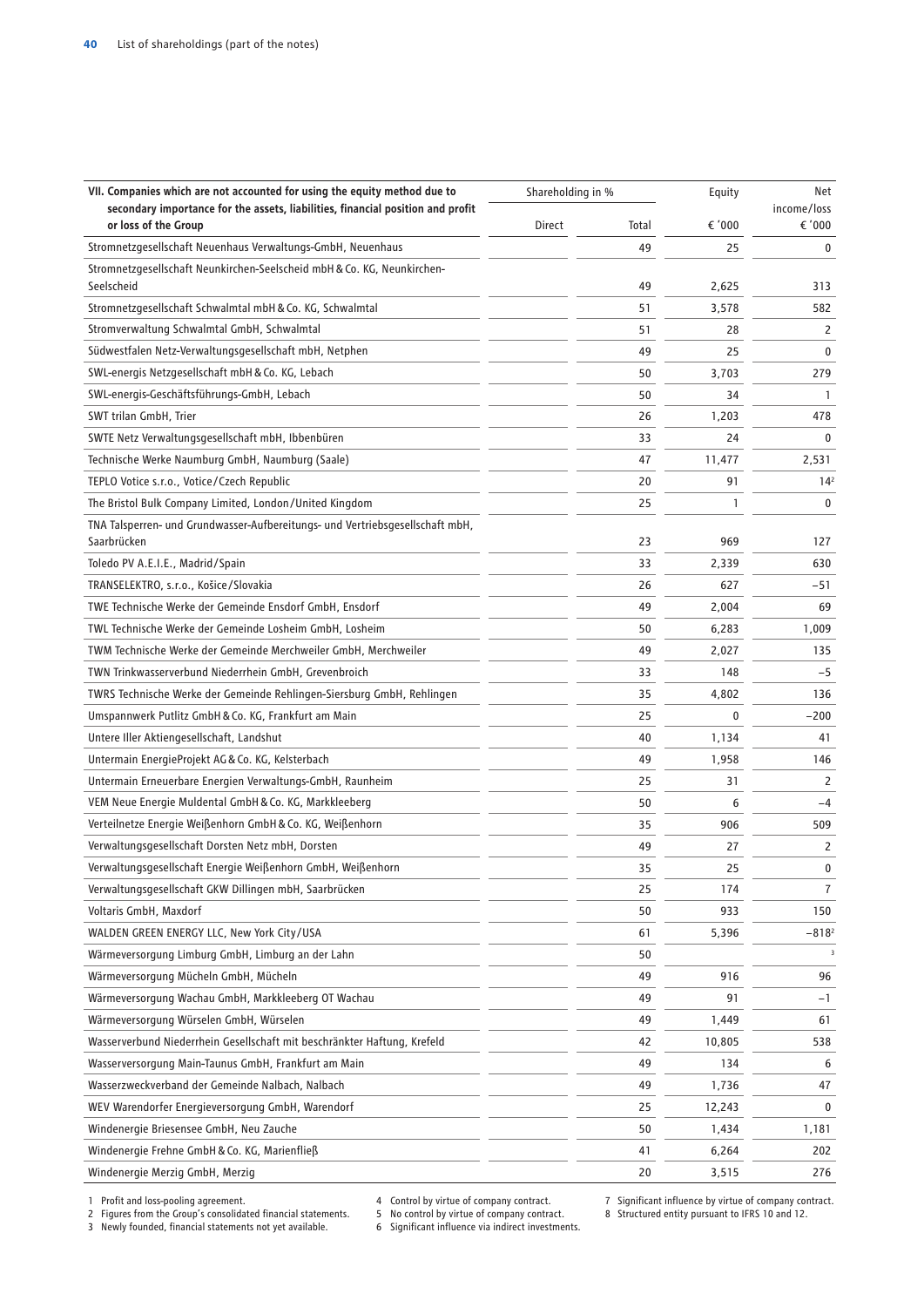| VII. Companies which are not accounted for using the equity method due to                                      | Shareholding in % |       | Equity | <b>Net</b>            |
|----------------------------------------------------------------------------------------------------------------|-------------------|-------|--------|-----------------------|
| secondary importance for the assets, liabilities, financial position and profit<br>or loss of the Group        | Direct            | Total | € '000 | income/loss<br>€ '000 |
| Windenergiepark Heidenrod GmbH, Heidenrod                                                                      |                   | 51    | 11,871 | 865                   |
| Windkraft Jerichow - Mangelsdorf I GmbH & Co. KG, Jerichow                                                     |                   | 25    | 4,163  | 652                   |
| Windpark Borssele 1& II B.V., Amsterdam/Netherlands                                                            |                   | 50    |        | 3                     |
| Windpark Borssele 1& II C.V., Amsterdam/Netherlands                                                            |                   | 50    |        | $\overline{3}$        |
| Windpark Jüchen GmbH & Co. KG, Essen                                                                           |                   | 21    | 2,385  | 276                   |
| Windpark Losheim-Britten GmbH, Losheim am See                                                                  |                   | 50    | 1,991  | 22                    |
| Windpark Nohfelden-Eisen GmbH, Nohfelden                                                                       |                   | 50    | 3,468  | $-57$                 |
| Windpark Oberthal GmbH, Oberthal                                                                               |                   | 35    | 4.673  | 281                   |
| Windpark Perl GmbH, Perl                                                                                       |                   | 42    | 8,229  | 478                   |
| WINDTEST Grevenbroich GmbH, Grevenbroich                                                                       |                   | 38    | 898    | 248                   |
| WLN Wasserlabor Niederrhein GmbH, Mönchengladbach                                                              |                   | 45    | 520    | 20                    |
| Wohnungsbaugesellschaft für das Rheinische Braunkohlenrevier Gesellschaft mit<br>beschränkter Haftung, Cologne |                   | 50    | 52,558 | 2,654                 |
| WVG-Warsteiner Verbundgesellschaft mbH, Warstein                                                               |                   | 25    | 8,295  | 1,673                 |
| WVL Wasserversorgung Losheim GmbH, Losheim                                                                     |                   | 50    | 5,083  | 405                   |
| WWS Wasserwerk Saarwellingen GmbH, Saarwellingen                                                               |                   | 49    | 3,486  | 236                   |
| WWW Wasserwerk Wadern GmbH, Wadern                                                                             |                   | 49    | 3,516  | 166                   |

2 Figures from the Group's consolidated financial statements. 5 No control by virtue of company contract. 8 Structured entity pursuant to IFRS 10 and 12.

3 Newly founded, financial statements not yet available. 6 Significant influence via indirect investments.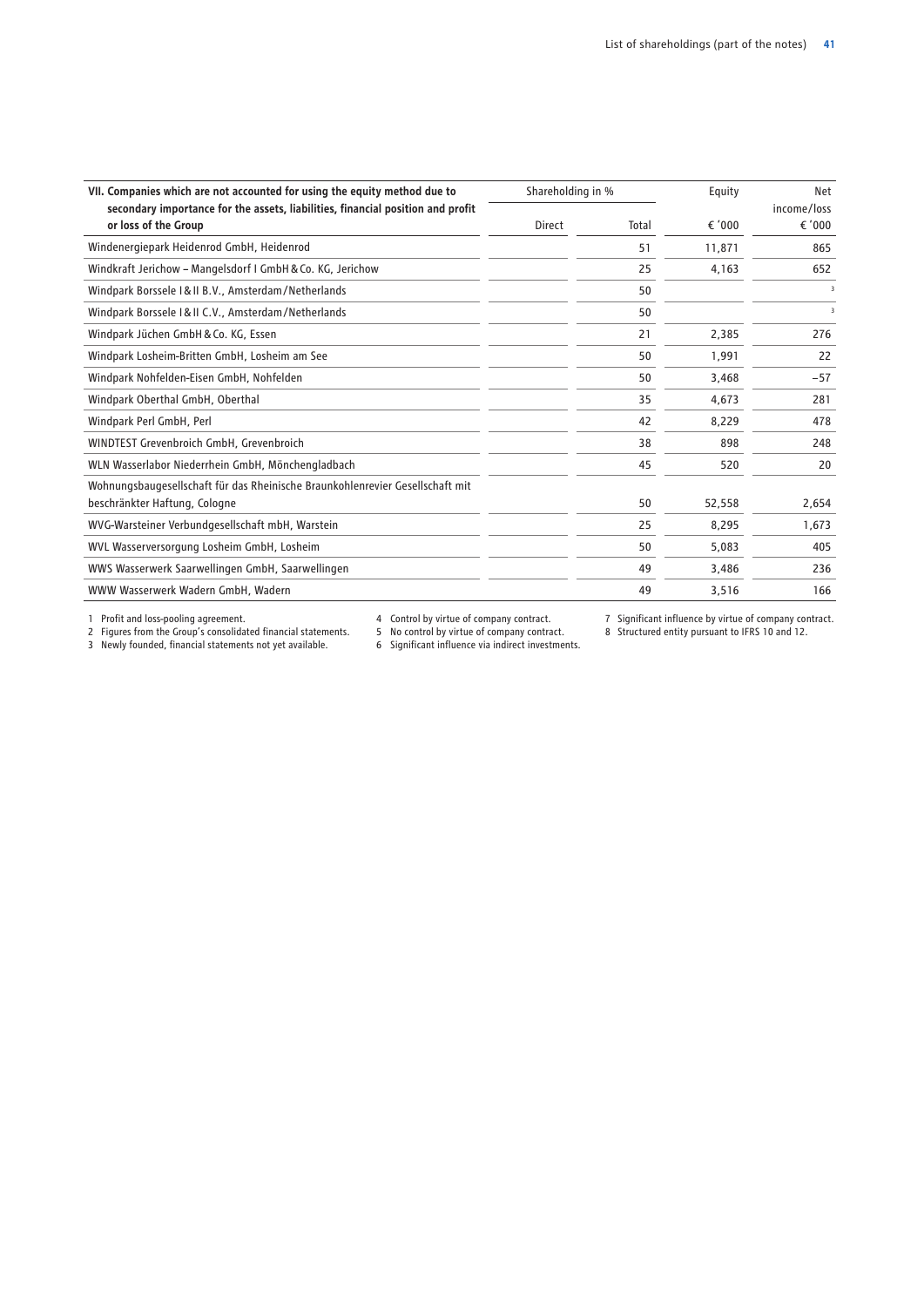| <b>VIII. Other investments</b>                                                                                          | Shareholding in % |                | Equity    | Net                   |
|-------------------------------------------------------------------------------------------------------------------------|-------------------|----------------|-----------|-----------------------|
|                                                                                                                         | Direct            | Total          | € '000    | income/loss<br>€ '000 |
| APEP Dachfonds GmbH & Co. KG, Munich                                                                                    | 36                | 36             | 445,421   | 105,247               |
| Aurica AG, Aarau/Switzerland                                                                                            |                   | 8              | 107       | $\mathbf{0}$          |
| BEW Bergische Energie- und Wasser-GmbH, Wipperfürth                                                                     |                   | 19             | 28,847    | 5,892                 |
| BFG-Bernburger Freizeit GmbH, Bernburg (Saale)                                                                          |                   | $\mathbf{1}$   | 9,675     | $-1,201$              |
| BIDGELY Inc., Sunnyvale/USA                                                                                             |                   | 5              | 10,512    | $-5,235$              |
| Blackhawk Mining LLC, Lexington/USA                                                                                     |                   | 6              | $-47,746$ | $-190,829^2$          |
| Bürgerenergie Untermain e.G., Kelsterbach                                                                               |                   | 4              | 59        | 14                    |
| CELP II Chrysalix Energy II US Limited Partnership, Vancouver/Canada                                                    |                   | 6              | 14,483    | -421                  |
| CELP III Chrysalix Energy III US Limited Partnership, Vancouver/Canada                                                  |                   | 11             | 121,838   | 28,587                |
| Deutsches Forschungszentrum für Künstliche Intelligenz GmbH, Kaiserslautern                                             |                   | 4              | 15,473    | 1,127                 |
| Die BürgerEnergie eG, Dortmund                                                                                          |                   | 0              | 1,750     | 85                    |
| Dry Bulk Partners 2013 LP, Grand Cayman/Cayman Islands                                                                  |                   | 25             | 5,485     | $-4,961$              |
| eins energie in sachsen GmbH & Co. KG, Chemnitz                                                                         |                   | 9              | 461.046   | 77,029                |
| Energías Renovables de Ávila, S.A., Madrid/Spain                                                                        |                   | 17             | 595       | 0                     |
| Energieagentur Region Trier GmbH, Trier                                                                                 |                   | 14             | 17        | 6                     |
| Energiegenossenschaft Chemnitz-Zwickau eG, Chemnitz                                                                     |                   | $\overline{7}$ | 553       | 25                    |
| Energiehandel Saar GmbH & Co. KG, Neunkirchen                                                                           |                   | 1              | 400       | -5                    |
| Energiehandel Saar Verwaltungs-GmbH, Neunkirchen                                                                        |                   | 2              | 25        | $\mathbf{0}$          |
| Energieversorgung Limburg GmbH, Limburg an der Lahn                                                                     |                   | 10             | 27,079    | 4,844                 |
| Entwicklungsgesellschaft Neu-Oberhausen mbH-ENO, Oberhausen                                                             |                   | 2              | 627       | $-1,010$              |
| ESV-ED GmbH & Co. KG, Buchloe                                                                                           |                   | 4              | 332       | 63                    |
| GasLINE Telekommunikationsnetz-Geschäftsführungsgesellschaft deutscher<br>Gasversorgungsunternehmen mbH, Straelen       |                   | 10             | 64        | 1                     |
| GasLINE Telekommunikationsnetzgesellschaft deutscher Gasversorgungs-<br>unternehmen mbH & Co. KG, Straelen              |                   | 10             | 41,000    | 44,282                |
| Gemeinschafts-Lehrwerkstatt Arnsberg GmbH, Arnsberg                                                                     |                   | 7              | 130       | 73                    |
| Gesellschaft für Wirtschaftsförderung Duisburg mbH, Duisburg                                                            |                   | 1              | 698       | $-120$                |
| GSG Wohnungsbau Braunkohle GmbH, Cologne                                                                                |                   | 15             | 45,277    | 1,072                 |
| Heliatek GmbH, Dresden                                                                                                  |                   | 14             | 8,414     | $-7,701$              |
| High-Tech Gründerfonds II GmbH & Co. KG, Bonn                                                                           |                   | 1              | 65,314    | 0                     |
| HOCHTEMPERATUR-KERNKRAFTWERK Gesellschaft mit beschränkter Haftung<br>(HKG). Gemeinsames Europäisches Unternehmen, Hamm |                   | 31             | 0         | 0                     |
| Hubject GmbH, Berlin                                                                                                    |                   | 17             | 338       | $-2,145$              |
| INDI Energie B.V., 's-Hertogenbosch/Netherlands                                                                         |                   | 30             |           | $\overline{3}$        |
| Intertrust Technologies Corporation, Sunnyvale/USA                                                                      |                   | 10             | 121       | -16                   |
| IZES gGmbH, Saarbrücken                                                                                                 |                   | 8              | 624       | 2                     |
| KEV Energie GmbH, Kall                                                                                                  |                   | 2              | 457       | 0                     |
| Kreis-Energie-Versorgung Schleiden GmbH, Kall                                                                           |                   | 2              | 12,098    | 4,500                 |
| LEW Bürgerenergie e.G., Augsburg                                                                                        |                   | 0              | 1,724     | 45                    |
| Move24 Group GmbH, Berlin                                                                                               |                   | 5              | 7,964     | $-1,628$              |
| Neckar-Aktiengesellschaft, Stuttgart                                                                                    |                   | 12             | 10,179    | 0                     |
| Neue Energie Ostelbien eG, Arzberg                                                                                      |                   | 29             |           |                       |
| Neustromland GmbH & Co. KG, Saarbrücken                                                                                 |                   | 5              | 2,757     | 128                   |
| Nordsee One GmbH, Hamburg                                                                                               |                   | 15             | 46,436    | $-13,148$             |

3 Newly founded, financial statements not yet available. 6 Significant influence via indirect investments.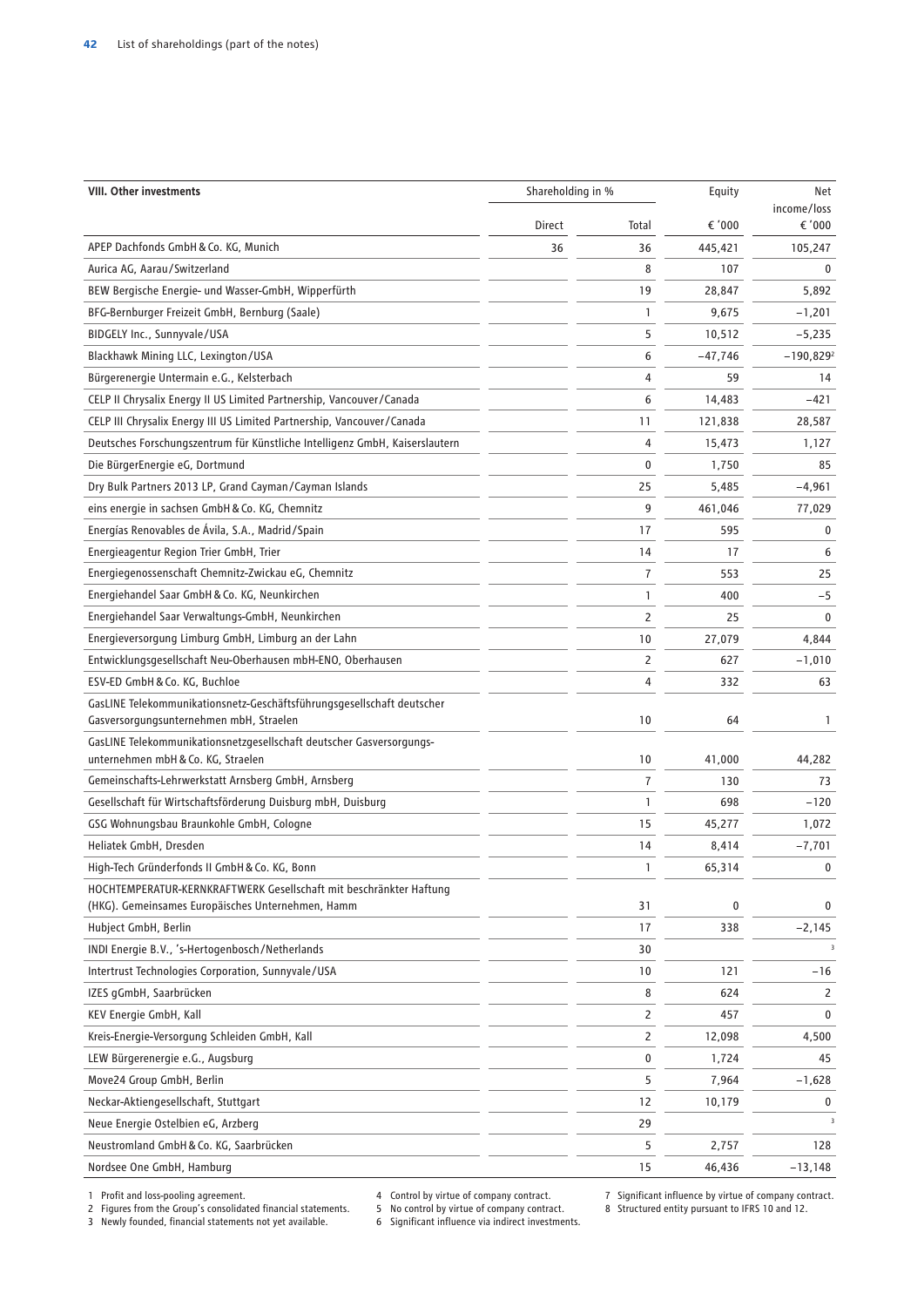| <b>VIII. Other investments</b>                                                        | Shareholding in % |       | Equity   | Net                   |
|---------------------------------------------------------------------------------------|-------------------|-------|----------|-----------------------|
|                                                                                       | Direct            | Total | € '000   | income/loss<br>€ '000 |
| Nordsee Three GmbH, Hamburg                                                           |                   | 15    | 20       | 5                     |
| Nordsee Two GmbH, Hamburg                                                             |                   | 15    | 20       | 5                     |
| Ökostrom Saar Biogas Losheim KG, Merzig                                               |                   | 10    | $-206$   | 61                    |
| OPPENHEIM PRIVATE EQUITY Institutionelle Anleger GmbH & Co. KG, Cologne               | 29                | 29    | 676      | 1,862                 |
| Parque Eólico Cassiopea, S.L., Oviedo/Spain                                           |                   | 10    | 53       | 0                     |
| Parque Eólico Escorpio, S.A., Oviedo/Spain                                            |                   | 10    | 499      | $-1$                  |
| Parque Eólico Leo, S.L., Oviedo/Spain                                                 |                   | 10    | 134      | 0                     |
| Parque Eólico Sagitario, S.L., Oviedo/Spain                                           |                   | 10    | 124      | 0                     |
| PEAG Holding GmbH, Dortmund                                                           | 12                | 12    | 15,736   | 1,427                 |
| People Power Company, Redwood City/USA                                                |                   | 5     | 934      | $-2,405$              |
| Planet OS Inc., Sunnyvale/USA                                                         |                   | 9     | $-2,264$ | $-2,0912$             |
| pro regionale energie eG, Diez                                                        |                   | 2     | 1,383    | 49                    |
| Promocion y Gestion Cáncer, S.L., Oviedo/Spain                                        |                   | 10    | 65       | 0                     |
| PSI AG für Produkte und Systeme der Informationstechnologie, Berlin                   |                   | 18    | 82,733   | 5,244                 |
| REV LNG LLC, Ulysses/USA                                                              |                   | 5     | 3,239    | 135 <sup>2</sup>      |
| ROSOLA Grundstücks-Vermietungsgesellschaft mbH & Co. Objekt Alzenau KG,<br>Düsseldorf |                   | 100   | 2,610    | 426                   |
| SALUS Grundstücks-Vermietungsges. mbH & Co. Objekt Leipzig KG, Düsseldorf             |                   | 100   | 5        | 15                    |
| Sdružení k vytvoření a využívání digitální technické mapy města Pardubic, Pardu-      |                   |       |          |                       |
| bice/Czech Republic                                                                   |                   | 12    | 1        | 0                     |
| SE SAUBER ENERGIE GmbH & Co. KG, Cologne                                              |                   | 17    | 1,326    | 209                   |
| SE SAUBER ENERGIE Verwaltungs-GmbH, Cologne                                           |                   | 17    | 127      | 7                     |
| SET Fund II C.V., Amsterdam/Netherlands                                               |                   | 13    | 13,448   | $-1,499$              |
| SET Sustainable Energy Technology Fund C.V., Amsterdam/Netherlands                    |                   | 50    | 18,115   | 1,179                 |
| Solarpark Freisen "Auf der Schwann" GmbH, Nohfelden                                   |                   | 15    | 380      | 68                    |
| Solarpark St. Wendel GmbH, St. Wendel                                                 |                   | 15    | 1,133    | 170                   |
| SolarRegion RengsdorferLAND eG, Rengsdorf                                             |                   | 2     | 318      | 17                    |
| Stadtmarketing-Gesellschaft Gelsenkirchen mbH, Gelsenkirchen                          |                   | 2     | 50       | 7                     |
| Stadtwerke Delitzsch GmbH, Delitzsch                                                  |                   | 18    | 14,937   | 2,467                 |
| Stadtwerke Detmold GmbH, Detmold                                                      |                   | 12    | 31,495   | 0                     |
| Stadtwerke ETO GmbH & Co. KG, Telgte                                                  |                   | 3     | 32,121   | 4,639                 |
| Stadtwerke Porta Westfalica GmbH, Porta Westfalica                                    |                   | 12    | 15,566   | 810                   |
| Stadtwerke Sulzbach GmbH, Sulzbach                                                    |                   | 15    | 11,431   | 2,106                 |
| Stadtwerke Tecklenburger Land Energie GmbH, Ibbenbüren                                |                   | 15    | $-1,913$ | -1,197                |
| Stadtwerke Tecklenburger Land GmbH & Co. KG, Ibbenbüren                               |                   | 1     | 131      | $-106$                |
| Stadtwerke Völklingen Netz GmbH, Völklingen                                           |                   | 18    | 16,387   | 1,674                 |
| Stadtwerke Völklingen Vertrieb GmbH, Völklingen                                       |                   | 18    | 7,301    | 3,452                 |
| Stem Inc., Milbrae/USA                                                                |                   | 12    | 611      | $-1,825$              |
| Store-X storage capacity exchange GmbH, Leipzig                                       |                   | 12    | 468      | $168^2$               |
| SWT Stadtwerke Trier Versorgungs-GmbH, Trier                                          |                   | 19    | 36,256   | 0                     |
| SWTE Verwaltungsgesellschaft mbH, Ibbenbüren                                          |                   | 1     | 24       | 0                     |
| Technologiezentrum Jülich GmbH, Jülich                                                |                   | 5     | 1,269    | 198                   |
| Telecom Plus plc, London/United Kingdom                                               |                   | 1     | 231,588  | 38,622 <sup>2</sup>   |
| TGZ Halle TECHNOLOGIE- UND GRÜNDERZENTRUM HALLE GmbH, Halle (Saale)                   |                   | 15    | 14,498   | 51                    |

2 Figures from the Group's consolidated financial statements. 5 No control by virtue of company contract. 8 Structured entity pursuant to IFRS 10 and 12.

3 Newly founded, financial statements not yet available. 6 Significant influence via indirect investments.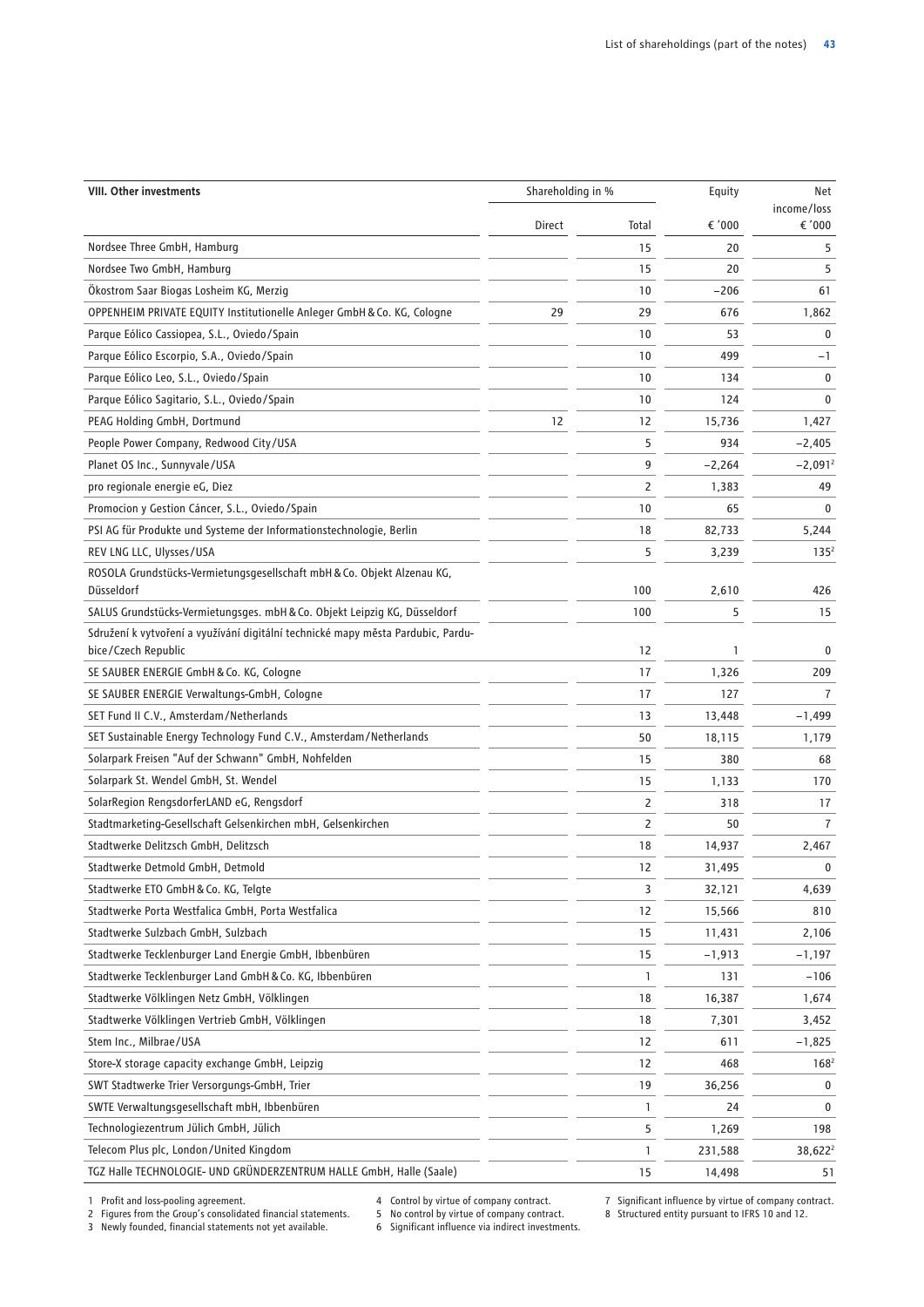| <b>VIII. Other investments</b>                                         |        | Shareholding in % |          | Net                     |
|------------------------------------------------------------------------|--------|-------------------|----------|-------------------------|
|                                                                        | Direct | Total             | € $'000$ | income/loss<br>€ '000   |
| Transport- und Frischbeton-Gesellschaft mit beschränkter Haftung & Co. |        |                   |          |                         |
| Kommanditgesellschaft Aachen, Aachen                                   |        | 17                | 390      | 149                     |
| Trianel Erneuerbare Energien GmbH & Co. KG, Aachen                     |        | 2                 |          | 3                       |
| Trianel GmbH, Aachen                                                   |        | 3                 | 88,077   | 124                     |
| Trinkaus Secondary GmbH & Co. KGaA, Düsseldorf                         | 43     | 43                | 2,037    | 892                     |
| Umspannwerk Lübz GbR, Lübz                                             |        | 18                | 32       | 12                      |
| Union Group, a.s., Ostrava/Czech Republic                              |        | 2                 | 85,123   | $\mathbf{0}$            |
| Untermain ErneuerbareEnergien GmbH & Co. KG, Raunheim                  |        | 17                | 22       | $-16$                   |
| WASSERWERKE PADERBORN GmbH, Paderborn                                  |        | 10                | 24,105   | $\mathbf{0}$            |
| WiN Emscher-Lippe Gesellschaft zur Strukturverbesserung mbH, Herten    |        | 2                 | 129      | $-320$                  |
| Windenergie Schermbeck-Rüste GmbH & Co. KG, Schermbeck                 |        | 14                |          | $\overline{\mathbf{3}}$ |
| Windenergie Schermbeck-Rüste Verwaltungsgesellschaft mbH, Schermbeck   |        | 14                |          | $\overline{\mathbf{3}}$ |
| Windpark Mengerskirchen GmbH, Mengerskirchen                           |        | 15                | 3,013    | 327                     |
| Windpark Saar GmbH & Co. Repower KG, Freisen                           |        | 10                | 9,566    | 1,139                   |
| Windpark Saar 2016 GmbH & Co. KG, Freisen                              |        | 15                |          | 3                       |

2 Figures from the Group's consolidated financial statements. 5 No control by virtue of company contract. 8 Structured entity pursuant to IFRS 10 and 12.

3 Newly founded, financial statements not yet available. 6 Significant influence via indirect investments.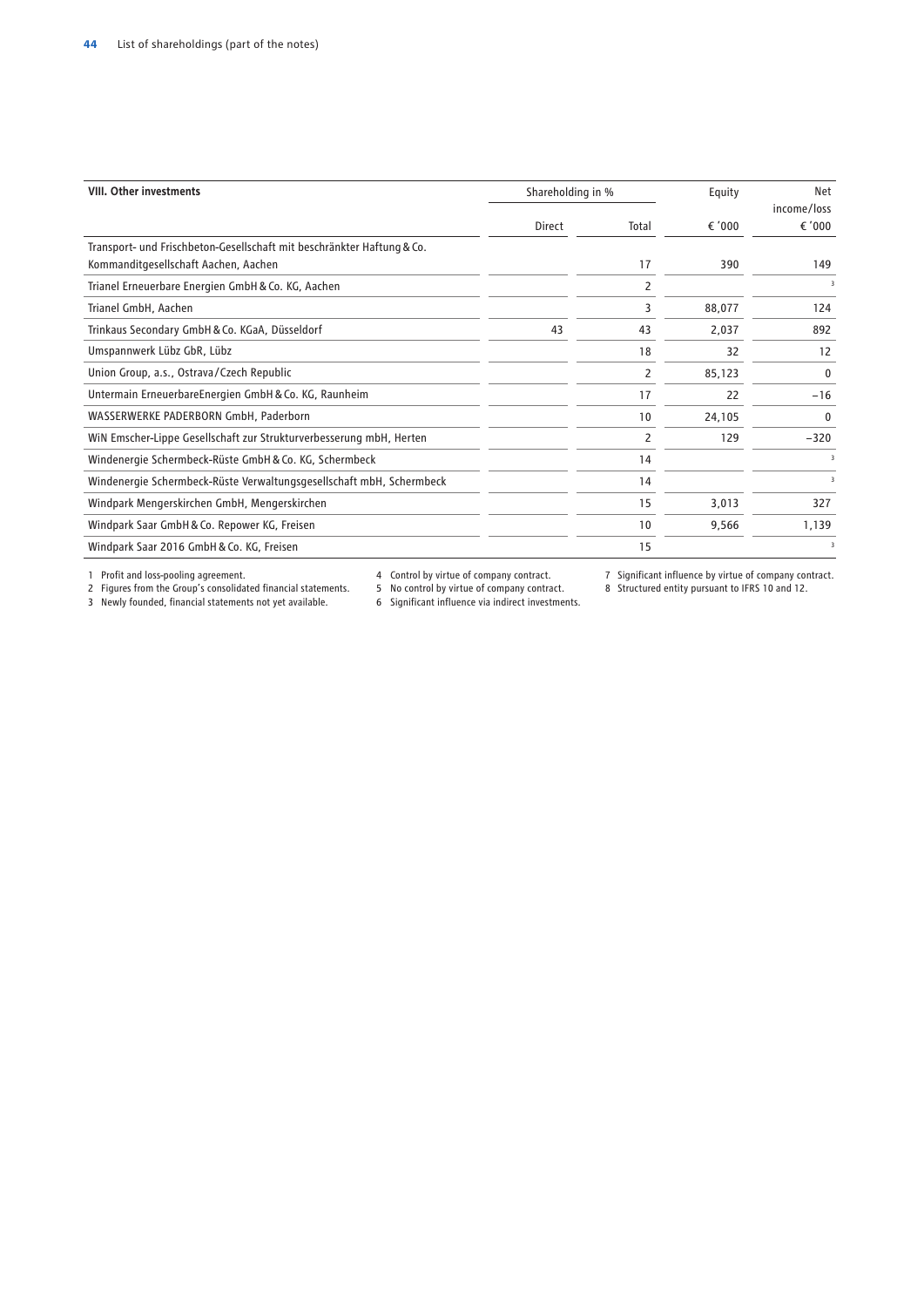| Changes in shareholding with change of control                                                   | Shareholding in %<br>31 Dec 2016 | Shareholding in %<br>31 Dec 2015 | Change |
|--------------------------------------------------------------------------------------------------|----------------------------------|----------------------------------|--------|
| Additions to affiliated companies which are included in the consolidated financial               |                                  |                                  |        |
| statements                                                                                       |                                  |                                  |        |
| Bakker CV Installatietechniek B.V., Zwaagdijk/Netherlands                                        | 100                              |                                  | 100    |
| EGD-Energiewacht Facilities B.V., Assen/Netherlands                                              | 100                              |                                  | 100    |
| Energiewacht Facilities B.V., Zwolle/Netherlands                                                 | 100                              |                                  | 100    |
| Energiewacht Steenwijk B.V., Zwolle/Netherlands                                                  | 100                              |                                  | 100    |
| Energiewacht VKI B.V., Dalfsen/Netherlands                                                       | 100                              |                                  | 100    |
| Energiewacht West Nederland B.V., Assen/Netherlands                                              | 100                              |                                  | 100    |
| Energiewacht-A.G.A.S.-Deventer B.V., Deventer/Netherlands                                        | 100                              |                                  | 100    |
| Energiewacht-Gazo B.V., Zwolle/Netherlands                                                       | 100                              |                                  | 100    |
| GasWacht Friesland B.V., Gorredijk/Netherlands                                                   | 100                              |                                  | 100    |
| GasWacht Friesland Facilities B.V., Leeuwarden/Netherlands                                       | 100                              |                                  | 100    |
| GBV Dreißigste Gesellschaft für Beteiligungsverwaltung mbH, Essen                                | 100                              |                                  | 100    |
| Mercurius Klimaatbeheersing B.V., Assen/Netherlands                                              | 100                              |                                  | 100    |
| N.V. Energiewacht-Groep, Zwolle/Netherlands                                                      | 100                              |                                  | 100    |
| RWE Eemshaven Holding II B.V., Geertruidenberg/Netherlands                                       | 100                              |                                  | 100    |
| RWE Generation NL B.V., Arnhem/Netherlands                                                       | 100                              |                                  | 100    |
| Sebukro B.V., Amersfoort/Netherlands                                                             | 100                              |                                  | 100    |
| Transfers of joint ventures accounted for using the equity method to affiliated                  |                                  |                                  |        |
| companies which are included in the consolidated financial statements                            |                                  |                                  |        |
| EGG Holding B.V., Meppel/Netherlands                                                             | 100                              | 50                               | 50     |
| Disposals of affiliated companies which are included in the consolidated financial<br>statements |                                  |                                  |        |
| LYNEMOUTH POWER LIMITED, Northumberland/United Kingdom                                           |                                  | 100                              | $-100$ |
| RWE Energy Beteiligungsverwaltung Luxemburg S.A.R.L., Luxembourg/Luxembourg                      |                                  | 100                              | $-100$ |
| Batsworthy Cross Wind Farm Limited, Swindon/United Kingdom                                       |                                  | 100                              | $-100$ |
| Oval (2205) Limited, Swindon/United Kingdom                                                      |                                  | 100                              | $-100$ |
| Disposals of associates accounted for using the equity method                                    |                                  |                                  |        |
| Enovos International S. A., Luxembourg/Luxembourg                                                |                                  | 18                               | $-18$  |
| Zephyr Investments Limited, Swindon/United Kingdom                                               |                                  | 33                               | $-33$  |

| Change in control without change in shareholding                                 | Shareholding in % | Shareholding in % | Change |
|----------------------------------------------------------------------------------|-------------------|-------------------|--------|
|                                                                                  | 31 Dec 2016       | 31 Dec 2015       |        |
| Affiliated companies which are included in the consolidated financial statements |                   |                   |        |
| FAMIS Gesellschaft für Facility Management und Industrieservice mbH, Saarbrücken | 100               | 63                | 37     |
| innogy SE, Essen                                                                 | 77                | 100               | $-23$  |
| Joint ventures accounted for using the equity method                             |                   |                   |        |
| Société Electrique de l'Our S.A., Luxembourg/Luxembourg                          | 40                | 40                | 0      |
| Associates accounted for using the equity method                                 |                   |                   |        |
| SWTE Netz GmbH & Co. KG, Ibbenbüren                                              | 33                | 98                | $-65$  |
| Vliegasunie B.V., De Bilt/Netherlands                                            | 60                | 43                | 17     |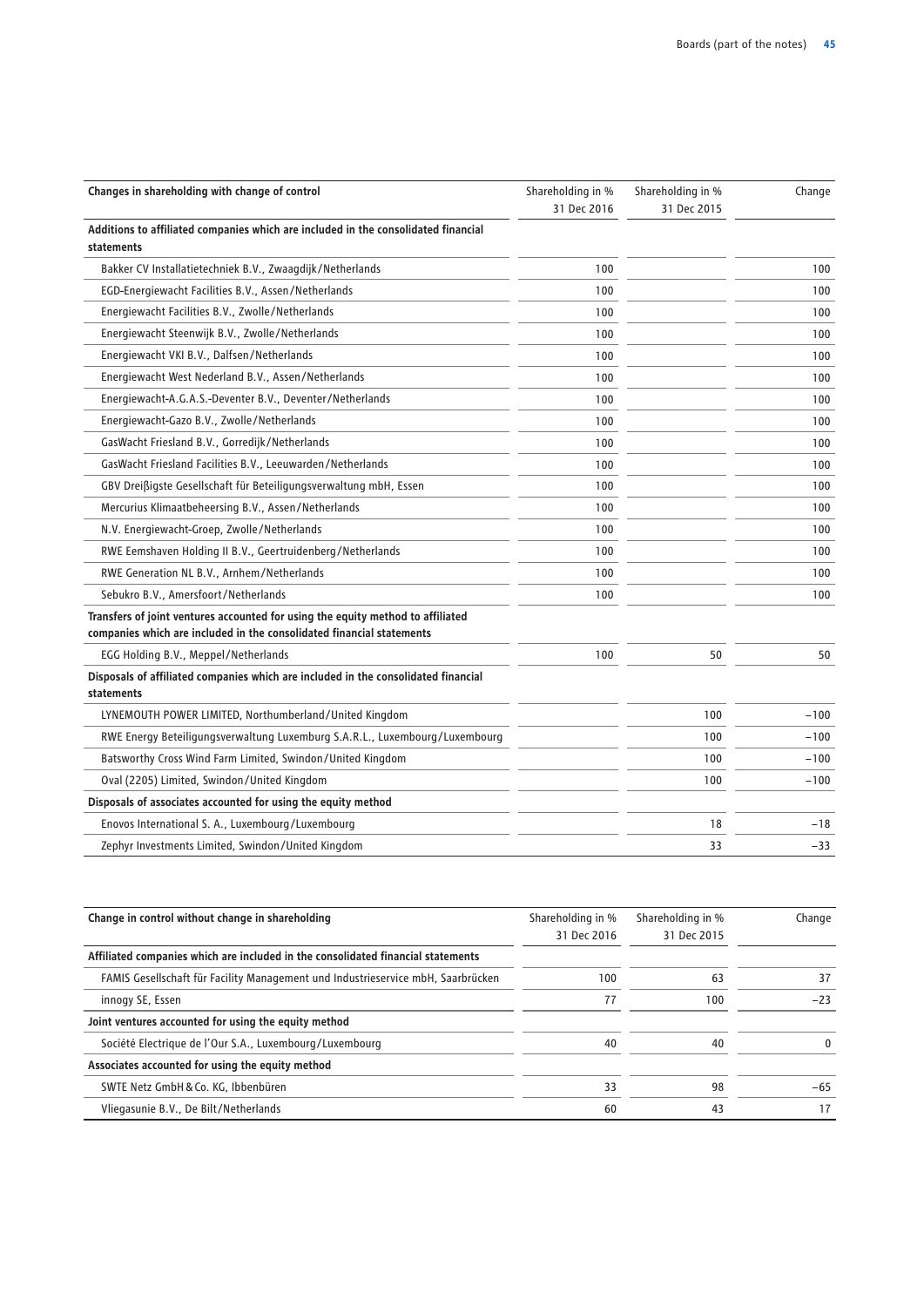# BOARDS (PART OF THE NOTES)

As of: 28 February 2017

### Supervisory Board **Dieter Faust<sup>1,2</sup>**

#### **Dr. Werner Brandt**

Bad Homburg Chairman since: 20 April 2016 Corporate consultant Year of birth: 1954 Member since: 18 April 2013

Other appointments:

- Deutsche Lufthansa AG
- innogy SE (Chairman)
- OSRAM Licht AG
- ProSiebenSat.1 Media SE (Chairman)

#### **Dr. Manfred Schneider2**

Cologne Chairman until: 20 April 2016 Year of birth: 1938 Member until: 20 April 2016

#### Other appointments:

• Linde AG (Chairman)

#### **Frank Bsirske**<sup>1</sup>

Berlin Deputy Chairman Chairman of ver.di Vereinte Dienstleistungsgewerkschaft Year of birth: 1952 Member since: 9 January 2001

#### Other appointments:

- Deutsche Bank AG
- Deutsche Postbank AG
- IBM Central Holding GmbH
- innogy SE
- KfW Bankengruppe

#### **Reiner Böhle1**

#### Witten

Chairman of the General Works Council of Westnetz GmbH, Chairman of the Group Works Council of innogy SE Year of birth: 1960 Member since: 1 January 2013

Other appointments:

• innogy SE

#### **Sandra Bossemeyer1**

Duisburg Chairwoman of the Works Council of RWE AG Representative of the disabled Year of birth: 1965 Member since: 20 April 2016

Eschweiler Chairman of the General Works Council of RWE Power AG Year of birth: 1958 Member until: 20 April 2016

Other appointments:

- RWE Generation SE
- RWE Power AG

#### **Roger Graef2**

Bollendorf Managing Director of Verband der kommunalen RWE-Aktionäre GmbH Year of birth: 1943 Member until: 20 April 2016

#### **Arno Hahn1**

Waldalgesheim Chairman of the Group Works Council of RWE AG Chairman of the General Works Council of innogy SE Year of birth: 1962 Member since: 1 July 2012

Other appointments:

• innogy SE

#### **Andreas Henrich<sup>1</sup>**

Mülheim an der Ruhr Head of Human Resources at RWE AG Year of birth: 1956 Member since: 20 April 2016

#### **Maria van der Hoeven2**

Maastricht Former Executive Director of the International Energy Agency Year of birth: 1949 Member from 20 April 2016 to 14 October 2016

Other appointments:

- Total S.A.

#### **Manfred Holz1,2**

Grevenbroich Deputy Chairman of the General Works Council of RWE Power AG Year of birth: 1954 Member until: 20 April 2016

#### Other appointments:

• RWE Generation SE

• Member of other mandatory supervisory boards. – Member of comparable domestic and foreign supervisory boards of commercial enterprises.

<sup>1</sup> Employee representative. 2 Information valid as of the date of retirement.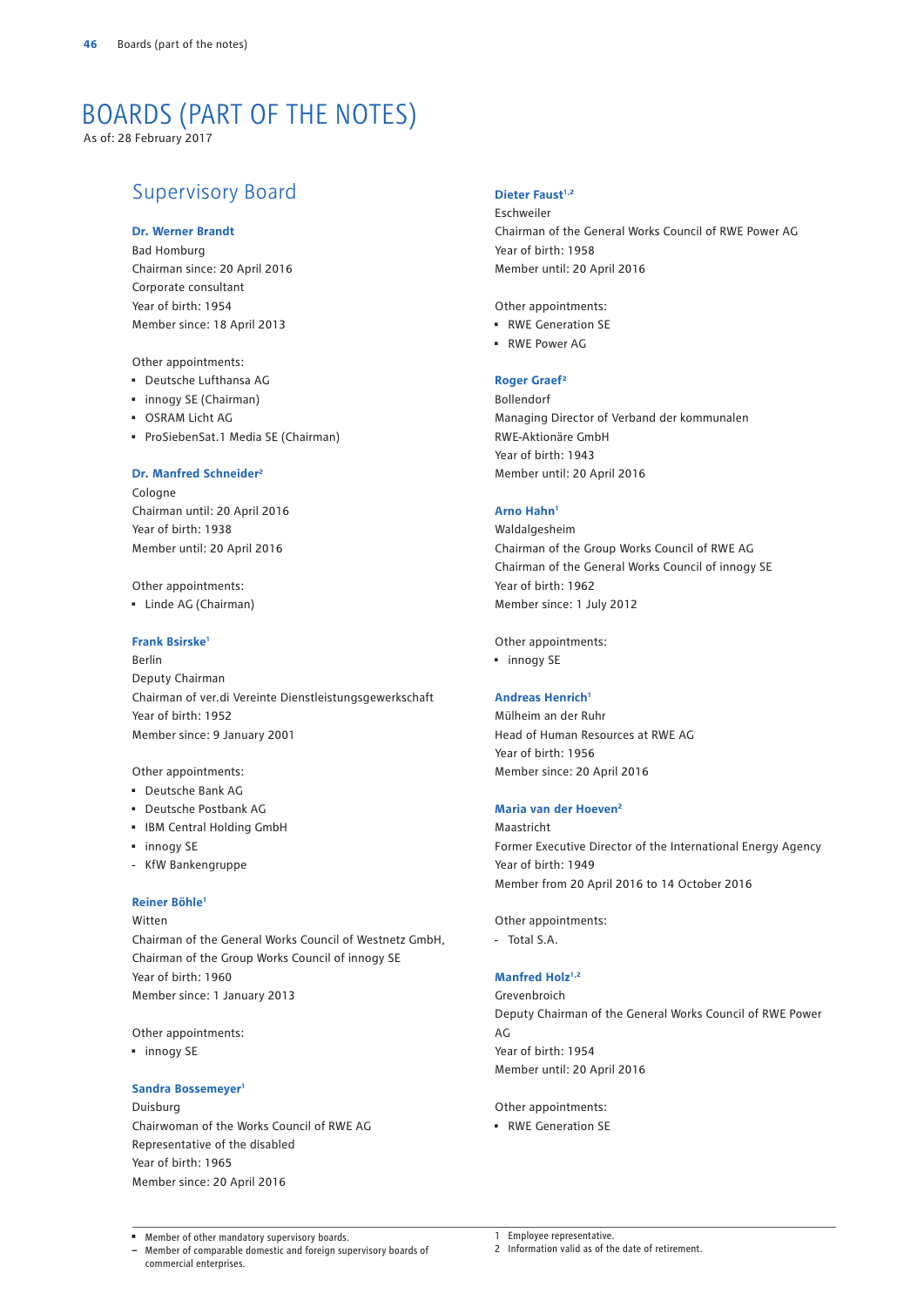#### **Prof. Dr.-Ing. Dr.-Ing. E. h. Hans-Peter Keitel**

Essen

Former Chairman of the Executive Board of HOCHTIEF AG Year of birth: 1947 Member since: 18 April 2013

Other appointments:

- Airbus Defence and Space GmbH
- National-Bank AG
- ThyssenKrupp AG
- Voith GmbH (Chairman)
- Airbus Group SE

#### **Mag. Dr. h.c. Monika Kircher**

Pörtschach (Austria) Senior Director Industrial Affairs at Infineon Technologies Austria AG Year of birth: 1957 Member since: 15 October 2016

#### Other appointments:

- Austrian Airlines AG
- Siemens AG Österreich
- Andritz AG
- Kärntner Energieholding Beteiligungs GmbH (Chairwoman)
- KELAG-Kärntner Elektrizitäts AG

#### **Martina Koederitz**

#### **Stuttgart**

Chairwoman of the Management of IBM Central Holding GmbH, IBM Deutschland GmbH and IBM Deutschland Management&Business Support GmbH and Managing Director of IBM Munich Center GmbH Year of birth: 1964 Member since: 20 April 2016

Other appointments:

- IBM Deutschland Research&Development GmbH
- innogy SE

#### **Monika Krebber1**

Mülheim an der Ruhr Deputy Chair of the General Works Council of innogy SE Year of birth: 1962 Member since: 20 April 2016

#### **Frithjof Kühn2**

Sankt Augustin Former Chief Administrative Officer Year of birth: 1943 Member until: 20 April 2016

#### Hans Peter Lafos<sup>1,2</sup>

Bergheim Regional District Sector Head, Utilities and Disposal (Sector 2), ver.di Vereinte Dienstleistungsgewerkschaft, District of NRW Year of birth: 1954 Member until: 20 April 2016

Other appointments:

- GEW Köln AG
- RWE Generation SE
- RWE Power AG
- RheinEnergie AG

#### **Harald Louis1**

Jülich Chairman of the General Works Council of RWE Power AG Year of birth: 1967 Member since: 20 April 2016

Other appointments:

- RWE Generation SE
- RWE Power AG

#### **Christine Merkamp1,2**

Cologne Project Director at NWoW Engine of innogy SE Year of birth: 1967 Member until: 20 April 2016

#### **Dagmar Mühlenfeld**

Mülheim an der Ruhr Former Mayor of Mülheim an der Ruhr Year of birth: 1951 Member since: 4 January 2005

Other appointments:

• RW Holding AG

2 Information valid as of the date of retirement.

<sup>1</sup> Employee representative.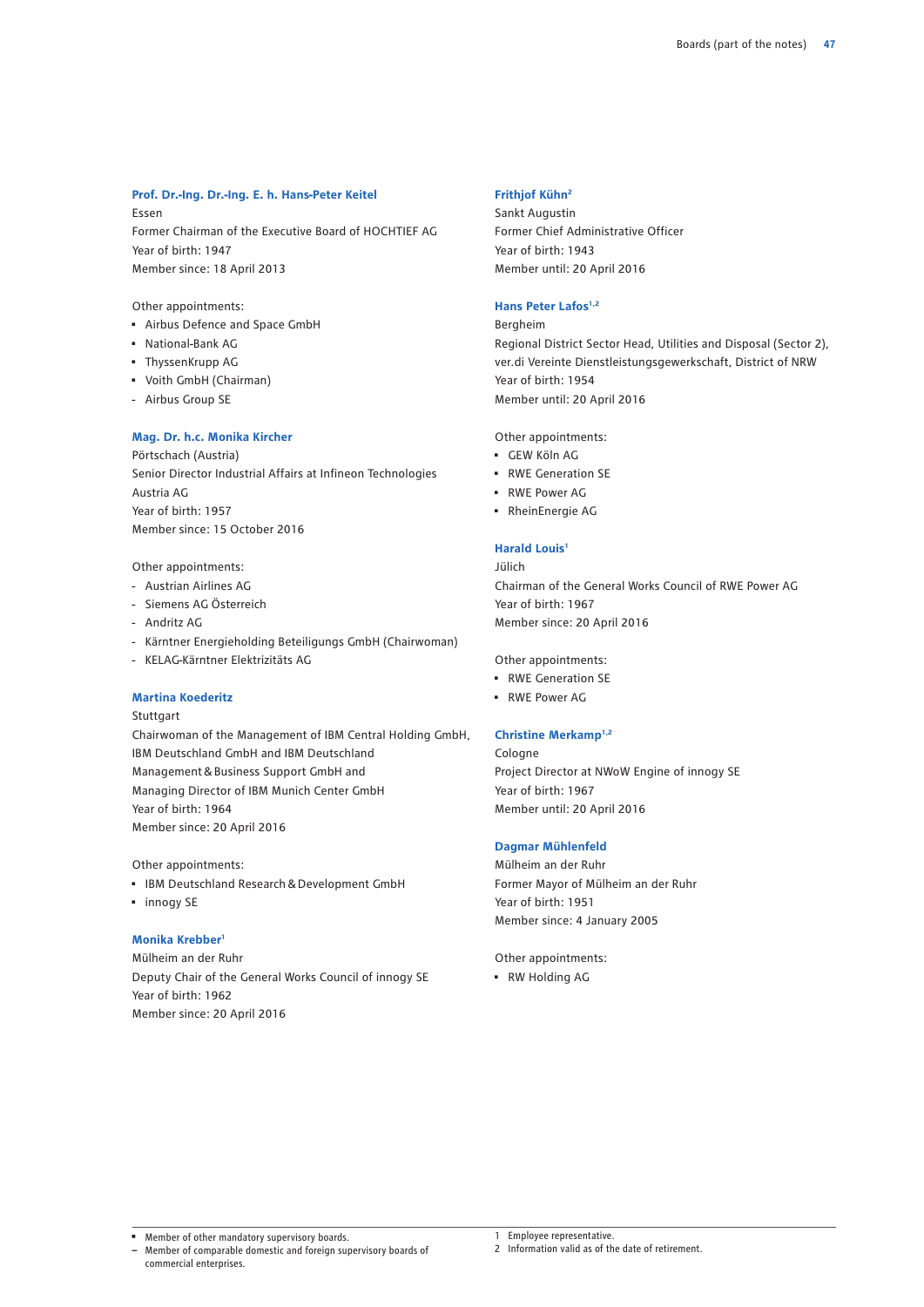#### **Peter Ottmann**

Nettetal Managing Director of Verband der kommunalen RWE-Aktionäre GmbH, Attorney, Former Chief Administrative Officer Year of birth: 1951 Member since: 20 April 2016

Other appointments:

• RW Holding AG

#### **Günther Schartz**

Wincheringen Chief Administrative Officer of the District Trier-Saarburg Year of birth: 1962 Member since: 20 April 2016

Other appointments:

- RW Holding AG (Chairman)
- A.R.T. Abfallberatungs- und Verwertungsgesellschaft mbH (Deputy Chairman)
- Kreiskrankenhaus St. Franziskus Saarburg GmbH (Chairman)
- Sparkasse Trier (Chairman)
- Sparkassenverband Rheinland-Pfalz
- Trierer Hafengesellschaft mbH
- Zweckverband Abfallwirtschaft Region Trier (Deputy Chairman)

#### **Dr. Erhard Schipporeit**

Hanover Independent corporate consultant Year of birth: 1949 Member since: 20 April 2016

Other appointments:

- BDO AG
- Deutsche Börse AG
- Fuchs Petrolub SE
- Hannover Rück SE
- HDI V.a.G.
- SAP SE
- Talanx AG

#### **Dagmar Schmeer1,2**

Saarbrücken Technical Officer Grid Services at VSE Verteilernetz GmbH Year of birth: 1967 Member until: 20 April 2016

#### **Prof. Dr.-Ing. Dr.-Ing. E.h. Dr. h. c. Ekkehard D. Schulz2** Krefeld

Former Chairman of the Executive Board of ThyssenKrupp AG Year of birth: 1941 Member until: 20 April 2016

Other appointments:

- MAN SE
- MAN Truck&Bus AG

#### **Dr. Wolfgang Schüssel**

Vienna Former Federal Chancellor of the Republic of Austria Year of birth: 1945 Member since: 1 March 2010

Other appointments:

- Bertelsmann Stiftung

- Adenauer Stiftung (Chairman of the Board of Trustees)

#### **Ullrich Sierau**

Dortmund Mayor of the City of Dortmund Year of birth: 1956 Member since: 20 April 2011

Other appointments:

- Dortmunder Energie- und Wasserversorgung GmbH (Chairman)
- Dortmunder Stadtwerke AG (Chairman)
- KEB Holding AG (Chairman)
- Klinikum Dortmund gGmbH (Chairman)
- KSBG Kommunale Verwaltungsgesellschaft GmbH
- Schüchtermann-Schiller'sche Kliniken Bad Rothenfelde GmbH&Co. KG
- Sparkasse Dortmund (Chairman)

#### **Ralf Sikorski**<sup>1</sup>

Hanover Member of the Main Executive Board of IG Bergbau, Chemie, Energie Year of birth: 1961 Member since: 1 July 2014

Other appointments:

- KSBG Kommunale Beteiligungsgesellschaft GmbH&Co. KG
- KSBG Kommunale Verwaltungsgesellschaft GmbH
- Lanxess AG
- Lanxess Deutschland GmbH
- RAG AG
- RAG Deutsche Steinkohle AG
- RWE Generation SE
- RWE Power AG

2 Information valid as of the date of retirement.

<sup>1</sup> Employee representative.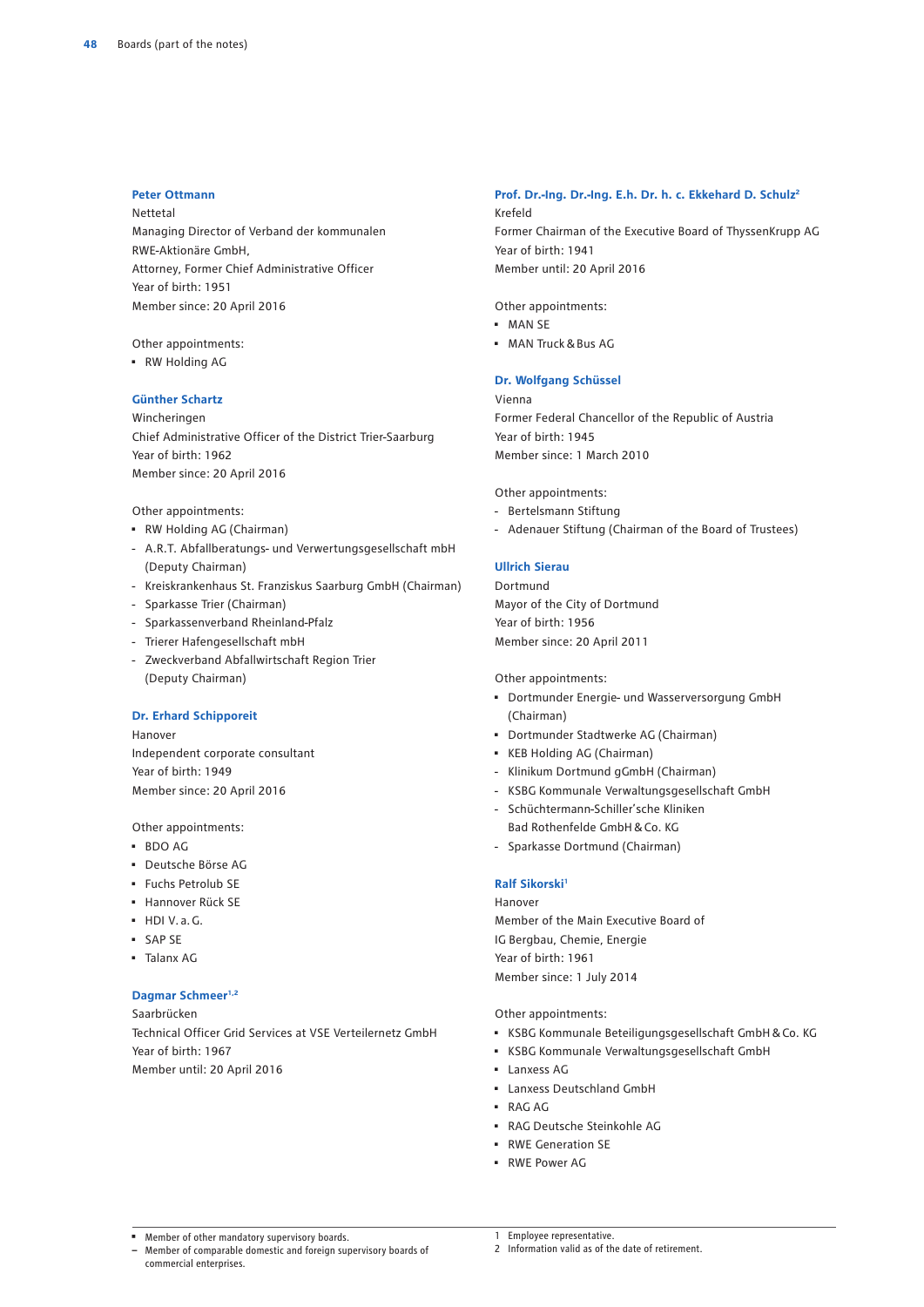#### **Marion Weckes**<sup>1</sup>

Dormagen Head of Unit, Dept. Mitbestimmungsförderung der Hans-Böckler-Stiftung Year of birth: 1975 Member since: 20 April 2016

Other appointments: • Stadtwerke Düsseldorf AG

#### **Dr. Dieter Zetsche2**

**Stuttgart** Chairman of the Executive Board of Daimler AG Year of birth: 1953 Member until: 20 April 2016

#### Leonhard Zubrowski<sup>1</sup>

**Linnetal** Chairman of the Group Works Council of RWE Generation SE Year of birth: 1961 Member since: 1 July 2014

Other appointments:

• RWE Generation SE

### Supervisory Board Committees

#### **Executive Committee of the Supervisory Board**

Dr. Werner Brandt (Chairman) – since 20 April 2016 – Dr. Manfred Schneider (Chairman) – until 20 April 2016 – Reiner Böhle – until 20 April 2016 – Frank Bsirske Sandra Bossemeyer – since 20 April 2016 – Manfred Holz – until 20 April 2016 – Prof. Dr. Hans-Peter Keitel – since 20 April 2016 – Monika Krebber – since 20 April 2016 – Dagmar Mühlenfeld Prof. Dr.-Ing. Dr.-Ing. E.h. Dr. h. c. Ekkehard D. Schulz – until 20 April 2016 – Dr. Wolfgang Schüssel Leonhard Zubrowski

#### **Mediation Committee in accordance with Sec. 27, Para. 3 of the German Co-Determination Act (MitbestG)**

Dr. Werner Brandt (Chairman) – since 20 April 2016 – Dr. Manfred Schneider (Chairman) – until 20 April 2016 – Frank Bsirske Prof. Dr.-Ing. Dr.-Ing. E.h. Dr. h. c. Ekkehard D. Schulz – until 20 April 2016 – Dr. Wolfgang Schüssel – since 20 April 2016 – Ralf Sikorski

#### **Personnel Affairs Committee**

Dr. Werner Brandt (Chairman) – since 20 April 2016 – Dr. Manfred Schneider (Chairman) – until 20 April 2016 – Reiner Böhle Frank Bsirske Dieter Faust – until 20 April 2016 – Prof. Dr.-Ing. Dr.-Ing. E.h. Hans-Peter Keitel – until 20 April 2016 – Frithjof Kühn – until 20 April 2016 – Harald Louis – since 20 April 2016 – Peter Ottmann – since 20 April 2016 – Dr. Wolfgang Schüssel – since 20 April 2016 –

#### **Audit Committee**

Dr. Erhard Schipporeit (Chairman) – since 20 April 2016 – Dr. Werner Brandt (Chairman) – until 20 April 2016 – Dieter Faust – until 20 April 2016 – Arno Hahn Prof. Dr.-Ing. Dr.-Ing. E.h. Dr. h. c. Ekkehard D. Schulz – until 20 April 2016 – Dr. Wolfgang Schüssel – since 20 April 2016 – Ullrich Sierau Ralf Sikorski Marion Weckes – since 20 April 2016 –

#### **Nomination Committee**

Dr. Werner Brandt (Chairman) – since 20 April 2016 – Dr. Manfred Schneider (Chairman) – until 20 April 2016 – Prof. Dr.-Ing. Dr.-Ing. E.h. Hans-Peter Keitel Frithjof Kühn – until 20 April 2016 – Peter Ottmann – since 20 April 2016 –

#### **Strategy Committee**

Dr. Werner Brandt (Chairman) Frank Bsirske Arno Hahn Prof. Dr. Hans-Peter Keitel Günther Schartz Ralf Sikorski

#### **NewCo IPO Committee**

Dr. Werner Brandt (Chairman) – since 20 April 2016 – Dr. Manfred Schneider (Chairman) – until 20 April 2016 – Reiner Böhle – until 20 April 2016 – Frank Bsirske Sandra Bossemeyer – since 20 April 2016 – Prof. Dr. Hans-Peter Keitel – since 20 April 2016 – Monika Krebber – since 20 April 2016 – Manfred Holz – until 20 April 2016 – Dagmar Mühlenfeld Dr. Erhardt Schipporeit – since 20 April 2016 – Prof. Dr.-Ing. Dr.-Ing. E.h. Dr. h. c. Ekkehard D. Schulz – until 20 April 2016 – Dr. Wolfgang Schüssel Leonhard Zubrowski

<sup>2</sup> Information valid as of the date of retirement.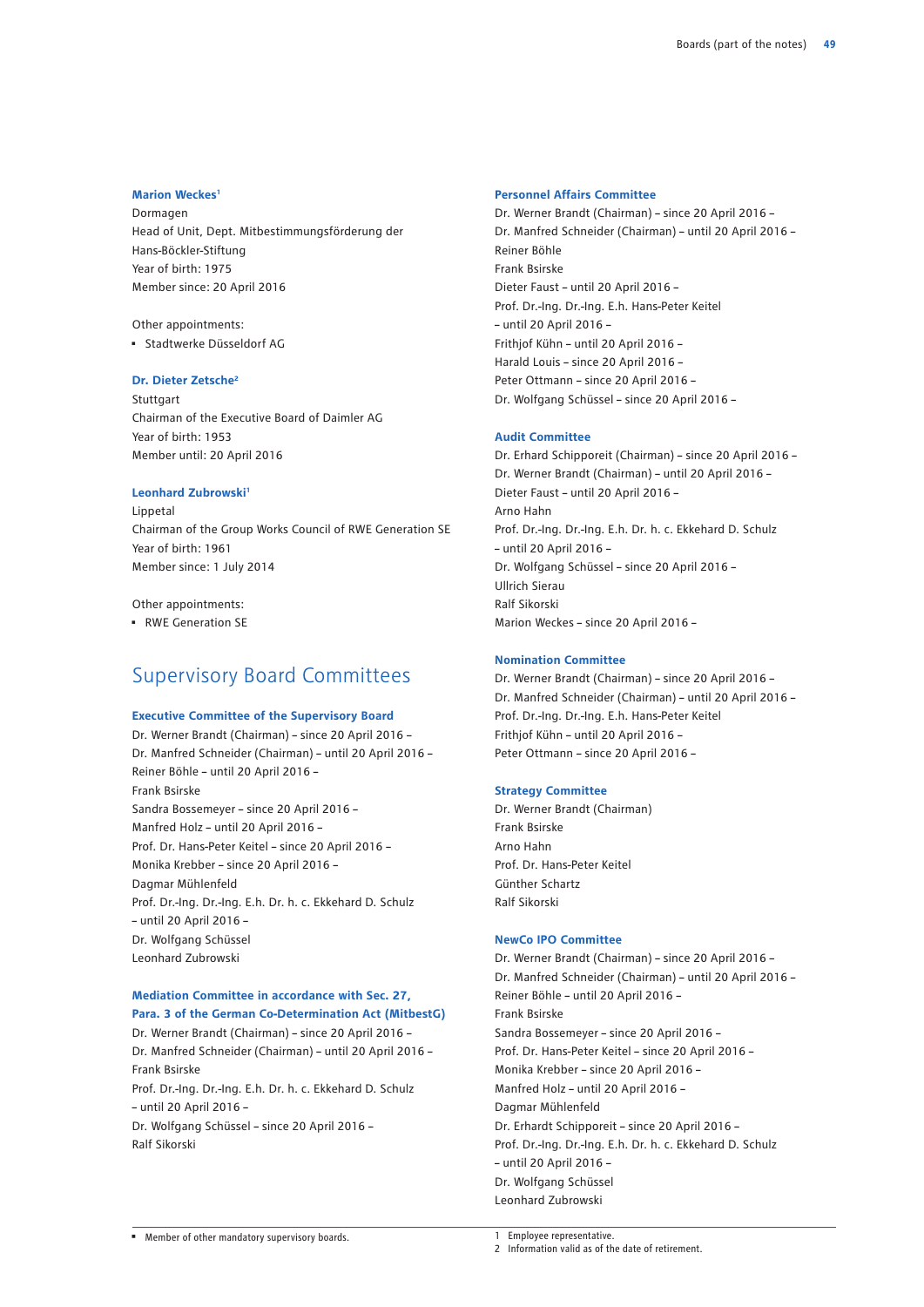#### **Dr. Rolf Martin Schmitz** (Chief Executive Officer)

Chairman of the Executive Board of RWE AG since 15 October 2016 Deputy Chairman of the Executive Board of RWE AG from 1 July 2012 until 14 October 2016 Member of the Executive Board of RWE AG since 1 May 2009, appointed until 30 June 2021

Other appointments:

- RWE Generation SE (Chairman)
- RWE Power AG (Chairman)
- RWE Supply&Trading GmbH (Chairman)
- TÜV Rheinland AG
- Kärntner Energieholding Beteiligungs GmbH
- KELAG-Kärntner Elektrizitäts-AG

#### **Dr. Markus Krebber** (Chief Financial Officer)

Member of the Executive Board of RWE AG since 1 October 2016, appointed until 30 September 2019 Chief Executive Officer of RWE Supply&Trading GmbH since 1 March 2015 Member of the Board of RWE Supply&Trading GmbH since 1 November 2012, without a stipulated term

Other appointments:

- innogy SE
- RWE Generation SE
- RWE Power AG

#### **Uwe Tigges** (Chief HR Officer and Labour Director)

Member of the Executive Board of RWE AG since 1 January 2013, appointed until 30 April 2017 Member of the Executive Board of innogy SE since 1 April 2016, appointed until 31 March 2021

Other appointments:

- Amprion GmbH
- RWE Pensionsfonds AG (Chairman)
- VfL Bochum 1848 Fußballgemeinschaft e. V.

## The Executive Board **Exiting members of the** Executive Board

Peter Terium (former Chief Executive Officer)<sup>1</sup> Chairman of the Executive Board of RWE AG until 14 October 2016

#### **Dr. Bernhard Günther** (former Chief Financial Officer)<sup>1</sup>

Member of the Executive Board of RWE AG until 14 October 2016

Other appointments:

- RWE Generation SE
- RWE IT GmbH (Chairman)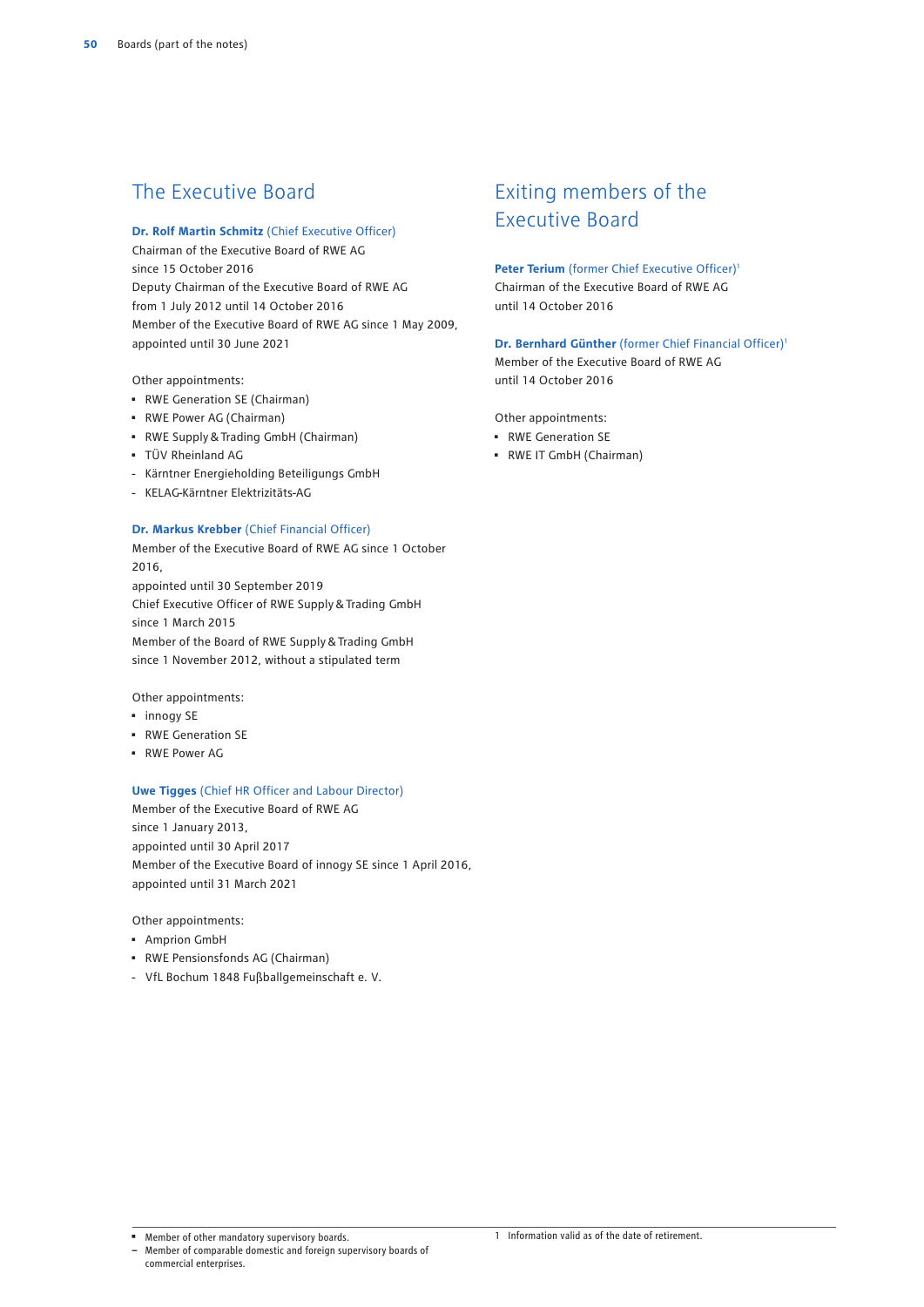# INDEPENDENT AUDITOR'S REPORT

To RWE Aktiengesellschaft, Essen

### Report on the Audit of the Annual Financial Statements

#### **Audit Opinion on the Annual Financial Statements**

We have audited the annual financial statements of RWE Aktiengesellschaft, Essen, which comprise the balance sheet as at 31 December 2016, and the income statement for the financial year from 1 January to 31 December 2016, and notes to the financial statements, including the accounting and measurement methods presented therein.

According to § (Article) 322 Abs. (paragraph) 3 Satz (sentence) 1 zweiter Halbsatz (second half sentence) HGB ("Handelsgesetzbuch": German Commercial Code), we state that, in our opinion, based on the findings of our audit, the accompanying annual financial statements comply, in all material respects, with the requirements of German commercial law applicable to corporations and give a true and fair view of the net assets and financial position of the Company in accordance with (German) principles of proper accounting as at 31 December 2016, as well as the results of operations for the financial year from 1 January to 31 December 2016.

According to § 322 Abs. 3 Satz 1 erster Halbsatz HGB, we state that our audit has not led to any reservations with respect to the propriety of the annual financial statements.

#### **Basis for Audit Opinion on the Annual Financial Statements**

We conducted our audit in accordance with § 317 HGB and German generally accepted standards for the audit of financial statements promulgated by the Institut der Wirtschaftsprüfer (Institute of Public Auditors in Germany) (IDW), and additionally considered the International Standards on Auditing (ISA). Our responsibilities under those provisions and standards, as well as supplementary standards, are further described in the "Auditor's Responsibilities for the Audit of the Annual Financial Statements" section of our report. We are independent of the Company in accordance with the provisions under German commercial law and professional requirements, and we have fulfilled our other German ethical responsibilities in accordance with these requirements. We believe that the audit evidence we have obtained is sufficient and appropriate to provide a basis for our audit opinion.

#### **Key Audit Matters**

Key audit matters are those matters that, in our professional judgment, were of most significance in our audit of the annual financial statements for the financial year from 1 January to 31 December 2016. These matters were addressed in the context of our audit of the annual financial statements as a whole, and in forming our audit opinion thereon, and we do not provide a separate audit opinion on these matters.

In our view, the key audit matters were as follows:

- **O** IPO of innogy SE
- 2 Measurement of shares in affiliated companies and investments
- **t** Recognition and measurement of tax items

Our presentation of these key audit matters has been structured as follows:

- 1 Matter and issue
- 2 Audit approach and findings
- 3 Reference to further information

#### e **IPO of innogy SE**

1 RWE Aktiengesellschaft holds via its wholly-owned subsidiary RWE Downstream Beteiligungs GmbH the majority interest in innogy SE, which was formed in the previous year. The shares of innogy SE have been listed on the regulated market of the Frankfurt Stock Exchange since October 2016. For the purposes of the IPO, a considerable number of legal and organisational conditions at RWE Aktiengesellschaft and within the RWE Group were reorganised. In connection with implementing the IPO, 73,375,315 shares from the holdings of RWE Downstream Beteiligungs GmbH were placed with new investors. As a result of this and due to the simultaneous capital increase at innogy SE without the participation of RWE Downstream Beteiligungs GmbH, the indirect interest in innogy SE held by RWE Aktiengesellschaft decreased from 100 % to its current level of 76.8 %.

The legal reorganisations included conversion and contribution transactions that had a considerable impact on the "Financial assets" balance sheet line item, for which the accounting was highly complex.

Due to the scale of this transaction as well as the effects of the adjustments planned or made to the legal and organisational conditions on the internal control system at RWE Aktiengesellschaft, this matter was of particular importance during our audit.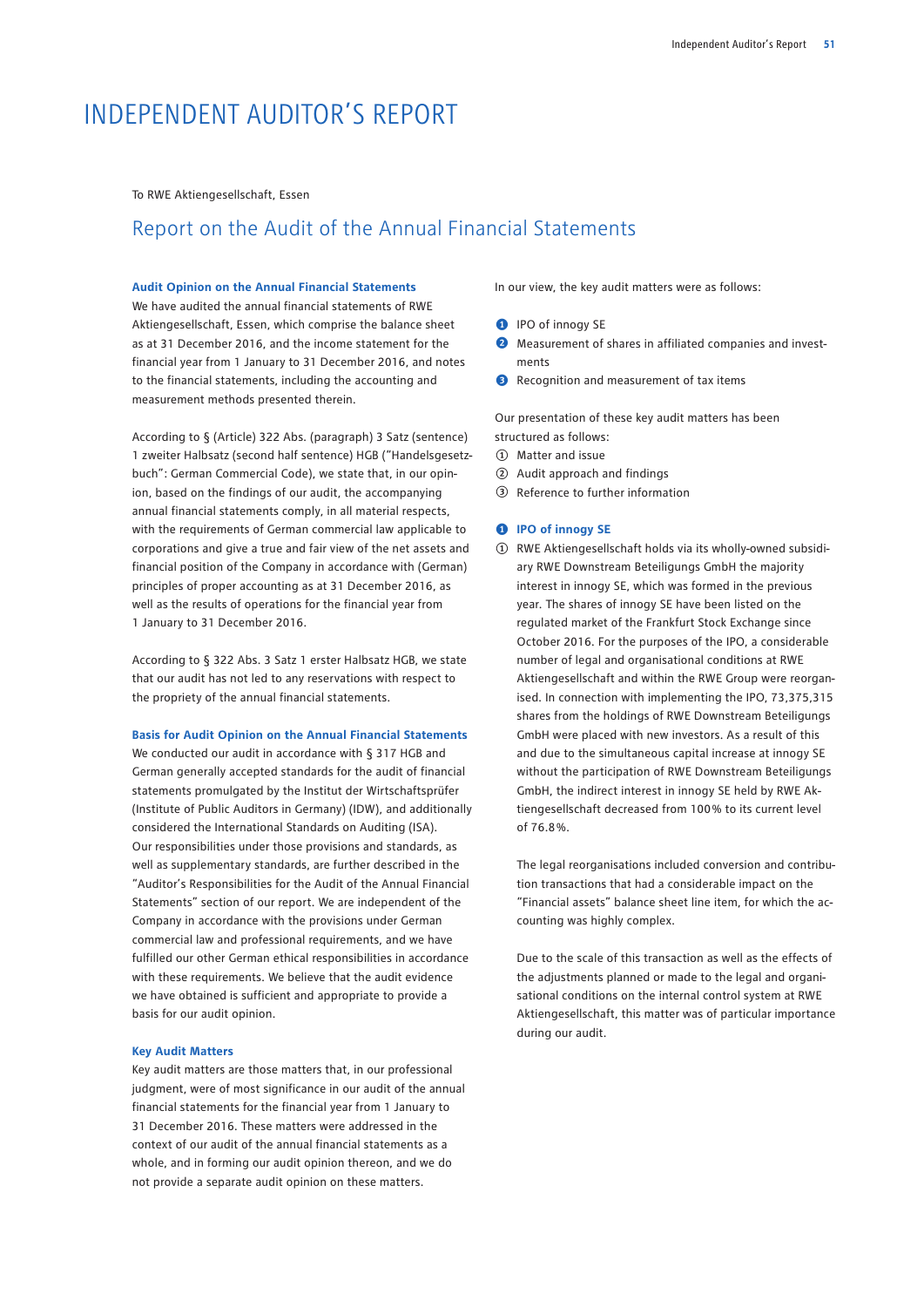- 2 We took into consideration those legal and organisational reorganisations connected with the IPO of innogy SE that were of significance for our audit of the annual financial statements. This includes in particular the organisational measures intended to ensure that the information needed to prepare the annual financial statements is complete, accurate and provided in due time. Our audit of the financial assets included obtaining evidence relating to the measurement of parts of the business that were merged, spun off or otherwise contributed. For this, we primarily used excerpts from the commercial register, resolutions of the governing bodies of RWE Aktiengesellschaft and innogy SE, and conversion and contribution agreements. Our examination of the conversion and contribution transactions included verifying the appropriate presentation in the annual financial statements and the carrying amounts; for details, please see our explanations under  $\bullet$ . We were able to satisfy ourselves that the effects of the legal reorganisation measures in preparation for the IPO were appropriately presented by management in the annual financial statements.
- 3 The Company's disclosures relating to the effects of innogy SE's IPO are contained in particular in sections "Basis of preparation", "Notes to the Balance Sheet" in sub-items "(1) Non-current assets" and "(9) Liabilities" and "Notes to the Income Statement" in sub-item "(16) Other operating income" of the notes to the financial statements.

#### $\odot$  Measurement of shares in affiliated companies and **investments**

1 Shares in affiliated companies and investments amounting to EUR 21.9 billion (48 % of total assets) are recognised under the balance sheet item "Financial assets" in the annual financial statements of RWE Aktiengesellschaft. Shares in affiliated companies and investments are measured at the lower of cost or fair value.

The perspective of the entity holding the investment must be adopted for the purposes of calculating fair value. The measurements are based on the present value of future cash flows resulting from the budget projections prepared by management. Expectations relating to future market developments and country-specific assumptions concerning macroeconomic factors are also taken into account. Present values are calculated using discounted cash flow models. Discounting uses the weighted cost of capital of the respective financial asset. Both internal measurements and external valuation reports were used for this purpose. The results of these measurements depend to a large extent on management's estimates of future cash inflows and the discount rates applied. The measurement is

therefore subject to material uncertainties. Against this background and due to the highly complex nature of the measurement, this matter was of particular importance during our audit.

2 As part of our audit of the fair values of shares in affiliated companies and investments, we, among other things, evaluated the measurement methods used and assessed the calculation of the weighted cost of capital. In addition, we satisfied ourselves that overall, in connection with the weighted cost of capital used, the future cash inflows underlying the measurements form an appropriate basis for impairment testing on the shares in affiliated companies and investments. We based our assessment of the measurements as at 31 December 2016, among other things, on a comparison with general and sector-specific market expectations as well as management's detailed explanations concerning the key planning value drivers underlying the expected cash inflows. Furthermore, we assessed the valuation reports prepared by the external appraisers engaged by the Company. With the knowledge that even relatively small changes in the discount rate applied can have material effects on the goodwill calculated in this way, we focused our testing in particular on the parameters used to determine the discount rate applied, including the weighted average cost of capital, and evaluated the measurement model.

Taking into consideration the information available, we believe that overall the measurement parameters and assumptions used by management are appropriate to measure shares in affiliated companies and investments.

3 The Company's disclosures relating to shares in affiliated companies and investments are contained in section "Notes to the Balance Sheet" in sub-item "(1) Non-current assets" of the notes to the financial statements.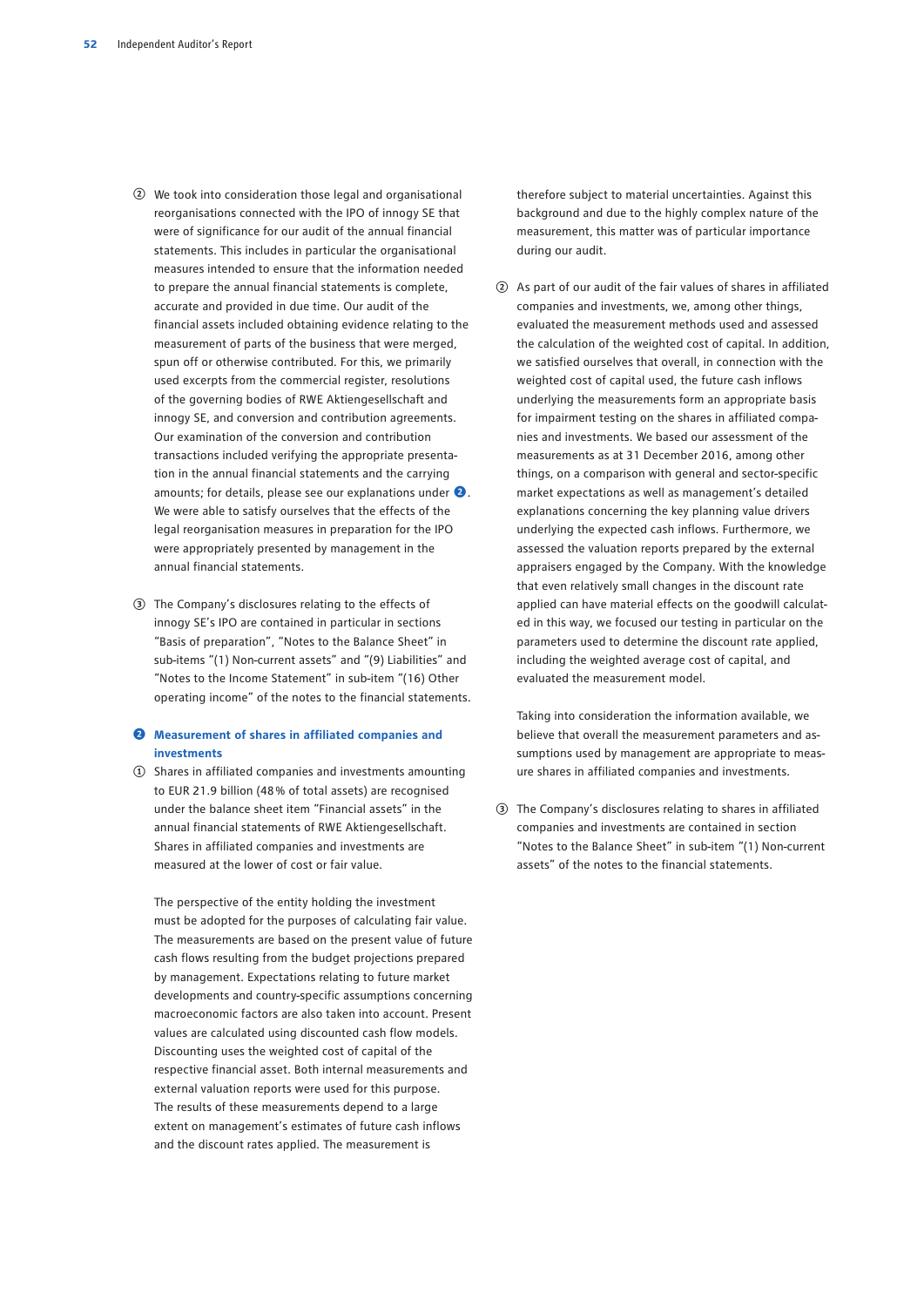#### $\bullet$  Recognition and measurement of tax items

1 The legal reorganisation to prepare for and execute the IPO of innogy SE also included forming a new German consolidated tax group with innogy SE as the tax group parent in addition to the existing consolidated tax group of RWE Aktiengesellschaft. The Company's newly composed consolidated tax group forms the basis for calculating and recognising all tax items of RWE Aktiengesellschaft and its consolidated tax group companies.

The tax items include both current and deferred taxes. At present, management does not consider the existing excess of deferred tax assets over liabilities to be recoverable due to the expected future tax results. Deductible temporary differences were taken into account when recognising deferred taxes provided that there were taxable temporary differences that reverse in the same period. This assessment is highly dependent on estimates by management and is thus subject to material uncertainties.

Against this background and due to the highly complex nature of the tax assessments resulting from the legal reorganisation measures implemented, the overall recognition and measurement of tax items was of particular importance during our audit.

2 As part of our audit, we, among other things, reviewed and assessed the methods used to calculate, recognise and measure all of the Company's tax items. With respect to the impairment testing on deferred tax assets that management carried out in consideration of the new consolidated tax groups in Germany, we satisfied ourselves in particular that the assumptions underlying the measurements with regard to the recognition for tax purposes and period-specific reversal of the temporary differences were appropriate.

Taking into consideration the information available, we believe that, overall, the methods and measurement assumptions used by management are appropriate for the correct calculation and recognition of all tax items, including with respect to assessing the recoverability of deferred tax items.

3 The Company's disclosures relating to income taxes are contained in sections "Accounting policies", "Notes to the Balance Sheet" in sub-item "(6) Deferred tax assets" and "Notes to the Income Statement" in sub-item "(19) Taxes on income" of the notes to the financial statements.

#### **Other Information**

Management is responsible for the other information. The other information comprises

- the Corporate Governance Report according to section 3.10 of the German Corporate Governance Code,
- the Corporate Governance Statement pursuant to § 289a HGB as well as
- other parts of the annual report of RWE Aktiengesellschaft, Essen, for the financial year ended on 31 December 2016, which were not subject of our audit.

Our audit opinion on the annual financial statements does not cover the other information and we do not express any form of assurance conclusion thereon.

In connection with our audit of the annual financial statements, our responsibility is to read the other information, and, in doing so, consider whether the other information is materially inconsistent with the annual financial statements or our knowledge obtained in the audit or otherwise appears to be materially misstated. If, based on the work we have performed, we conclude that there is a material misstatement of this other information, we are required to report that fact. We have nothing to report in this regard.

#### **Responsibilities of Management and Those Charged with Governance for the Annual Financial Statements**

Management is responsible for the preparation of the annual financial statements, which comply with the requirements of German commercial law applicable to corporations and give a true and fair view of the net assets, financial position and results of operations of the Company in accordance with (German) principles of proper accounting. Furthermore, management is responsible for such internal control as management determines in accordance with (German) principles of proper accounting is necessary to enable the preparation of annual financial statements that are free from material misstatement, whether due to fraud or error.

In preparing the annual financial statements, management is responsible for assessing the Company's ability to continue as a going concern, disclosing, as applicable, matters related to going concern and using the going concern basis of accounting unless this conflicts with legal and actual circumstances.

The supervisory board is responsible for overseeing the Company's financial reporting process for the preparation of the annual financial statements.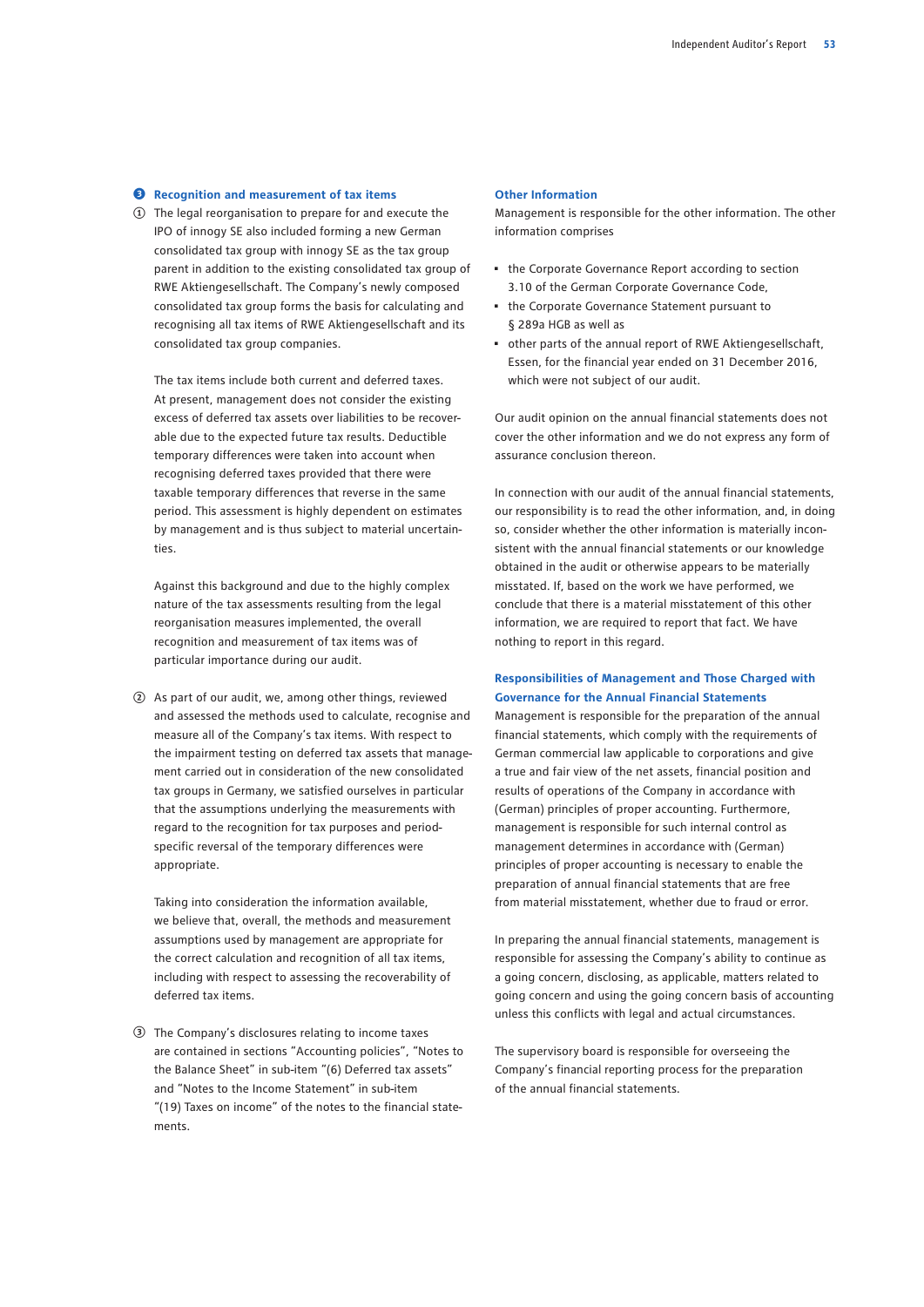#### **Auditor's Responsibilities for the Audit of the Annual Financial Statements**

Our objective is to obtain reasonable assurance about whether the annual financial statements as a whole are free from material misstatement, whether due to fraud or error, and to issue an auditor's report that includes our audit opinion on the annual financial statements. Reasonable assurance is a high level of assurance, but is not a guarantee that an audit conducted in accordance with § 317 HGB and German generally accepted standards for the audit of financial statements promulgated by the Institut der Wirtschaftsprüfer (Institute of Public Auditors in Germany) (IDW), under additional consideration of the ISA, will always detect a material misstatement. Misstatements can arise from fraud or error and are considered material if, individually or in the aggregate, they could reasonably be expected to influence economic decisions of users taken on the basis of these annual financial statements.

As part of an audit in accordance with § 317 HGB and German generally accepted standards for the audit of financial statements promulgated by the Institut der Wirtschaftsprüfer (Institute of Public Auditors in Germany) (IDW), under additional consideration of the ISA, we exercise professional judgment and maintain professional scepticism throughout the audit. We also:

- Identify and assess the risks of material misstatement of the annual financial statements, whether due to fraud or error, design and perform audit procedures responsive to those risks, and obtain audit evidence that is sufficient and appropriate to provide a basis for our opinion. The risk of not detecting a material misstatement resulting from fraud is higher than for one resulting from error, as fraud may involve collusion, forgery, intentional omissions, misrepresentations, or the override of internal control.
- Obtain an understanding of internal control relevant to the audit in order to design audit procedures that are appropriate in the circumstances, but not for the purpose of expressing an opinion on the effectiveness of the Company's internal control.
- Evaluate the appropriateness of accounting policies used and the reasonableness of accounting estimates and related disclosures made by management.
- Conclude on the appropriateness of management's use of the going concern basis of accounting and, based on the audit evidence obtained, whether a material uncertainty exists related to events or conditions that may cast significant doubt on the Company's ability to continue as a going concern. If we conclude that a material uncertainty exists, we are required to draw attention in our auditor's report to the related disclosures in the annual financial statements or the management report or, if such disclosures are inadequate, to modify our audit opinion. Our conclusions are based on the audit evidence obtained up to the date of our auditor's report. However, future events or conditions may cause the Company to cease to continue as a going concern.
- Evaluate the overall presentation, structure and content of the annual financial statements, including the disclosures, and whether the annual financial statements represent the underlying transactions and events in a manner that the annual financial statements give a true and fair view of the net assets and financial position as well as the results of operations of the Company in accordance with (German) principles of proper accounting.

We communicate with those charged with governance, among other matters, the planned scope and timing of the audit and significant audit findings, including any significant deficiencies in internal control that we identify during our audit.

We also provide those charged with governance with a statement that we have complied with relevant ethical requirements regarding independence, and to communicate with them all relationships and other matters that may reasonably be thought to bear on our independence, and related safeguards.

From the matters communicated with those charged with governance, we determine those matters that were of most significance in the audit of the annual financial statements of the current period and are therefore the key audit matters. We describe these matters in our report on the audit of the annual financial statements unless law or regulation precludes public disclosure about the matter.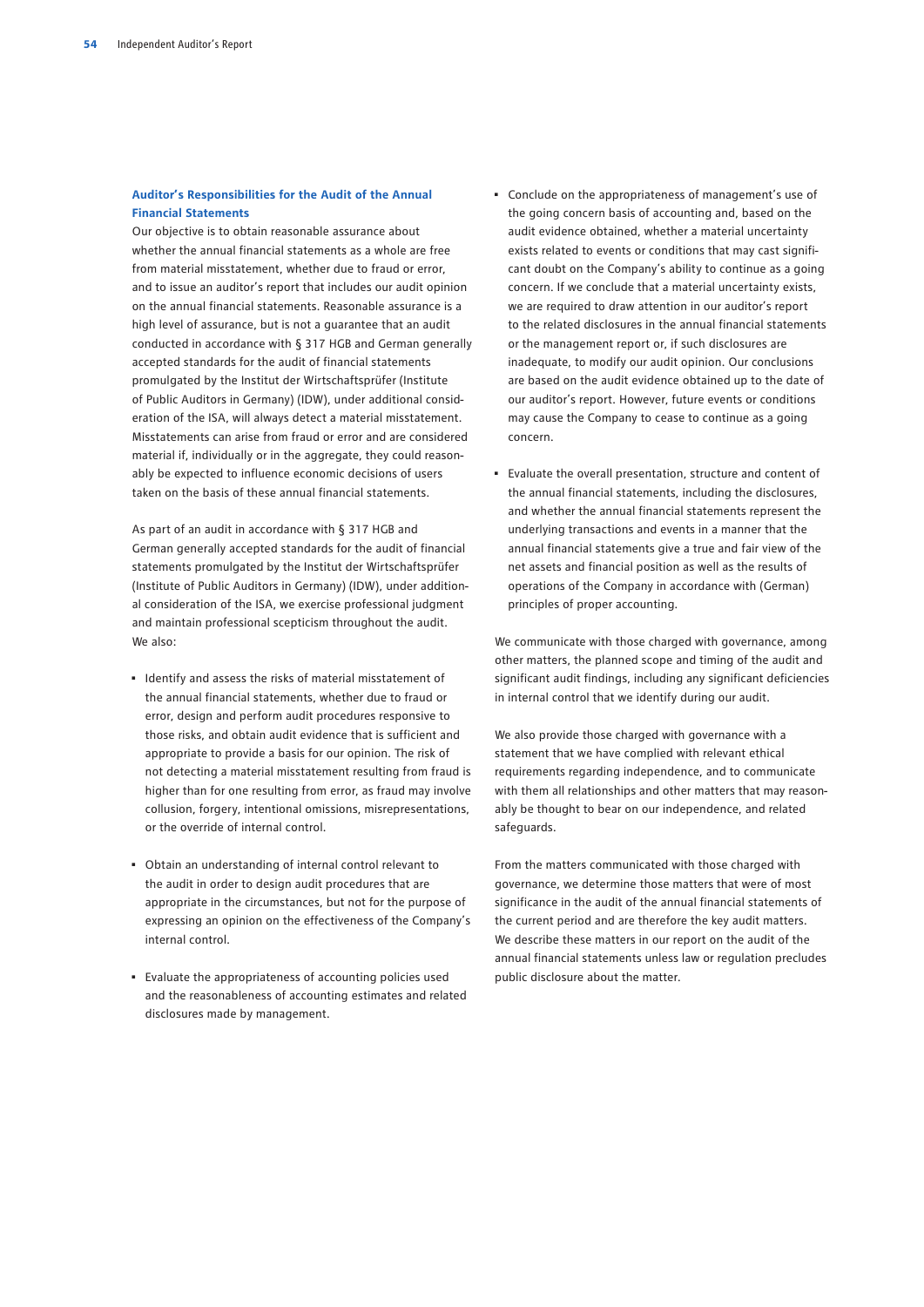### Other Legal and Regulatory Requirements

Report on the Audit of the Management Report

#### **Audit Opinion on the Management Report**

We have audited the management report of RWE Aktiengesellschaft, Essen, which is combined with the Group's management report, for the financial year from 1 January to 31 December 2016.

In our opinion, based on the findings of our audit, the accompanying management report as a whole provides a suitable view of the Company's position. In all material respects, the management report is consistent with the annual financial statements, complies with legal requirements and suitably presents the opportunities and risks of future development.

Our audit has not led to any reservations with respect to the propriety of the management report.

#### **Basis for Audit Opinion on the Management Report**

We conducted our audit of the management report in accordance with § 317 Abs. 2 HGB and German generally accepted standards for the audit of management reports promulgated by the Institut der Wirtschaftsprüfer (Institute of Public Auditors in Germany) (IDW). We believe that the audit evidence we have obtained is sufficient and appropriate to provide a basis for our audit opinion.

#### **Responsibilities of Management and Those Charged with Governance for the Management Report**

Management is responsible for the preparation of the management report, which as a whole provides a suitable view of the Company's position, is consistent with the annual financial statements, complies with legal requirements, and suitably presents the opportunities and risks of future development. Furthermore, management is responsible for such policies and procedures (systems) as management determines are necessary to enable the preparation of a management report in accordance with the applicable German legal requirements and to provide sufficient and appropriate evidence for the assertions in the management report.

The supervisory board is responsible for overseeing the Company's financial reporting process for the preparation of the management report.

#### **Auditor's Responsibilities for the Audit of the Management Report**

Our objective is to obtain reasonable assurance about whether the management report as a whole provides a suitable view of the Company's position as well as, in all material respects, is consistent with the annual financial statements as well as the findings of our audit, complies with legal requirements, and suitably presents the opportunities and risks of future development, and to issue an auditor's report that includes our audit opinion on the management report.

As part of an audit, we examine the management report in accordance with § 317 Abs. 2 HGB and German generally accepted standards for the audit of management reports promulgated by the IDW. In this connection, we draw attention to the following:

- The audit of the management report is integrated into the audit of the annual financial statements.
- We obtain an understanding of the policies and procedures(systems) relevant to the audit of the management report in order to design audit procedures that are appropriate in the circumstances, but not for the purpose of expressing an audit opinion on the effectiveness of these policies and procedures (systems).
- We perform audit procedures on the prospective information presented by management in the management report. Based on appropriate and sufficient audit evidence, we hereby, in particular, evaluate the material assumptions used by management as a basis for the prospective information and assess the reasonableness of these assumptions as well as the appropriate derivation of the prospective information from these assumptions. We are not issuing a separate audit opinion on the prospective information or the underlying assumptions. There is a significant, unavoidable risk that future events will deviate significantly from the prospective information.
- We are also not issuing a separate audit opinion on individual disclosures in the management report; our audit opinion covers the management report as a whole.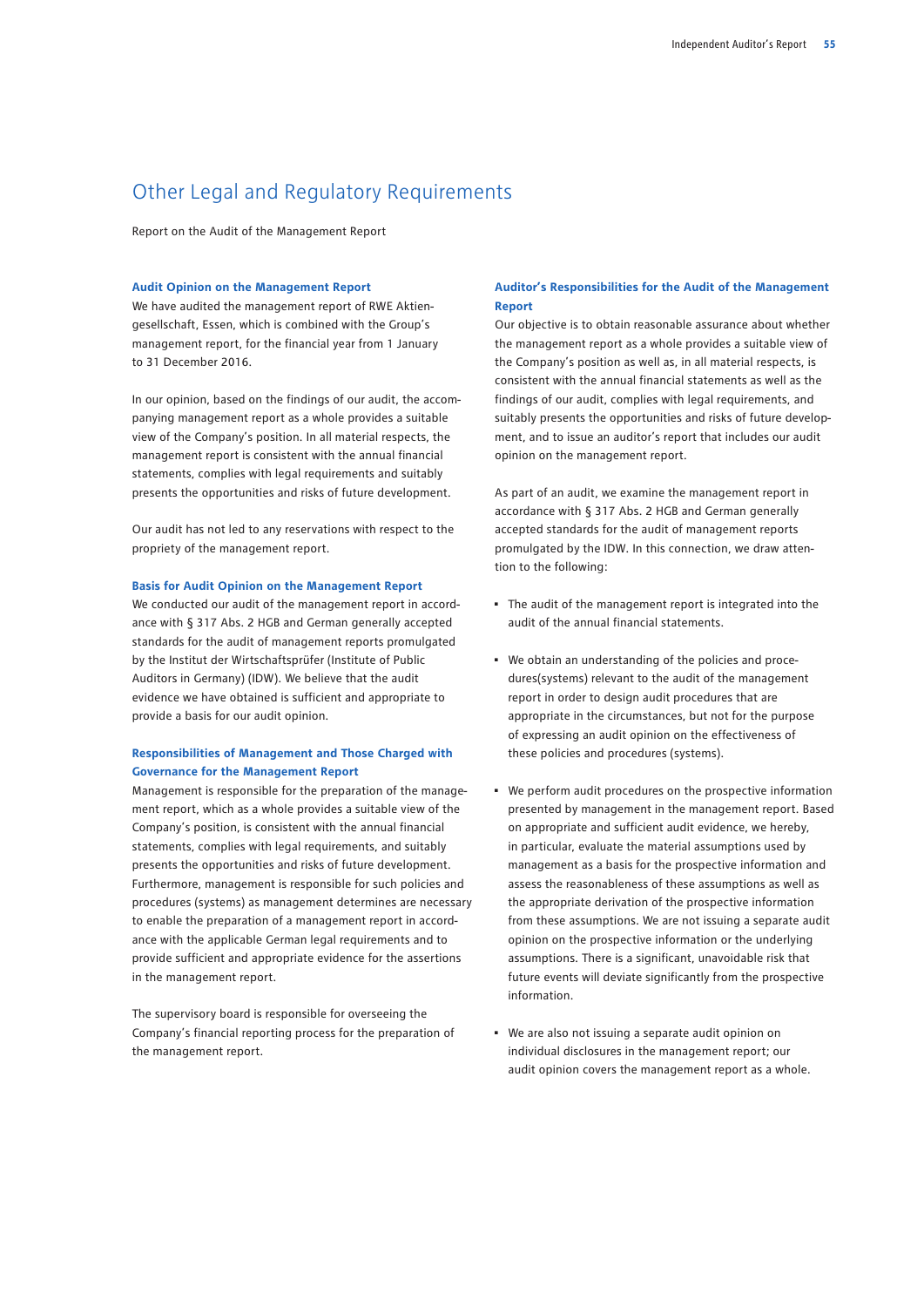# Responsible Auditor

The auditor responsible for the audit is Ralph Welter.

Essen, 28 February 2017

PricewaterhouseCoopers Aktiengesellschaft Wirtschaftsprüfungsgesellschaft

Michael Reuther **Ralph Welter** Ralph Welter Wirtschaftsprüfer Wirtschaftsprüfer

(German Public Auditor) (German Public Auditor)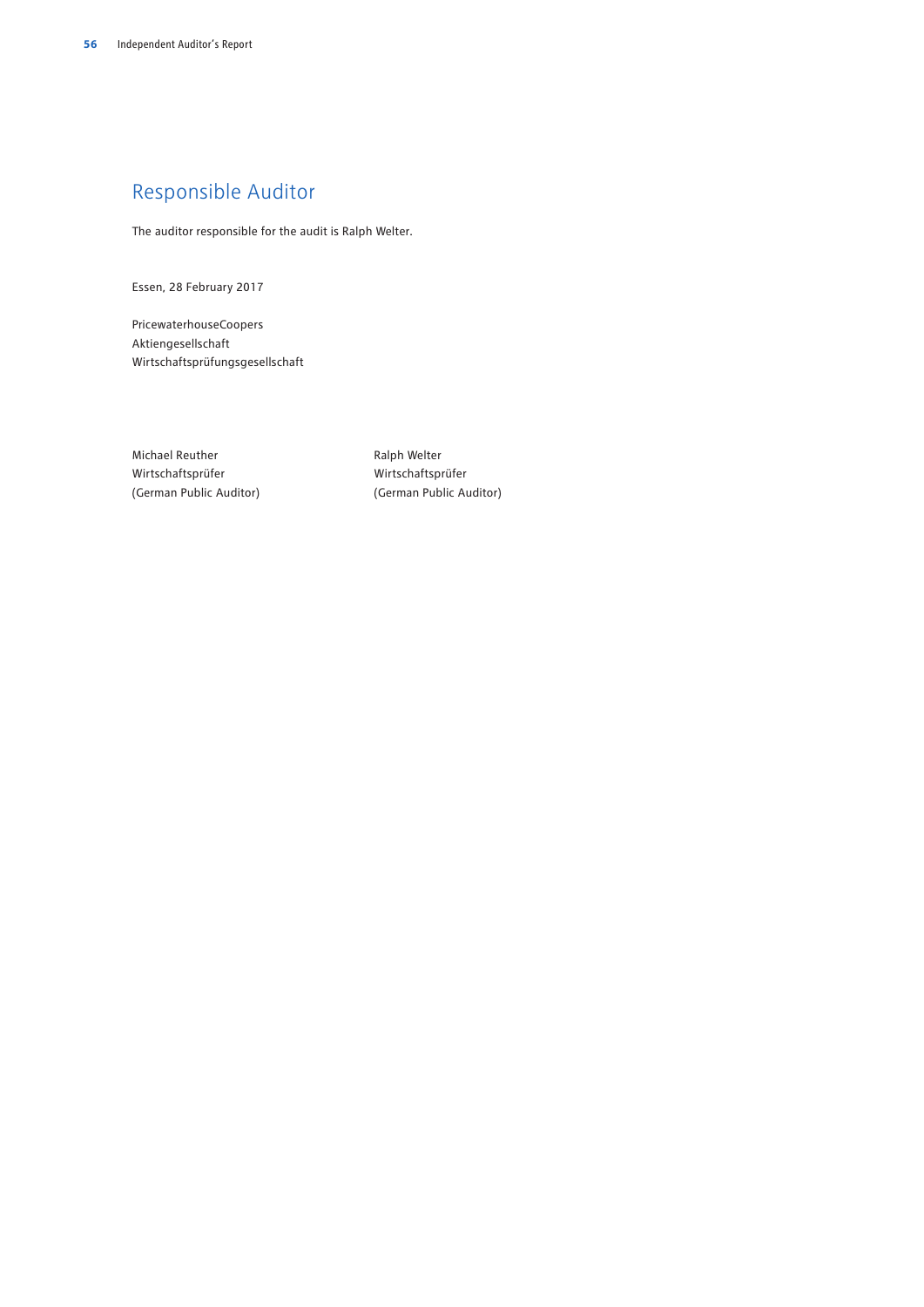# FINANCIAL CALENDAR 2017/2018

| <b>27 April 2017</b>    | <b>Annual General Meeting</b>                         |
|-------------------------|-------------------------------------------------------|
| 3 May 2017              | Dividend payment                                      |
| 15 May 2017             | Interim statement on the first quarter of 2017        |
| <b>14 August 2017</b>   | Interim report on the first half of 2017              |
| 14 November 2017        | Interim statement on the first three quarters of 2017 |
| 13 March 2018           | Annual report for fiscal 2017                         |
| <b>26 April 2018</b>    | <b>Annual General Meeting</b>                         |
| 2 May 2018              | Dividend payment                                      |
| 15 May 2018             | Interim statement on the first quarter of 2018        |
| <b>14 August 2018</b>   | Interim report on the first half of 2018              |
| <b>14 November 2018</b> | Interim statement on the first three quarters of 2018 |

The Annual General Meeting (until the beginning of the Q&A session) and all events concerning the publication of the financial reports are broadcast live on the internet and recorded. We will keep the recordings on our website for at least twelve months.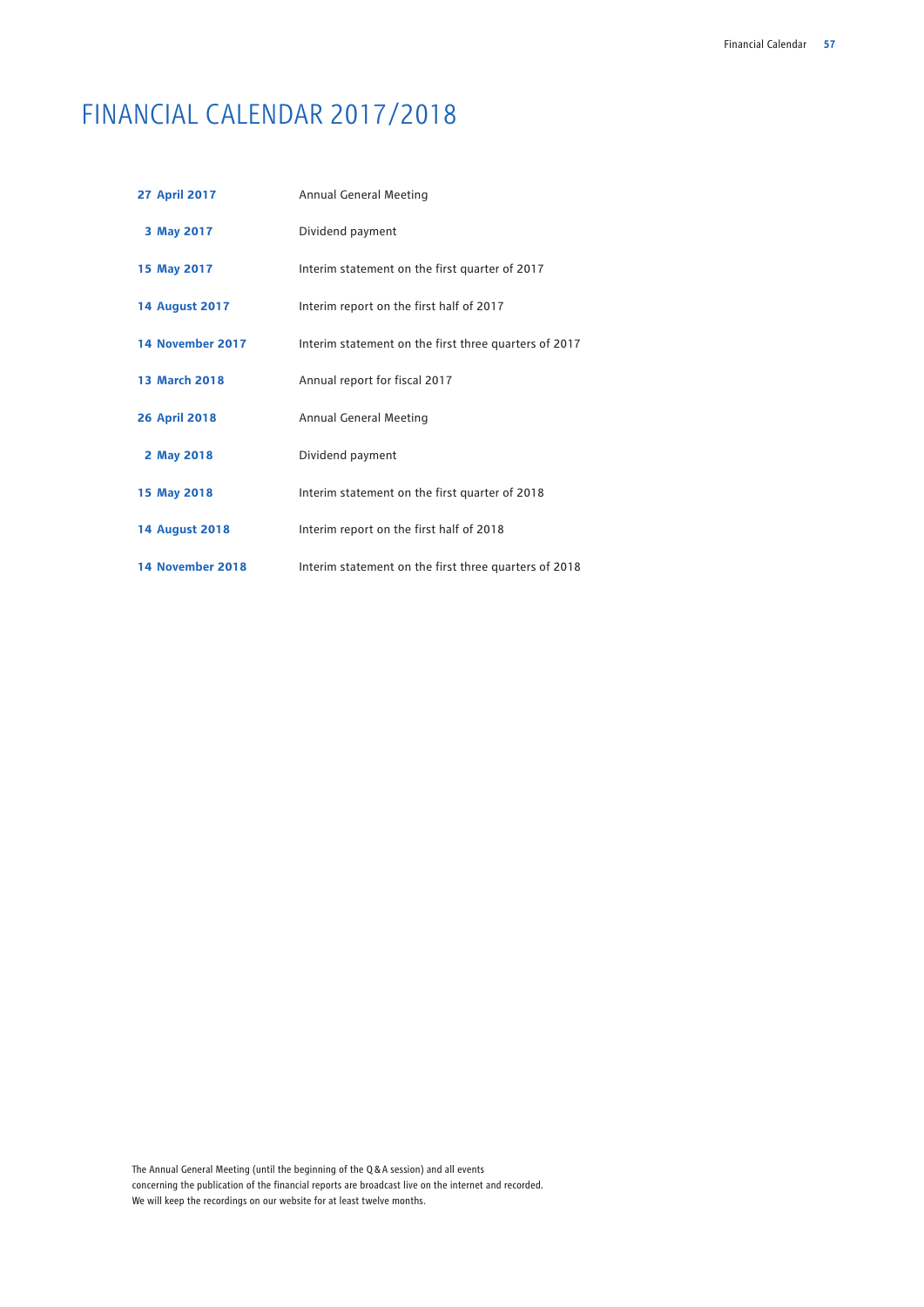# IMPRINT

#### **RWE Aktiengesellschaft**

Opernplatz 1 45128 Essen Germany

Phone +49 201 12-00 Fax +49 201 12-15199 E-mail contact@rwe.com

#### **Investor Relations:**

Phone +49 201 12-15025 Fax +49 201 12-15033 Internet www.rwe.com/ir E-mail invest@rwe.com

#### **Corporate Communications:**

Phone +49 201 12-23986 Fax +49 201 12-22115

For annual reports, interim reports, interim statements and further information on RWE, please visit us on the internet at **www.rwe.com**.

This report was published on 14 March 2017. This is a translation of the German financial statements. In case of divergence from the German version, the German version shall prevail.

#### **Typesetting:**

CHIARI GmbH – Agentur für Markenkommunikation, Düsseldorf

RWE is a member of DIRK – the German Investor Relations Association.